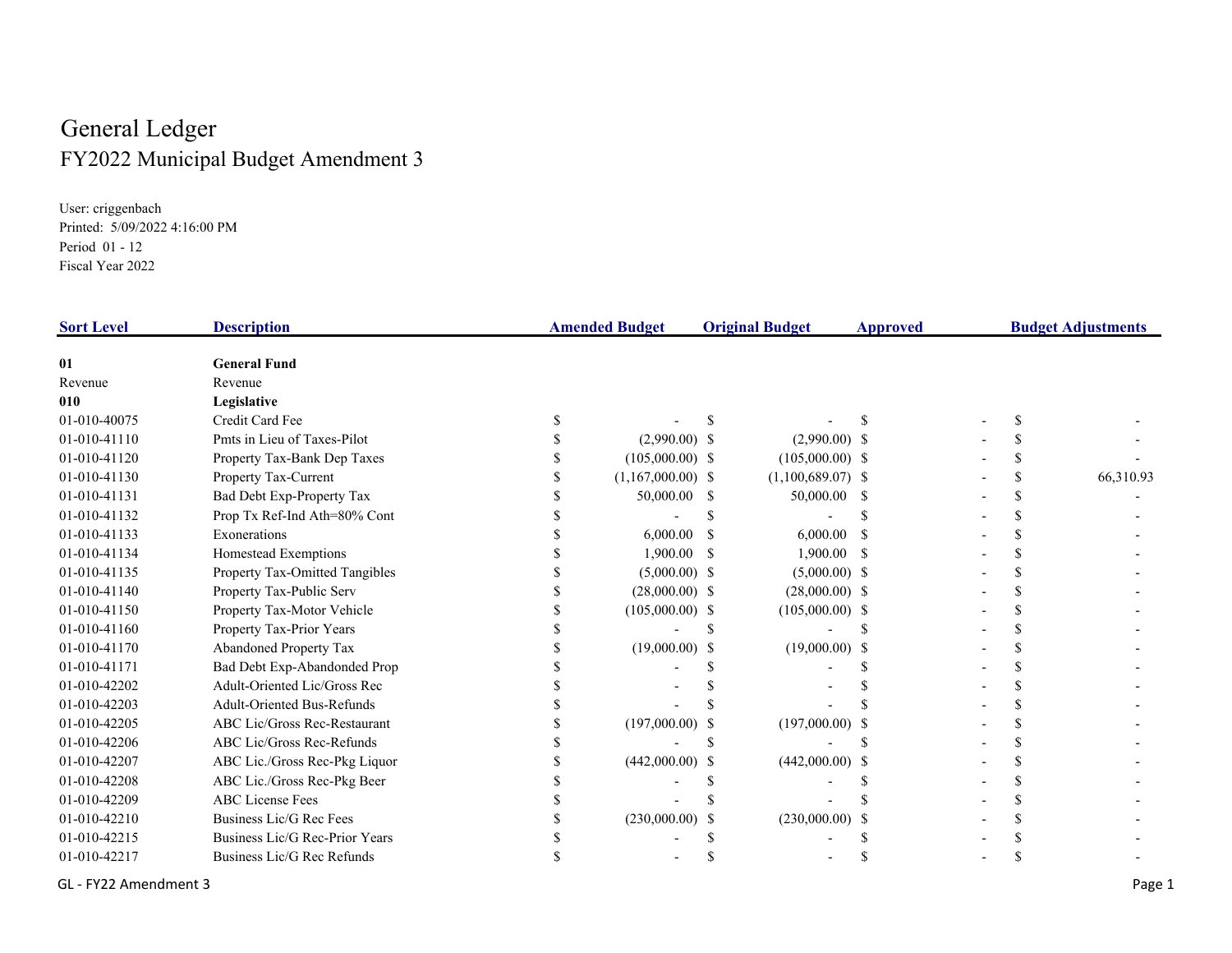| <b>Sort Level</b> | <b>Description</b>                |    | <b>Amended Budget</b> |             | <b>Original Budget</b> | <b>Approved</b> |      | <b>Budget Adjustments</b> |            |
|-------------------|-----------------------------------|----|-----------------------|-------------|------------------------|-----------------|------|---------------------------|------------|
| 01-010-42218      | Fireworks License                 | S. | $(3,000.00)$ \$       |             | $(3,000.00)$ \$        |                 |      |                           |            |
| 01-010-42220      | Franchise Fee-Cable TV (CATV)     |    | $(66,000.00)$ \$      |             | $(66,000.00)$ \$       |                 |      |                           |            |
| 01-010-42230      | Franchise Fee-Natural Gas         |    | $(25,000.00)$ \$      |             | $(25,000.00)$ \$       |                 |      |                           |            |
| 01-010-42240      | <b>Insurance Premium Fees</b>     |    | $(1,930,000.00)$ \$   |             | $(1,930,000.00)$ \$    |                 |      |                           |            |
| 01-010-42243      | <b>Insurance Fees-Prior Years</b> |    |                       | S           |                        |                 |      |                           |            |
| 01-010-42245      | <b>Insurance Fees-Refunds</b>     |    |                       | $\mathbf S$ |                        |                 |      |                           |            |
| 01-010-42250      | Manufacturer License Fees         |    | $(50,000.00)$ \$      |             | $(50,000.00)$ \$       |                 |      |                           |            |
| 01-010-42252      | Manufacturer Fee Refunds          |    |                       | \$          |                        |                 |      |                           |            |
| 01-010-42255      | Indus Auth-E Indus Contract       |    |                       | $\mathbf S$ |                        |                 |      |                           |            |
| 01-010-42260      | Occupational Fees-Payroll         |    | $(3,383,000.00)$ \$   |             | (3,383,000.00)         |                 |      |                           |            |
| 01-010-42263      | Occupational Fees-Prior Year      |    |                       | \$          |                        |                 |      |                           |            |
| 01-010-42264      | Occ/Bus Lic Special Proj          |    |                       | \$          |                        |                 |      |                           |            |
| 01-010-42265      | Luvata (Annex AGRMNT)             |    |                       |             |                        |                 |      |                           |            |
| 01-010-42266      | Occ/Bus Lic Special Proj Refnd    |    |                       |             |                        |                 |      |                           |            |
| 01-010-42270      | Occ Fee Refunds-Payroll           |    |                       |             |                        |                 |      |                           |            |
| 01-010-42275      | Indus Auth-E Indus Contract       |    |                       |             |                        |                 |      |                           |            |
| 01-010-43310      | Area Development Funds            |    |                       |             |                        |                 |      |                           |            |
| 01-010-43315      | ATF Equitable Sharing DOJ         |    |                       |             |                        |                 |      |                           |            |
| 01-010-43320      | Court Cost Revenue HB413          |    | $(10,000.00)$ \$      |             | $(10,000.00)$ \$       |                 |      |                           |            |
| 01-010-43325      | Drug Task Force Revenue           |    | $(5,000.00)$ \$       |             | $(5,000.00)$ \$        |                 |      | \$                        |            |
| 01-010-43330      | KLEFPF-Police Incentive           |    | $(130, 334.52)$ \$    |             | $(126,829.68)$ \$      |                 |      | \$                        | 3,504.84   |
| 01-010-43332      | Grant-Homeland Security           |    |                       |             |                        |                 |      |                           |            |
| 01-010-43333      | FEMA Award Flood                  |    |                       |             |                        |                 |      |                           |            |
| 01-010-43334      | Grant Revenue KY ASAP             |    |                       |             |                        |                 |      |                           |            |
| 01-010-43335      | KY Dept Library-Codification      |    |                       |             |                        |                 |      |                           |            |
| 01-010-43338      | <b>State Grant</b>                |    | $(362,805.00)$ \$     |             |                        |                 |      |                           | 362,805.00 |
| 01-010-43339      | Grants - Local                    |    |                       |             |                        |                 |      |                           |            |
| 01-010-43340      | Grants - Police & Fire            |    |                       |             |                        |                 |      |                           |            |
| 01-010-43345      | Grant-Streetscape FS Renaiss      |    |                       |             |                        |                 |      |                           |            |
| 01-010-43350      | FS Renaissance Contribution       |    |                       |             |                        |                 |      |                           |            |
| 01-010-43355      | <b>Community Projects</b>         |    |                       | \$          |                        |                 |      |                           |            |
| 01-010-43360      | School - SRO Revenue              |    |                       | \$          |                        |                 |      |                           |            |
| 01-010-43370      | FS Housing Authority              |    |                       |             |                        |                 |      |                           |            |
| 01-010-43375      | Simpson Fiscal Ct-Code Enf Rev    |    |                       | \$          |                        |                 |      |                           |            |
| 01-010-43380      | Federal Recovery Funds            |    | (921, 920.00)         |             |                        |                 | 1.00 | <sup>\$</sup>             | 921,920.00 |
| 01-010-44110      | Penalties-Delinq Tax/License      |    | $(80,000.00)$ \$      |             | (80,000.00)            |                 |      |                           |            |
| 01-010-44111      | ABC Lic.-Penalties & Interest     |    |                       | \$          |                        |                 |      |                           |            |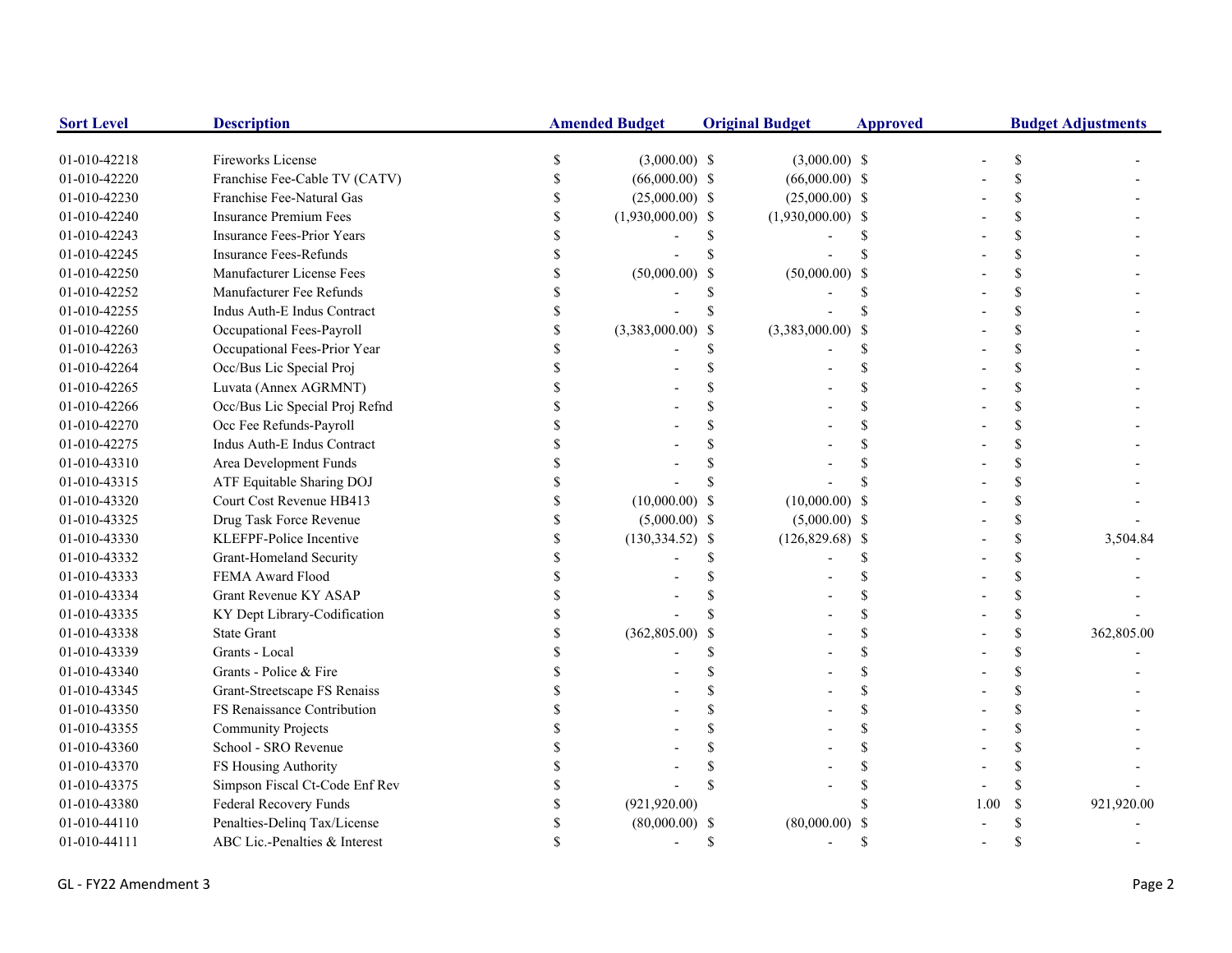| <b>Sort Level</b> | <b>Description</b>                | <b>Amended Budget</b> |                    | <b>Original Budget</b> |                    | <b>Approved</b> | <b>Budget Adjustments</b> |               |        |
|-------------------|-----------------------------------|-----------------------|--------------------|------------------------|--------------------|-----------------|---------------------------|---------------|--------|
| 01-010-44115      | Burn Permits/Reports-Fire Dept    |                       |                    | \$                     |                    |                 |                           | \$            |        |
| 01-010-44120      | Drug/Gambling Seizure Fees        |                       |                    |                        |                    |                 |                           | \$            |        |
| 01-010-44125      | Code Enforcement Fines            |                       | $(10,000.00)$ \$   |                        | $(10,000.00)$ \$   |                 |                           | \$.           |        |
| 01-010-44130      | Fines & Costs-Police              |                       | $(7,500.00)$ \$    |                        | $(7,500.00)$ \$    |                 |                           | \$.           |        |
| 01-010-44131      | Police - Security Reimb           |                       |                    | \$                     |                    | -S              |                           | \$            |        |
| 01-010-45110      | Admin Overhead-Cemetery           |                       | $(34,649.46)$ \$   |                        | $(34,649.46)$ \$   |                 |                           | \$            |        |
| 01-010-45120      | Admin Overhead-Sanitation Fund    |                       | $(276, 454.09)$ \$ |                        | $(276, 454.09)$ \$ |                 |                           | \$            |        |
| 01-010-45130      | Admin Overhead-Utility Fund       | $\mathcal{S}$         | $(261, 547.20)$ \$ |                        | $(261, 547.20)$ \$ |                 |                           | $\mathcal{S}$ |        |
| 01-010-45140      | Overhead Municipal Aid            | \$                    | $(194,087.74)$ \$  |                        | $(194,087.74)$ \$  |                 |                           | $\mathcal{S}$ |        |
| 01-010-45150      | Admin Overhead-Fiber Optic Fnd    | \$                    |                    |                        |                    |                 |                           | <sup>\$</sup> |        |
| 01-010-45151      | Transfer In from Fiber Fund       | S                     |                    |                        |                    |                 |                           | <sup>\$</sup> |        |
| 01-010-45152      | Transfer In - Stormwater          |                       | $(38,048.24)$ \$   |                        | $(38,048.24)$ \$   |                 |                           | \$            | (0.00) |
| 01-010-45153      | Transfer In - Utility             |                       |                    |                        |                    |                 |                           | \$            |        |
| 01-010-46120      | Cost of Issue Rebate              |                       |                    |                        |                    |                 |                           | \$            |        |
| 01-010-46136      | Highway Safety Prog Grant         |                       |                    |                        |                    |                 |                           | $\mathcal{S}$ |        |
| 01-010-46137      | Justice Asistance Grant           |                       |                    |                        |                    | \$.             |                           | \$            |        |
| 01-010-46139      | Safe Routes to School Grant       |                       |                    |                        |                    |                 |                           | \$            |        |
| 01-010-46140      | Donations to Police Dept.         |                       |                    |                        |                    |                 |                           | \$            |        |
| 01-010-46147      | EPA-Solid Waste Litter Grant      |                       |                    |                        |                    |                 |                           | $\mathcal{S}$ |        |
| 01-010-46157      | Industrial Auth Rev-Wrld Color    |                       |                    |                        |                    |                 |                           | \$            |        |
| 01-010-46159      | Industrial Auth Exp-Wrld Color    |                       |                    |                        |                    |                 |                           | \$.           |        |
| 01-010-46160      | Insurance Proceeds/Incl Fire      |                       | $(10,000.00)$ \$   |                        | $(10,000.00)$ \$   |                 |                           | $\mathcal{S}$ |        |
| 01-010-46161      | Admin Industrial Auth KLC         |                       |                    |                        |                    |                 |                           | <sup>\$</sup> |        |
| 01-010-46180      | <b>Investment Income</b>          |                       | $(84,596.78)$ \$   |                        | $(84,596.78)$ \$   |                 |                           | \$            | (0.00) |
| 01-010-46181      | Gain/Loss on Investment           |                       |                    |                        |                    |                 |                           | \$            |        |
| 01-010-46190      | Legal Fees-Prop Tx Liens/Other    |                       | $(5,000.00)$ \$    |                        | $(5,000.00)$ \$    |                 |                           | \$            |        |
| 01-010-46191      | Clerks Fees Prop Tax Liens        |                       | $(4,000.00)$ \$    |                        | $(4,000.00)$ \$    |                 |                           | \$            |        |
| 01-010-46192      | Property Lease-Witt Rd            |                       |                    | \$                     |                    | <sup>\$</sup>   |                           | \$            |        |
| 01-010-46193      | Lease - Regions Bank              |                       | $(86,553.11)$ \$   |                        | $(86,553.11)$ \$   |                 |                           | \$            |        |
| 01-010-46194      | Land Lease                        |                       |                    | \$                     |                    | $\mathcal{S}$   |                           | \$            |        |
| 01-010-46196      | Property Tax Copy/Lookup Fees     |                       | $(500.00)$ \$      |                        | $(500.00)$ \$      |                 |                           | \$            |        |
| 01-010-46200      | Miscellaneous Income              |                       | $(1,000.00)$ \$    |                        | $(1,000.00)$ \$    |                 |                           | \$            |        |
| 01-010-46205      | <b>Unclaimed Property Revenue</b> |                       |                    |                        |                    |                 |                           | $\mathcal{S}$ |        |
| 01-010-46211      | Condemnation Income               |                       |                    |                        |                    |                 |                           | \$.           |        |
| 01-010-46215      | Over/Short Cash                   |                       |                    |                        |                    |                 |                           | \$.           |        |
| 01-010-46220      | Proceeds for Sale of Assets       |                       | $(20,000.00)$ \$   |                        | $(20,000.00)$ \$   |                 |                           | \$.           |        |
| 01-010-46225      | Gain or Loss on Asset Disposal    |                       | 10,000.00          | -S                     | $10,000.00$ \$     |                 |                           | $\mathbf S$   |        |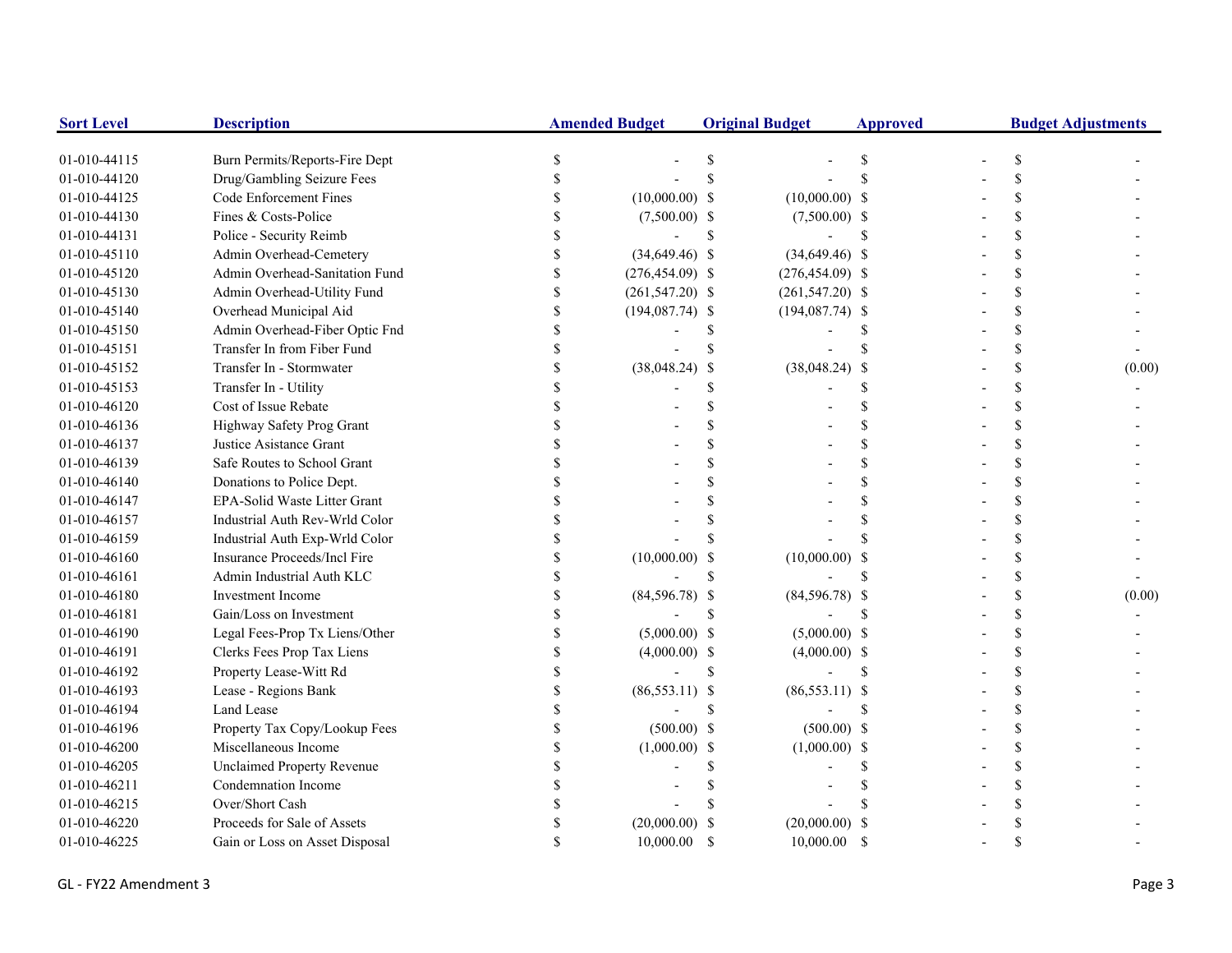| <b>Sort Level</b> | <b>Description</b>           | <b>Amended Budget</b> |                         | <b>Original Budget</b> |                          | Approved |                          | <b>Budget Adjustments</b> |              |  |
|-------------------|------------------------------|-----------------------|-------------------------|------------------------|--------------------------|----------|--------------------------|---------------------------|--------------|--|
| 01-010-46230      | Storm Drainage/Plan Reviews  |                       | $(1,500.00)$ \$         |                        | $(1,500.00)$ \$          |          | $\overline{\phantom{0}}$ |                           |              |  |
| 01-010-47135      | Line of Credit Franklin Bank |                       | $\sim$                  |                        | $\overline{\phantom{0}}$ |          | $\overline{\phantom{a}}$ |                           |              |  |
| 01-010-47140      | Loan Proceeds                |                       | $\sim$                  |                        | $\overline{\phantom{a}}$ | J.       | $\overline{\phantom{a}}$ |                           |              |  |
| 01-010-48001      | Contributed Capital          |                       | $\sim$                  |                        | $\overline{\phantom{a}}$ |          | $\overline{\phantom{a}}$ |                           |              |  |
| 010               | Legislative                  |                       | $(10, 235, 586, 13)$ \$ |                        | $(8,881,045.37)$ \$      |          | $\blacksquare$           |                           | 1,354,540.76 |  |
| Revenue           | Revenue                      |                       | 10,235,586.13 \$        |                        | 8,881,045.37 \$          |          | $\overline{\phantom{0}}$ |                           | 1,354,540.76 |  |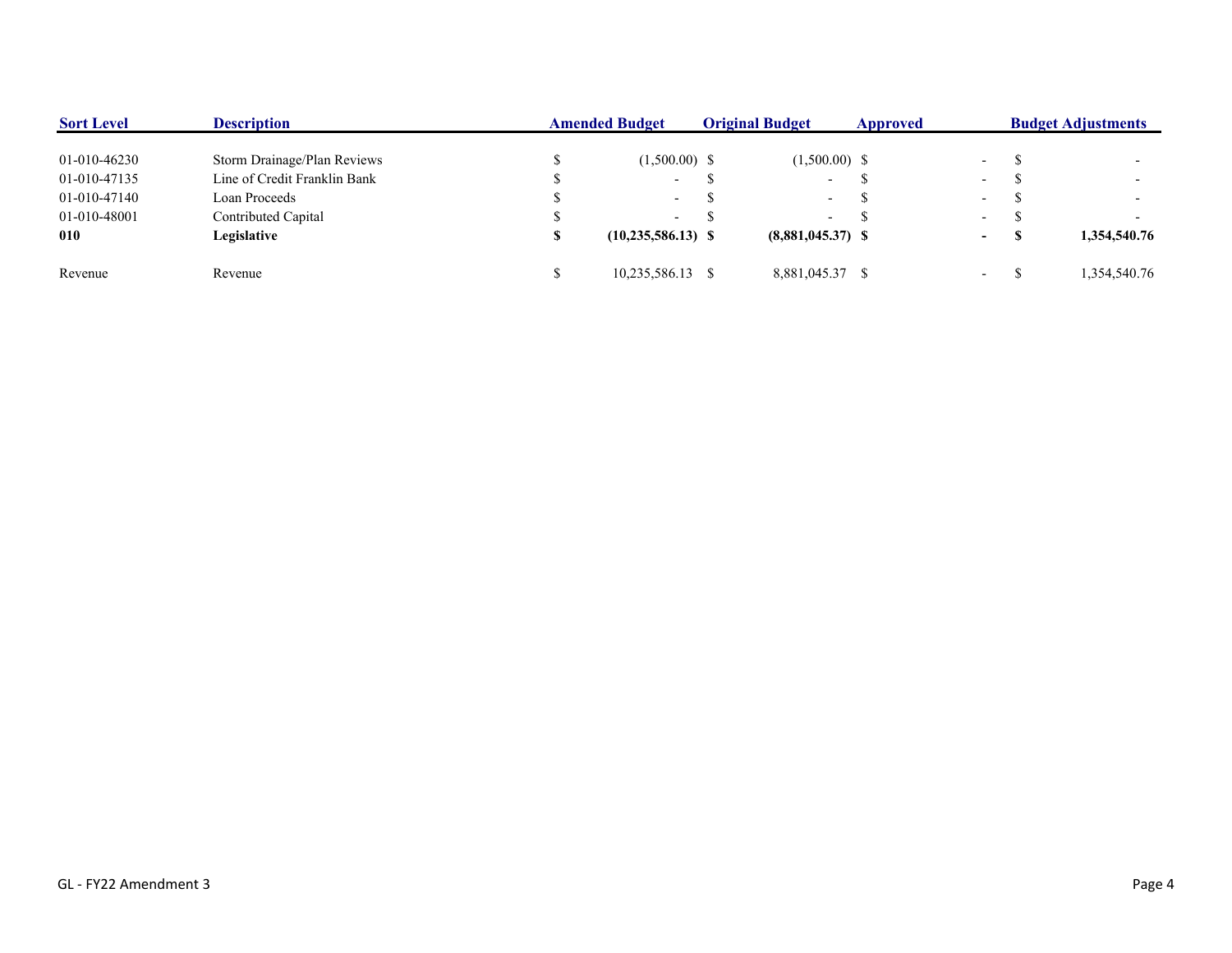| <b>Sort Level</b> | <b>Description</b>               |             | <b>Amended Budget</b> |               | <b>Original Budget</b> | <b>Approved</b>    | <b>Budget Adjustments</b> |            |  |
|-------------------|----------------------------------|-------------|-----------------------|---------------|------------------------|--------------------|---------------------------|------------|--|
|                   |                                  |             |                       |               |                        |                    |                           |            |  |
| Expense           | Expense                          |             |                       |               |                        |                    |                           |            |  |
| 010               | Legislative                      |             |                       |               |                        |                    |                           |            |  |
| 01-010-50010      | Compensation                     | \$          | 73,200.00             | -\$           | 74,800.00              | - \$               | \$                        | (1,600.00) |  |
| 01-010-50011      | Emergency - Compensation         |             |                       | \$            |                        | \$                 | \$                        |            |  |
| 01-010-50060      | Compensation-On Call Pay         |             |                       | $\mathbf S$   |                        | \$                 | \$                        |            |  |
| 01-010-50070      | Overtime-Non Salaried            |             |                       | S             |                        | <sup>\$</sup>      | \$                        |            |  |
| 01-010-50080      | Compensation-Deferred            |             |                       | <sup>\$</sup> |                        | <sup>\$</sup>      | \$                        |            |  |
| 01-010-50110      | FICA/Medicare                    |             | 7,145.16              | <sup>\$</sup> | 7,145.16               | -\$                | \$                        |            |  |
| 01-010-50210      | Insurance-Dental                 |             | 271.20                | <sup>\$</sup> | 537.60                 | $\mathbf{s}$       | \$                        | (266.40)   |  |
| 01-010-50220      | Insurance-Life                   |             | 386.50                | $\mathcal{S}$ | 380.16 \$              |                    | \$                        | 6.34       |  |
| 01-010-50230      | Insurance-Medical                | $\mathbf S$ | 36,605.04             | <sup>\$</sup> | 36,604.32              | $\mathbf{\hat{s}}$ | \$                        | 0.72       |  |
| 01-010-50231      | Insurance-HRA                    | \$          | 978.00                | $\mathcal{S}$ | 978.00                 | - \$               | \$                        |            |  |
| 01-010-50240      | <b>Insurance-Retirees</b>        | S           |                       | \$            |                        | <sup>\$</sup>      | \$                        |            |  |
| 01-010-50250      | Insurance-Unemployment           | \$          | 85.64                 | $\mathbb{S}$  | 87.52                  | <sup>\$</sup>      | \$                        | (1.88)     |  |
| 01-010-50260      | Insurance-Workers Comp           |             |                       | \$            | 1,678.85               | - \$               | \$                        | (1,678.85) |  |
| 01-010-50280      | Vacation                         |             |                       | \$            |                        | \$                 | \$                        |            |  |
| 01-010-50510      | Other                            |             |                       | $\mathbf S$   | 1,000.00               | $\mathcal{S}$      | \$                        | (1,000.00) |  |
| 01-010-50610      | Pensions-Retirees                |             |                       | \$            |                        | \$                 | \$                        |            |  |
| 01-010-50710      | Retirement - CERS                |             | 3,234.00              | <sup>\$</sup> | 3,234.00               | <sup>\$</sup>      | \$                        |            |  |
| 01-010-50711      | Retirement - OPEB                |             |                       | <sup>\$</sup> |                        | <sup>\$</sup>      | \$                        |            |  |
| 01-010-50810      | Uniforms                         |             |                       | <sup>\$</sup> |                        | <sup>\$</sup>      | \$                        |            |  |
| 01-010-51005      | <b>Annexation Costs</b>          |             | 2,500.00              | $\mathcal{S}$ | 2,500.00               | \$                 | \$                        |            |  |
| 01-010-51120      | Contract Labor-Bldg Repair       | S           |                       | \$.           |                        | \$.                | \$                        |            |  |
| 01-010-51220      | <b>Equipment Rental</b>          | S           |                       | <sup>\$</sup> |                        |                    | \$                        |            |  |
| 01-010-51221      | <b>Technology Lease Payments</b> | \$          | 312.73                | <sup>\$</sup> | 312.73                 | <sup>\$</sup>      | \$                        | 0.00       |  |
| 01-010-51230      | Freight/Shipping/Handling        |             | 100.00                | \$            | 100.00                 | - \$               | \$                        |            |  |
| 01-010-51310      | Janitorial Service & Related     |             |                       | \$            |                        | \$                 | \$                        |            |  |
| 01-010-51330      | Ordinance Codification           |             | 2,500.00              | $\mathcal{S}$ | 2,500.00               | -\$                | \$                        |            |  |
| 01-010-51610      | Printing & Advertising           |             | 18,000.00             | \$            | 10,000.00              | -S                 | \$                        | 8,000.00   |  |
| 01-010-51735      | Profess-Backhoe Repair/Maint     |             |                       | \$            |                        | <sup>\$</sup>      | \$                        |            |  |
| 01-010-51740      | Profess-Computer Maint/Repair    |             |                       | <sup>\$</sup> |                        | \$.                | \$                        |            |  |
| 01-010-51745      | Professional-Consultant          |             | 1,000.00              | <sup>\$</sup> | 1,000.00               | \$                 | \$                        |            |  |
| 01-010-51748      | Profess-License Maint/Support    |             |                       | <sup>\$</sup> |                        | <sup>\$</sup>      | \$                        |            |  |
| 01-010-51755      | Profess-Equip Maint/Repair       |             |                       | S             |                        |                    | \$                        |            |  |
| 01-010-51765      | Professional-Other               |             | 5,000.00              | $\mathcal{S}$ | 5,000.00               | <sup>\$</sup>      | \$                        |            |  |
| 01-010-51780      | Profess-Vehicle Repair/Maint     |             |                       | \$.           |                        | $\mathcal{S}$      | $\mathbf{\hat{S}}$        |            |  |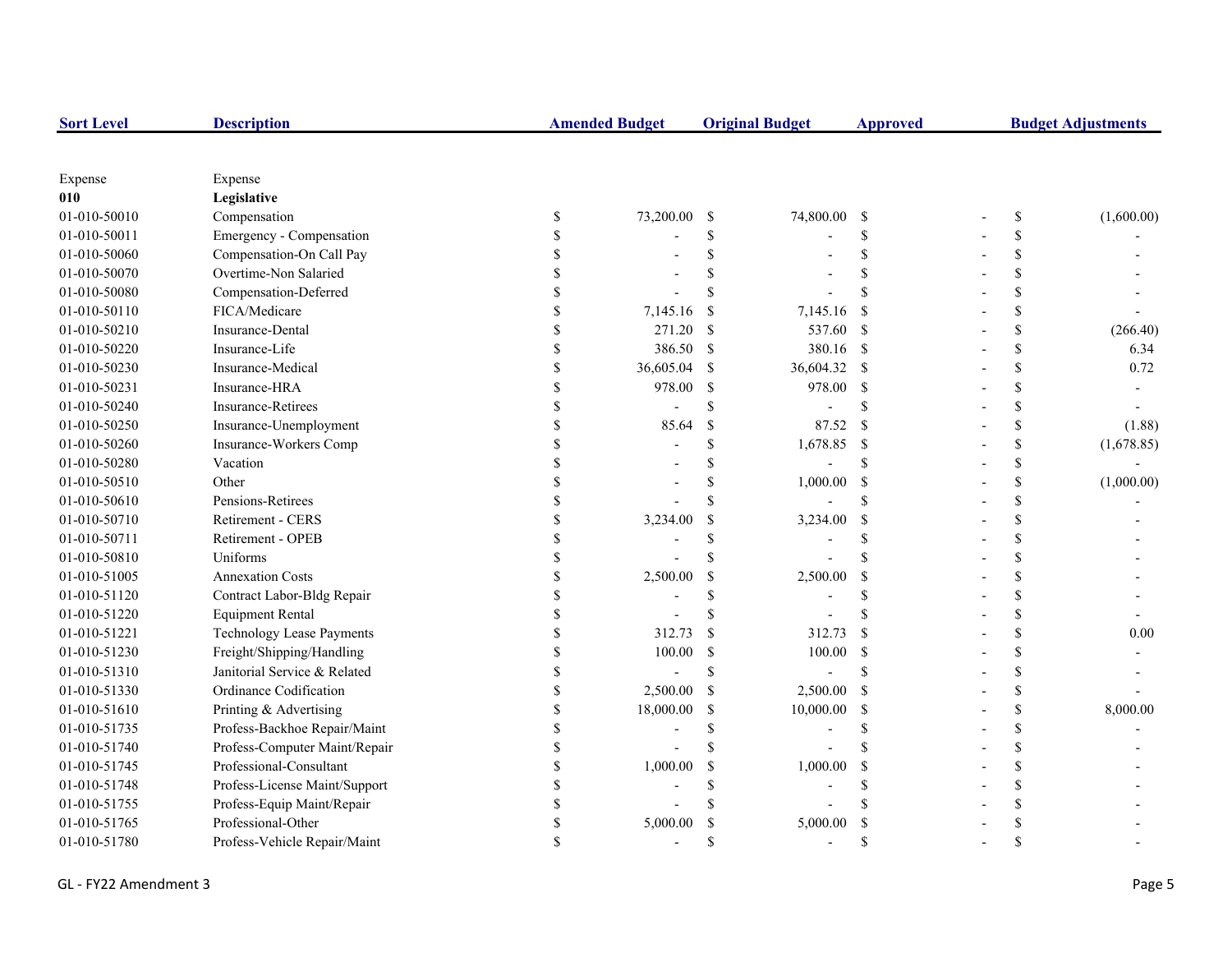| <b>Sort Level</b> | <b>Description</b>             | <b>Amended Budget</b> |               | <b>Original Budget</b> | <b>Approved</b> |  | <b>Budget Adjustments</b> |
|-------------------|--------------------------------|-----------------------|---------------|------------------------|-----------------|--|---------------------------|
| 01-010-51850      | <b>Test Analysis</b>           |                       |               |                        |                 |  |                           |
| 01-010-51910      | Utilities-Electric             |                       |               |                        |                 |  |                           |
| 01-010-51920      | Utilities-Nat Gas/Propane      |                       |               |                        |                 |  |                           |
| 01-010-51930      | Utilities- Warning Sirens      | 2,000.00              |               | 2,000.00               |                 |  |                           |
| 01-010-51940      | Utilities-Communications       | 1,020.00              |               | 1,020.00               |                 |  |                           |
| 01-010-51950      | Utilities-Water/Sewer          | 60.00                 | S             | 60.00                  | -S              |  |                           |
| 01-010-52020      | Supplies-Bldg Maint/Repair     | 500.00                | -S            | 500.00                 | -8              |  |                           |
| 01-010-52060      | Supplies-Computer/Copier/Print | 250.00                | <sup>\$</sup> | 250.00                 | -S              |  |                           |
| 01-010-52110      | Equipment (Under \$2,000 Each) | 2,000.00              | <sup>\$</sup> | 2,000.00               | -S              |  |                           |
| 01-010-52120      | Supplies-Equip Maint/Repair    |                       |               |                        |                 |  |                           |
| 01-010-52250      | Fuel, Oil, Fluids              |                       |               |                        |                 |  |                           |
| 01-010-52350      | Supplies-Janitorial            |                       |               |                        |                 |  |                           |
| 01-010-52700      | Supplies-Office                | 250.00                |               | 250.00                 |                 |  |                           |
| 01-010-52750      | Supplies-Other                 | 250.00                |               | 250.00                 |                 |  |                           |
| 01-010-52840      | Postage-Meter & Related        |                       |               |                        |                 |  |                           |
| 01-010-52865      | Supplies-Safety/Protective     |                       |               |                        |                 |  |                           |
| 01-010-52890      | Software                       |                       |               |                        |                 |  |                           |
| 01-010-52950      | Vehicle-Supplies Repair/Maint  |                       |               |                        |                 |  |                           |
| 01-010-53101      | Fines & Penalties              |                       |               |                        |                 |  |                           |
| 01-010-53375      | Character CTS/Proj Graduation  |                       |               | 1,000.00               |                 |  | (1,000.00)                |
| 01-010-53450      | Coffee, Tea & Related          | 100.00                |               | 100.00                 | -8              |  |                           |
| 01-010-53460      | Conference/Train/School        | 2,000.00              |               | 2,000.00               | - S             |  |                           |
| 01-010-53470      | Dues & Subscriptions           | 11,500.00             | <sup>\$</sup> | 11,500.00 \$           |                 |  |                           |
| 01-010-53500      | Easements                      |                       |               |                        |                 |  |                           |
| 01-010-53507      | Government CATV A/V Costs      | 2,700.00              |               | 2,700.00               |                 |  |                           |
| 01-010-53600      | Miscellaneous                  | 250.00                |               | 250.00                 |                 |  |                           |
| 01-010-53850      | Travel/Lodging/Meals           | 7,500.00              | -S            | 7,500.00 \$            |                 |  |                           |
| 010               | Legislative                    | 181,698.27            | S             | 179,238.34 \$          |                 |  | 2,459.93                  |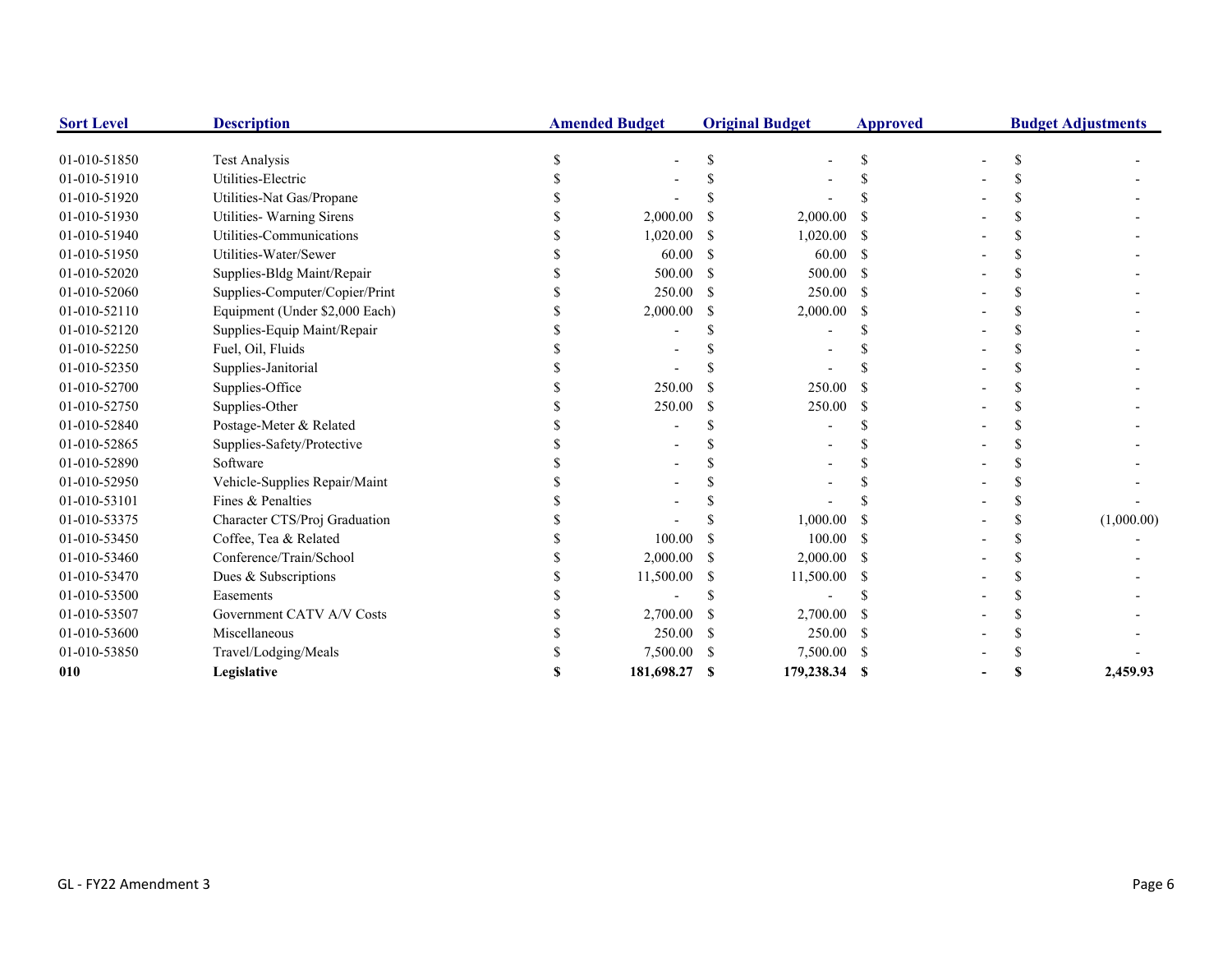| <b>Sort Level</b> | <b>Description</b>               |               | <b>Amended Budget</b>    |                    | <b>Original Budget</b> | <b>Approved</b>    | <b>Budget Adjustments</b> |               |            |
|-------------------|----------------------------------|---------------|--------------------------|--------------------|------------------------|--------------------|---------------------------|---------------|------------|
|                   |                                  |               |                          |                    |                        |                    |                           |               |            |
| 011               | Administration                   |               |                          |                    |                        |                    |                           |               |            |
| 01-011-50010      | Compensation                     | $\mathbb{S}$  | 218,783.51 \$            |                    | 215,335.21             | - \$               |                           | \$            | 3,448.30   |
| 01-011-50011      | Emergency - Compensation         | \$            |                          | \$                 |                        | $\mathbf S$        |                           | \$            |            |
| 01-011-50060      | Compensation-On Call Pay         | \$            | 5,000.00                 | <sup>S</sup>       |                        | $\mathbf S$        |                           | \$            | 5,000.00   |
| 01-011-50070      | Overtime-Non Salaried            | \$            | 1,441.76                 | -S                 | 1,418.61               | <sup>\$</sup>      |                           | \$            | 23.15      |
| 01-011-50080      | Compensation-Deferred            | \$            | 6,277.57 \$              |                    | $6,141.72$ \$          |                    |                           | \$            | 135.85     |
| 01-011-50090      | Compensation-Vehicle Allowance   | \$            | 7,200.00 \$              |                    |                        | \$                 |                           | \$            | 7,200.00   |
| 01-011-50110      | FICA/Medicare                    | \$            | $15,162.51$ \$           |                    | 15,130.44              | $\mathcal{S}$      |                           | $\mathbb{S}$  | 32.07      |
| 01-011-50210      | Insurance-Dental                 | \$            | 792.30                   | <sup>\$</sup>      | 792.36 \$              |                    |                           | $\mathbb{S}$  | (0.06)     |
| 01-011-50220      | Insurance-Life                   | \$            | 1,162.79                 | <sup>\$</sup>      | 1,128.92 \$            |                    |                           | $\mathbb{S}$  | 33.87      |
| 01-011-50230      | Insurance-Medical                | \$            | 36,869.04                | -\$                | 36,868.74 \$           |                    |                           | \$            | 0.30       |
| 01-011-50231      | Insurance-HRA                    | \$            | 2,531.76                 | -S                 | 2,531.88 \$            |                    |                           | \$            | (0.12)     |
| 01-011-50240      | <b>Insurance-Retirees</b>        | \$            | 29,352.36                | -S                 | 29,352.36 \$           |                    |                           | \$            |            |
| 01-011-50250      | Insurance-Unemployment           | \$            | 257.66                   | - S                | 253.60 \$              |                    |                           | \$            | 4.06       |
| 01-011-50260      | Insurance-Workers Comp           | \$            | 1,841.78                 | \$                 | 4,986.99               | $\mathbb{S}$       |                           | \$            | (3,145.21) |
| 01-011-50280      | Vacation                         | \$            | $\overline{\phantom{a}}$ | \$                 |                        | <sup>\$</sup>      |                           | \$            |            |
| 01-011-50510      | Other                            | \$            | 14,000.00                | \$                 | 12,000.00              | <sup>\$</sup>      |                           | \$            | 2,000.00   |
| 01-011-50610      | Pensions-Retirees                | \$            | 7,200.00                 | -S                 | 7,200.00 \$            |                    |                           | \$            |            |
| 01-011-50710      | Retirement - CERS                | \$            | 59,350.71                | \$                 | 58,415.24 \$           |                    |                           | \$            | 935.47     |
| 01-011-50711      | Retirement - OPEB                | \$            |                          | \$                 |                        | <sup>\$</sup>      |                           | \$            |            |
| 01-011-50810      | Uniforms                         | \$            | 250.00                   | $\mathcal{S}$      | 250.00                 | $\mathcal{S}$      |                           | $\mathbb{S}$  |            |
| 01-011-51120      | Contract Labor-Bldg Repair       | \$            | 3,500.00                 | <sup>\$</sup>      | 2,500.00 \$            |                    |                           | \$            | 1,000.00   |
| 01-011-51121      | Leasehold Maint/Repair           | \$            | 5,000.00                 | <sup>\$</sup>      | 5,000.00               | -\$                |                           | ${\mathbb S}$ |            |
| 01-011-51220      | <b>Equipment Rental</b>          | \$            |                          | $\mathbf{\hat{S}}$ |                        | $\mathbf{\hat{s}}$ |                           | \$            |            |
| 01-011-51221      | <b>Technology Lease Payments</b> | \$            | 1,660.68                 | \$                 | 1,660.68               | $\mathbf{s}$       |                           | \$            |            |
| 01-011-51230      | Freight/Shipping/Handling        | \$            | 200.00                   | <sup>\$</sup>      | 200.00                 | -S                 |                           | \$            |            |
| 01-011-51310      | Janitorial Service & Related     | \$            | 6,000.00                 | <sup>\$</sup>      | $1,500.00$ \$          |                    |                           | \$            | 4,500.00   |
| 01-011-51510      | Physicals/Rests/Vaccines         | \$            | 1,000.00                 | $\mathbb{S}$       | 1,000.00               | -\$                |                           | \$            |            |
| 01-011-51610      | Printing & Advertising           | \$            | 1,000.00                 | \$                 | 1,000.00               | <sup>\$</sup>      |                           | \$            |            |
| 01-011-51735      | Profess-Backhoe Repair/Maint     |               |                          | \$                 |                        | $\mathbf S$        |                           | \$            |            |
| 01-011-51740      | Profess-Computer Maint/Repair    | \$            |                          |                    |                        |                    |                           | \$            |            |
| 01-011-51745      | Professional-Consultant          | \$            | 75,000.00                | -S                 | 12,500.00              | <sup>\$</sup>      |                           | \$            | 62,500.00  |
| 01-011-51748      | Profess-License Maint/Support    | \$            | 22,320.00                | -S                 | 22,320.00              | -S                 |                           | \$            |            |
| 01-011-51755      | Profess-Equip Maint/Repair       | \$            | 2,000.00                 | <sup>\$</sup>      | 2,000.00               | <sup>\$</sup>      |                           | \$            |            |
| 01-011-51765      | Professional-Other               | \$            | 17,000.00                | <sup>\$</sup>      | 17,000.00              | <sup>\$</sup>      |                           | \$            |            |
| 01-011-51780      | Profess-Vehicle Repair/Maint     | $\mathcal{S}$ | $\overline{a}$           | \$                 | $\overline{a}$         | $\mathbf{\hat{s}}$ |                           | \$            |            |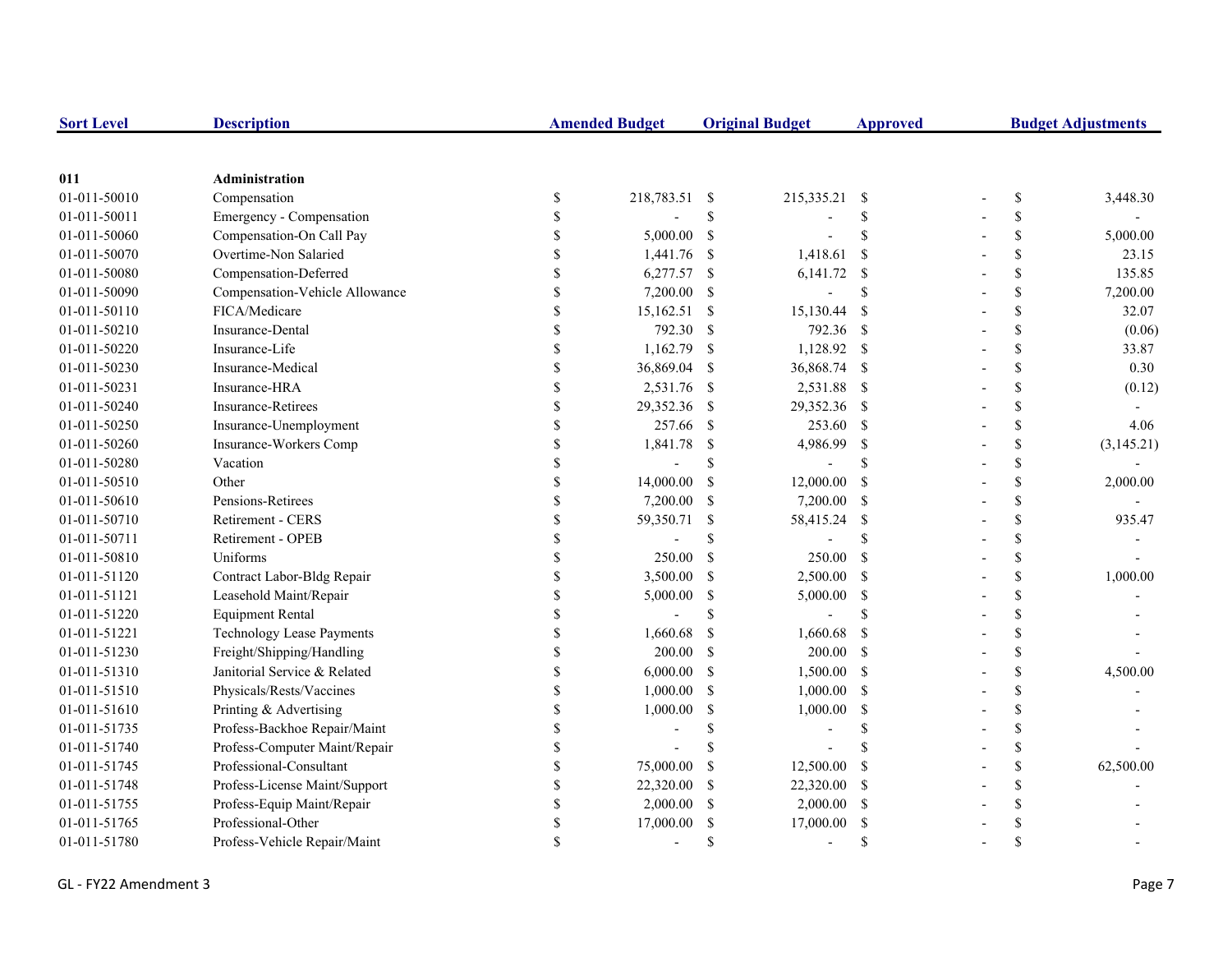| <b>Sort Level</b> | <b>Description</b>             | <b>Amended Budget</b> |               | <b>Original Budget</b> | <b>Approved</b> |               | <b>Budget Adjustments</b> |
|-------------------|--------------------------------|-----------------------|---------------|------------------------|-----------------|---------------|---------------------------|
| 01-011-51850      | <b>Test Analysis</b>           |                       |               |                        |                 |               |                           |
| 01-011-51910      | Utilities-Electric             |                       |               |                        |                 |               |                           |
| 01-011-51920      | Utilities-Nat Gas/Propane      |                       |               |                        |                 |               |                           |
| 01-011-51940      | Utilities-Communications       | 4,200.00              |               | 3,800.00               |                 | \$.           | 400.00                    |
| 01-011-51950      | Utilities-Water/Sewer          |                       |               |                        |                 | \$.           |                           |
| 01-011-52020      | Supplies-Bldg Maint/Repair     | 500.00                |               | 500.00                 |                 | \$.           |                           |
| 01-011-52060      | Supplies-Computer/Copier/Print | 1,000.00              | S             | 1,000.00               | - \$            | \$.           |                           |
| 01-011-52110      | Equipment (Under \$2,000 Each) | 1,000.00              | <sup>\$</sup> | 1,000.00               | -S              | \$.           |                           |
| 01-011-52120      | Supplies-Equip Maint/Repair    | 250.00                | <sup>\$</sup> | 250.00                 | -S              | \$.           |                           |
| 01-011-52250      | Fuel, Oil, Fluids              |                       |               |                        |                 | \$.           |                           |
| 01-011-52350      | Supplies-Janitorial            | 1,000.00              |               | 1,000.00               | -8              |               |                           |
| 01-011-52700      | Supplies-Office                | 1,000.00              | S.            | $1,000.00$ \$          |                 | \$.           |                           |
| 01-011-52750      | Supplies-Other                 | 250.00                | -S            | $250.00\quad$ \$       |                 | \$.           |                           |
| 01-011-52840      | Postage-Meter & Related        | 250.00                | \$            | 250.00 \$              |                 | \$            |                           |
| 01-011-52865      | Supplies-Safety/Protective     | 1,500.00              | <sup>\$</sup> | 1,500.00               | - \$            | \$.           |                           |
| 01-011-52890      | Software                       | 7,800.00              |               | 6,000.00               | -S              | \$.           | 1,800.00                  |
| 01-011-52950      | Vehicle-Supplies Repair/Maint  |                       |               |                        |                 | \$.           |                           |
| 01-011-53101      | Fines & Penalties              |                       |               |                        |                 | \$.           |                           |
| 01-011-53450      | Coffee, Tea & Related          | 150.00                |               | 150.00                 | -S              | \$.           |                           |
| 01-011-53460      | Conference/Train/School        | 23,000.00             |               | 23,000.00              | - \$            | \$.           |                           |
| 01-011-53470      | Dues & Subscriptions           | 1,000.00              |               | 1,000.00               | - \$            |               |                           |
| 01-011-53500      | Easements                      |                       |               |                        |                 |               |                           |
| 01-011-53600      | Miscellaneous                  | 500.00                | -\$           | 500.00                 | -8              | \$.           |                           |
| 01-011-53850      | Travel/Lodging/Meals           | 3,500.00              | \$            | 3,500.00               | - \$            | \$            |                           |
| 01-011-61500      | Depreciation                   |                       |               |                        |                 | \$.           |                           |
| 01-011-73550      | Reserve for Capital Improvmnt  | 17,500.00             |               | 30,000.00              |                 | \$.           | (12,500.00)               |
| 01-011-74100      | Buildings - Gen Govt           | 170,000.00            | <sup>\$</sup> | 170,000.00             | -S              | \$            |                           |
| 01-011-74200      | Equipment - Gen govt           | 19,756.00             | -S            | $7,000.00$ \$          |                 | <sup>\$</sup> | 12,756.00                 |
| 01-011-74300      | Land & Improvmnts-Gen Govt     | 327,600.00            | <sup>\$</sup> | 430,069.08             | -S              | \$            | (102, 469.08)             |
| 01-011-74400      | Plant In Service - Gen Govt    |                       |               |                        |                 | \$.           |                           |
| 01-011-74500      | Vehicles - Gen Govt            |                       |               |                        |                 |               |                           |
| 011               | Administration                 | 1,123,910.41          | S.            | 1,140,255.83           | -S              | S             | (16,345,42)               |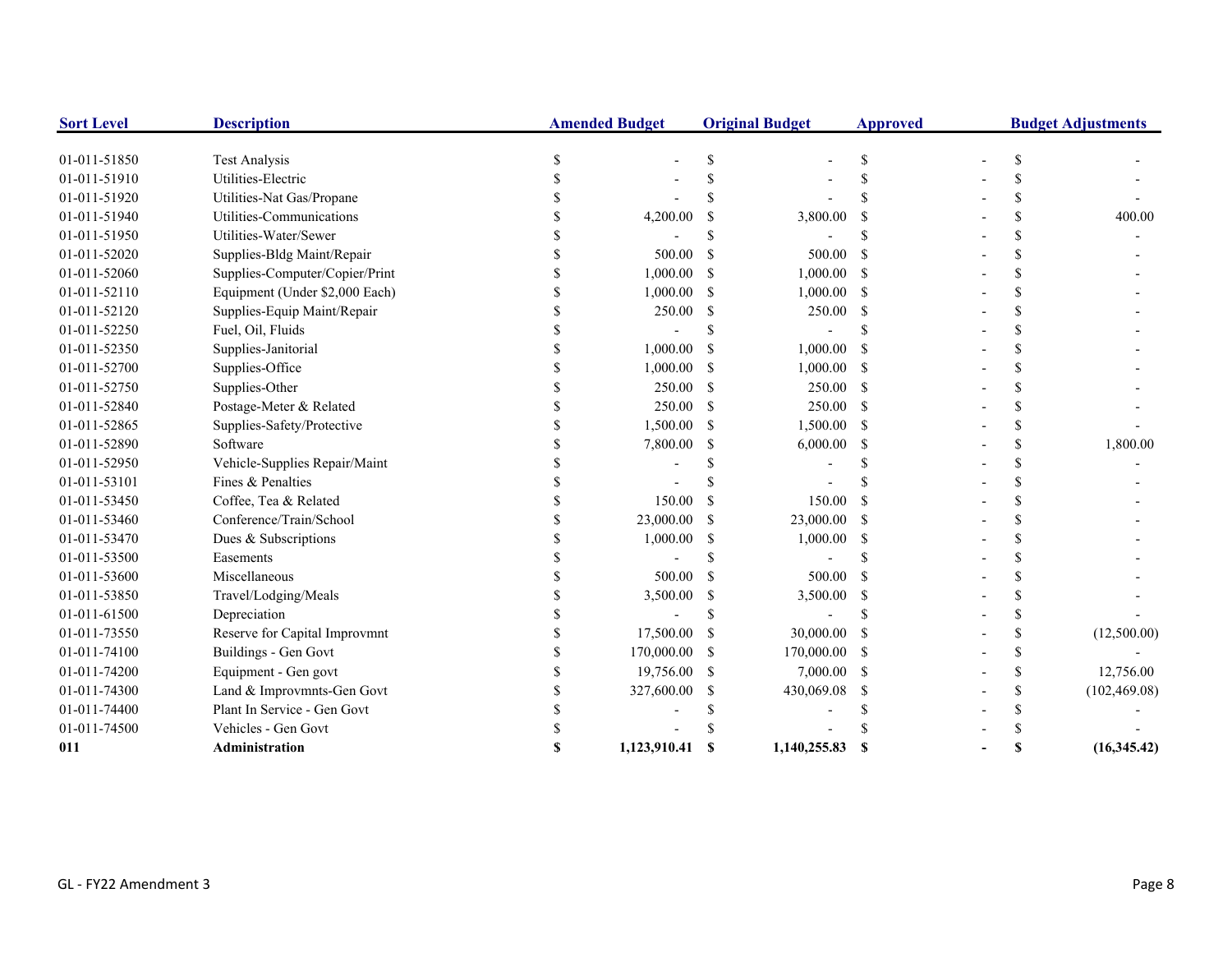| <b>Sort Level</b> | <b>Description</b>               |                    | <b>Amended Budget</b> |               | <b>Original Budget</b> | <b>Approved</b>    | <b>Budget Adjustments</b> |    |            |
|-------------------|----------------------------------|--------------------|-----------------------|---------------|------------------------|--------------------|---------------------------|----|------------|
|                   |                                  |                    |                       |               |                        |                    |                           |    |            |
| 012               | <b>Finance</b>                   |                    |                       |               |                        |                    |                           |    |            |
| 01-012-50010      | Compensation                     | \$                 | 175,217.13            | -S            | 167,908.12 \$          |                    |                           | \$ | 7,309.01   |
| 01-012-50011      | Emergency - Compensation         | \$                 |                       | $\mathbb{S}$  |                        | $\mathcal{S}$      |                           | \$ |            |
| 01-012-50060      | Compensation-On Call Pay         | \$                 |                       | \$            | 287.99                 | <sup>\$</sup>      |                           | \$ | (287.99)   |
| 01-012-50070      | Overtime-Non Salaried            | \$                 | 2,171.73              | $\mathcal{S}$ | $2,069.52$ \$          |                    |                           | \$ | 102.21     |
| 01-012-50080      | Compensation-Deferred            | $\mathbb{S}$       | 2,474.67              | -S            | 2,447.12 \$            |                    |                           | \$ | 27.55      |
| 01-012-50110      | FICA/Medicare                    | \$                 | 12,213.22             | -\$           | 11,743.33 \$           |                    |                           | \$ | 469.89     |
| 01-012-50210      | Insurance-Dental                 | \$                 | 732.62                | -S            | 706.96 \$              |                    |                           | \$ | 25.66      |
| 01-012-50220      | Insurance-Life                   | $\mathbf S$        | 936.61                | $\mathcal{S}$ | 878.16 \$              |                    |                           | \$ | 58.45      |
| 01-012-50230      | Insurance-Medical                | \$                 | 44,003.72             | -S            | 44,028.89 \$           |                    |                           | \$ | (25.17)    |
| 01-012-50231      | Insurance-HRA                    | \$                 | 2,160.85              | -S            | 2,160.08               | $\mathbf{\hat{s}}$ |                           | \$ | 0.77       |
| 01-012-50240      | <b>Insurance-Retirees</b>        | \$                 |                       | \$            |                        | <sup>\$</sup>      |                           | \$ |            |
| 01-012-50250      | Insurance-Unemployment           | \$                 | 207.54                | $\mathbb{S}$  | 198.99                 | <sup>\$</sup>      |                           | \$ | 8.55       |
| 01-012-50260      | Insurance-Workers Comp           | \$                 |                       | \$            | 3,881.66               | - \$               |                           | \$ | (3,881.66) |
| 01-012-50280      | Vacation                         | $\mathbf{\hat{S}}$ |                       |               |                        | $\mathcal{S}$      |                           | \$ |            |
| 01-012-50510      | Other                            | \$                 |                       |               |                        | <sup>\$</sup>      |                           | \$ |            |
| 01-012-50610      | Pensions-Retirees                | \$                 |                       |               |                        | $\mathcal{S}$      |                           | \$ |            |
| 01-012-50710      | Retirement - CERS                | $\mathbb{S}$       | 47,806.30             | \$            | 45,835.87              | <sup>\$</sup>      |                           | \$ | 1,970.43   |
| 01-012-50711      | Retirement - OPEB                | $\mathbf{\hat{S}}$ |                       | \$            |                        | <sup>\$</sup>      |                           | \$ |            |
| 01-012-50810      | Uniforms                         | \$                 |                       | S             |                        | $\mathcal{S}$      |                           | \$ |            |
| 01-012-51120      | Contract Labor-Bldg Repair       | \$                 | 5,000.00              | \$            | 5,000.00               | <sup>\$</sup>      |                           | \$ |            |
| 01-012-51220      | <b>Equipment Rental</b>          | \$                 |                       | S             |                        | $\mathcal{S}$      |                           | \$ |            |
| 01-012-51221      | <b>Technology Lease Payments</b> | \$                 | 3,692.43              | <sup>\$</sup> | 3,692.43               | <sup>\$</sup>      |                           | \$ |            |
| 01-012-51230      | Freight/Shipping/Handling        | \$                 | 1,500.00              | -S            | 1,500.00 \$            |                    |                           | \$ |            |
| 01-012-51310      | Janitorial Service & Related     | \$                 | 1,500.00              | -\$           | 1,500.00 \$            |                    |                           | \$ |            |
| 01-012-51510      | Physicals/Rests/Vaccines         | \$                 |                       | $\mathbf S$   |                        | $\mathcal{S}$      |                           | \$ |            |
| 01-012-51610      | Printing & Advertising           | \$                 | 12,000.00             | -\$           | 12,000.00              | - \$               |                           | \$ |            |
| 01-012-51710      | Profess-Accounting               | \$                 | 20,000.00             | <sup>\$</sup> | 20,000.00              | - \$               |                           | \$ |            |
| 01-012-51725      | Profess-ADP Payroll              | $\mathbb{S}$       |                       | S             |                        | <sup>\$</sup>      |                           | \$ |            |
| 01-012-51735      | Profess-Backhoe Repair/Maint     | \$                 |                       |               |                        | $\mathcal{S}$      |                           | \$ |            |
| 01-012-51740      | Profess-Computer Maint/Repair    | \$                 | 300.00                | \$            | 300.00                 | <sup>\$</sup>      |                           | \$ |            |
| 01-012-51745      | Professional-Consultant          | \$                 |                       | \$            |                        | <sup>\$</sup>      |                           | \$ |            |
| 01-012-51748      | Profess-License Maint/Support    | \$                 |                       |               |                        |                    |                           | \$ |            |
| 01-012-51755      | Profess-Equip Maint/Repair       | \$                 | 2,000.00              | <sup>\$</sup> | 2,000.00               | <sup>\$</sup>      |                           | \$ |            |
| 01-012-51760      | Profess - US Admin Flex Fees     | \$                 | 6,000.00              |               | 6,000.00               | <sup>\$</sup>      |                           | \$ |            |
| 01-012-51765      | Professional-Other               | $\mathbf{\hat{S}}$ | 500.00                | <sup>\$</sup> | 500.00                 | <sup>\$</sup>      |                           | \$ |            |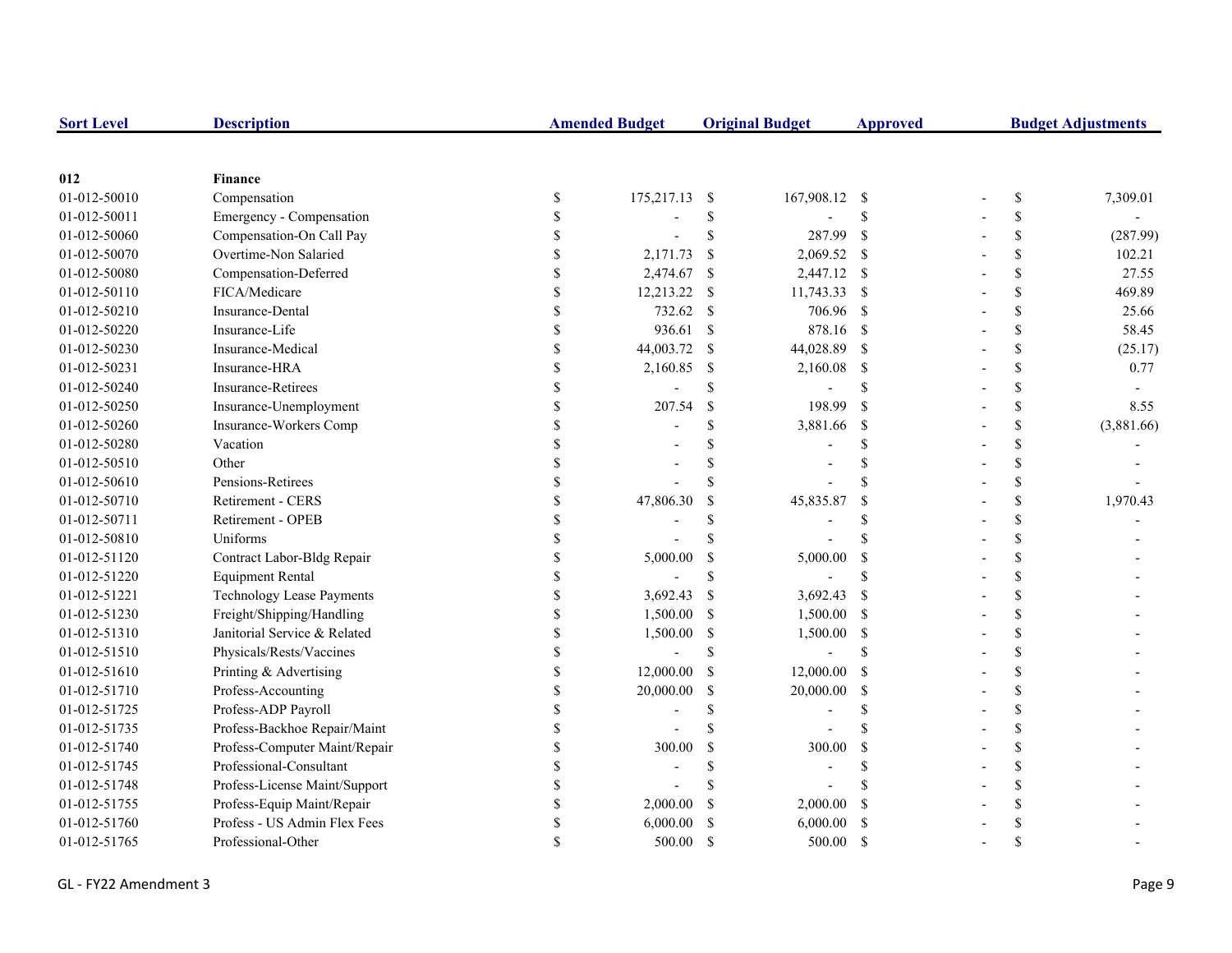| <b>Sort Level</b> | <b>Description</b>             | <b>Amended Budget</b> |            |               | <b>Original Budget</b><br><b>Approved</b> |                    | <b>Budget Adjustments</b> |          |
|-------------------|--------------------------------|-----------------------|------------|---------------|-------------------------------------------|--------------------|---------------------------|----------|
| 01-012-51780      | Profess-Vehicle Repair/Maint   | \$                    |            | S             |                                           | \$                 | \$                        |          |
| 01-012-51785      | PVA Assessment                 | \$                    | 40,000.00  | \$            | 40,000.00                                 | $\mathbf S$        | \$                        |          |
| 01-012-51790      | Mobile Data Terminal           |                       |            | S             |                                           | S                  |                           |          |
| 01-012-51850      | <b>Test Analysis</b>           |                       |            | \$            |                                           | \$                 |                           |          |
| 01-012-51910      | Utilities-Electric             |                       | 20,000.00  | <sup>\$</sup> | 20,000.00                                 |                    |                           |          |
| 01-012-51920      | Utilities-Nat Gas/Propane      |                       | 5,000.00   | <sup>\$</sup> | 5,000.00                                  | -S                 |                           |          |
| 01-012-51940      | Utilities-Communications       |                       | 4,100.00   | S             | 3,700.00                                  | -S                 |                           | 400.00   |
| 01-012-51950      | Utilities-Water/Sewer          |                       | 750.00     | \$            | 750.00                                    | <sup>\$</sup>      |                           |          |
| 01-012-52020      | Supplies-Bldg Maint/Repair     |                       | 2,000.00   | \$            | 2,000.00                                  | -S                 |                           |          |
| 01-012-52060      | Supplies-Computer/Copier/Print |                       | 2,000.00   | <sup>\$</sup> | 2,000.00                                  | -S                 | \$                        |          |
| 01-012-52110      | Equipment (Under \$2,000 Each) |                       | 715.00     | \$            | 500.00                                    | \$                 |                           | 215.00   |
| 01-012-52120      | Supplies-Equip Maint/Repair    |                       |            | \$            |                                           |                    |                           |          |
| 01-012-52250      | Fuel, Oil, Fluids              |                       |            |               |                                           |                    | \$                        |          |
| 01-012-52350      | Supplies-Janitorial            | \$                    | 1,200.00   | \$            | 1,200.00                                  | -S                 | S                         |          |
| 01-012-52700      | Supplies-Office                | \$.                   | 3,000.00   | \$            | 3,000.00                                  | -S                 | \$                        |          |
| 01-012-52750      | Supplies-Other                 |                       | 250.00     | <sup>\$</sup> | 250.00                                    | -S                 | S                         |          |
| 01-012-52840      | Postage-Meter & Related        | \$                    | 20,000.00  | S             | 20,000.00                                 | -S                 |                           |          |
| 01-012-52845      | Postage-Bills & Notices        |                       | 26,000.00  | \$            | 26,000.00                                 | -S                 |                           |          |
| 01-012-52865      | Supplies-Safety/Protective     |                       |            | \$            | L,                                        | \$                 |                           |          |
| 01-012-52890      | Software                       |                       | 23,250.00  | \$            | 23,250.00                                 | -S                 |                           |          |
| 01-012-52950      | Vehicle-Supplies Repair/Maint  |                       |            | \$            |                                           | \$                 |                           |          |
| 01-012-53100      | <b>Bank Service Fees</b>       |                       | 2,000.00   | \$            | 2,000.00                                  | <sup>\$</sup>      |                           |          |
| 01-012-53101      | Fines & Penalties              |                       |            | $\mathbf S$   |                                           | $\mathbf{\hat{s}}$ |                           |          |
| 01-012-53200      | Credit Card Merchant Fees      |                       | 2,400.00   | \$            | 2,400.00                                  | <sup>\$</sup>      |                           |          |
| 01-012-53300      | <b>Building Rent</b>           |                       |            |               |                                           |                    |                           |          |
| 01-012-53375      | Character CTS/Proj Graduation  |                       |            |               |                                           |                    |                           |          |
| 01-012-53450      | Coffee, Tea & Related          |                       | 100.00     | <sup>\$</sup> | 100.00                                    |                    | \$                        |          |
| 01-012-53460      | Conference/Train/School        | \$                    | 6,500.00   | <sup>\$</sup> | 6,500.00                                  | <sup>\$</sup>      | \$                        |          |
| 01-012-53470      | Dues & Subscriptions           | \$.                   | 2,000.00   | \$            | 2,000.00                                  | -S                 | S                         |          |
| 01-012-53500      | Easements                      |                       |            | \$            |                                           | \$                 |                           |          |
| 01-012-53600      | Miscellaneous                  |                       | 500.00     | <sup>\$</sup> | 500.00                                    | -\$                |                           |          |
| 01-012-53850      | Travel/Lodging/Meals           |                       | 5,000.00   | \$            | 5,000.00                                  | <sup>\$</sup>      |                           |          |
| 01-012-61500      | Depreciation                   |                       |            | S             |                                           |                    |                           |          |
| 012               | <b>Finance</b>                 | S                     | 507,181.84 | - \$          | 500,789.12                                | <b>S</b>           |                           | 6,392.72 |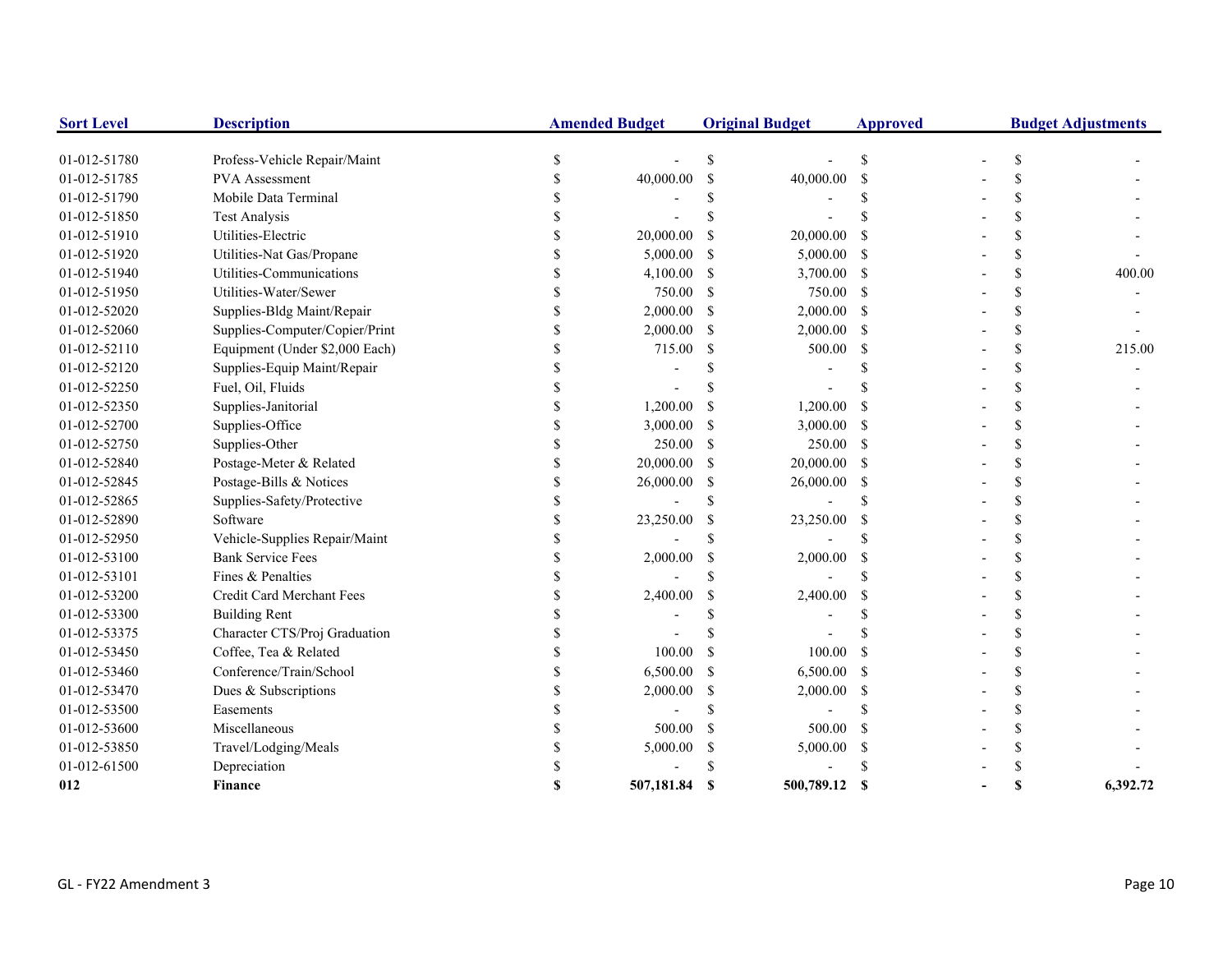| <b>Sort Level</b> | <b>Description</b>            |               | <b>Amended Budget</b> |               | <b>Original Budget</b><br><b>Approved</b> |                    | <b>Budget Adjustments</b> |                    |            |
|-------------------|-------------------------------|---------------|-----------------------|---------------|-------------------------------------------|--------------------|---------------------------|--------------------|------------|
|                   |                               |               |                       |               |                                           |                    |                           |                    |            |
| 013               | Legal                         |               |                       |               |                                           |                    |                           |                    |            |
| 01-013-50010      | Compensation                  | \$            | 152,064.39            | - \$          | 140,102.62                                | - \$               |                           | $\mathbb{S}$       | 11,961.77  |
| 01-013-50060      | Compensation-On Call Pay      | \$            |                       | \$            |                                           | \$                 |                           | \$                 |            |
| 01-013-50070      | Overtime-Non Salaried         | <sup>\$</sup> |                       | \$            |                                           | <sup>\$</sup>      |                           | \$                 |            |
| 01-013-50080      | Compensation-Deferred         |               | 7,603.22              | $\mathbf S$   | 7,005.12                                  | <sup>\$</sup>      |                           | \$                 | 598.10     |
| 01-013-50110      | FICA/Medicare                 |               | 10,469.63             | <sup>\$</sup> | 9,868.68                                  | - \$               |                           | \$                 | 600.95     |
| 01-013-50210      | Insurance-Dental              |               | 271.44                | -S            | 213.00 \$                                 |                    |                           | \$                 | 58.44      |
| 01-013-50220      | Insurance-Life                |               | 802.90                | \$            | 739.80 \$                                 |                    |                           | \$                 | 63.10      |
| 01-013-50230      | Insurance-Medical             |               | 26,439.48             | -S            | 25,803.60 \$                              |                    |                           | \$                 | 635.88     |
| 01-013-50231      | Insurance-HRA                 | \$            | 978.00                | \$            | 978.00                                    | <sup>\$</sup>      |                           | \$                 |            |
| 01-013-50240      | Insurance-Retirees            | \$            |                       | \$            |                                           | \$.                |                           | \$                 |            |
| 01-013-50250      | Insurance-Unemployment        | \$            | 177.92                | $\mathbb{S}$  | 163.92                                    | <sup>\$</sup>      |                           | \$                 | 14.00      |
| 01-013-50260      | Insurance-Workers Comp        | \$            |                       | \$            | 3,266.81                                  | $\mathcal{S}$      |                           | \$                 | (3,266.81) |
| 01-013-50280      | Vacation                      |               |                       |               |                                           | \$                 |                           | \$                 |            |
| 01-013-50510      | Other                         |               |                       |               |                                           |                    |                           | \$                 |            |
| 01-013-50610      | Pensions-Retirees             |               |                       |               |                                           | \$.                |                           | \$                 |            |
| 01-013-50710      | Retirement - CERS             |               | 40,981.35             | $\mathcal{S}$ | 37,757.64                                 | $\mathbf S$        |                           | \$                 | 3,223.71   |
| 01-013-50711      | Retirement - OPEB             |               |                       | \$            |                                           | \$                 |                           | \$                 |            |
| 01-013-50810      | Uniforms                      |               |                       |               |                                           | \$                 |                           | \$                 |            |
| 01-013-51120      | Contract Labor-Bldg Repair    |               |                       |               |                                           | \$.                |                           | \$                 |            |
| 01-013-51220      | <b>Equipment Rental</b>       |               |                       |               |                                           | \$                 |                           | \$                 |            |
| 01-013-51230      | Freight/Shipping/Handling     |               |                       |               |                                           | $\mathcal{S}$      |                           | \$                 |            |
| 01-013-51310      | Janitorial Service & Related  |               |                       |               |                                           | \$                 |                           | \$                 |            |
| 01-013-51510      | Physicals/Rests/Vaccines      |               |                       |               |                                           | \$                 |                           | \$                 |            |
| 01-013-51610      | Printing & Advertising        | \$            |                       |               |                                           | \$                 |                           | \$                 |            |
| 01-013-51735      | Profess-Backhoe Repair/Maint  |               |                       |               |                                           | <sup>\$</sup>      |                           | \$                 |            |
| 01-013-51740      | Profess-Computer Maint/Repair |               |                       |               |                                           | \$.                |                           | \$                 |            |
| 01-013-51745      | Professional-Consultant       |               | 23,000.00             | <sup>S</sup>  | 12,000.00                                 | $\mathbf S$        |                           | \$                 | 11,000.00  |
| 01-013-51748      | Profess-License Maint/Support | \$            |                       |               |                                           | <sup>\$</sup>      |                           | \$                 |            |
| 01-013-51755      | Profess-Equip Maint/Repair    | \$            |                       |               |                                           | \$.                |                           | \$                 |            |
| 01-013-51765      | Professional-Other            |               | 2,500.00              | \$            | 2,500.00                                  | \$                 |                           | \$                 |            |
| 01-013-51780      | Profess-Vehicle Repair/Maint  |               |                       | \$            |                                           | $\mathbf S$        |                           | \$                 |            |
| 01-013-51850      | <b>Test Analysis</b>          |               |                       |               |                                           |                    |                           | \$                 |            |
| 01-013-51910      | Utilities-Electric            |               |                       |               |                                           |                    |                           | \$                 |            |
| 01-013-51920      | Utilities-Nat Gas/Propane     |               |                       |               |                                           |                    |                           | \$                 |            |
| 01-013-51940      | Utilities-Communications      |               |                       |               |                                           | $\mathbf{\hat{S}}$ |                           | $\mathbf{\hat{S}}$ |            |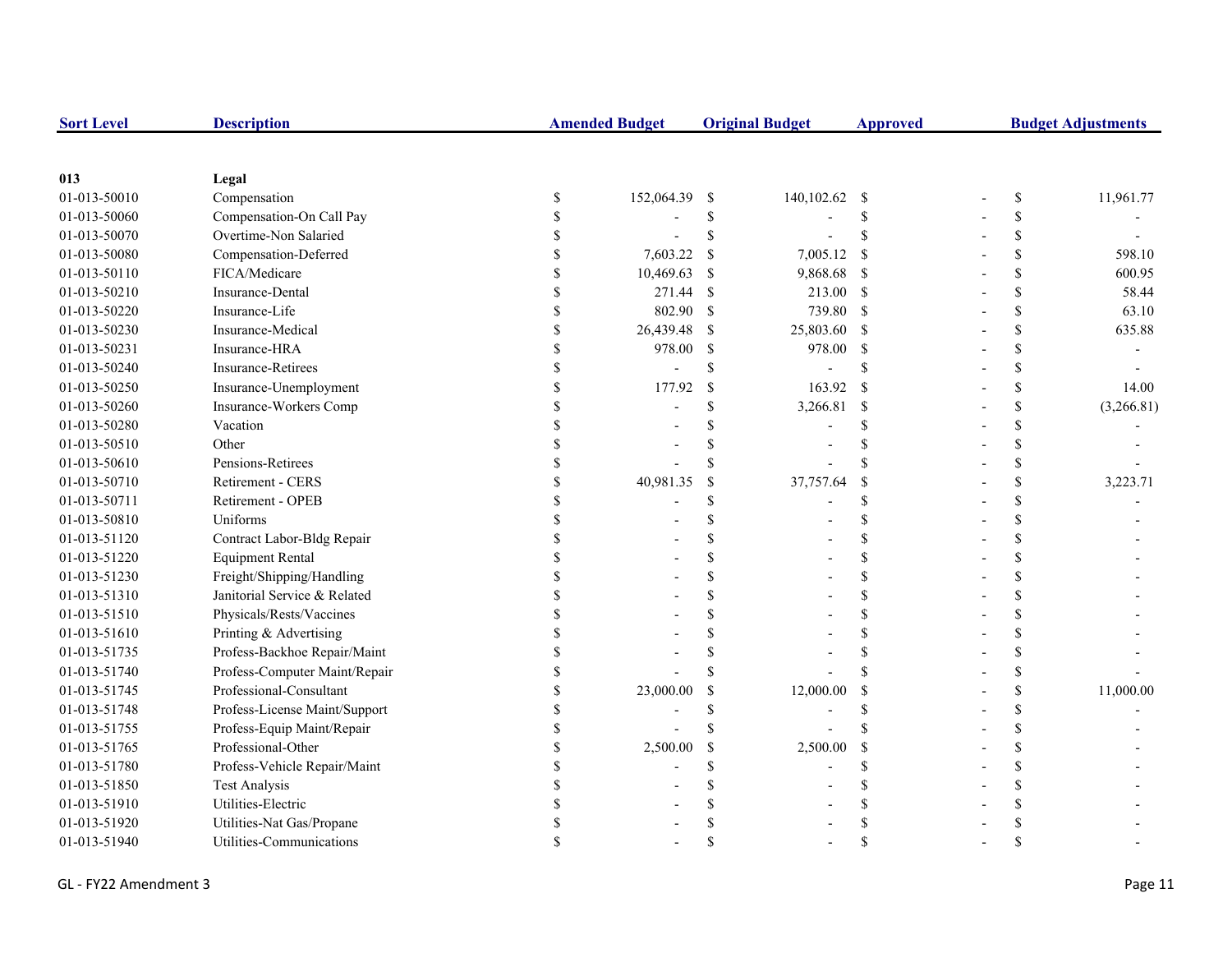| <b>Sort Level</b> | <b>Description</b>             | <b>Amended Budget</b> |    | <b>Original Budget</b> | <b>Approved</b> | <b>Budget Adjustments</b> |  |           |
|-------------------|--------------------------------|-----------------------|----|------------------------|-----------------|---------------------------|--|-----------|
| 01-013-51950      | Utilities-Water/Sewer          |                       |    |                        | S.              |                           |  |           |
| 01-013-52020      | Supplies-Bldg Maint/Repair     |                       |    |                        |                 |                           |  |           |
| 01-013-52060      | Supplies-Computer/Copier/Print |                       |    |                        |                 |                           |  |           |
| 01-013-52110      | Equipment (Under \$2,000 Each) |                       |    |                        |                 |                           |  |           |
| 01-013-52120      | Supplies-Equip Maint/Repair    |                       |    |                        |                 |                           |  |           |
| 01-013-52250      | Fuel, Oil, Fluids              |                       |    |                        |                 |                           |  |           |
| 01-013-52350      | Supplies-Janitorial            |                       |    |                        |                 |                           |  |           |
| 01-013-52700      | Supplies-Office                | 3,500.00              |    | 3,500.00               |                 |                           |  |           |
| 01-013-52750      | Supplies-Other                 |                       |    |                        |                 |                           |  |           |
| 01-013-52840      | Postage-Meter & Related        |                       |    |                        |                 |                           |  |           |
| 01-013-52865      | Supplies-Safety/Protective     |                       |    |                        |                 |                           |  |           |
| 01-013-52890      | Software                       |                       |    |                        |                 |                           |  |           |
| 01-013-52950      | Vehicle-Supplies Repair/Maint  |                       |    |                        |                 |                           |  |           |
| 01-013-53450      | Coffee, Tea & Related          |                       |    |                        |                 |                           |  |           |
| 01-013-53460      | Conference/Train/School        | 500.00                |    | 500.00                 |                 |                           |  |           |
| 01-013-53470      | Dues & Subscriptions           | 7,000.00              |    | 7,000.00               |                 |                           |  |           |
| 01-013-53500      | Easements                      |                       |    |                        |                 |                           |  |           |
| 01-013-53600      | Miscellaneous                  | 250.00                |    | 250.00                 |                 |                           |  |           |
| 01-013-53850      | Travel/Lodging/Meals           | 500.00                | -S | 500.00                 | -8              |                           |  |           |
| 01-013-54200      | Insurance & Bonds              | 23,797.43             |    | 23,797.43 \$           |                 |                           |  | 0.00      |
| 01-013-54300      | Ins. Claims/Deductibles        | 15,000.00             | -S | 15,000.00 \$           |                 |                           |  |           |
| 01-013-54400      | Profess-Other Legal            | 5,000.00              |    | 2,500.00 \$            |                 |                           |  | 2,500.00  |
| 01-013-54450      | Property Foreclosure Expense   | 35,000.00             |    | 35,000.00 \$           |                 |                           |  |           |
| 01-013-54490      | Judgements/Settlements         | 5,000.00              |    | 5,000.00               | - \$            |                           |  |           |
| 013               | Legal                          | 360,835.76 \$         |    | 333,446.62 \$          |                 |                           |  | 27,389.14 |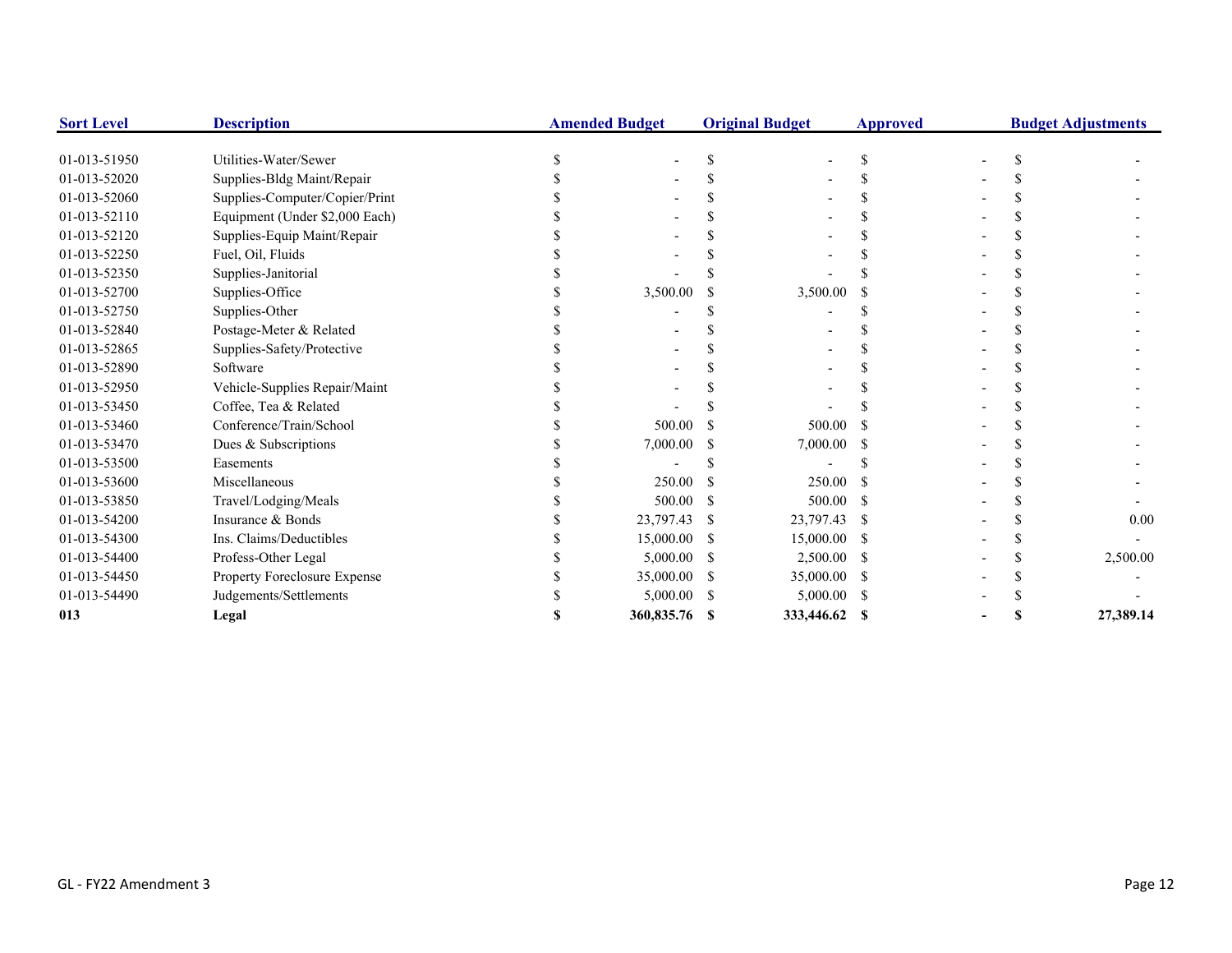| <b>Sort Level</b> | <b>Description</b>               |                           | <b>Amended Budget</b> |                    | <b>Original Budget</b> | <b>Approved</b>    | <b>Budget Adjustments</b> |    |            |
|-------------------|----------------------------------|---------------------------|-----------------------|--------------------|------------------------|--------------------|---------------------------|----|------------|
|                   |                                  |                           |                       |                    |                        |                    |                           |    |            |
| 014               | <b>Police Admin Sworn</b>        |                           |                       |                    |                        |                    |                           |    |            |
| 01-014-50010      | Compensation                     | \$                        | 170,298.81            | -S                 | 162,349.76             | - \$               |                           | \$ | 7,949.05   |
| 01-014-50011      | Emergency - Compensation         | \$                        |                       | \$                 |                        | <sup>\$</sup>      |                           | \$ |            |
| 01-014-50060      | Compensation-On Call Pay         | \$                        |                       | $\mathbf S$        |                        | $\mathcal{S}$      |                           | \$ |            |
| 01-014-50070      | Overtime-Non Salaried            | \$                        |                       |                    |                        | <sup>\$</sup>      |                           | \$ |            |
| 01-014-50080      | Compensation-Deferred            | \$                        |                       | \$                 |                        | $\mathcal{S}$      |                           | \$ |            |
| 01-014-50110      | FICA/Medicare                    | $\boldsymbol{\mathsf{S}}$ | 11,725.07             | <sup>\$</sup>      | 10,891.92              | <sup>\$</sup>      |                           | \$ | 833.15     |
| 01-014-50210      | Insurance-Dental                 | $\mathbb S$               | 542.76                | -S                 | 542.88                 | - \$               |                           | \$ | (0.12)     |
| 01-014-50220      | Insurance-Life                   | \$                        | 899.18                | -\$                | 851.76 \$              |                    |                           | \$ | 47.42      |
| 01-014-50230      | Insurance-Medical                | \$                        | 27,413.04             | -S                 | 27,412.80 \$           |                    |                           | \$ | 0.24       |
| 01-014-50231      | Insurance-HRA                    | \$                        | 1,956.00              | \$                 | 1,956.24               | -\$                |                           | \$ | (0.24)     |
| 01-014-50240      | <b>Insurance-Retirees</b>        | \$                        |                       | <sup>\$</sup>      |                        | <sup>\$</sup>      |                           | \$ |            |
| 01-014-50250      | Insurance-Unemployment           | \$                        | 199.25                | $\mathbb{S}$       | 189.95                 | <sup>\$</sup>      |                           | \$ | 9.30       |
| 01-014-50260      | Insurance-Workers Comp           | \$                        |                       | \$                 | 3,762.24               | \$                 |                           | \$ | (3,762.24) |
| 01-014-50280      | Vacation                         | \$                        |                       | \$                 |                        | <sup>\$</sup>      |                           | \$ |            |
| 01-014-50310      | <b>KLEFPF</b> Incentive          |                           |                       |                    |                        |                    |                           | \$ |            |
| 01-014-50510      | Other                            |                           |                       | \$                 |                        | $\mathcal{S}$      |                           | \$ |            |
| 01-014-50610      | Pensions-Retirees                |                           |                       | S                  |                        | $\mathcal{S}$      |                           | \$ |            |
| 01-014-50710      | <b>Retirement - CERS</b>         | \$                        | 75,493.46             | <sup>\$</sup>      | 71,969.56              | <sup>\$</sup>      |                           | \$ | 3,523.90   |
| 01-014-50711      | Retirement - OPEB                | \$                        |                       | \$                 |                        | <sup>\$</sup>      |                           | \$ |            |
| 01-014-50810      | Uniforms                         | \$                        | 2,500.00              | \$                 | 2,500.00               | \$                 |                           | \$ |            |
| 01-014-50811      | Uniforms-NEW HIRE                | $\mathbf{\hat{S}}$        |                       | \$                 |                        | \$.                |                           | \$ |            |
| 01-014-51120      | Contract Labor-Bldg Repair       | \$                        |                       | \$                 |                        | \$.                |                           | \$ |            |
| 01-014-51220      | <b>Equipment Rental</b>          | \$                        |                       | S                  |                        | <sup>\$</sup>      |                           | \$ |            |
| 01-014-51221      | <b>Technology Lease Payments</b> | \$                        |                       | $\mathbf S$        |                        | $\mathbf S$        |                           | \$ |            |
| 01-014-51230      | Freight/Shipping/Handling        | \$                        | 100.00                | \$                 | 100.00                 | <sup>\$</sup>      |                           | \$ |            |
| 01-014-51310      | Janitorial Service & Related     | \$                        |                       | \$                 |                        | <sup>\$</sup>      |                           | \$ |            |
| 01-014-51510      | Physicals/Rests/Vaccines         | $\mathbf{\hat{S}}$        |                       | $\mathbf{\hat{S}}$ |                        | $\mathbf{\hat{S}}$ |                           | \$ |            |
| 01-014-51610      | Printing & Advertising           | $\mathbf{\hat{S}}$        | 150.00                | $\mathcal{S}$      | 150.00                 | $\mathbf S$        |                           | \$ |            |
| 01-014-51735      | Profess-Equip Repair/Maint       | \$                        |                       | \$                 |                        | <sup>\$</sup>      |                           | \$ |            |
| 01-014-51740      | Profess-Computer Maint/Repair    |                           |                       |                    |                        | <sup>\$</sup>      |                           | \$ |            |
| 01-014-51745      | Professional-Consultant          |                           |                       |                    |                        | <sup>\$</sup>      |                           | \$ |            |
| 01-014-51748      | Profess-License Maint/Support    | \$                        |                       |                    |                        |                    |                           | \$ |            |
| 01-014-51755      | Profess-Equip Maint/Repair       | $\mathbf S$               | 150.00                | -S                 | 150.00                 | <sup>\$</sup>      |                           | \$ |            |
| 01-014-51765      | Professional-Other               | \$                        | 500.00                |                    | 500.00                 | <sup>\$</sup>      |                           | \$ |            |
| 01-014-51780      | Profess-Vehicle Repair/Maint     | $\mathbf S$               | 3,000.00              | $\mathcal{S}$      | 2,500.00               | <sup>\$</sup>      |                           | \$ | 500.00     |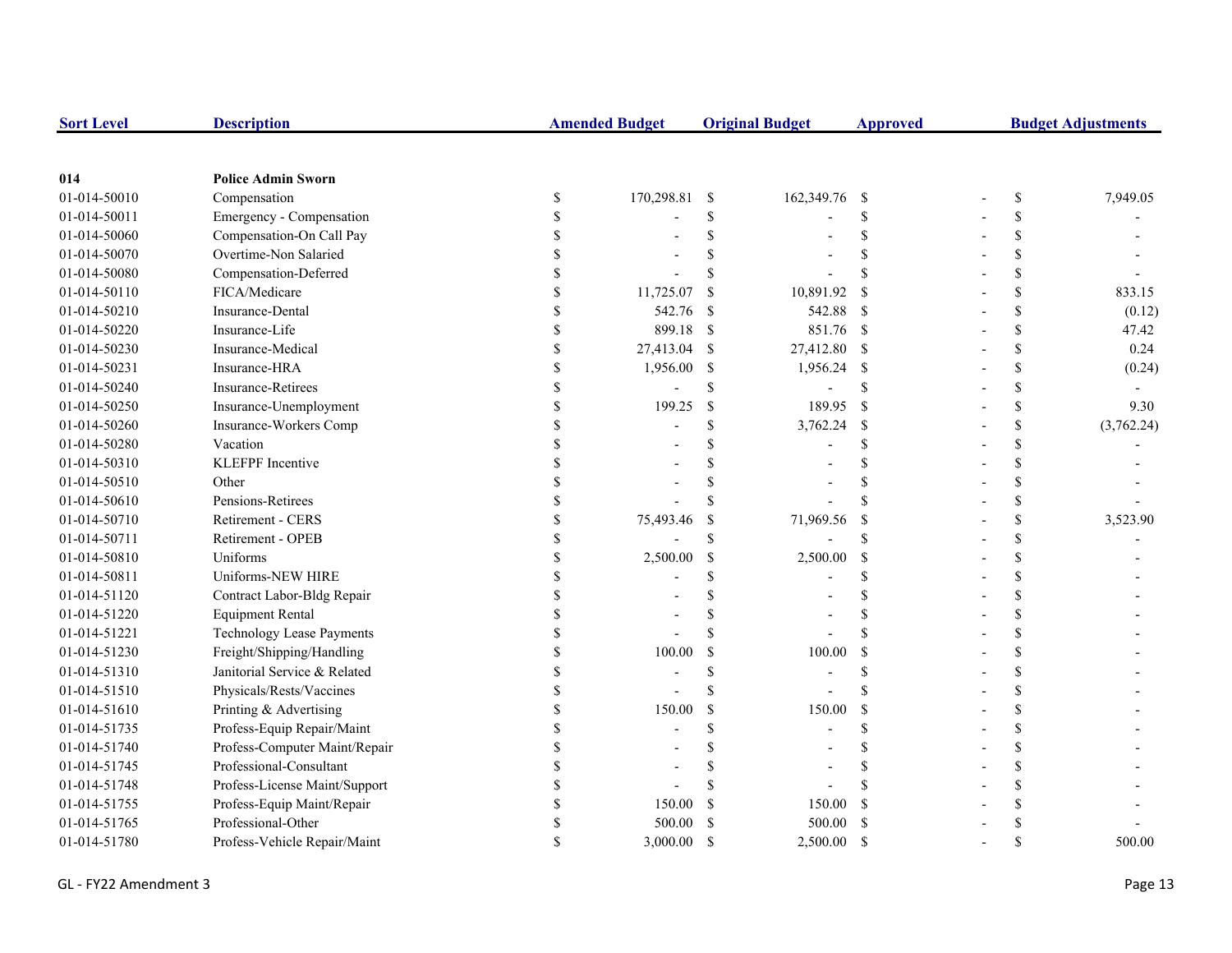| <b>Sort Level</b> | <b>Description</b>             |   | <b>Amended Budget</b> | <b>Original Budget</b> | <b>Approved</b> |   | <b>Budget Adjustments</b> |
|-------------------|--------------------------------|---|-----------------------|------------------------|-----------------|---|---------------------------|
| 01-014-51850      | <b>Test Analysis</b>           | S |                       |                        | S               |   |                           |
| 01-014-51875      | PD Undercover Purchases        |   |                       |                        |                 |   |                           |
| 01-014-51910      | Utilities-Electric             |   |                       |                        |                 |   |                           |
| 01-014-51920      | Utilities-Nat Gas/Propane      |   |                       |                        |                 |   |                           |
| 01-014-51940      | Utilities-Communications       |   | 1,200.00              | 1,200.00               |                 |   |                           |
| 01-014-51950      | Utilities-Water/Sewer          |   |                       |                        |                 |   |                           |
| 01-014-52020      | Supplies-Bldg Maint/Repair     |   |                       |                        |                 |   |                           |
| 01-014-52060      | Supplies-Computer/Copier/Print |   |                       |                        |                 |   |                           |
| 01-014-52110      | Equipment (Under \$2,000 Each) |   | 500.00                | 500.00                 |                 |   |                           |
| 01-014-52120      | Supplies-Equip Maint/Repair    |   | 150.00                | 150.00                 | -8              |   |                           |
| 01-014-52250      | Fuel, Oil, Fluids              |   | 2,200.00              | 2,200.00               | -S              |   |                           |
| 01-014-52310      | Gravel/Rock                    |   |                       |                        |                 |   |                           |
| 01-014-52350      | Supplies-Janitorial            |   | 50.00                 | 50.00                  |                 |   |                           |
| 01-014-52700      | Supplies-Office                |   |                       |                        |                 |   |                           |
| 01-014-52750      | Supplies-Other                 |   | 175.00                | 175.00                 |                 |   |                           |
| 01-014-52840      | Postage-Meter & Related        |   |                       |                        |                 |   |                           |
| 01-014-52865      | Supplies-Safety/Protective     |   |                       |                        |                 |   |                           |
| 01-014-52890      | Software                       |   | 100.00                | 100.00                 |                 |   |                           |
| 01-014-52950      | Vehicle-Supplies Repair/Maint  |   | 150.00                | 150.00                 | -S              |   |                           |
| 01-014-53450      | Coffee, Tea & Related          |   |                       |                        |                 |   |                           |
| 01-014-53460      | Conference/Train/School        |   | 5,316.00              | 500.00                 |                 |   | 4,816.00                  |
| 01-014-53470      | Dues & Subscriptions           |   | 500.00                | 500.00                 |                 |   |                           |
| 01-014-53500      | Easements                      |   |                       |                        |                 |   |                           |
| 01-014-53600      | Miscellaneous                  |   |                       |                        |                 |   |                           |
| 01-014-53850      | Travel/Lodging/Meals           |   | 1,000.00              | 1,000.00               |                 |   |                           |
| 014               | <b>Police Admin Sworn</b>      | S | 306,268.57            | 292,352.11 \$          |                 | S | 13,916.46                 |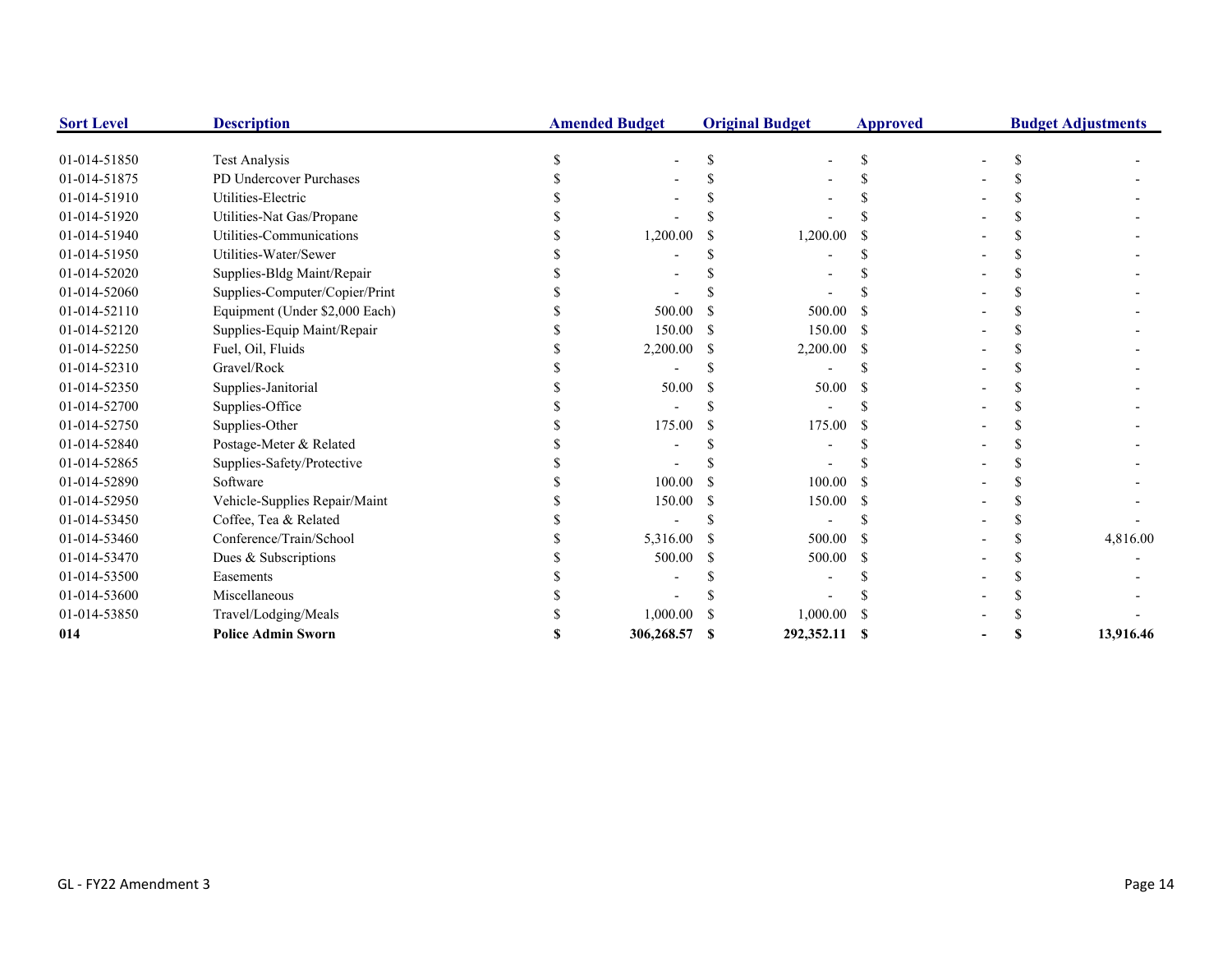| <b>Sort Level</b> | <b>Description</b>            |               | <b>Amended Budget</b> |               | <b>Original Budget</b> | <b>Approved</b>           | <b>Budget Adjustments</b>                                             |             |
|-------------------|-------------------------------|---------------|-----------------------|---------------|------------------------|---------------------------|-----------------------------------------------------------------------|-------------|
|                   |                               |               |                       |               |                        |                           |                                                                       |             |
| 015               | <b>Police Patrol</b>          |               |                       |               |                        |                           |                                                                       |             |
| 01-015-50010      | Compensation                  | \$            | 1,029,356.16          | -\$           | 1,043,061.00           | - \$                      | $\mathbb{S}% _{t}\left( t\right) \equiv\mathbb{S}_{t}\left( t\right)$ | (13,704.84) |
| 01-015-50011      | Emergency - Compensation      | \$            |                       | \$            |                        | <sup>\$</sup>             | \$                                                                    |             |
| 01-015-50060      | Compensation-On Call Pay      | <sup>\$</sup> |                       | \$            |                        | <sup>\$</sup>             | \$                                                                    |             |
| 01-015-50070      | Overtime-Non Salaried         |               | 117,754.51            | -\$           | 115,961.33             | <sup>\$</sup>             | \$                                                                    | 1,793.18    |
| 01-015-50071      | Overtime-PD Security          |               |                       | \$            |                        | <sup>\$</sup>             | \$                                                                    |             |
| 01-015-50080      | Compensation-Deferred         |               |                       | $\mathbf S$   |                        |                           | \$                                                                    |             |
| 01-015-50110      | FICA/Medicare                 |               | 78,978.57             | -S            | 78,986.96              | - \$                      | \$                                                                    | (8.39)      |
| 01-015-50210      | Insurance-Dental              |               | 5,969.04              | -S            | 5,424.96 \$            |                           | \$                                                                    | 544.08      |
| 01-015-50220      | Insurance-Life                | \$            | 5,435.00              | -S            | 5,450.64 \$            |                           | \$                                                                    | (15.64)     |
| 01-015-50230      | Insurance-Medical             | \$            | 217,543.08            | -S            | 196,349.28 \$          |                           | \$                                                                    | 21,193.80   |
| 01-015-50231      | Insurance-HRA                 | \$            | 13,788.00             | -S            | 12,279.80 \$           |                           | \$                                                                    | 1,508.20    |
| 01-015-50240      | <b>Insurance-Retirees</b>     | \$            | 3,030.00              | -S            | 3,030.00 \$            |                           | \$                                                                    |             |
| 01-015-50250      | Insurance-Unemployment        | \$            | 1,342.12              | -S            | 1,356.06 \$            |                           | \$                                                                    | (13.94)     |
| 01-015-50260      | Insurance-Workers Comp        | \$            | 39,440.34             | <sup>\$</sup> | 24,076.54              | - \$                      | \$                                                                    | 15,363.80   |
| 01-015-50280      | Vacation                      |               |                       | \$            |                        | <sup>\$</sup>             | \$                                                                    |             |
| 01-015-50310      | <b>KLEFPF</b> Incentive       |               |                       |               |                        | <sup>\$</sup>             | \$                                                                    |             |
| 01-015-50510      | Other                         |               |                       | <sup>\$</sup> |                        | $\mathbf{\hat{S}}$        | \$                                                                    |             |
| 01-015-50610      | Pensions-Retirees             |               | 1,200.00              | -S            | 1,200.00               | -\$                       | \$                                                                    |             |
| 01-015-50710      | Retirement - CERS             |               | 476,629.97            | \$            | 482,115.40             | $\mathbf{\hat{s}}$        | \$                                                                    | (5,485.43)  |
| 01-015-50711      | Retirement - OPEB             |               |                       | <sup>\$</sup> |                        | $\mathbf{\hat{S}}$        | \$                                                                    |             |
| 01-015-50810      | Uniforms                      | \$            | 27,300.00             | $\mathcal{S}$ | 19,000.00              | <sup>\$</sup>             | \$                                                                    | 8,300.00    |
| 01-015-50811      | Uniforms-NEW HIRE             | <sup>\$</sup> |                       |               |                        | <sup>\$</sup>             | \$                                                                    |             |
| 01-015-51120      | Contract Labor-Bldg Repair    | <sup>\$</sup> |                       | \$            |                        | <sup>\$</sup>             | \$                                                                    |             |
| 01-015-51220      | <b>Equipment Rental</b>       | \$            |                       | $\mathcal{S}$ |                        |                           | \$                                                                    |             |
| 01-015-51230      | Freight/Shipping/Handling     |               | 900.00                | $\mathcal{S}$ | 900.00                 | $\boldsymbol{\mathsf{S}}$ | \$                                                                    |             |
| 01-015-51310      | Janitorial Service & Related  |               |                       | $\mathbf S$   |                        | $\mathbf{\hat{S}}$        | \$                                                                    |             |
| 01-015-51510      | Physicals/Rests/Vaccines      |               | 500.00                | $\mathcal{S}$ | 500.00                 | $\mathcal{S}$             | \$                                                                    |             |
| 01-015-51610      | Printing & Advertising        |               | 500.00                | $\mathbb{S}$  | 500.00                 | -S                        | \$                                                                    |             |
| 01-015-51735      | Profess-Backhoe Repair/Maint  |               |                       | <sup>\$</sup> |                        | <sup>\$</sup>             | \$                                                                    |             |
| 01-015-51740      | Profess-Computer Maint/Repair |               |                       | S             |                        | <sup>\$</sup>             | \$                                                                    |             |
| 01-015-51745      | Professional-Consultant       |               |                       | \$.           |                        | <sup>\$</sup>             | \$                                                                    |             |
| 01-015-51748      | Profess-License Maint/Support |               |                       |               |                        |                           | \$                                                                    |             |
| 01-015-51755      | Profess-Equip Maint/Repair    | \$.           | 350.00                | <sup>\$</sup> | 350.00                 | <sup>\$</sup>             | \$                                                                    |             |
| 01-015-51765      | Professional-Other            | \$            | 1,250.00              |               | 1,250.00               | <sup>\$</sup>             | \$                                                                    |             |
| 01-015-51770      | Profess-Radio                 |               | 400.00                | <sup>\$</sup> | 400.00                 | <sup>\$</sup>             | \$                                                                    |             |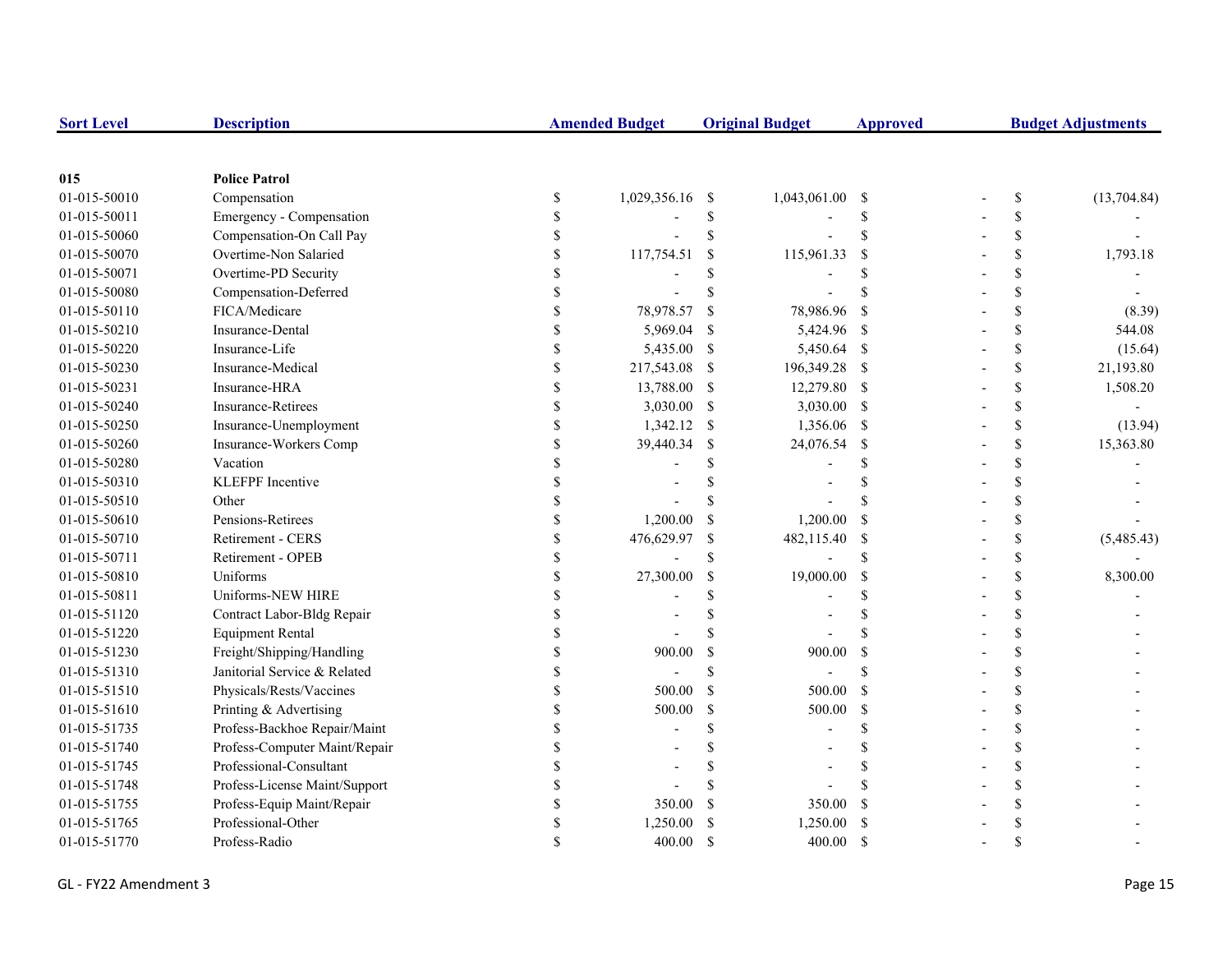| <b>Sort Level</b> | <b>Description</b>              | <b>Amended Budget</b> |               | <b>Original Budget</b> | <b>Approved</b> |  | <b>Budget Adjustments</b> |
|-------------------|---------------------------------|-----------------------|---------------|------------------------|-----------------|--|---------------------------|
| 01-015-51780      | Profess-Vehicle Repair/Maint    | 29,000.00             | <sup>\$</sup> | 20,000.00              | <sup>\$</sup>   |  | 9,000.00                  |
| 01-015-51790      | Mobile Data Terminal            |                       |               |                        |                 |  |                           |
| 01-015-51850      | <b>Test Analysis</b>            |                       |               |                        |                 |  |                           |
| 01-015-51910      | Utilities-Electric              |                       |               |                        |                 |  |                           |
| 01-015-51920      | Utilities-Nat Gas/Propane       |                       |               |                        |                 |  |                           |
| 01-015-51940      | Utilities-Communications        | 1,860.00              |               | 1,860.00               |                 |  |                           |
| 01-015-51950      | Utilities-Water/Sewer           |                       |               |                        |                 |  |                           |
| 01-015-52020      | Supplies-Bldg Maint/Repair      |                       |               |                        |                 |  |                           |
| 01-015-52060      | Supplies-Computer/Copier/Print  | 1,600.00              |               | 1,600.00               |                 |  |                           |
| 01-015-52110      | Equipment (Under \$2,000 Each)  | 6,000.00              | S             | 6,000.00               | -S              |  |                           |
| 01-015-52120      | Supplies-Equip Maint/Repair     |                       |               |                        |                 |  |                           |
| 01-015-52125      | <b>Equipment Backup Weapons</b> |                       |               |                        |                 |  |                           |
| 01-015-52130      | Firearms & Training             | 17,000.00             |               | 17,000.00              |                 |  |                           |
| 01-015-52135      | K-9 Program Costs               | 3,000.00              | S             | 3,000.00               | -S              |  |                           |
| 01-015-52250      | Fuel, Oil, Fluids               | 54,000.00             | S             | 54,000.00              | -S              |  |                           |
| 01-015-52350      | Supplies-Janitorial             |                       |               |                        |                 |  |                           |
| 01-015-52700      | Supplies-Office                 |                       |               |                        |                 |  |                           |
| 01-015-52750      | Supplies-Other                  | 1,000.00              | S             | 1,000.00               |                 |  |                           |
| 01-015-52810      | Photo, Video & Related          | 100.00                | -S            | 100.00                 | -S              |  |                           |
| 01-015-52840      | Postage-Meter & Related         | 55.00                 | S             | 55.00                  | -S              |  |                           |
| 01-015-52865      | Supplies-Safety/Protective      | 5,300.00              | <sup>\$</sup> | 5,300.00               | -S              |  |                           |
| 01-015-52890      | Software                        | 250.00                | £.            | 250.00                 | -S              |  |                           |
| 01-015-52950      | Vehicle-Supplies Repair/Maint   | 1,000.00              | S             | 1,000.00               | -S              |  |                           |
| 01-015-53450      | Coffee, Tea & Related           |                       |               |                        |                 |  |                           |
| 01-015-53460      | Conference/Train/School         | 6,942.00              | S             | 3,000.00               |                 |  | 3,942.00                  |
| 01-015-53470      | Dues & Subscriptions            | 750.00                | \$            | 750.00                 |                 |  |                           |
| 01-015-53500      | Easements                       |                       |               |                        |                 |  |                           |
| 01-015-53600      | Miscellaneous                   | 100.00                | \$            | 100.00                 |                 |  |                           |
| 01-015-53850      | Travel/Lodging/Meals            | 10,000.00             |               | 10,000.00              |                 |  |                           |
| 015               | <b>Police Patrol</b>            | 2.159.623.80          | $\mathbf{s}$  | 2.117.206.97           | -8              |  | 42,416.83                 |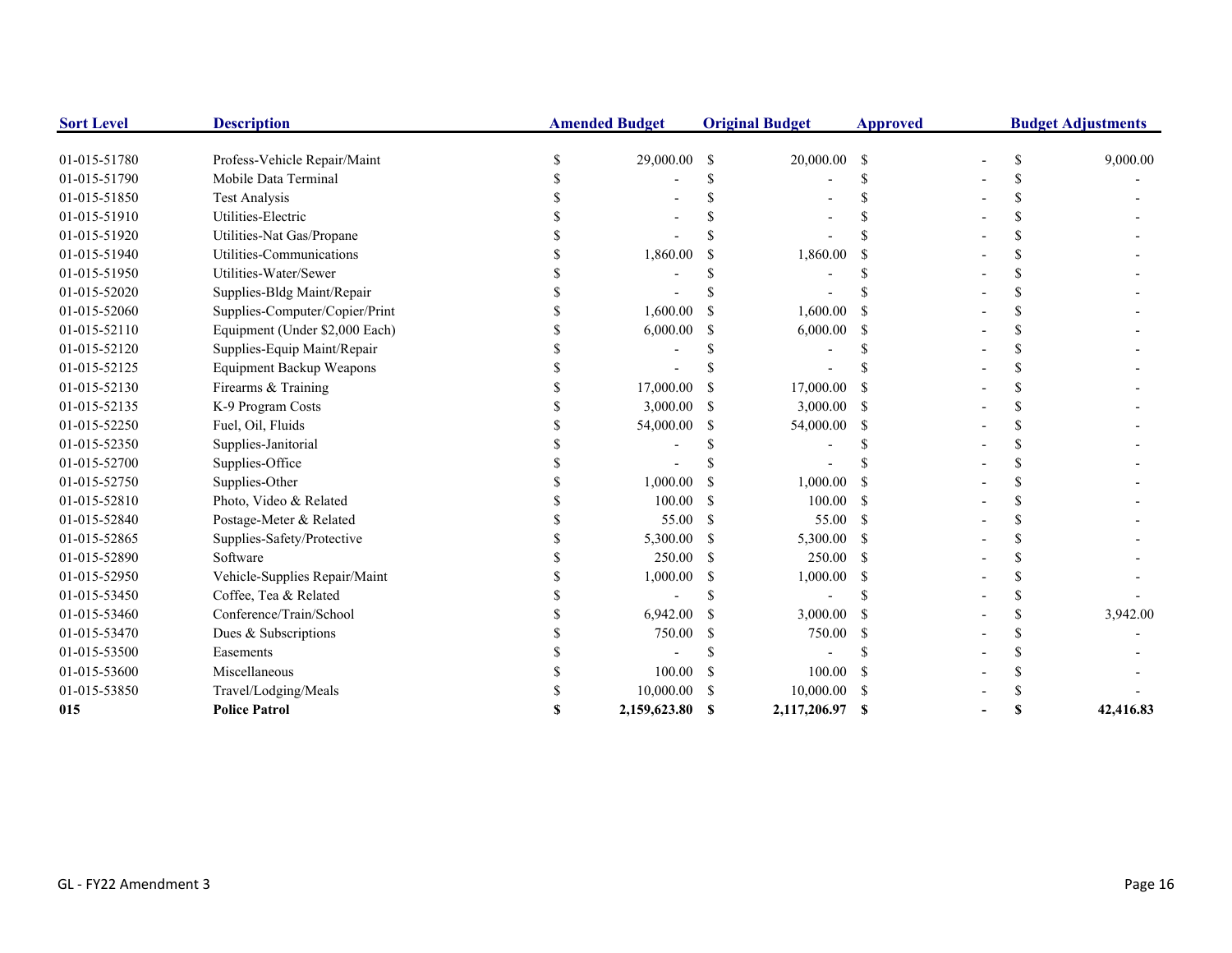| <b>Sort Level</b> | <b>Description</b>               |             | <b>Amended Budget</b> |               | <b>Original Budget</b> | <b>Approved</b>           | <b>Budget Adjustments</b> |                    |            |
|-------------------|----------------------------------|-------------|-----------------------|---------------|------------------------|---------------------------|---------------------------|--------------------|------------|
|                   |                                  |             |                       |               |                        |                           |                           |                    |            |
| 016               | <b>Police Admin Non Sworn</b>    |             |                       |               |                        |                           |                           |                    |            |
| 01-016-50010      | Compensation                     | \$          | 60,171.84             | -\$           | 60,119.84 \$           |                           |                           | \$                 | 52.00      |
| 01-016-50011      | Emergency - Compensation         | \$          |                       | \$            |                        | \$                        |                           | \$                 |            |
| 01-016-50060      | Compensation-On Call Pay         | \$          |                       | \$            |                        | $\mathbf{\hat{s}}$        |                           | \$                 |            |
| 01-016-50070      | Overtime-Non Salaried            | \$          | 482.33                | \$            | 475.09                 | \$                        |                           | \$                 | 7.24       |
| 01-016-50080      | Compensation-Deferred            | \$          |                       | \$            |                        | \$                        |                           | \$                 |            |
| 01-016-50110      | FICA/Medicare                    | \$          | 4,176.04              | \$            | 4,385.68               | <sup>S</sup>              |                           | \$                 | (209.64)   |
| 01-016-50210      | Insurance-Dental                 | \$          | 271.20                | $\mathcal{S}$ | 271.20                 | -S                        |                           | \$                 |            |
| 01-016-50220      | Insurance-Life                   | \$          | 317.71                | $\mathcal{S}$ | 312.00                 | <sup>\$</sup>             |                           | \$                 | 5.71       |
| 01-016-50230      | Insurance-Medical                | \$          |                       |               |                        | \$.                       |                           | \$                 |            |
| 01-016-50231      | Insurance-HRA                    | \$          |                       |               |                        | \$.                       |                           | \$                 |            |
| 01-016-50240      | <b>Insurance-Retirees</b>        | \$          |                       |               |                        |                           |                           | \$                 |            |
| 01-016-50250      | Insurance-Unemployment           | \$          | 70.97                 | \$            | 70.90                  | $\mathbf S$               |                           | \$                 | 0.07       |
| 01-016-50260      | Insurance-Workers Comp           | \$          |                       |               | 1,378.52               | $\boldsymbol{\mathsf{S}}$ |                           | \$                 | (1,378.52) |
| 01-016-50280      | Vacation                         | \$          |                       |               |                        | \$                        |                           | \$                 |            |
| 01-016-50510      | Other                            |             |                       |               |                        | \$.                       |                           | \$                 |            |
| 01-016-50610      | Pensions-Retirees                | \$          |                       |               |                        | $\mathcal{S}$             |                           | \$                 |            |
| 01-016-50710      | Retirement - CERS                | \$          | 12,146.58             | \$            | 12,098.84              | $\mathbf S$               |                           | \$                 | 47.74      |
| 01-016-50711      | Retirement - OPEB                | \$          |                       | \$            |                        | \$                        |                           | \$                 |            |
| 01-016-50810      | Uniforms                         | \$          |                       |               |                        | \$                        |                           | \$                 |            |
| 01-016-50811      | Uniforms-NEW HIRE                | $\mathbf S$ |                       |               |                        | $\mathcal{S}$             |                           | \$                 |            |
| 01-016-51120      | Contract Labor-Bldg Repair       | \$          |                       |               |                        | $\mathbf S$               |                           | \$                 |            |
| 01-016-51220      | <b>Equipment Rental</b>          | \$          |                       |               |                        | <sup>\$</sup>             |                           | \$                 |            |
| 01-016-51221      | <b>Technology Lease Payments</b> | \$          |                       |               |                        | <sup>\$</sup>             |                           | \$                 |            |
| 01-016-51230      | Freight/Shipping/Handling        | \$          |                       |               |                        | \$.                       |                           | \$                 |            |
| 01-016-51310      | Janitorial Service & Related     | \$          | 9,000.00              | \$            | 9,000.00               | $\mathcal{S}$             |                           | \$                 |            |
| 01-016-51510      | Physicals/Rests/Vaccines         | \$          |                       |               |                        | \$                        |                           | \$                 |            |
| 01-016-51610      | Printing & Advertising           | \$          |                       |               |                        | \$                        |                           | \$                 |            |
| 01-016-51735      | Profess-Backhoe Repair/Maint     | \$          |                       |               |                        | <sup>\$</sup>             |                           | \$                 |            |
| 01-016-51740      | Profess-Computer Maint/Repair    | \$          |                       |               |                        | \$                        |                           | \$                 |            |
| 01-016-51745      | Professional-Consultant          | \$          |                       |               |                        | $\mathcal{S}$             |                           | \$                 |            |
| 01-016-51748      | Profess-License Maint/Support    | \$          | 25,000.00             | S             | 25,000.00              | \$                        |                           | \$                 |            |
| 01-016-51755      | Profess-Equip Maint/Repair       | \$          | 1,200.00              | S             |                        | \$                        |                           | \$                 | 1,200.00   |
| 01-016-51763      | Profess-Central Dispatch         | \$          |                       |               |                        | \$.                       |                           | \$                 |            |
| 01-016-51765      | Professional-Other               | \$          | 500.00                |               |                        | S                         |                           | $\mathbf{\hat{S}}$ | 500.00     |
| 01-016-51780      | Profess-Vehicle Repair/Maint     | \$          |                       | \$.           |                        | $\mathcal{S}$             |                           | $\mathbf{\hat{S}}$ |            |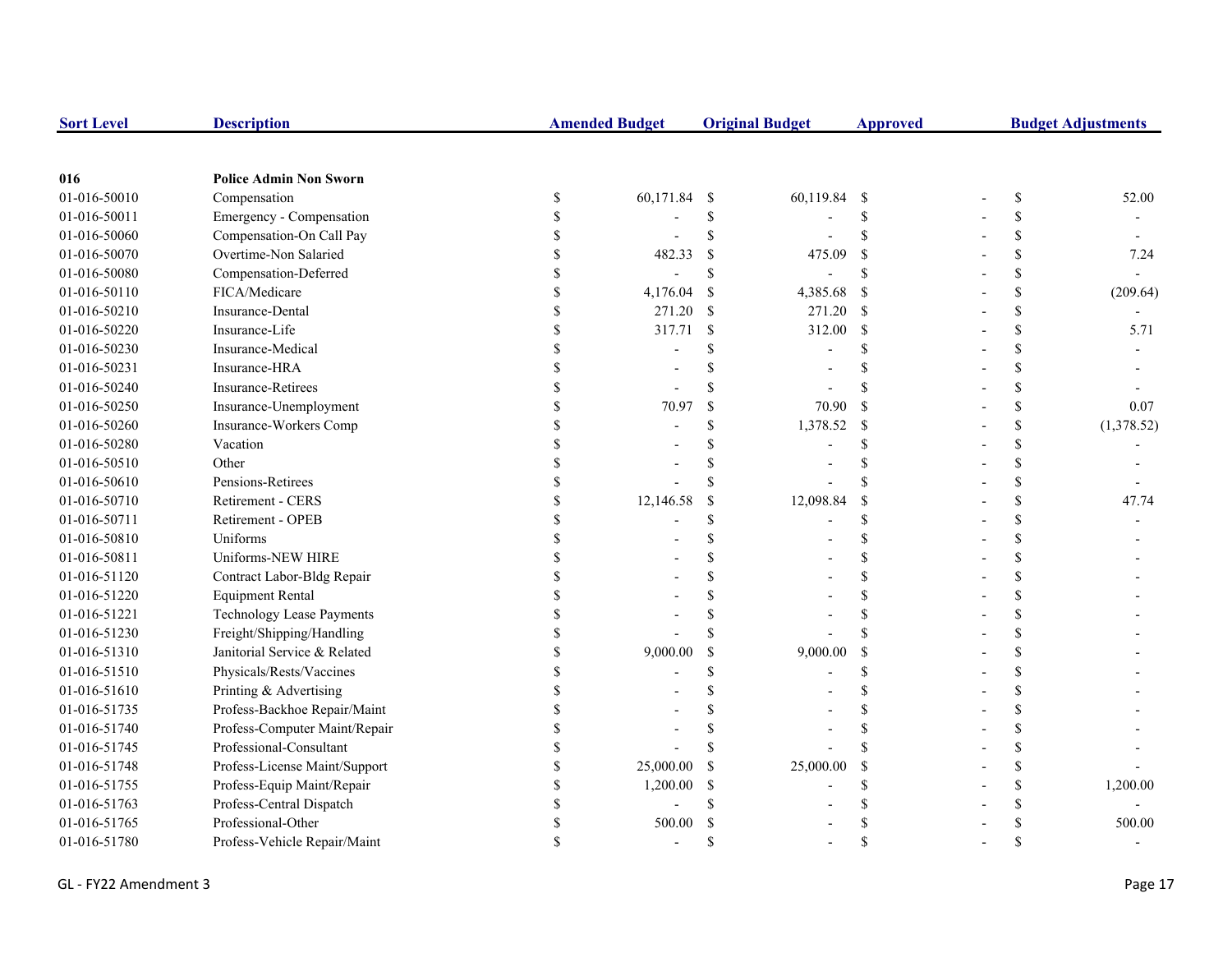| <b>Sort Level</b> | <b>Description</b>             | <b>Amended Budget</b> |               | <b>Original Budget</b> | <b>Approved</b> | <b>Budget Adjustments</b> |  |            |
|-------------------|--------------------------------|-----------------------|---------------|------------------------|-----------------|---------------------------|--|------------|
|                   |                                |                       |               |                        |                 |                           |  |            |
| 01-016-51850      | <b>Test Analysis</b>           |                       |               |                        | S               |                           |  |            |
| 01-016-51910      | Utilities-Electric             | 7,000.00              | -\$           | 7,000.00               | -S              |                           |  |            |
| 01-016-51920      | Utilities-Nat Gas/Propane      | 900.00                | S             | 900.00                 |                 |                           |  |            |
| 01-016-51940      | Utilities-Communications       | 20,925.00             | -S            | 20,400.00              | -S              |                           |  | 525.00     |
| 01-016-51950      | Utilities-Water/Sewer          | 1,260.00              | -\$           | 1,260.00               | -S              |                           |  |            |
| 01-016-52020      | Supplies-Bldg Maint/Repair     | 1,500.00              | S             | 1,500.00               |                 |                           |  |            |
| 01-016-52060      | Supplies-Computer/Copier/Print | 2,500.00              | <sup>\$</sup> | 2,000.00               | <sup>\$</sup>   |                           |  | 500.00     |
| 01-016-52110      | Equipment (Under \$2,000 Each) | 1,000.00              | S             | 1,000.00               | -S              |                           |  |            |
| 01-016-52120      | Supplies-Equip Maint/Repair    | 300.00                | -S            | 300.00                 | -S              |                           |  |            |
| 01-016-52250      | Fuel, Oil, Fluids              |                       |               |                        |                 |                           |  |            |
| 01-016-52350      | Supplies-Janitorial            | 1,500.00              | -S            | 1,500.00               |                 |                           |  |            |
| 01-016-52700      | Supplies-Office                | 2,500.00              | -S            | 2,500.00               | -S              |                           |  |            |
| 01-016-52750      | Supplies-Other                 | 500.00                | <sup>\$</sup> | 400.00                 | -S              |                           |  | 100.00     |
| 01-016-52840      | Postage-Meter & Related        | 500.00                | S             | 500.00                 | -S              |                           |  |            |
| 01-016-52865      | Supplies-Safety/Protective     |                       |               |                        |                 |                           |  |            |
| 01-016-52890      | Software                       | 2,300.00              |               | 500.00                 |                 |                           |  | 1,800.00   |
| 01-016-52950      | Vehicle-Supplies Repair/Maint  |                       |               |                        |                 |                           |  |            |
| 01-016-53450      | Coffee, Tea & Related          | 300.00                | \$.           | 300.00                 | \$.             |                           |  |            |
| 01-016-53460      | Conference/Train/School        |                       |               |                        |                 |                           |  |            |
| 01-016-53470      | Dues & Subscriptions           |                       |               |                        |                 |                           |  |            |
| 01-016-53500      | Easements                      |                       |               |                        |                 |                           |  |            |
| 01-016-53600      | Miscellaneous                  | 450.00                |               | 450.00                 |                 |                           |  |            |
| 01-016-53850      | Travel/Lodging/Meals           |                       |               |                        |                 |                           |  |            |
| 01-016-61500      | Depreciation                   |                       |               |                        |                 |                           |  |            |
| 01-016-76100      | Buildings - Police             | 279,400.00            | S             | 264,000.00             |                 |                           |  | 15,400.00  |
| 01-016-76200      | Equipment - Police             | 42,750.00             | S             | 36,343.00              |                 |                           |  | 6,407.00   |
| 01-016-76300      | Land & Improvmnts - Police     |                       |               |                        |                 |                           |  |            |
| 01-016-76400      | Plant In Service - Police      |                       |               |                        |                 |                           |  |            |
| 01-016-76500      | Vehicles - Police              | 314,860.00            |               | 144,260.00             |                 |                           |  | 170,600.00 |
| 016               | <b>Police Admin Non Sworn</b>  | 793,781.66            |               | 598,225.07             | <b>S</b>        |                           |  | 195,556.59 |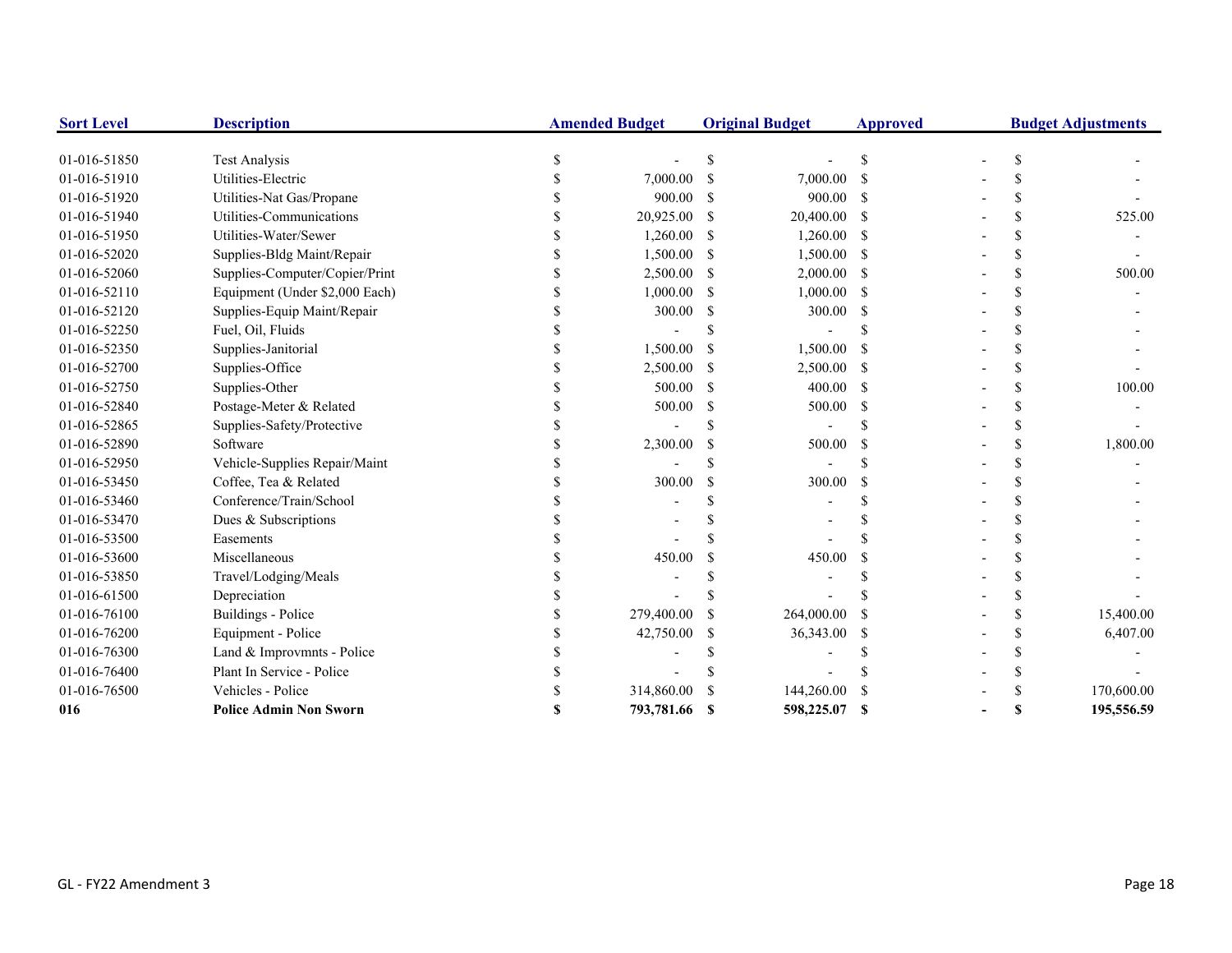| <b>Sort Level</b> | <b>Description</b>               |               | <b>Amended Budget</b> |               | <b>Original Budget</b> | <b>Approved</b>    | <b>Budget Adjustments</b> |            |  |
|-------------------|----------------------------------|---------------|-----------------------|---------------|------------------------|--------------------|---------------------------|------------|--|
|                   |                                  |               |                       |               |                        |                    |                           |            |  |
| 017               | <b>Code Enforcement</b>          |               |                       |               |                        |                    |                           |            |  |
| 01-017-50010      | Compensation                     | \$            | 56,827.53             | -\$           | 56,458.88              | - \$               | $\mathbb{S}$              | 368.65     |  |
| 01-017-50011      | Emergency - Compensation         | S             |                       | \$            |                        | <sup>\$</sup>      | \$                        |            |  |
| 01-017-50060      | Compensation-On Call Pay         |               |                       | \$            |                        | <sup>\$</sup>      | \$                        |            |  |
| 01-017-50070      | Overtime-Non Salaried            |               |                       | $\mathbf S$   |                        | $\mathcal{S}$      | \$                        |            |  |
| 01-017-50080      | Compensation-Deferred            |               |                       | $\mathbf S$   |                        | $\mathcal{S}$      | \$                        |            |  |
| 01-017-50110      | FICA/Medicare                    |               | 3,912.58              | <sup>\$</sup> | 3,994.12               | <sup>\$</sup>      | \$                        | (81.54)    |  |
| 01-017-50210      | Insurance-Dental                 |               | 271.32                | -S            | 271.20 \$              |                    | \$                        | 0.12       |  |
| 01-017-50220      | Insurance-Life                   |               | 300.05                | -\$           | 279.76 \$              |                    | \$                        | 20.29      |  |
| 01-017-50230      | Insurance-Medical                |               | 7,691.88              | -S            | 7,692.00 \$            |                    | \$                        | (0.12)     |  |
| 01-017-50231      | Insurance-HRA                    | <sup>\$</sup> | 528.00                | -S            | 527.80 \$              |                    | \$                        | 0.20       |  |
| 01-017-50240      | Insurance-Retirees               | $\mathcal{S}$ |                       | \$            |                        | $\mathcal{S}$      | \$                        |            |  |
| 01-017-50250      | Insurance-Unemployment           | \$            | 66.49                 | <sup>S</sup>  | 66.06                  | <sup>\$</sup>      | \$                        | 0.43       |  |
| 01-017-50260      | Insurance-Workers Comp           |               |                       | <sup>\$</sup> | 1,304.81               | $\mathbf{\hat{s}}$ | \$                        | (1,304.81) |  |
| 01-017-50280      | Vacation                         |               |                       | <sup>\$</sup> |                        | $\mathcal{S}$      | \$                        |            |  |
| 01-017-50710      | Retirement - CERS                |               | 14,506.52             | <sup>\$</sup> | 14,407.12              | <sup>\$</sup>      | \$                        | 99.40      |  |
| 01-017-50711      | Retirement - OPEB                |               |                       | \$            |                        | <sup>\$</sup>      | \$                        |            |  |
| 01-017-50810      | Uniforms                         |               |                       | \$            |                        | <sup>\$</sup>      | \$                        |            |  |
| 01-017-51221      | <b>Technology Lease Payments</b> |               | 340.07                | <sup>\$</sup> | 340.07                 | <sup>\$</sup>      | \$                        | 0.00       |  |
| 01-017-51230      | Freight/Shipping/Handling        |               | 100.00                | <sup>\$</sup> | 100.00                 | - \$               | \$                        |            |  |
| 01-017-51610      | Printing & Advertising           |               | 500.00                | \$            | 500.00                 | - \$               | \$                        |            |  |
| 01-017-51745      | Professional-Consultant          | \$.           |                       | \$            |                        | <sup>\$</sup>      | \$                        |            |  |
| 01-017-51748      | Profess-License Maint/Support    | \$            |                       | \$            |                        | \$                 | \$                        |            |  |
| 01-017-51765      | Professional-Other               | \$            |                       | S             |                        |                    | \$                        |            |  |
| 01-017-51780      | Profess-Vehicle Repair/Maint     | <sup>\$</sup> | 2,300.00              | <sup>\$</sup> | 250.00                 | <sup>\$</sup>      | \$                        | 2,050.00   |  |
| 01-017-51860      | Tree Maintenance                 | S             | 500.00                | <sup>S</sup>  | 500.00                 | $\mathbf{\hat{s}}$ | \$                        |            |  |
| 01-017-51940      | Utilities-Communications         | \$            | 600.00                | <sup>S</sup>  | 600.00 \$              |                    | \$                        |            |  |
| 01-017-52110      | Equipment (Under \$2,000 Each)   | \$            | 750.00                | $\mathcal{S}$ | 750.00 \$              |                    | \$                        |            |  |
| 01-017-52250      | Fuel, Oil, Fluids                | \$            | 1,250.00              | $\mathbb{S}$  | $1,250.00$ \$          |                    | \$                        |            |  |
| 01-017-52700      | Supplies-Office                  |               | 50.00                 | -S            | 50.00                  | $\mathbf{s}$       | \$                        |            |  |
| 01-017-52840      | Postage-Meter & Related          |               |                       | <sup>\$</sup> |                        | <sup>\$</sup>      | \$                        |            |  |
| 01-017-52890      | Software                         |               | 150.00                | -S            | 150.00                 | - \$               | \$                        |            |  |
| 01-017-52950      | Vehicle-Supplies Repair/Maint    |               | 100.00                | -S            | 100.00                 | - \$               | \$                        |            |  |
| 01-017-53460      | Conference/Train/School          | \$.           | 1,000.00              | <sup>\$</sup> | $1,000.00$ \$          |                    | \$                        |            |  |
| 01-017-53470      | Dues & Subscriptions             | \$            | 310.00                | <sup>\$</sup> | 310.00                 | - \$               | \$                        |            |  |
| 01-017-53600      | Miscellaneous                    |               | 250.00                | <sup>\$</sup> | 250.00                 | <sup>\$</sup>      | $\mathbf{\hat{S}}$        |            |  |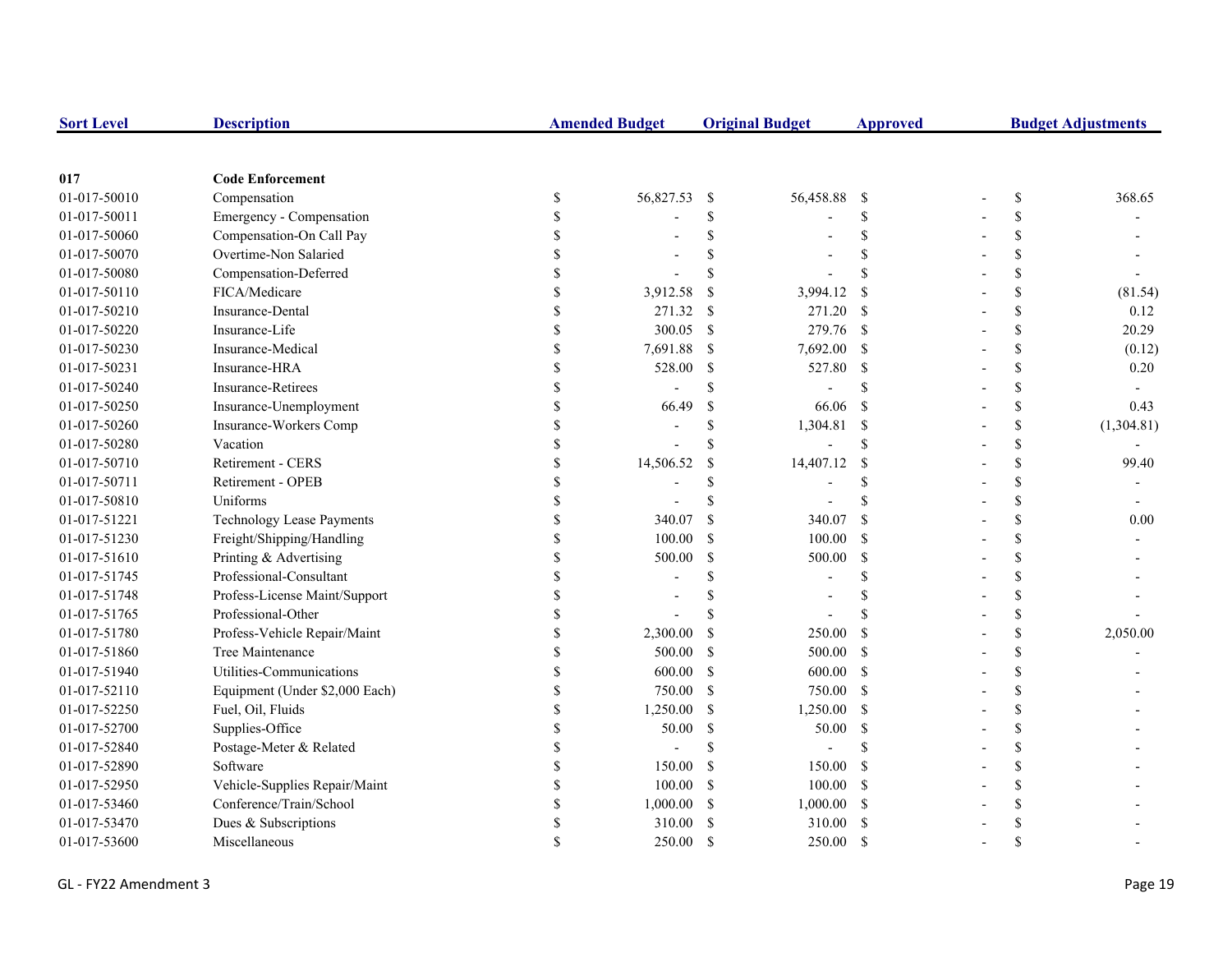| <b>Sort Level</b> | <b>Description</b>   | <b>Amended Budget</b> |           | <b>Original Budget</b> |                          | Approved |                          | <b>Budget Adjustments</b> |          |
|-------------------|----------------------|-----------------------|-----------|------------------------|--------------------------|----------|--------------------------|---------------------------|----------|
| 01-017-53850      | Travel/Lodging/Meals |                       | 00.000.1  |                        | ,000.00                  |          |                          |                           |          |
| 01-017-61500      | Depreciation         |                       |           |                        | $\overline{\phantom{0}}$ |          | $\overline{\phantom{0}}$ |                           |          |
| 017               | Code Enforcement     |                       | 93,304.44 |                        | 92,151.82                |          | $\overline{\phantom{0}}$ |                           | 1,152.62 |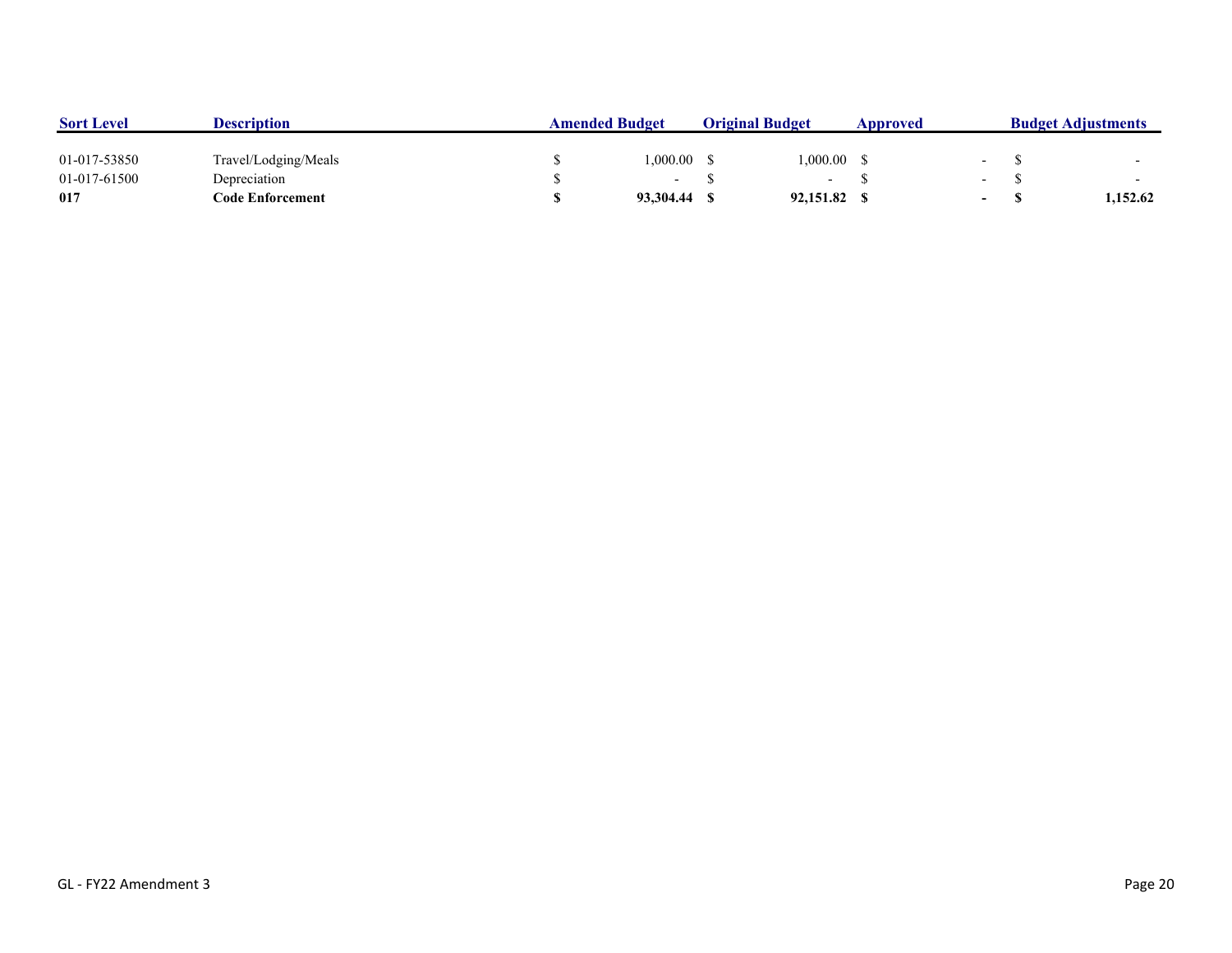| <b>Sort Level</b> | <b>Description</b>             | <b>Amended Budget</b> |        | <b>Original Budget</b> |        | <b>Approved</b>    |    | <b>Budget Adjustments</b> |
|-------------------|--------------------------------|-----------------------|--------|------------------------|--------|--------------------|----|---------------------------|
|                   |                                |                       |        |                        |        |                    |    |                           |
| 018               | <b>Fire Admin</b>              |                       |        |                        |        |                    |    |                           |
| 01-018-50010      | Compensation                   | \$                    |        | \$                     |        | \$                 | \$ |                           |
| 01-018-50060      | Compensation-On Call Pay       |                       |        | $\mathbf S$            |        | $\mathcal{S}$      | \$ |                           |
| 01-018-50070      | Overtime-Non Salaried          |                       |        | S                      |        | \$                 | \$ |                           |
| 01-018-50080      | Compensation-Deferred          |                       |        | \$                     |        | \$                 | \$ |                           |
| 01-018-50110      | FICA/Medicare                  |                       |        | \$                     |        | $\mathcal{S}$      | \$ |                           |
| 01-018-50210      | Insurance-Dental               |                       |        | \$.                    |        | <sup>\$</sup>      | \$ |                           |
| 01-018-50220      | Insurance-Life                 |                       |        | \$                     |        | \$                 | \$ |                           |
| 01-018-50230      | Insurance-Medical              |                       |        | S                      |        | \$                 | \$ |                           |
| 01-018-50240      | <b>Insurance-Retirees</b>      |                       |        | S                      |        | \$                 | \$ |                           |
| 01-018-50250      | Insurance-Unemployment         |                       |        | \$                     |        | \$                 | \$ |                           |
| 01-018-50260      | Insurance-Workers Comp         |                       |        | \$                     |        | \$                 | \$ |                           |
| 01-018-50280      | Vacation                       |                       |        | S                      |        | $\mathcal{S}$      | \$ |                           |
| 01-018-50510      | Other                          |                       |        |                        |        | \$                 | \$ |                           |
| 01-018-50610      | Pensions-Retirees              |                       |        |                        |        | \$                 | \$ |                           |
| 01-018-50710      | Retirement - CERS              |                       |        |                        |        | $\mathcal{S}$      | \$ |                           |
| 01-018-50810      | Uniforms                       |                       |        |                        |        | \$                 | \$ |                           |
| 01-018-51120      | Contract Labor-Bldg Repair     |                       |        |                        |        | $\mathcal{S}$      | \$ |                           |
| 01-018-51220      | <b>Equipment Rental</b>        |                       |        | $\mathbf S$            |        | $\mathcal{S}$      | \$ |                           |
| 01-018-51230      | Freight/Shipping/Handling      |                       |        | \$                     |        | \$                 | \$ |                           |
| 01-018-51310      | Janitorial Service & Related   |                       |        | \$                     |        | $\mathcal{S}$      | \$ |                           |
| 01-018-51510      | Physicals/Rests/Vaccines       |                       |        | \$                     |        | \$                 | \$ |                           |
| 01-018-51610      | Printing & Advertising         |                       |        | \$                     |        | \$                 | \$ |                           |
| 01-018-51735      | Profess-Backhoe Repair/Maint   |                       |        | S                      |        | \$                 | \$ |                           |
| 01-018-51740      | Profess-Computer Maint/Repair  |                       |        | \$.                    |        | \$                 | \$ |                           |
| 01-018-51745      | Professional-Consultant        |                       |        |                        |        | \$                 | \$ |                           |
| 01-018-51755      | Profess-Equip Maint/Repair     |                       |        |                        |        | <sup>\$</sup>      | \$ |                           |
| 01-018-51765      | Professional-Other             |                       |        |                        |        | $\mathcal{S}$      | \$ |                           |
| 01-018-51780      | Profess-Vehicle Repair/Maint   |                       |        |                        |        | \$                 | \$ |                           |
| 01-018-51850      | <b>Test Analysis</b>           |                       |        |                        |        | $\mathcal{S}$      | \$ |                           |
| 01-018-51910      | Utilities-Electric             |                       |        |                        |        |                    | \$ |                           |
| 01-018-51920      | Utilities-Nat Gas/Propane      |                       |        |                        |        | $\mathbf{\hat{S}}$ | \$ |                           |
| 01-018-51940      | Utilities-Communications       |                       |        |                        |        |                    | \$ |                           |
| 01-018-51950      | Utilities-Water/Sewer          |                       | 625.00 | <sup>\$</sup>          | 625.00 | <sup>\$</sup>      | \$ |                           |
| 01-018-52020      | Supplies-Bldg Maint/Repair     |                       |        |                        |        |                    | \$ |                           |
| 01-018-52060      | Supplies-Computer/Copier/Print |                       |        | \$                     |        |                    | \$ |                           |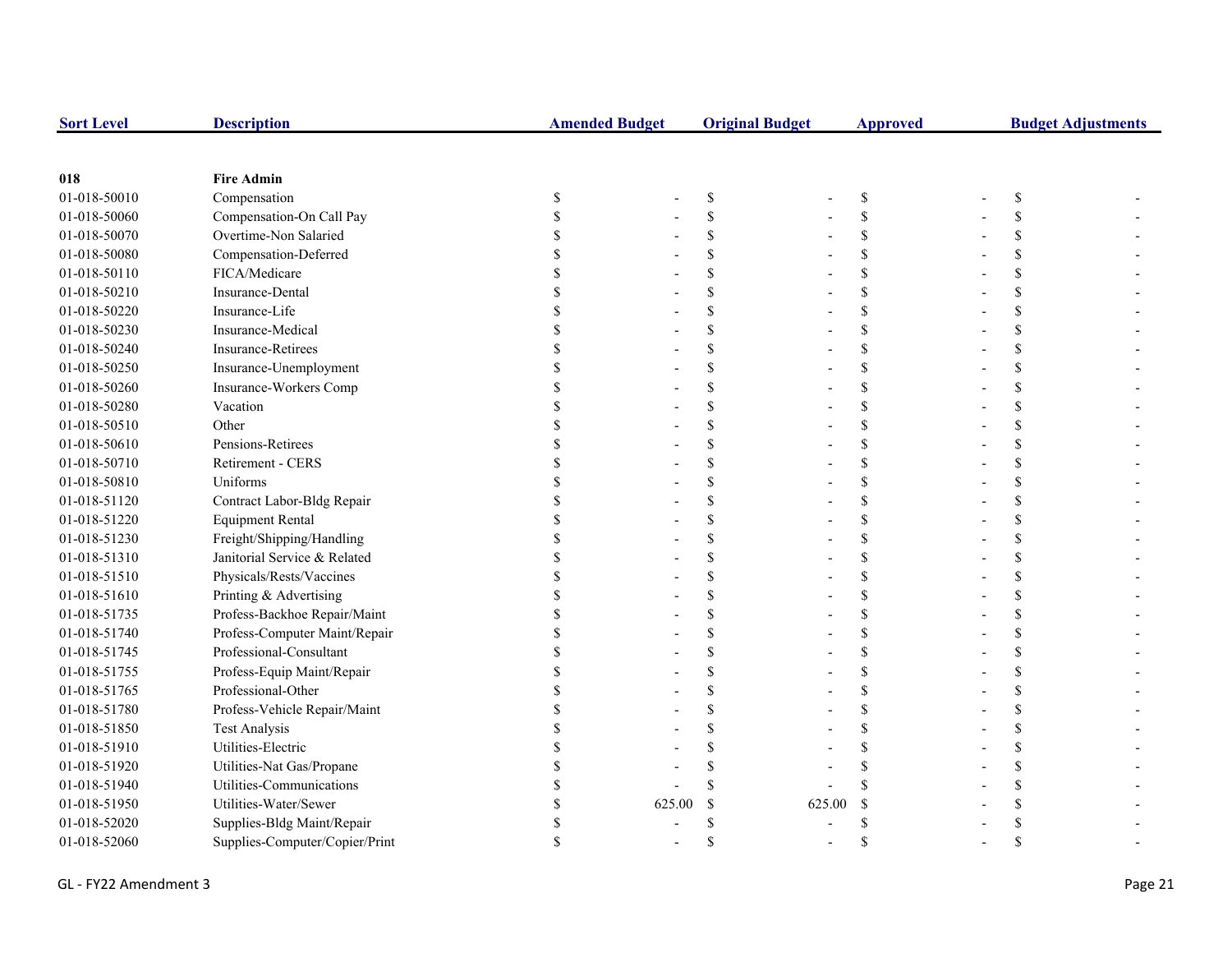| <b>Sort Level</b> | <b>Description</b>             | <b>Amended Budget</b> |  | <b>Original Budget</b> | <b>Approved</b> |  | <b>Budget Adjustments</b> |  |  |
|-------------------|--------------------------------|-----------------------|--|------------------------|-----------------|--|---------------------------|--|--|
|                   |                                |                       |  |                        |                 |  |                           |  |  |
| 01-018-52110      | Equipment (Under \$2,000 Each) |                       |  |                        |                 |  |                           |  |  |
| 01-018-52120      | Supplies-Equip Maint/Repair    |                       |  |                        |                 |  |                           |  |  |
| 01-018-52250      | Fuel, Oil, Fluids              |                       |  |                        |                 |  |                           |  |  |
| 01-018-52350      | Supplies-Janitorial            |                       |  |                        |                 |  |                           |  |  |
| 01-018-52700      | Supplies-Office                |                       |  |                        |                 |  |                           |  |  |
| 01-018-52750      | Supplies-Other                 |                       |  |                        |                 |  |                           |  |  |
| 01-018-52840      | Postage-Meter & Related        |                       |  |                        |                 |  |                           |  |  |
| 01-018-52865      | Supplies-Safety/Protective     |                       |  |                        |                 |  |                           |  |  |
| 01-018-52890      | Software                       |                       |  |                        |                 |  |                           |  |  |
| 01-018-52950      | Vehicle-Supplies Repair/Maint  |                       |  |                        |                 |  |                           |  |  |
| 01-018-53450      | Coffee, Tea & Related          |                       |  |                        |                 |  |                           |  |  |
| 01-018-53460      | Conference/Train/School        |                       |  |                        |                 |  |                           |  |  |
| 01-018-53470      | Dues & Subscriptions           |                       |  |                        |                 |  |                           |  |  |
| 01-018-53500      | Easements                      |                       |  |                        |                 |  |                           |  |  |
| 01-018-53600      | Miscellaneous                  |                       |  |                        |                 |  |                           |  |  |
| 01-018-53850      | Travel/Lodging/Meals           |                       |  |                        |                 |  |                           |  |  |
| 01-018-61500      | Depreciation                   |                       |  |                        |                 |  |                           |  |  |
| 01-018-77100      | Buildings - Fire               |                       |  |                        |                 |  |                           |  |  |
| 01-018-77200      | Equipment - Fire               |                       |  |                        |                 |  |                           |  |  |
| 01-018-77300      | Land & Improvmnts - Fire       |                       |  |                        |                 |  |                           |  |  |
| 01-018-77400      | Plant In Service - Fire        |                       |  |                        |                 |  |                           |  |  |
| 01-018-77500      | Vehicles - Fire                |                       |  |                        |                 |  |                           |  |  |
| 018               | <b>Fire Admin</b>              | 625.00                |  | 625.00                 |                 |  |                           |  |  |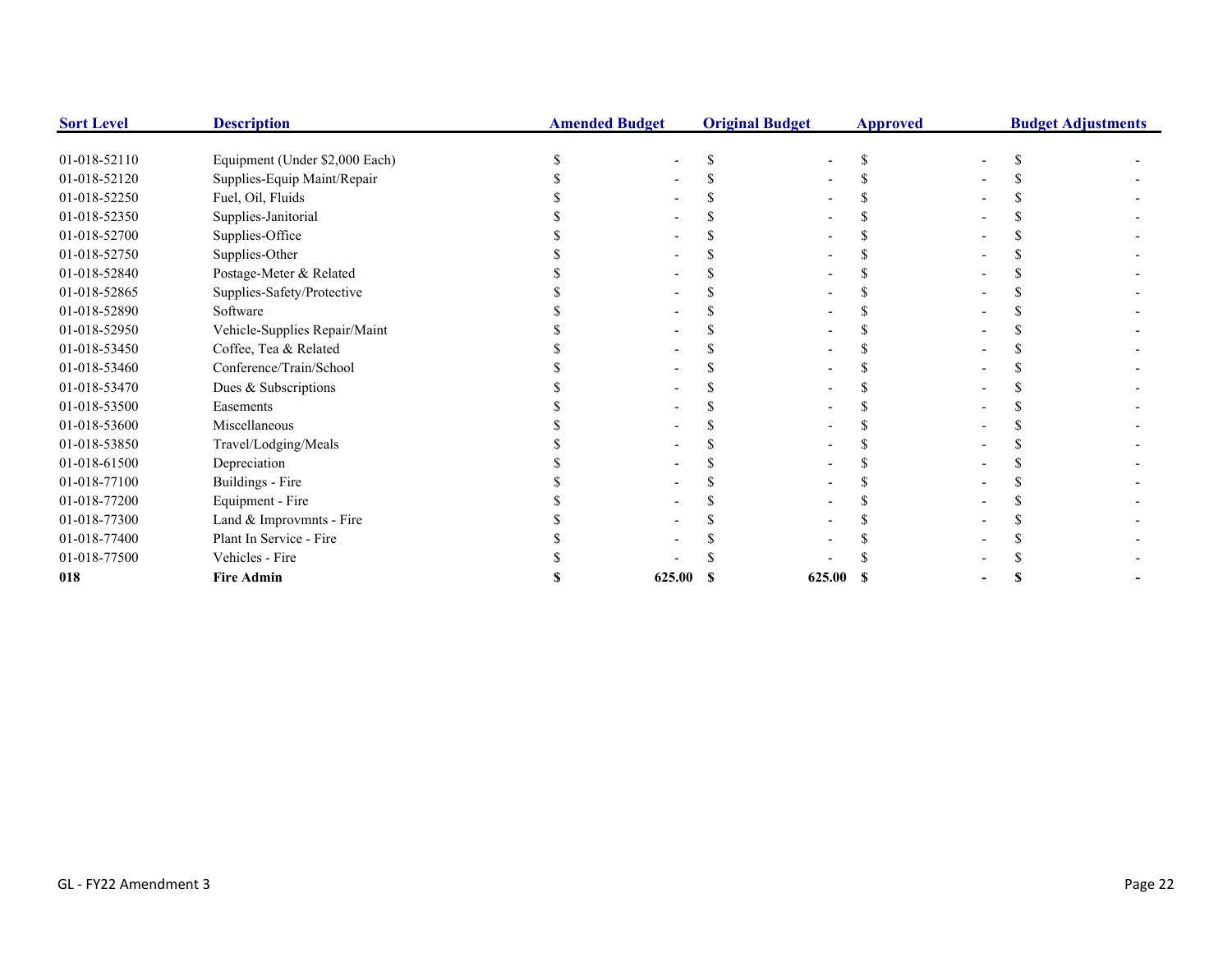| <b>Sort Level</b> | <b>Description</b>            | <b>Amended Budget</b> |               | <b>Original Budget</b> | <b>Approved</b> | <b>Budget Adjustments</b> |  |  |
|-------------------|-------------------------------|-----------------------|---------------|------------------------|-----------------|---------------------------|--|--|
|                   |                               |                       |               |                        |                 |                           |  |  |
| 019               | Firefighting                  |                       |               |                        |                 |                           |  |  |
| 01-019-50010      | Compensation                  | \$                    | \$            |                        | \$              | \$                        |  |  |
| 01-019-50060      | Compensation-On Call Pay      |                       | $\mathbf S$   |                        | \$              |                           |  |  |
| 01-019-50070      | Overtime-Non Salaried         |                       | $\mathcal{S}$ |                        | \$              |                           |  |  |
| 01-019-50080      | Compensation-Deferred         |                       | <sup>\$</sup> |                        | \$              |                           |  |  |
| 01-019-50110      | FICA/Medicare                 |                       | \$            |                        | \$              |                           |  |  |
| 01-019-50210      | Insurance-Dental              |                       | $\mathcal{S}$ |                        | \$              |                           |  |  |
| 01-019-50220      | Insurance-Life                |                       | <sup>\$</sup> |                        | \$              |                           |  |  |
| 01-019-50230      | Insurance-Medical             |                       | <sup>\$</sup> |                        | \$              |                           |  |  |
| 01-019-50240      | Insurance-Retirees            |                       | \$            |                        | \$              |                           |  |  |
| 01-019-50250      | Insurance-Unemployment        |                       | $\mathcal{S}$ |                        | \$              |                           |  |  |
| 01-019-50260      | Insurance-Workers Comp        |                       | <sup>\$</sup> |                        | \$              | \$                        |  |  |
| 01-019-50280      | Vacation                      |                       | <sup>\$</sup> |                        | \$              |                           |  |  |
| 01-019-50310      | <b>KLEFPF</b> Incentive       |                       | <sup>\$</sup> |                        | \$              |                           |  |  |
| 01-019-50510      | Other                         |                       |               |                        | \$              |                           |  |  |
| 01-019-50610      | Pensions-Retirees             |                       |               |                        | $\mathbf S$     |                           |  |  |
| 01-019-50710      | Retirement - CERS             |                       |               |                        | \$              |                           |  |  |
| 01-019-50810      | Uniforms                      |                       | <sup>\$</sup> |                        | \$              |                           |  |  |
| 01-019-51100      | F-S Fire & Rescue Contract    | 291,200.02            | \$            | 291,200.02             | $\mathbf S$     |                           |  |  |
| 01-019-51120      | Contract Labor-Bldg Repair    |                       | <sup>\$</sup> |                        | \$              |                           |  |  |
| 01-019-51220      | <b>Equipment Rental</b>       |                       | <sup>\$</sup> |                        | \$              |                           |  |  |
| 01-019-51230      | Freight/Shipping/Handling     |                       |               |                        | \$              |                           |  |  |
| 01-019-51310      | Janitorial Service & Related  |                       | $\mathcal{S}$ |                        | \$              |                           |  |  |
| 01-019-51510      | Physicals/Rests/Vaccines      |                       | <sup>\$</sup> |                        | \$              | \$.                       |  |  |
| 01-019-51610      | Printing & Advertising        |                       | <sup>\$</sup> |                        | \$              |                           |  |  |
| 01-019-51735      | Profess-Backhoe Repair/Maint  |                       | <sup>\$</sup> |                        | \$              |                           |  |  |
| 01-019-51740      | Profess-Computer Maint/Repair |                       | \$            |                        | \$              |                           |  |  |
| 01-019-51745      | Professional-Consultant       |                       | \$            |                        | \$              |                           |  |  |
| 01-019-51755      | Profess-Equip Maint/Repair    |                       | \$            |                        | \$              |                           |  |  |
| 01-019-51765      | Professional-Other            |                       | <sup>\$</sup> |                        | \$              |                           |  |  |
| 01-019-51780      | Profess-Vehicle Repair/Maint  |                       | $\mathcal{S}$ |                        | \$              |                           |  |  |
| 01-019-51850      | <b>Test Analysis</b>          |                       | \$            |                        | \$              |                           |  |  |
| 01-019-51910      | Utilities-Electric            |                       | <sup>\$</sup> |                        | \$              |                           |  |  |
| 01-019-51920      | Utilities-Nat Gas/Propane     |                       |               |                        | \$              |                           |  |  |
| 01-019-51940      | Utilities-Communications      |                       |               |                        |                 |                           |  |  |
| 01-019-51950      | Utilities-Water/Sewer         |                       |               |                        |                 |                           |  |  |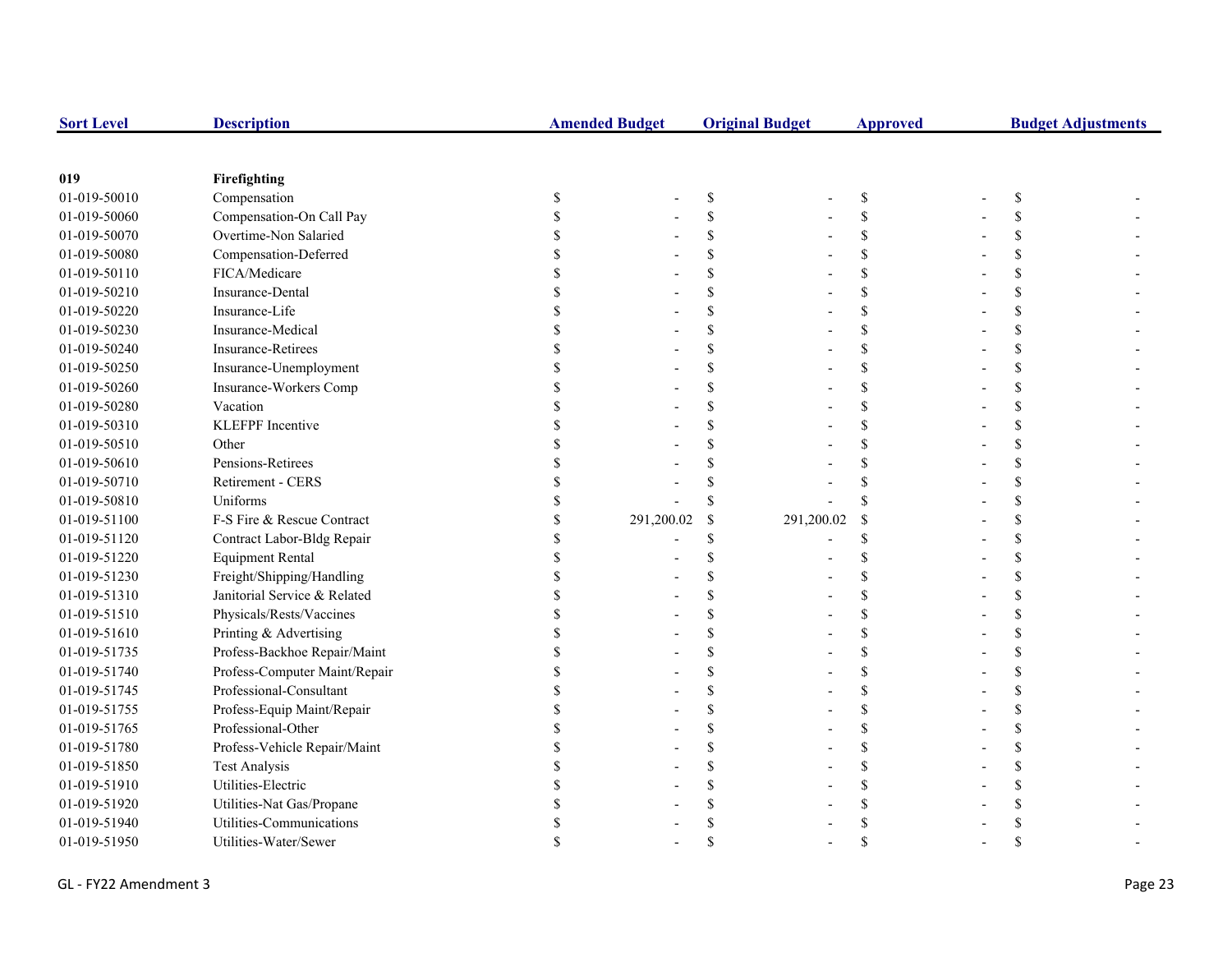| <b>Sort Level</b> | <b>Description</b>             | <b>Amended Budget</b> | <b>Original Budget</b> |               | <b>Approved</b> |  | <b>Budget Adjustments</b> |
|-------------------|--------------------------------|-----------------------|------------------------|---------------|-----------------|--|---------------------------|
|                   |                                |                       |                        |               |                 |  |                           |
| 01-019-52020      | Supplies-Bldg Maint/Repair     |                       |                        |               |                 |  |                           |
| 01-019-52060      | Supplies-Computer/Copier/Print |                       |                        |               |                 |  |                           |
| 01-019-52110      | Equipment (Under \$2,000 Each) |                       |                        |               |                 |  |                           |
| 01-019-52120      | Supplies-Equip Maint/Repair    |                       |                        |               |                 |  |                           |
| 01-019-52250      | Fuel, Oil, Fluids              |                       |                        |               |                 |  |                           |
| 01-019-52350      | Supplies-Janitorial            |                       |                        |               |                 |  |                           |
| 01-019-52700      | Supplies-Office                |                       |                        |               |                 |  |                           |
| 01-019-52750      | Supplies-Other                 |                       |                        |               |                 |  |                           |
| 01-019-52840      | Postage-Meter & Related        |                       |                        |               |                 |  |                           |
| 01-019-52865      | Supplies-Safety/Protective     |                       |                        |               |                 |  |                           |
| 01-019-52890      | Software                       |                       |                        |               |                 |  |                           |
| 01-019-52950      | Vehicle-Supplies Repair/Maint  |                       |                        |               |                 |  |                           |
| 01-019-53450      | Coffee, Tea & Related          |                       |                        |               |                 |  |                           |
| 01-019-53460      | Conference/Train/School        |                       |                        |               |                 |  |                           |
| 01-019-53470      | Dues & Subscriptions           |                       |                        |               |                 |  |                           |
| 01-019-53500      | Easements                      |                       |                        |               |                 |  |                           |
| 01-019-53600      | Miscellaneous                  |                       |                        |               |                 |  |                           |
| 01-019-53850      | Travel/Lodging/Meals           |                       |                        |               |                 |  |                           |
| 019               | Firefighting                   | 291,200.02            |                        | 291,200.02 \$ |                 |  |                           |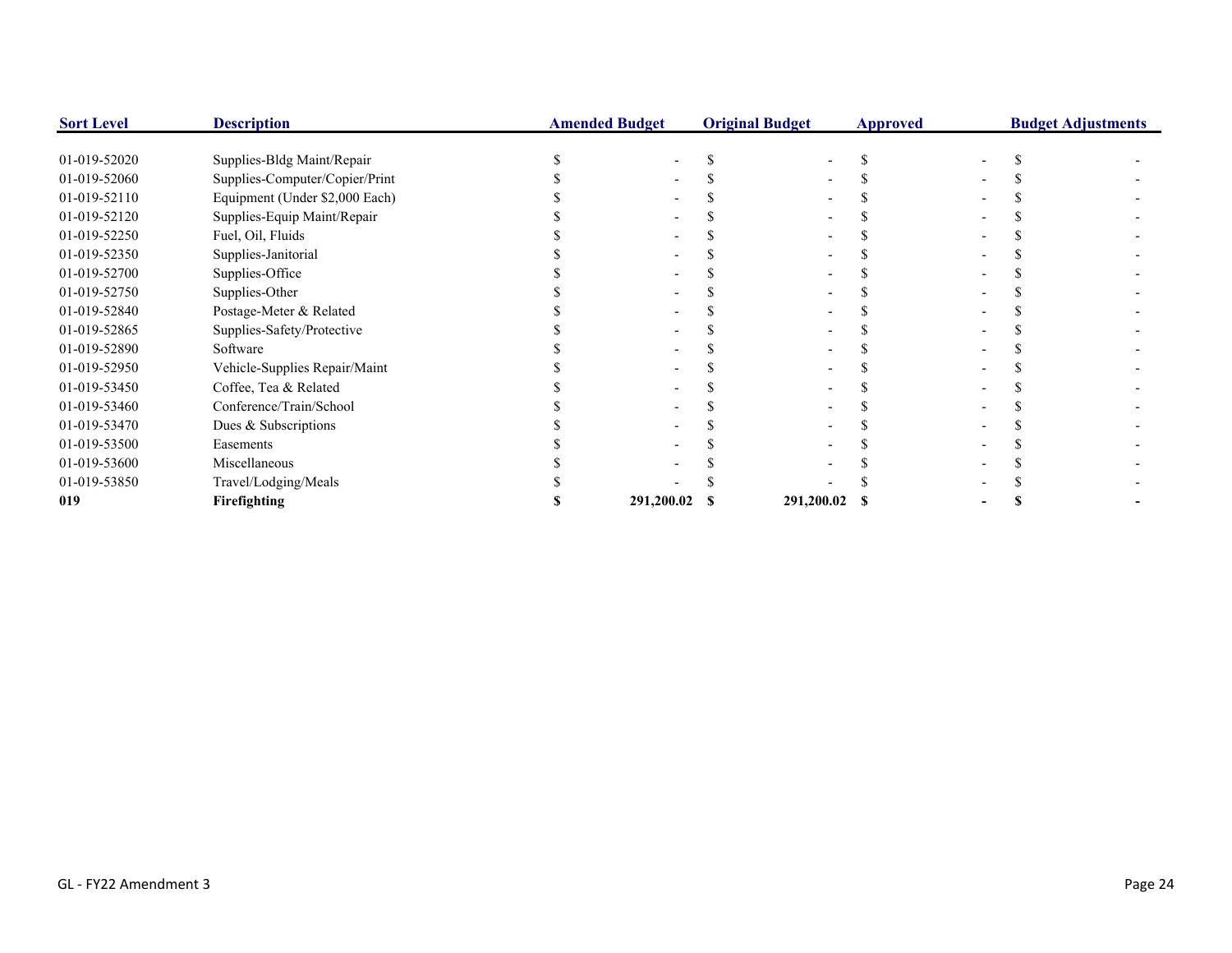| <b>Sort Level</b> | <b>Description</b>               |                    | <b>Amended Budget</b> |                    | <b>Original Budget</b> | <b>Approved</b>    | <b>Budget Adjustments</b> |    |             |
|-------------------|----------------------------------|--------------------|-----------------------|--------------------|------------------------|--------------------|---------------------------|----|-------------|
|                   |                                  |                    |                       |                    |                        |                    |                           |    |             |
| 020               | <b>Public Works/Streets</b>      |                    |                       |                    |                        |                    |                           |    |             |
| 01-020-50010      | Compensation                     | \$                 | 300,197.60 \$         |                    | 314,026.94             | - \$               |                           | \$ | (13,829.34) |
| 01-020-50011      | Emergency - Compensation         | \$                 |                       | $\mathbf{\hat{S}}$ |                        | $\mathcal{S}$      |                           | \$ |             |
| 01-020-50060      | Compensation-On Call Pay         | \$                 | 8,164.04              | <sup>S</sup>       | 9,213.44               | - \$               |                           | \$ | (1,049.40)  |
| 01-020-50070      | Overtime-Non Salaried            | \$                 | 6,318.89              | \$                 | 6,742.87               | $\mathbf{\hat{s}}$ |                           | \$ | (423.98)    |
| 01-020-50080      | Compensation-Deferred            | \$                 |                       | $\mathbf S$        |                        | <sup>\$</sup>      |                           | \$ |             |
| 01-020-50110      | FICA/Medicare                    | \$                 | 21,665.75             | -S                 | 22,899.76              | - \$               |                           | \$ | (1,234.01)  |
| 01-020-50210      | Insurance-Dental                 | \$                 | 1,763.67              | -\$                | 1,831.68 \$            |                    |                           | \$ | (68.01)     |
| 01-020-50220      | Insurance-Life                   | \$                 | 1,585.04              | -\$                | 1,498.12 \$            |                    |                           | \$ | 86.92       |
| 01-020-50230      | Insurance-Medical                | \$                 | 82,008.12             | -S                 | 83,931.96 \$           |                    |                           | \$ | (1,923.84)  |
| 01-020-50231      | Insurance-HRA                    | \$                 | 4,894.50              | -S                 | 5,026.32 \$            |                    |                           | \$ | (131.82)    |
| 01-020-50240      | <b>Insurance-Retirees</b>        | \$                 |                       | \$                 |                        | <sup>\$</sup>      |                           | \$ |             |
| 01-020-50250      | Insurance-Unemployment           | \$                 | 368.18                | -S                 | 386.08                 | - \$               |                           | \$ | (17.90)     |
| 01-020-50260      | Insurance-Workers Comp           | \$                 | 13,552.63             | \$                 | 7,243.56               | - \$               |                           | \$ | 6,309.07    |
| 01-020-50280      | Vacation                         | \$                 |                       | $\mathbf S$        |                        | $\mathcal{S}$      |                           | \$ |             |
| 01-020-50310      | <b>KLEFPF</b> Incentive          |                    |                       |                    |                        | $\mathcal{S}$      |                           | \$ |             |
| 01-020-50510      | Other - Capitalized Labor        |                    |                       |                    |                        | <sup>\$</sup>      |                           | \$ |             |
| 01-020-50511      | Capitalized Matls & Equipment    | $\mathbf{\hat{S}}$ |                       |                    |                        | <sup>\$</sup>      |                           | \$ |             |
| 01-020-50610      | Pensions-Retirees                |                    |                       |                    |                        | $\mathcal{S}$      |                           | \$ |             |
| 01-020-50710      | <b>Retirement - CERS</b>         | \$                 | 79,753.28             | \$                 | 81,452.28              | <sup>\$</sup>      |                           | \$ | (1,699.00)  |
| 01-020-50711      | Retirement - OPEB                | \$                 |                       | S                  |                        |                    |                           | \$ |             |
| 01-020-50810      | Uniforms                         | \$                 | 2,500.00              | <sup>\$</sup>      | 2,500.00               | <sup>\$</sup>      |                           | \$ |             |
| 01-020-50811      | Uniforms-NEW HIRE                | \$                 |                       | \$                 |                        |                    |                           | \$ |             |
| 01-020-50999      | Capitalized Labor                | \$                 |                       | \$                 | $(121,705.00)$ \$      |                    |                           | \$ | 121,705.00  |
| 01-020-51120      | Contract Labor-Bldg Repair       | \$                 |                       | S                  |                        | <sup>\$</sup>      |                           | \$ |             |
| 01-020-51220      | <b>Equipment Rental</b>          | \$                 | 5,000.00              | <sup>\$</sup>      |                        |                    |                           | \$ | 5,000.00    |
| 01-020-51221      | <b>Technology Lease Payments</b> | \$                 | 790.78                | -S                 | 790.78                 | <sup>\$</sup>      |                           | \$ | (0.00)      |
| 01-020-51230      | Freight/Shipping/Handling        | $\mathbf{\hat{S}}$ | 500.00                | $\$$               | 500.00                 | <sup>\$</sup>      |                           | \$ |             |
| 01-020-51310      | Janitorial Service & Related     | \$                 |                       | \$                 |                        | $\mathcal{S}$      |                           | \$ |             |
| 01-020-51510      | Physicals/Rests/Vaccines         | \$                 | 300.00                | <sup>\$</sup>      | 300.00                 | - \$               |                           | \$ |             |
| 01-020-51610      | Printing & Advertising           | $\mathbb{S}$       | 200.00                | $\mathcal{S}$      | 200.00                 | $\mathbf{s}$       |                           | \$ |             |
| 01-020-51735      | Profess-Backhoe Repair/Maint     | \$                 | 22,000.00             | <sup>\$</sup>      | 22,000.00              | <sup>\$</sup>      |                           | \$ |             |
| 01-020-51740      | Profess-Computer Maint/Repair    | \$                 |                       | S                  |                        | S                  |                           | \$ |             |
| 01-020-51745      | Professional-Consultant          | \$                 |                       |                    |                        |                    |                           | \$ |             |
| 01-020-51748      | Profess-License Maint/Support    | \$                 |                       |                    |                        |                    |                           | \$ |             |
| 01-020-51755      | Profess-Equip Maint/Repair       | $\mathbf S$        | 10,000.00             | <sup>\$</sup>      | 10,000.00              | <sup>\$</sup>      |                           | \$ |             |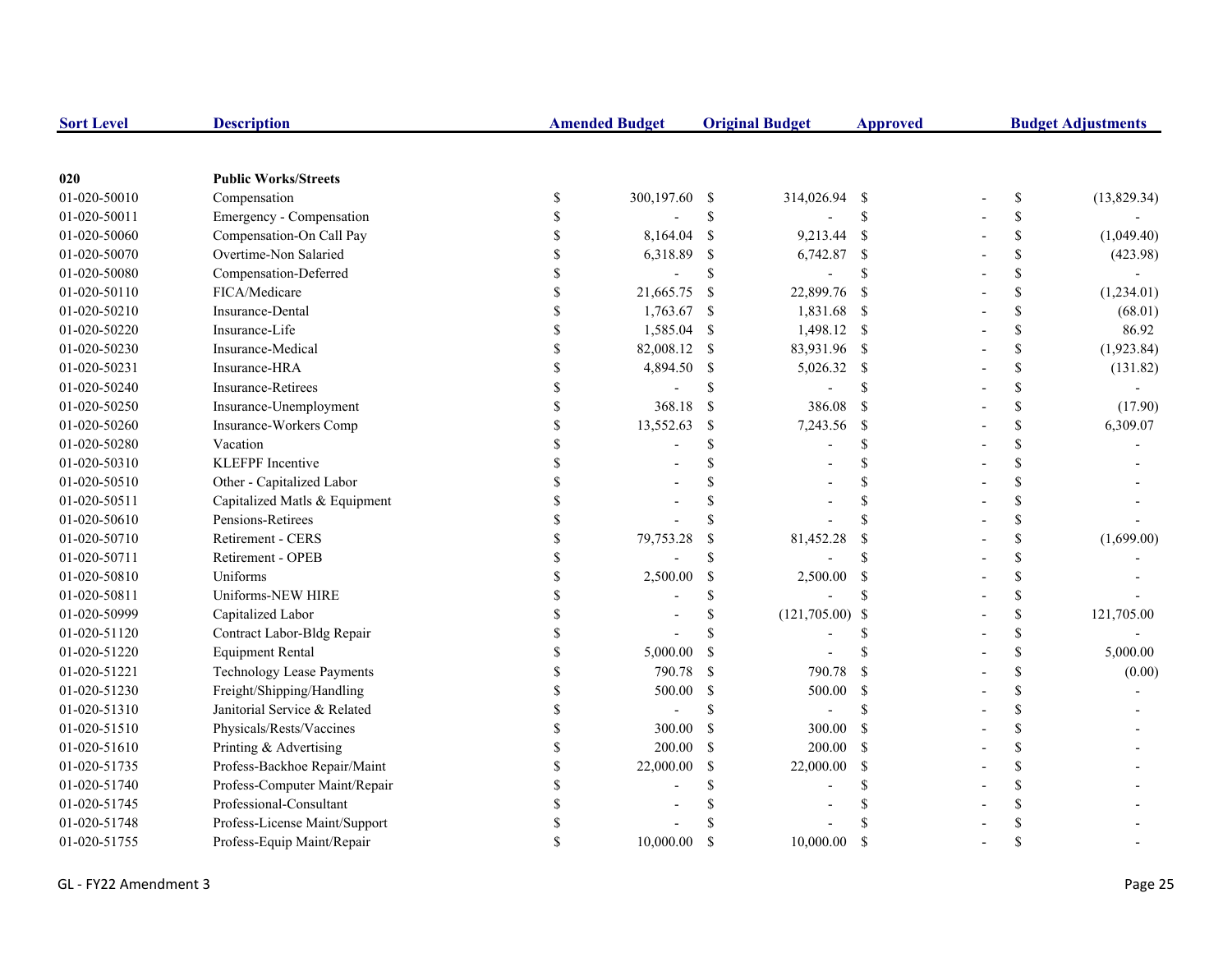| <b>Sort Level</b> | <b>Description</b>             | <b>Amended Budget</b> |            | <b>Original Budget</b> |             | <b>Approved</b> | <b>Budget Adjustments</b> |               |            |
|-------------------|--------------------------------|-----------------------|------------|------------------------|-------------|-----------------|---------------------------|---------------|------------|
| 01-020-51765      | Professional-Other             | \$                    | 76,500.00  | -S                     | 49,300.00   | $\mathbf{s}$    |                           | \$            | 27,200.00  |
| 01-020-51775      | Prof-Storm Sewer               |                       |            | \$                     |             | $\mathbf S$     |                           | \$            |            |
| 01-020-51780      | Profess-Vehicle Repair/Maint   | <sup>\$</sup>         | 10,500.00  | -S                     | 10,500.00   | \$              |                           | \$            |            |
| 01-020-51835      | <b>Street Sweeping</b>         |                       |            |                        |             | <sup>\$</sup>   |                           | \$            |            |
| 01-020-51850      | <b>Test Analysis</b>           |                       |            |                        |             |                 |                           | \$            |            |
| 01-020-51860      | Tree Maintenance               |                       | 15,500.00  | -S                     | 15,500.00   | S               |                           | \$            |            |
| 01-020-51910      | Utilities-Electric             |                       | 3,300.00   | -S                     | 1,000.00    | -S              |                           | \$            | 2,300.00   |
| 01-020-51920      | Utilities-Nat Gas/Propane      | $\mathcal{S}$         | 4,000.00   | -S                     | 4,000.00    | <sup>\$</sup>   |                           | \$            |            |
| 01-020-51930      | Utilities- St Traffic Lights   | \$                    | 125,000.00 | -S                     | 125,000.00  | -S              |                           | \$            |            |
| 01-020-51940      | Utilities-Communications       | \$                    | 7,400.00   | -S                     | 7,000.00    | -S              |                           | \$            | 400.00     |
| 01-020-51950      | Utilities-Water/Sewer          | \$                    | 200.00     | <sup>\$</sup>          | 200.00      | <sup>\$</sup>   |                           | \$            |            |
| 01-020-52010      | Supplies-Backhoe Repair/Maint  | \$                    | 200.00     | -S                     |             | \$.             |                           | \$            | 200.00     |
| 01-020-52013      | Supplies - Beautification      |                       |            |                        |             |                 |                           | \$            |            |
| 01-020-52015      | Supplies-Brush Program         |                       |            |                        |             |                 |                           | \$            |            |
| 01-020-52020      | Supplies-Bldg Maint/Repair     | <sup>\$</sup>         | 1,000.00   | <sup>\$</sup>          | 2,000.00    | <sup>\$</sup>   |                           | \$            | (1,000.00) |
| 01-020-52060      | Supplies-Computer/Copier/Print |                       | 150.00     | \$                     | 150.00      | <sup>\$</sup>   |                           | \$            |            |
| 01-020-52080      | Concrete                       |                       | 5,000.00   | -S                     | 5,000.00    | <sup>S</sup>    |                           | \$            |            |
| 01-020-52090      | Supplies - Asphalt             |                       | 7,000.00   | -S                     | 7,000.00    | -S              |                           | \$            |            |
| 01-020-52110      | Equipment (Under \$2,000 Each) |                       | 3,500.00   | -S                     | 3,500.00 \$ |                 |                           | \$            |            |
| 01-020-52120      | Supplies-Equip Maint/Repair    |                       | 4,500.00   | -S                     | 4,500.00 \$ |                 |                           | \$            |            |
| 01-020-52250      | Fuel, Oil, Fluids              |                       | 17,620.00  | -S                     | 17,620.00   | <sup>\$</sup>   |                           | \$            |            |
| 01-020-52310      | Gravel/Rock                    | \$                    |            | \$                     |             | S.              |                           | \$            |            |
| 01-020-52311      | Supplies Yard Repairs          | \$                    | 4,500.00   | \$                     | 4,500.00    | <sup>\$</sup>   |                           | \$            |            |
| 01-020-52330      | Herbicides                     | S                     | 500.00     | <sup>\$</sup>          | 500.00      | <sup>\$</sup>   |                           | \$            |            |
| 01-020-52350      | Supplies-Janitorial            | \$                    | 500.00     | -S                     | 500.00      | <sup>\$</sup>   |                           | \$            |            |
| 01-020-52610      | Mosquito Control               | \$                    | 8,500.00   | -\$                    | 8,500.00    | \$              |                           | \$            |            |
| 01-020-52615      | Supplies-Mowing Program        | <sup>\$</sup>         |            | S                      |             | $\mathcal{S}$   |                           | \$            |            |
| 01-020-52625      | Supplies-Code Enf Mowing/Clean |                       | 2,000.00   | -S                     |             |                 |                           | \$            | 2,000.00   |
| 01-020-52700      | Supplies-Office                |                       | 400.00     | -S                     | 300.00      | <sup>\$</sup>   |                           | \$            | 100.00     |
| 01-020-52750      | Supplies-Other                 |                       | 6,400.00   | <sup>\$</sup>          | 5,400.00    | <sup>\$</sup>   |                           | \$            | 1,000.00   |
| 01-020-52840      | Postage-Meter & Related        |                       |            | \$                     |             | <sup>\$</sup>   |                           | \$            |            |
| 01-020-52865      | Supplies-Safety/Protective     |                       | 2,500.00   | -S                     | 2,500.00    | S               |                           | \$            |            |
| 01-020-52867      | Salt & Snow Removal            |                       | 15,750.00  | -S                     | 15,750.00   | -\$             |                           | \$            |            |
| 01-020-52880      | Signs & Barricades             |                       | 11,500.00  | -S                     | 12,500.00   | -\$             |                           | \$            | (1,000.00) |
| 01-020-52885      | Small Tools & Equipment        |                       | 500.00     | -S                     | 500.00      | <sup>\$</sup>   |                           | \$            |            |
| 01-020-52890      | Software                       |                       | 1,600.00   |                        | 1,600.00    | S               |                           | <sup>\$</sup> |            |
| 01-020-52895      | Supplies-Storm Crew            |                       |            | S                      |             | $\mathcal{S}$   |                           | $\mathcal{S}$ |            |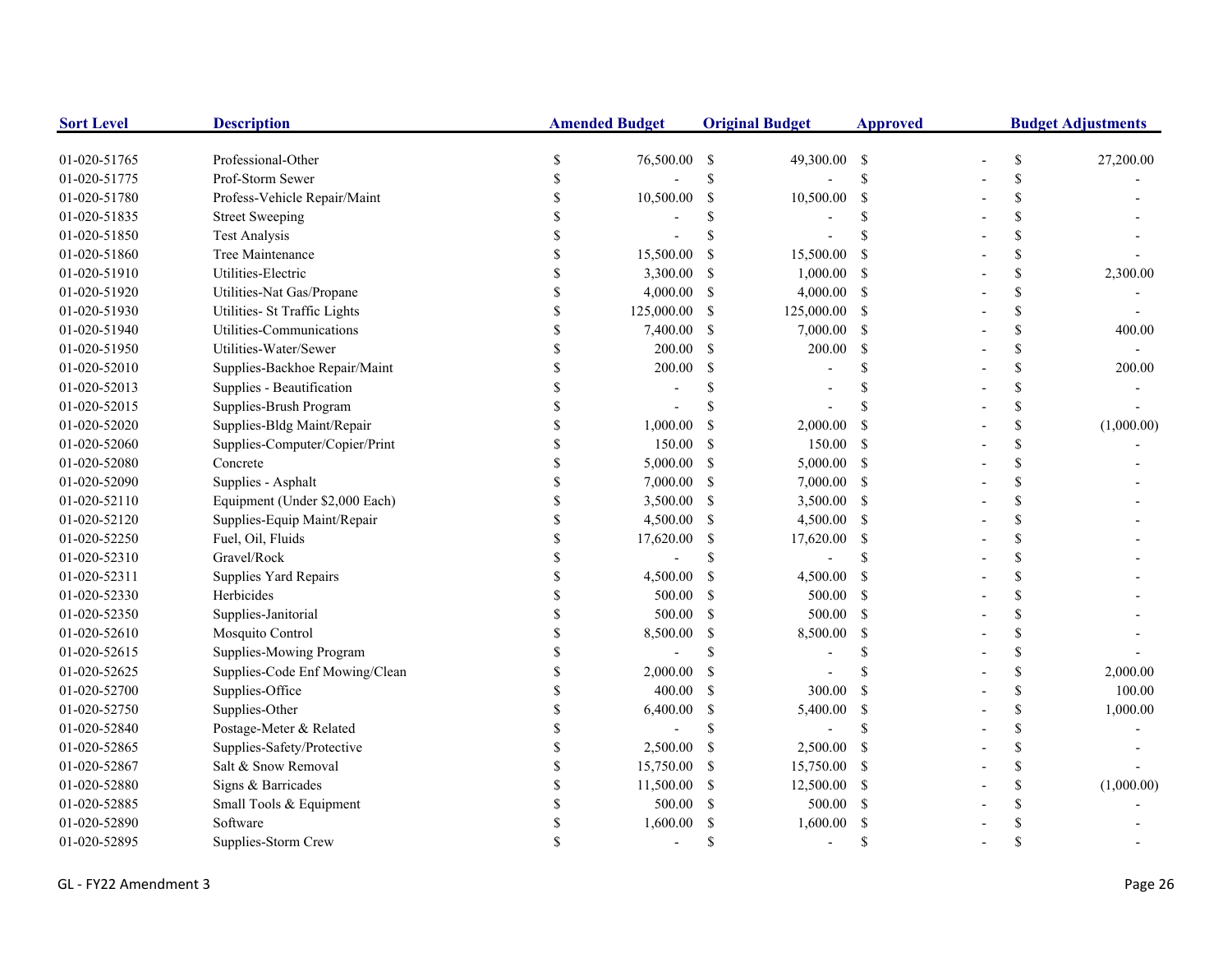| <b>Sort Level</b> | <b>Description</b>            | <b>Amended Budget</b> |    | <b>Original Budget</b> | Approved |  | <b>Budget Adjustments</b> |
|-------------------|-------------------------------|-----------------------|----|------------------------|----------|--|---------------------------|
| 01-020-52898      | Landfill Maintenance          |                       |    |                        |          |  |                           |
| 01-020-52905      | Supplies-Leaf Program         |                       |    |                        |          |  |                           |
| 01-020-52950      | Vehicle-Supplies Repair/Maint | 2,000.00              |    | $2,000.00$ \$          |          |  |                           |
| 01-020-53450      | Coffee, Tea & Related         | 200.00                | -8 | 400.00 \$              |          |  | (200.00)                  |
| 01-020-53460      | Conference/Train/School       | 1,125.00              | -S | $1,125.00$ \$          |          |  |                           |
| 01-020-53470      | Dues & Subscriptions          | 700.00                | -S | 700.00 \$              |          |  |                           |
| 01-020-53500      | Easements                     |                       |    |                        |          |  |                           |
| 01-020-53600      | Miscellaneous                 |                       |    |                        |          |  |                           |
| 01-020-53601      | Miscellaneous-Atmos St Repair |                       |    |                        |          |  |                           |
| 01-020-53850      | Travel/Lodging/Meals          | 1,000.00              |    | $1,000.00$ \$          |          |  |                           |
| 01-020-61500      | Depreciation                  |                       |    |                        |          |  |                           |
| 01-020-75100      | Buildings - Pub Works         |                       |    |                        |          |  |                           |
| 01-020-75200      | Equipment - Pub Works         | 157,150.00            |    | 233,500.00 \$          |          |  | (76,350.00)               |
| 01-020-75300      | Land & Imprvmnts - Pub Works  |                       |    |                        |          |  |                           |
| 01-020-75400      | Plant In Service - Pub Works  |                       |    |                        |          |  |                           |
| 01-020-75500      | Vehicles - Pub Works          |                       |    |                        |          |  |                           |
| 020               | <b>Public Works/Streets</b>   | 1,059,757.49          |    | 992,383.79             |          |  | 67,373.70                 |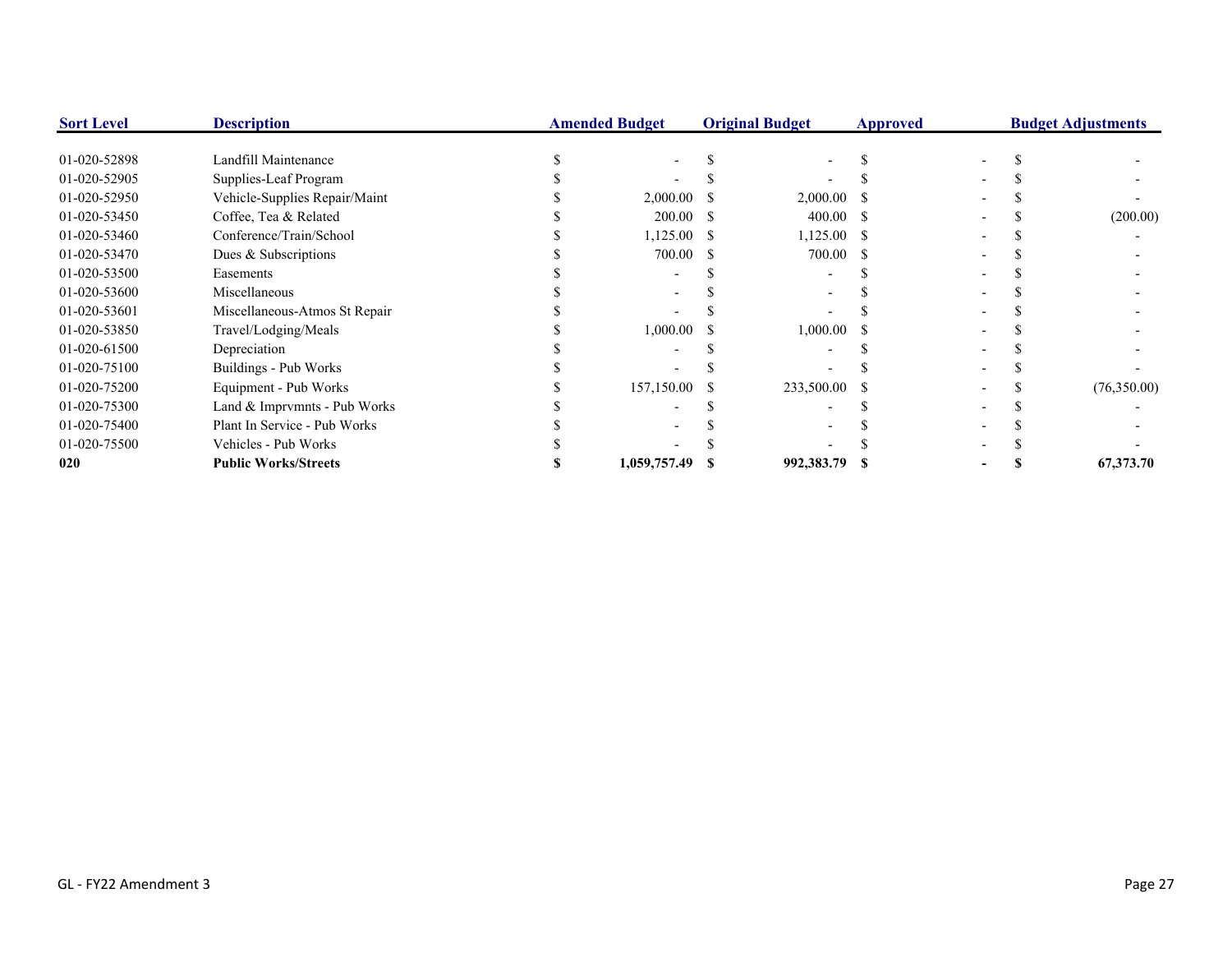| <b>Sort Level</b> | <b>Description</b>                    |                    | <b>Amended Budget</b> |             | <b>Original Budget</b> | <b>Approved</b> |               | <b>Budget Adjustments</b> |
|-------------------|---------------------------------------|--------------------|-----------------------|-------------|------------------------|-----------------|---------------|---------------------------|
|                   |                                       |                    |                       |             |                        |                 |               |                           |
| 050               | <b>Community Services</b>             |                    |                       |             |                        |                 |               |                           |
| 01-050-50010      | Compensation-Human Rights Com         | $\$$               | 8,408.99              | -S          | 8,408.99 \$            |                 | $\mathbb{S}$  | 0.00                      |
| 01-050-50110      | FICA/Medicare-Human Rights Com        | \$                 | 628.16 \$             |             | 628.16 \$              |                 | \$            |                           |
| 01-050-50250      | Insurance-Unemployment                | \$                 |                       | $\mathbf S$ | $\overline{a}$         | $\mathcal{S}$   | $\mathsf{\$}$ |                           |
| 01-050-52725      | <b>Community Development Supplies</b> | \$                 | 125,298.84            | -S          | 10,000.00              | <sup>\$</sup>   | \$            | 115,298.84                |
| 01-050-53375      | Character CTS/Proj Graduations        | \$                 | 1,000.00              | S           |                        | \$              | \$            | 1,000.00                  |
| 01-050-56112      | Comm Action of So Ky                  | \$                 | 200,000.00            | S           |                        | \$              | \$            | 200,000.00                |
| 01-050-56113      | United Way 2-1-1                      | \$                 |                       |             |                        | \$              | \$            |                           |
| 01-050-56115      | F-S Arts Council                      | \$                 |                       |             |                        |                 | \$            |                           |
| 01-050-56120      | <b>Bradd Aging Program</b>            | \$                 |                       |             |                        |                 | \$            |                           |
| 01-050-56125      | Boys & Girls Club of F-S              | \$                 | 50,000.00             | S           | 50,000.00              | -S              | \$            |                           |
| 01-050-56130      | F-S Chamber of Commerce               | $\$$               | 35,000.00             | S           | 35,000.00              | -S              | \$            |                           |
| 01-050-56140      | F-S Planning & Zoning                 | $\mathbb{S}$       | 77,076.00             | -S          | 77,076.00 \$           |                 | \$            |                           |
| 01-050-56145      | Small Business Development Ctr        | \$                 | 1,300.00              | \$          | 1,300.00               | -\$             | \$            |                           |
| 01-050-56150      | F-S Reniaissance                      | \$                 |                       |             |                        | \$              | \$            |                           |
| 01-050-56152      | Tea 21 Match-FS Renaissance           | \$                 |                       |             |                        |                 | <sup>\$</sup> |                           |
| 01-050-56165      | Franklin African/AM Museum            | \$                 |                       |             |                        | S               | <sup>\$</sup> |                           |
| 01-050-56167      | Franklin Human Rights Commiss         | \$                 | 5,000.00              | S           | 5,000.00               | $\mathcal{S}$   | \$            |                           |
| 01-050-56168      | Human Rights Comm Payroll             | \$                 |                       | \$          |                        | \$              | \$            |                           |
| 01-050-56169      | Human Rights Comm Unemp Ins           | \$                 |                       |             |                        | $\mathbf S$     | \$            |                           |
| 01-050-56170      | Good Samaritan                        | $\mathbf S$        |                       |             |                        | S               | \$            |                           |
| 01-050-56175      | Tourism                               | \$                 |                       |             |                        | S               | $\mathbf S$   |                           |
| 01-050-56176      | On Track Program                      | \$                 |                       |             |                        | S               | \$            |                           |
| 01-050-56180      | Hope Harbor                           | \$                 |                       |             |                        |                 | \$            |                           |
| 01-050-56200      | Parks & Recreation                    | \$                 | 239,000.00            | \$          | 239,000.00             | $\mathcal{S}$   | \$            |                           |
| 01-050-56210      | F-S Fair Board                        | \$                 |                       |             |                        | \$              | \$            |                           |
| 01-050-56250      | F-S Pool Contingency                  | \$                 |                       |             |                        |                 | <sup>\$</sup> |                           |
| 01-050-56255      | KY State Fair                         | \$                 |                       |             |                        |                 | <sup>\$</sup> |                           |
| 01-050-56256      | Gallery on the Square                 | \$                 |                       |             |                        | \$              | \$            |                           |
| 01-050-56260      | Southern KY Drug Task Force           | \$                 | 20,000.00             | S           | 20,000.00              | <sup>\$</sup>   | <sup>\$</sup> |                           |
| 01-050-56263      | Simpson Co Historical Society         | \$                 | 5,319.39              | S           | 5,319.39               | <sup>\$</sup>   | \$            |                           |
| 01-050-56264      | Animal Shelter                        | \$                 |                       |             |                        | \$              | <sup>\$</sup> |                           |
| 01-050-56265      | Habitat for Humanity                  | \$                 |                       |             |                        |                 | <sup>\$</sup> |                           |
| 01-050-56266      | Simp Co Sheriff-Animal Extract        | \$                 |                       |             |                        |                 | <sup>\$</sup> |                           |
| 01-050-56267      | Public Parking Lease                  | \$                 | 2,000.00              |             | 2,000.00               | <sup>\$</sup>   | <sup>\$</sup> |                           |
| 01-050-56270      | <b>Community Projects</b>             | $\mathbf{\hat{S}}$ | 16,300.00             | \$.         | 13,800.00              | <sup>\$</sup>   | $\mathcal{S}$ | 2.500.00                  |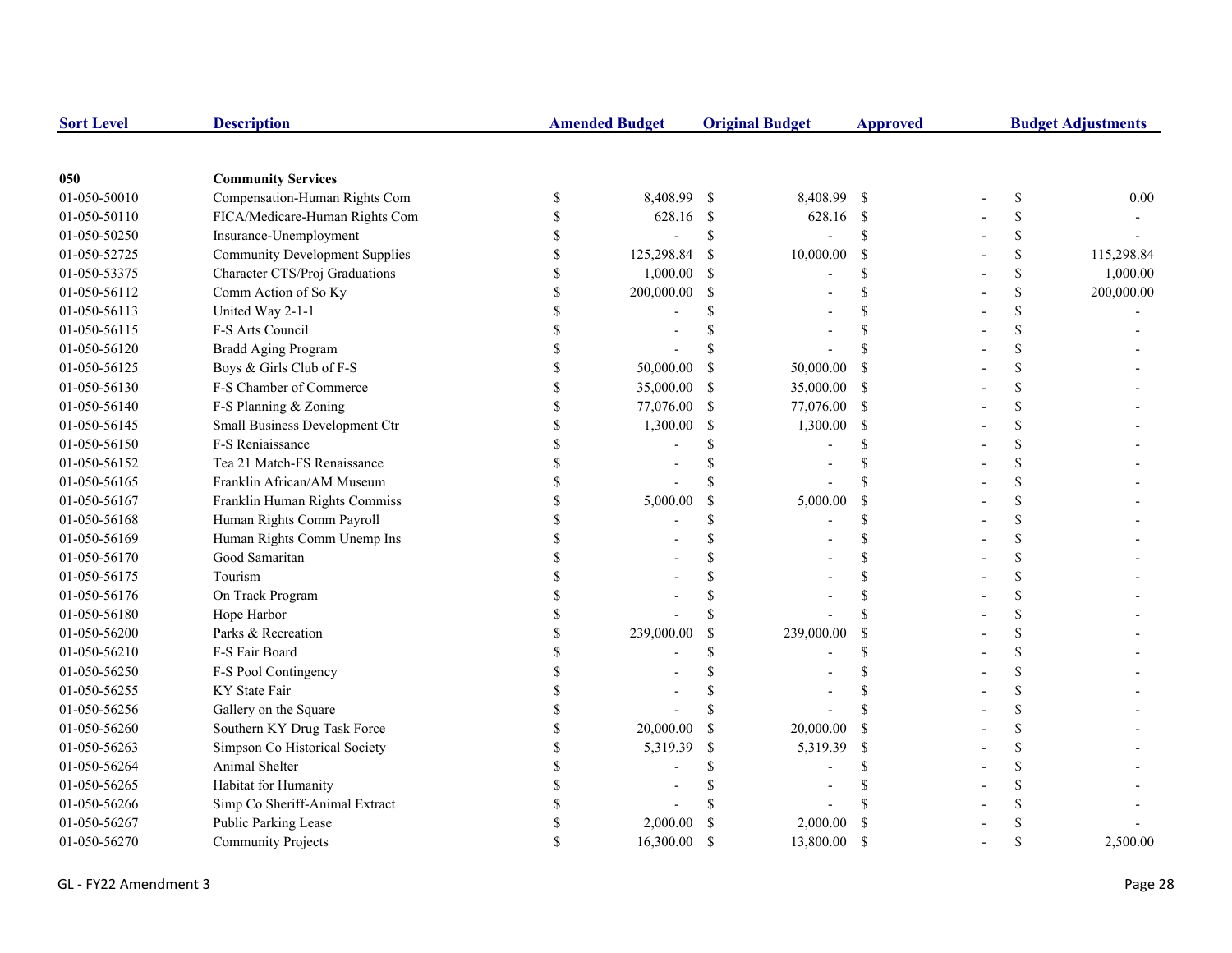| <b>Sort Level</b> | <b>Description</b>                 | <b>Amended Budget</b> |               | <b>Original Budget</b> |              | <b>Approved</b> | <b>Budget Adjustments</b> |  |              |
|-------------------|------------------------------------|-----------------------|---------------|------------------------|--------------|-----------------|---------------------------|--|--------------|
| 01-050-56275      | Old Hospital Fire Costs            |                       |               |                        |              |                 |                           |  |              |
| 01-050-56280      | Old Hospital Grant Project         |                       |               |                        |              |                 |                           |  |              |
| 01-050-56281      | Grant - Local Grant Exp            |                       |               |                        |              |                 |                           |  |              |
| 01-050-56285      | <b>Emerg Communications System</b> |                       | 921,920.00    |                        |              |                 | 1.00                      |  | 921,920.00   |
| 01-050-56300      | Fiscal Court - Jail Contrib        |                       | 63,000.00 \$  |                        | 63,000.00    |                 |                           |  |              |
| 01-050-56305      | School Resource Officer            |                       |               |                        |              |                 |                           |  |              |
| 01-050-56306      | Property Condemnation              |                       | 25,000.00 \$  |                        | 25,000.00    |                 |                           |  |              |
| 01-050-56400      | Ind Auth-80/20 Occ Fee Rebate      |                       | 805,109.00 \$ |                        | 805,109.00   |                 |                           |  |              |
| 01-050-56401      | Ind Auth-KBI Occ Fee Rebate        |                       | 86,250.00 \$  |                        | 86,250.00    |                 |                           |  |              |
| 01-050-56402      | Ind Auth-80/20 PT Rebate           |                       | 53,000.00 \$  |                        | 53,000.00    | -8              |                           |  |              |
| 01-050-61500      | Depreciation                       |                       |               |                        |              |                 |                           |  |              |
| 01-050-78100      | Buildings - Comm Serv.             |                       |               |                        |              |                 |                           |  |              |
| 01-050-78200      | Equipment - Comm Serv              |                       | 25,225.00     |                        | 25,225.00    |                 |                           |  |              |
| 01-050-78300      | Land & Improvmnts-Comm Serv        |                       |               |                        |              |                 |                           |  |              |
| 01-050-78400      | Plant In Service - Comm Serv       |                       |               |                        |              |                 |                           |  |              |
| 01-050-78500      | Vehicles - Comm Serv               |                       |               |                        |              |                 |                           |  |              |
| 050               | <b>Community Services</b>          |                       | 2,765,835.38  |                        | 1,525,116.54 |                 |                           |  | 1,240,718.84 |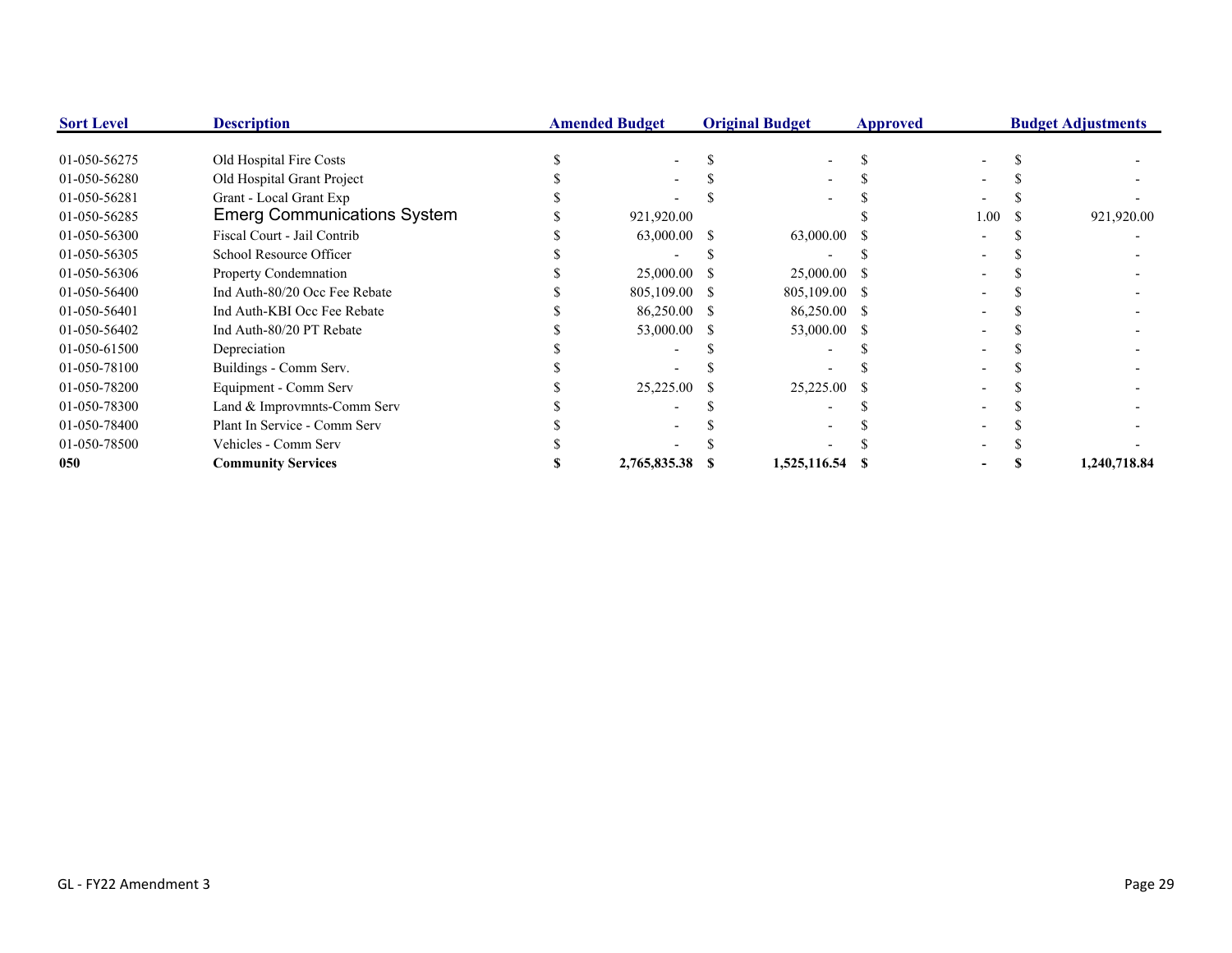| <b>Sort Level</b> | <b>Description</b>             | <b>Amended Budget</b> | <b>Original Budget</b> | <b>Approved</b>    | <b>Budget Adjustments</b> |  |
|-------------------|--------------------------------|-----------------------|------------------------|--------------------|---------------------------|--|
|                   |                                |                       |                        |                    |                           |  |
| 071               | <b>Debt Service</b>            |                       |                        |                    |                           |  |
| 01-071-58110      | Admin Fees-General Government  | \$                    | \$                     | \$                 | \$                        |  |
| 01-071-58115      | Admin Fees-KLC Fire Station    |                       | <sup>\$</sup>          | \$                 |                           |  |
| 01-071-58130      | Admin Fees-Pub Serv-Streets    |                       | \$                     | \$                 |                           |  |
| 01-071-58135      | Admin Fee-KLC-PW-Storm Equip   |                       | $\mathcal{S}$          | $\mathbf{\hat{S}}$ |                           |  |
| 01-071-58140      | Admin Fees-PW-Sidewalks        |                       | $\mathcal{S}$          | $\mathbf{\hat{S}}$ |                           |  |
| 01-071-58155      | Admin Fees KLC 117 W Cedar     |                       | <sup>\$</sup>          | \$                 |                           |  |
| 01-071-58160      | Admin Fees KLC Industrial Auth |                       | <sup>\$</sup>          | \$                 |                           |  |
| 01-071-58172      | Admin Fees 2009 Bonds          |                       |                        | \$                 |                           |  |
| 01-071-58200      | Gain/Loss on Retirement Debt   |                       |                        | \$                 |                           |  |
| 01-071-58320      | Interest-GL KLC Fire Station   |                       | $\mathcal{S}$          | \$                 |                           |  |
| 01-071-58321      | Interest-PEB9074650 Bays/Land  |                       | $\mathcal{S}$          | \$                 |                           |  |
| 01-071-58324      | Interest-GF KLC PW-Streets     |                       | <sup>\$</sup>          | \$                 |                           |  |
| 01-071-58325      | Interest-KLC-PW-Storm Equip    |                       | <sup>\$</sup>          | \$                 |                           |  |
| 01-071-58330      | Interest-PW-Sidewalks          |                       |                        | \$                 |                           |  |
| 01-071-58335      | Interest-GF-FBT 970383 SO ST   |                       |                        | \$                 |                           |  |
| 01-071-58337      | Interest Line of Credit FBT    |                       |                        | $\mathbf{\hat{S}}$ |                           |  |
| 01-071-58345      | Interest-KLC Regions Bank BLD  |                       | $\mathcal{S}$          | $\mathbf{\hat{S}}$ |                           |  |
| 01-071-58350      | Interest-KIA C89-17 Dam Cap    |                       |                        | \$                 |                           |  |
| 01-071-58372      | Interest Huntington 2009 GO    |                       |                        | \$                 |                           |  |
| 01-071-58379      | Interest-Ind Auth World Color  |                       |                        | \$                 |                           |  |
| 01-071-58400      | Principal KLC Industrial Auth  |                       |                        | \$                 |                           |  |
| 01-071-58410      | Principal-GF KLC Fire Station  |                       | $\mathcal{S}$          | \$                 |                           |  |
| 01-071-58411      | Prin-GF PEB9074650 Bays/Land   |                       | <sup>\$</sup>          | \$                 |                           |  |
| 01-071-58414      | Principal-GF KLC PW-Streets    |                       | <sup>\$</sup>          | \$                 |                           |  |
| 01-071-58415      | Principal-KLC-PW-Storm Equip   |                       | <sup>\$</sup>          | \$                 |                           |  |
| 01-071-58418      | Principal-GF-FBT 970383 SO ST  |                       |                        | \$                 |                           |  |
| 01-071-58425      | Principal-PW-Sidewalks         |                       | \$                     | \$                 |                           |  |
| 01-071-58435      | Principal-KLC Regions Bank     |                       | $\mathcal{S}$          | $\mathbf{\hat{S}}$ |                           |  |
| 01-071-58437      | Principal Line of Credit FBT   |                       | <sup>\$</sup>          | $\mathbf{\hat{S}}$ |                           |  |
| 01-071-58458      | Principal-2009 GO Bond         |                       | <sup>\$</sup>          | \$                 |                           |  |
| 01-071-58459      | Principal Ind Auth World Color |                       | <sup>\$</sup>          | \$                 |                           |  |
| 01-071-58500      | Chase Loan Closing Costs       |                       |                        |                    |                           |  |
| 01-071-58510      | 2009 Bond Closing Costs        |                       |                        |                    |                           |  |
| 01-071-73547      | Amortization                   |                       |                        |                    |                           |  |
| 071               | <b>Debt Service</b>            |                       | S                      |                    |                           |  |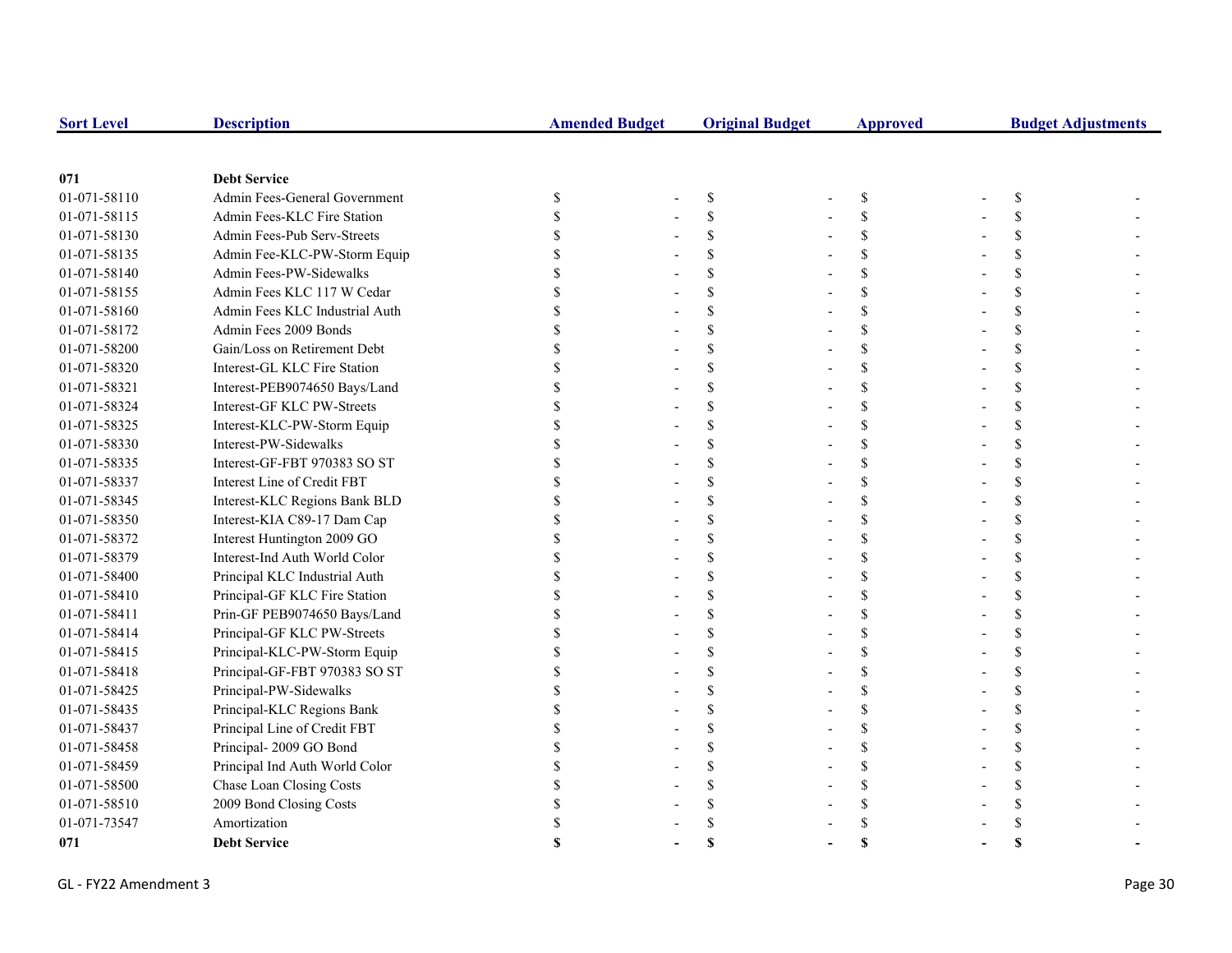| <b>Sort Level</b> | <b>Description</b>                    | <b>Amended Budget</b> |               | <b>Original Budget</b> |                | <b>Approved</b> |                          | <b>Budget Adjustments</b> |  |
|-------------------|---------------------------------------|-----------------------|---------------|------------------------|----------------|-----------------|--------------------------|---------------------------|--|
|                   |                                       |                       |               |                        |                |                 |                          |                           |  |
| 073               | <b>Interfund Approp &amp; Trnsfrs</b> |                       |               |                        |                |                 |                          |                           |  |
| 01-073-60121      | Transfer In From CDBG Fund            |                       |               |                        |                |                 |                          |                           |  |
| 01-073-60600      | Fiber Optic Appropriation             |                       | $\sim$        |                        |                |                 |                          |                           |  |
| 01-073-62011      | Transfer Out - Fiber Fund             |                       |               |                        |                |                 |                          |                           |  |
| 01-073-62100      | Cemetery Fund Appropriation           |                       | 192,700.00 \$ |                        | 192,700.00 \$  |                 | $\overline{\phantom{0}}$ |                           |  |
| 01-073-62120      | CDBG Fund Appropriation               |                       |               |                        |                |                 |                          |                           |  |
| 01-073-62200      | Municipal Util Appropriation          |                       |               |                        |                |                 |                          |                           |  |
| 01-073-62300      | Sanitation Fund Appropriation         |                       |               |                        |                |                 | $\overline{\phantom{a}}$ |                           |  |
| 01-073-62400      | Municipal Aid Appropriation           |                       | 236,000.00 \$ |                        | 236,000.00 \$  |                 |                          |                           |  |
| 01-073-62700      | Stormwater Fund Appropriation         |                       | 20,000.00 \$  |                        | $20,000.00$ \$ |                 | $\overline{\phantom{0}}$ |                           |  |
| 073               | <b>Interfund Approp &amp; Trnsfrs</b> |                       | 448,700.00 \$ |                        | 448,700.00 \$  |                 | -                        |                           |  |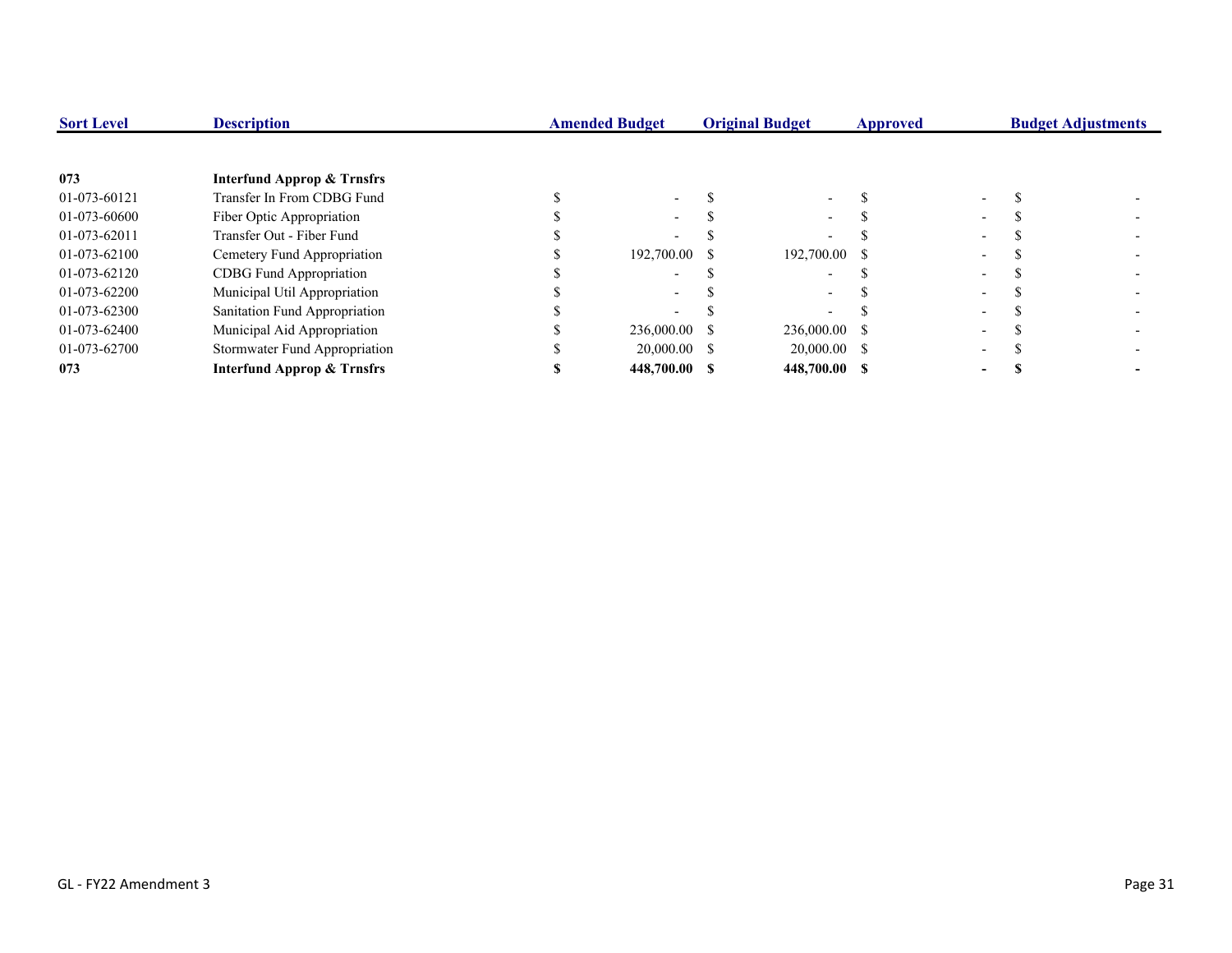| <b>Sort Level</b> | <b>Description</b> | <b>Amended Budget</b><br><b>Original Budget</b> |               |  |                 | Approved |        | <b>Budget Adjustments</b> |  |
|-------------------|--------------------|-------------------------------------------------|---------------|--|-----------------|----------|--------|---------------------------|--|
|                   |                    |                                                 |               |  |                 |          |        |                           |  |
| Expense           | Expense            |                                                 | 10,092,722.65 |  | 8,511,691.23 \$ |          | $\sim$ | 1,581,031.42              |  |
| 01                | General Fund       |                                                 | 142,863.49    |  | 369,354.14 \$   |          | $\sim$ | (226, 490.65)             |  |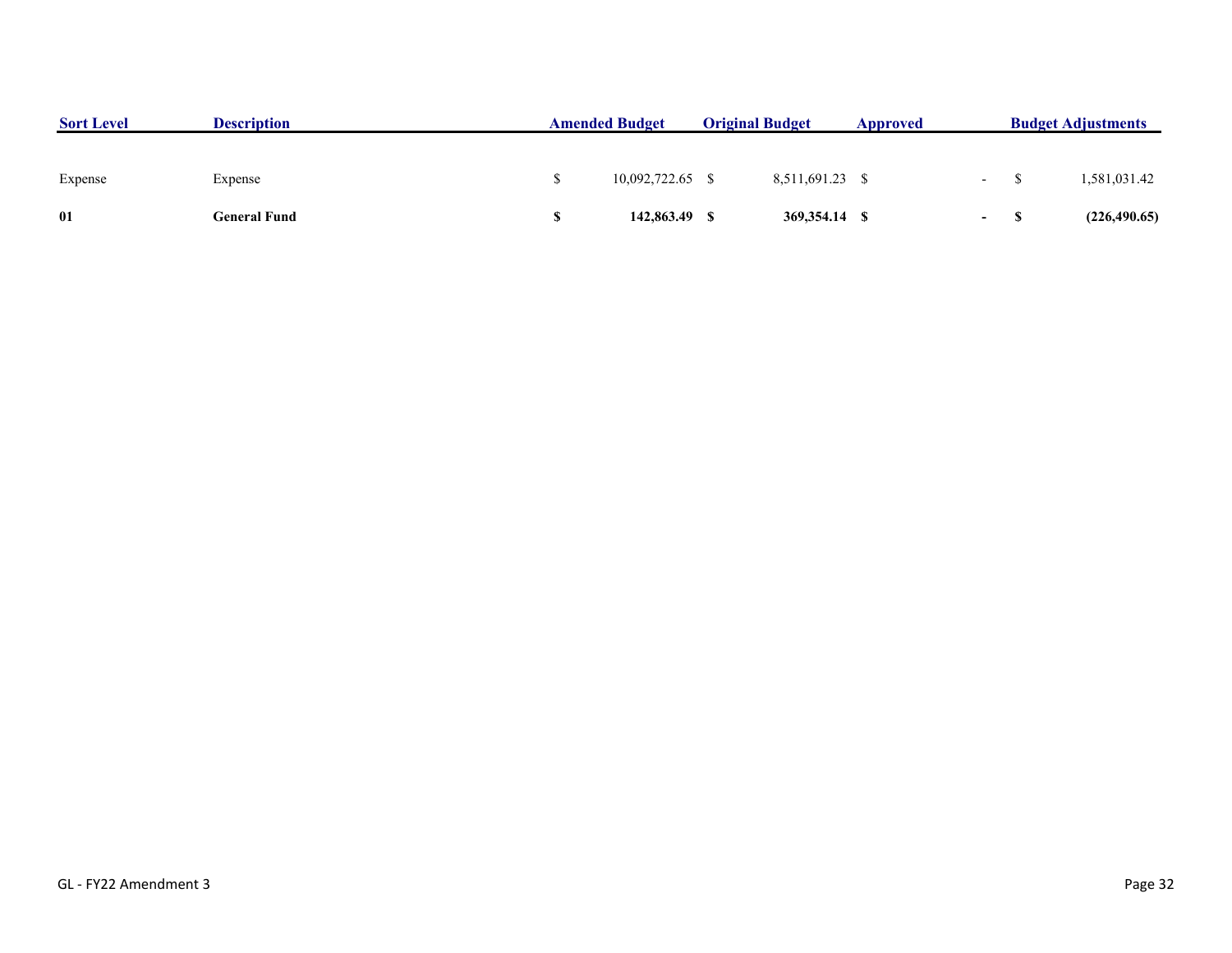| <b>Sort Level</b> | <b>Description</b>                  | <b>Amended Budget</b> |                  | <b>Original Budget</b><br>Approved |                          | <b>Budget Adjustments</b> |  |  |        |
|-------------------|-------------------------------------|-----------------------|------------------|------------------------------------|--------------------------|---------------------------|--|--|--------|
|                   |                                     |                       | 0.00             |                                    |                          |                           |  |  |        |
| 02                | <b>Franklin Municipal Utilities</b> |                       |                  |                                    |                          |                           |  |  |        |
| Revenue           | Revenue                             |                       |                  |                                    |                          |                           |  |  |        |
| 011               | Administration                      |                       |                  |                                    |                          |                           |  |  |        |
| 02-011-40075      | Credit Card Fees                    |                       | $(25,000.00)$ \$ |                                    | $(25,000.00)$ \$         |                           |  |  |        |
| 02-011-40500      | Cash Over/Short                     |                       |                  |                                    | $\overline{\phantom{0}}$ |                           |  |  |        |
| 02-011-46160      | Insurance Proceeds/Incl Fire        |                       |                  |                                    |                          |                           |  |  |        |
| 02-011-46180      | <b>Investment</b> Income            |                       | $(57,785.50)$ \$ |                                    | $(57,785.50)$ \$         |                           |  |  | (0.00) |
| 02-011-46181      | Gain/Loss on Investment             |                       |                  |                                    |                          |                           |  |  |        |
| 02-011-46200      | Miscellaneous Income                |                       |                  |                                    |                          |                           |  |  |        |
| 02-011-46220      | Proceeds for Sale of Assets         |                       | $(8,700.00)$ \$  |                                    | $(8,700.00)$ \$          |                           |  |  |        |
| 02-011-46225      | Gain or Loss on Asset Disposal      |                       |                  |                                    |                          |                           |  |  |        |
| 02-011-48001      | Contributed Capital                 |                       |                  |                                    |                          |                           |  |  |        |
| 011               | <b>Administration</b>               |                       | $(91,485.50)$ \$ |                                    | $(91,485.50)$ \$         |                           |  |  | (0.00) |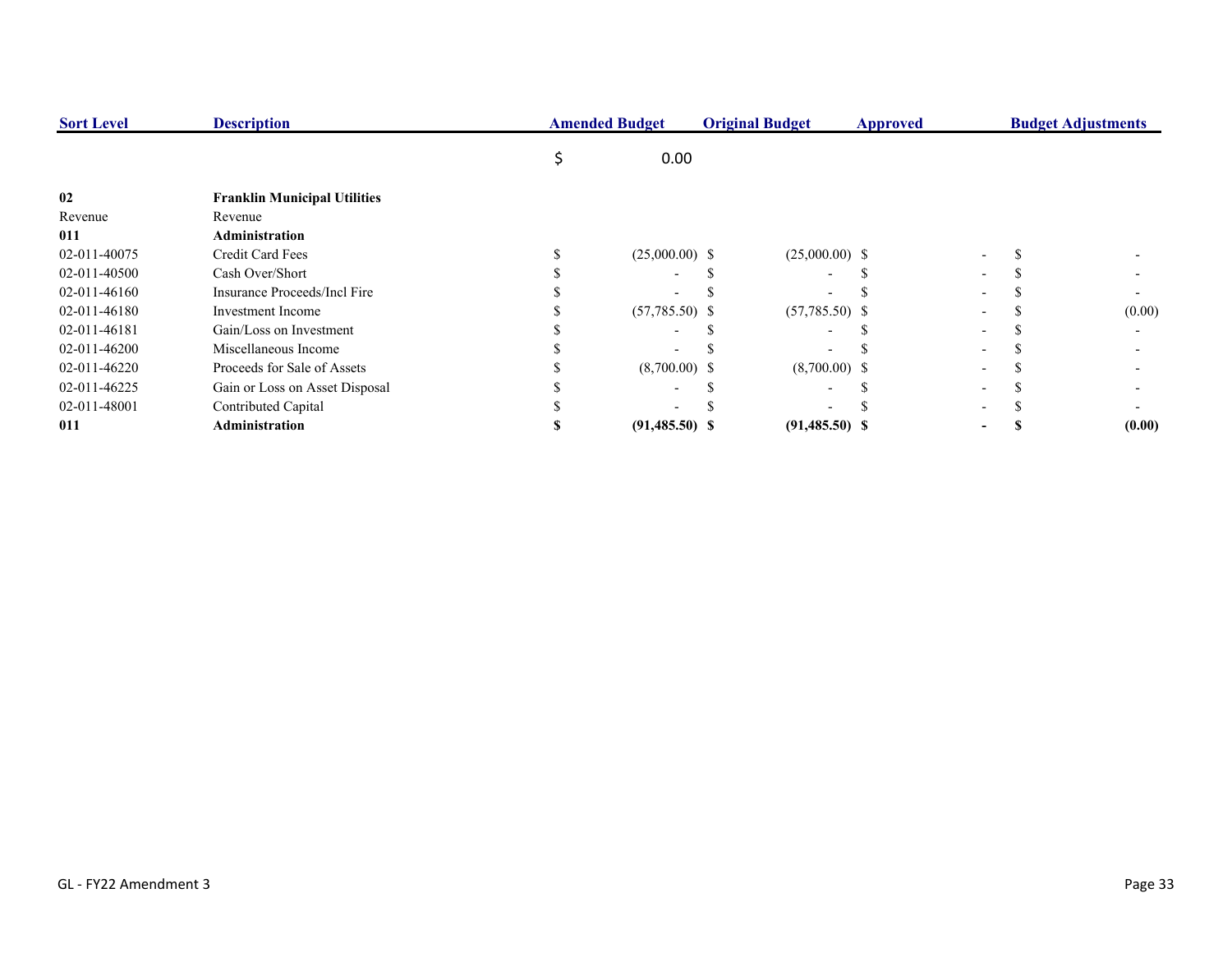| <b>Sort Level</b> | <b>Description</b>                  | <b>Amended Budget</b> |    | <b>Original Budget</b> | <b>Approved</b> |  | <b>Budget Adjustments</b> |
|-------------------|-------------------------------------|-----------------------|----|------------------------|-----------------|--|---------------------------|
|                   |                                     |                       |    |                        |                 |  |                           |
| 021               | <b>Water Production</b>             |                       |    |                        |                 |  |                           |
| 02-021-40050      | Allowance for Uncollectible AR      | 10,000.00             | -S | $10,000.00$ \$         |                 |  |                           |
| 02-021-40060      | <b>Bad Debt Account Collections</b> |                       |    |                        |                 |  |                           |
| 02-021-40070      | Disconnect/Reconnect Fees           | $(60,000.00)$ \$      |    | $(60,000.00)$ \$       |                 |  |                           |
| 02-021-40075      | Credit Card Fees                    |                       |    |                        |                 |  |                           |
| 02-021-40150      | Penalty Charges                     | $(72,000.00)$ \$      |    | $(72,000.00)$ \$       |                 |  |                           |
| 02-021-40151      | Penalty Adjustments                 |                       |    |                        |                 |  |                           |
| 02-021-40210      | Water Sales-Inside-Residential      | $(1,232,688.00)$ \$   |    | $(1,232,688.00)$ \$    |                 |  |                           |
| 02-021-40211      | Water Sales-Inside-Commercial       | $(746,000.00)$ \$     |    | $(746,000.00)$ \$      |                 |  |                           |
| 02-021-40220      | Water Sales-Outside-Residentia      | $(432,000.00)$ \$     |    | $(432,000.00)$ \$      |                 |  |                           |
| 02-021-40221      | Water Sales-Outside-Commercial      | $(389,000.00)$ \$     |    | $(389,000.00)$ \$      |                 |  |                           |
| 02-021-40230      | Water Tap Fees                      | $(30,000.00)$ \$      |    | $(30,000.00)$ \$       |                 |  |                           |
| 02-021-40240      | Water Main Inspections              | $(2,500.00)$ \$       |    | $(2,500.00)$ \$        |                 |  |                           |
| 02-021-40500      | Cash Over/Short                     |                       |    |                        |                 |  |                           |
| 02-021-46160      | Insurance Proceeds/Incl Fire        |                       |    |                        |                 |  |                           |
| 02-021-46180      | <b>Investment Income</b>            |                       |    |                        |                 |  |                           |
| 02-021-46200      | Miscellaneous Income                | $(5,000.00)$ \$       |    | $(5,000.00)$ \$        |                 |  |                           |
| 02-021-46210      | <b>Enernoc Revenue</b>              | $(5,000.00)$ \$       |    | $(5,000.00)$ \$        |                 |  |                           |
| 02-021-46220      | Proceeds for Sale of Assets         |                       |    |                        |                 |  |                           |
| 02-021-46225      | Gain or Loss on Asset Disposal      |                       |    |                        |                 |  |                           |
| 02-021-47120      | Cost of Issuance Rebate             |                       |    |                        |                 |  |                           |
| 02-021-47130      | 2009 Bond Proceeds                  |                       |    |                        |                 |  |                           |
| 02-021-47150      | 2012 Bond Proceeds                  |                       |    |                        |                 |  |                           |
| 02-021-47360      | <b>State Govt Grant</b>             |                       |    |                        |                 |  |                           |
| 021               | <b>Water Production</b>             | $(2,964,188.00)$ \$   |    | $(2,964,188.00)$ \$    |                 |  |                           |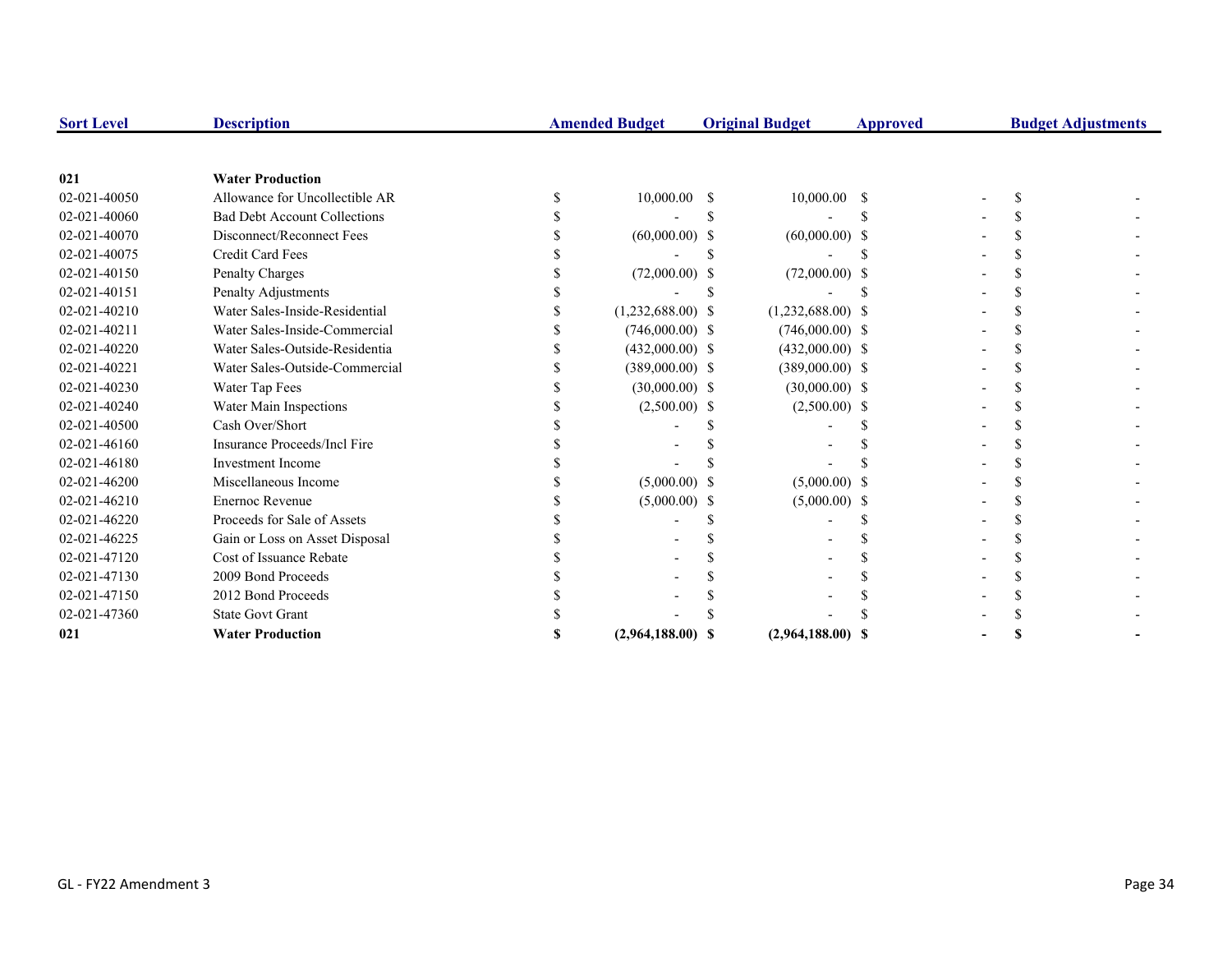| <b>Sort Level</b> | <b>Description</b>             | <b>Amended Budget</b> |                          | <b>Original Budget</b> |                          | Approved |        | <b>Budget Adjustments</b> |  |  |
|-------------------|--------------------------------|-----------------------|--------------------------|------------------------|--------------------------|----------|--------|---------------------------|--|--|
|                   |                                |                       |                          |                        |                          |          |        |                           |  |  |
| 022               | <b>Water Distribution</b>      |                       |                          |                        |                          |          |        |                           |  |  |
| 02-022-46200      | Miscellaneous Income           |                       | $\overline{\phantom{0}}$ |                        | $\overline{\phantom{0}}$ |          | $\sim$ |                           |  |  |
| 02-022-48000      | Contribution KY Transportation |                       | $\overline{\phantom{0}}$ |                        | $\overline{\phantom{0}}$ |          | $\sim$ |                           |  |  |
| 022               | <b>Water Distribution</b>      |                       | $\sim$                   |                        | $\sim$                   |          | $\sim$ |                           |  |  |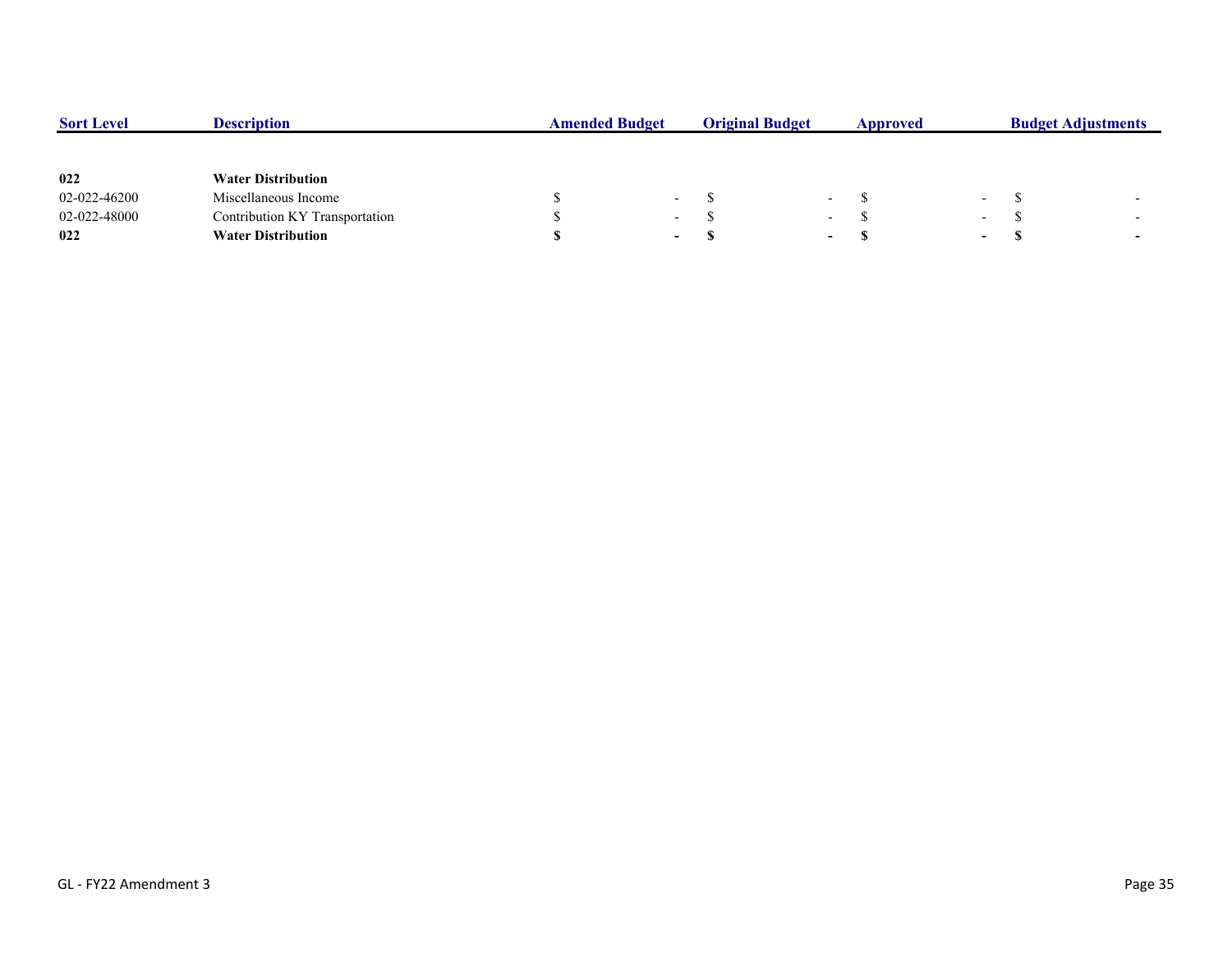| <b>Sort Level</b> | <b>Description</b>                  | <b>Amended Budget</b> |                     | <b>Original Budget</b> |                     | Approved |  | <b>Budget Adjustments</b> |             |
|-------------------|-------------------------------------|-----------------------|---------------------|------------------------|---------------------|----------|--|---------------------------|-------------|
|                   |                                     |                       |                     |                        |                     |          |  |                           |             |
| 024               | <b>Wastewater Treatment</b>         |                       |                     |                        |                     |          |  |                           |             |
| 02-024-40060      | <b>Bad Debt Account Collections</b> |                       |                     |                        |                     |          |  |                           |             |
| 02-024-40170      | <b>Pretreat Fines/Penalties</b>     |                       |                     |                        |                     |          |  |                           |             |
| 02-024-40190      | Surcharges-Compatibles              |                       | $(14,000.00)$ \$    |                        | $(14,000.00)$ \$    |          |  |                           |             |
| 02-024-40310      | Wastewater-Inside-Residential       |                       | $(1,010,696.00)$ \$ |                        | $(1,010,696.00)$ \$ |          |  |                           |             |
| 02-024-40311      | Wastewater-Inside-Commercial        |                       | $(1,168,000.00)$ \$ |                        | $(1,168,000.00)$ \$ |          |  |                           |             |
| 02-024-40320      | Wastewater-Outside-Residential      |                       | $(107,000.00)$ \$   |                        | $(107,000.00)$ \$   |          |  |                           |             |
| 02-024-40321      | Wastewater-Outside-Commercial       |                       | $(244,000.00)$ \$   |                        | $(244,000.00)$ \$   |          |  |                           |             |
| 02-024-40330      | Wastewater Tap Fees                 |                       | $(10,000.00)$ \$    |                        | $(10,000.00)$ \$    |          |  |                           |             |
| 02-024-40340      | Waste Coll System Inspections       |                       | $(2,500.00)$ \$     |                        | $(2,500.00)$ \$     |          |  |                           |             |
| 02-024-40350      | Allowance for Uncollectible AR      |                       | 10,000.00           | <sup>\$</sup>          | $10,000.00$ \$      |          |  |                           |             |
| 02-024-46160      | Insurance Proceeds/Incl Fire        |                       |                     |                        |                     |          |  |                           |             |
| 02-024-46200      | Miscellaneous Income                |                       | $(75,000.00)$ \$    |                        |                     |          |  |                           | 75,000.00   |
| 02-024-46220      | Proceeds for Sale of Assets         |                       |                     |                        |                     |          |  |                           |             |
| 02-024-46225      | Gain or Loss on Asset Disposal      |                       |                     |                        |                     |          |  |                           |             |
| 02-024-47140      | 2009 Bond Proceeds                  |                       |                     |                        |                     |          |  |                           |             |
| 02-024-47220      | Industrial Authority Revenue        |                       |                     |                        |                     |          |  |                           |             |
| 02-024-47360      | <b>State Govt Grant</b>             |                       |                     |                        |                     |          |  |                           |             |
| 02-024-48000      | Contribution KY Transportation      |                       |                     |                        |                     |          |  |                           |             |
| 024               | <b>Wastewater Treatment</b>         |                       | $(2,621,196.00)$ \$ |                        | $(2,546,196.00)$ \$ |          |  |                           | 75,000.00   |
| Revenue           | Revenue                             |                       | 5,676,869.50 \$     |                        | 5,601,869.50 \$     |          |  | S                         | (75,000.00) |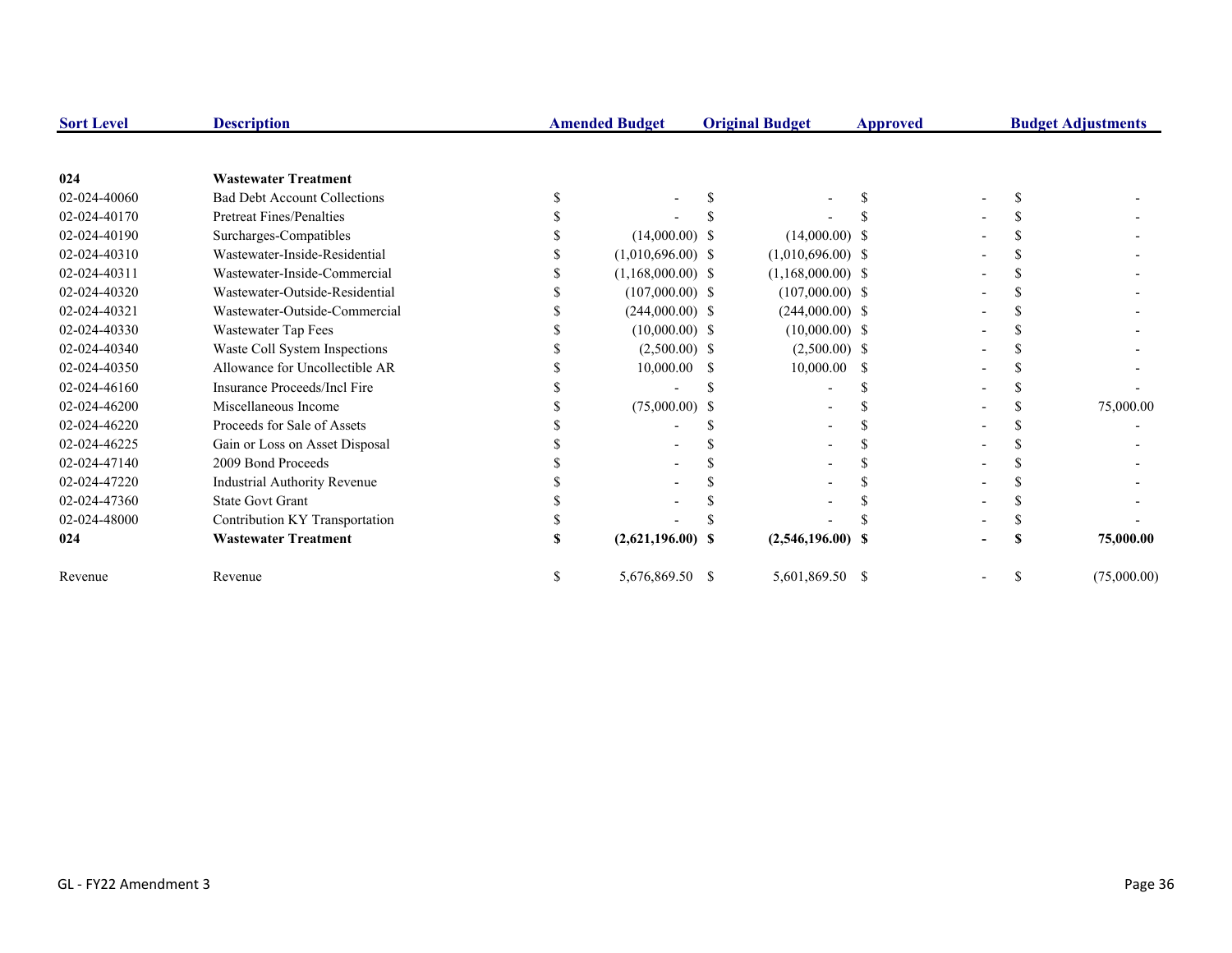| <b>Sort Level</b> | <b>Description</b>               |               | <b>Amended Budget</b> |               | <b>Original Budget</b> | <b>Approved</b> | <b>Budget Adjustments</b> |                    |            |
|-------------------|----------------------------------|---------------|-----------------------|---------------|------------------------|-----------------|---------------------------|--------------------|------------|
|                   |                                  |               |                       |               |                        |                 |                           |                    |            |
| Expense           | Expense                          |               |                       |               |                        |                 |                           |                    |            |
| 011               | Administration                   |               |                       |               |                        |                 |                           |                    |            |
| 02-011-50010      | Compensation                     | \$            | 438,770.61            | -S            | 419,901.60 \$          |                 |                           | \$                 | 18,869.01  |
| 02-011-50011      | Emergency - Compensation         |               |                       | \$            |                        | $\mathbf S$     |                           | \$                 |            |
| 02-011-50060      | Compensation-On Call Pay         | \$            |                       | \$            | 5,471.72               | - \$            |                           | \$                 | (5,471.72) |
| 02-011-50070      | Overtime-Non Salaried            |               | 7,372.80              | -S            | 7,145.16 \$            |                 |                           | \$                 | 227.64     |
| 02-011-50080      | Compensation-Deferred            |               | 6,360.65              | - \$          | $6,217.64$ \$          |                 |                           | \$                 | 143.01     |
| 02-011-50110      | FICA/Medicare                    |               | 30,716.97 \$          |               | 30,015.96 \$           |                 |                           | \$                 | 701.01     |
| 02-011-50210      | Insurance-Dental                 | $\mathbf S$   | 1,907.31 \$           |               | 1,821.12 \$            |                 |                           | \$                 | 86.19      |
| 02-011-50220      | Insurance-Life                   | \$            | 2,339.99              | -S            | 2,185.14 \$            |                 |                           | \$                 | 154.85     |
| 02-011-50230      | Insurance-Medical                | \$            | 77,308.25             | -S            | 77,708.28 \$           |                 |                           | \$                 | (400.03)   |
| 02-011-50231      | Insurance-HRA                    | \$            | 4,794.19              | -S            | 4,760.08 \$            |                 |                           | \$                 | 34.11      |
| 02-011-50250      | Insurance-Unemployment           | \$            | 521.99                | $\mathcal{S}$ | 501.90 \$              |                 |                           | \$                 | 20.09      |
| 02-011-50260      | Insurance-Workers Comp           | <sup>\$</sup> | 571.30                | $\mathcal{S}$ | 9,653.02 \$            |                 |                           | \$                 | (9,081.72) |
| 02-011-50710      | Retirement - CERS                | $\mathcal{S}$ | 120,235.65            | -\$           | 115,608.34             | <sup>\$</sup>   |                           | \$                 | 4,627.31   |
| 02-011-50711      | Retirement - OPEB                |               |                       | \$            |                        | <sup>\$</sup>   |                           | \$                 |            |
| 02-011-50810      | Uniforms                         |               | 510.00                | $\mathcal{S}$ | 510.00                 | <sup>\$</sup>   |                           | \$                 |            |
| 02-011-51221      | <b>Technology Lease Payments</b> |               | 1,655.39              | -S            | 1,655.39               | -S              |                           | \$                 | (0.00)     |
| 02-011-51510      | Physicals/Rests/Vaccines         |               | 100.00                | <sup>S</sup>  | 100.00                 | $\mathbf{s}$    |                           | \$                 |            |
| 02-011-51610      | Printing & Advertising           |               | 100.00                | <sup>S</sup>  | $100.00$ \$            |                 |                           | \$                 |            |
| 02-011-51745      | Professional-Consultant          | \$            | 50,000.00             | -\$           | 50,000.00 \$           |                 |                           | \$                 |            |
| 02-011-51748      | Profess-License Maint/Support    | \$            | 14,880.00             | -S            | 14,880.00 \$           |                 |                           | \$                 |            |
| 02-011-51780      | Profess-Vehicle Repair/Maint     | \$            | 1,000.00              | -S            | 800.00                 | -S              |                           | \$                 | 200.00     |
| 02-011-51940      | Utilities-Communications         | \$            | 3,120.00              | -S            |                        | $\mathcal{S}$   |                           | \$                 | 3,120.00   |
| 02-011-52060      | Supplies-Computer/Copier/Print   | \$            |                       | \$.           |                        | <sup>\$</sup>   |                           | \$                 |            |
| 02-011-52110      | Equipment (Under \$2,000 Each)   | <sup>\$</sup> |                       | \$.           |                        |                 |                           | \$                 |            |
| 02-011-52250      | Fuel, Oil, Fluids                |               | 1,000.00              | -S            | 1,000.00               | <sup>\$</sup>   |                           | \$                 |            |
| 02-011-52700      | Supplies-Office                  |               | 200.00                | -S            | 200.00                 | -S              |                           | \$                 |            |
| 02-011-52750      | Supplies-Other                   |               | 250.00                | $\mathbb{S}$  | 250.00 \$              |                 |                           | \$                 |            |
| 02-011-52865      | Supplies-Safety/Protective       |               | 450.00                | -S            | 450.00 S               |                 |                           | \$                 |            |
| 02-011-52890      | Software                         |               | 32,800.00             | -S            | 31,000.00              | - \$            |                           | \$                 | 1,800.00   |
| 02-011-53100      | <b>Bank Service Fees</b>         |               | 1,500.00              | -\$           | 1,500.00               | -S              |                           | \$                 |            |
| 02-011-53101      | Fines & Penalties                |               |                       | \$            |                        | <sup>\$</sup>   |                           | \$                 |            |
| 02-011-53200      | Credit Card Merchant Fees        | \$            | 27,000.00             | S             | 27,000.00              | -S              |                           | \$                 |            |
| 02-011-53460      | Conference/Train/School          | \$            | 2,500.00              | -S            | 2,500.00               | -S              |                           | \$                 |            |
| 02-011-53470      | Dues & Subscriptions             |               | 3,000.00              | <sup>\$</sup> | 3,000.00               | <sup>\$</sup>   |                           | $\mathbf{\hat{S}}$ |            |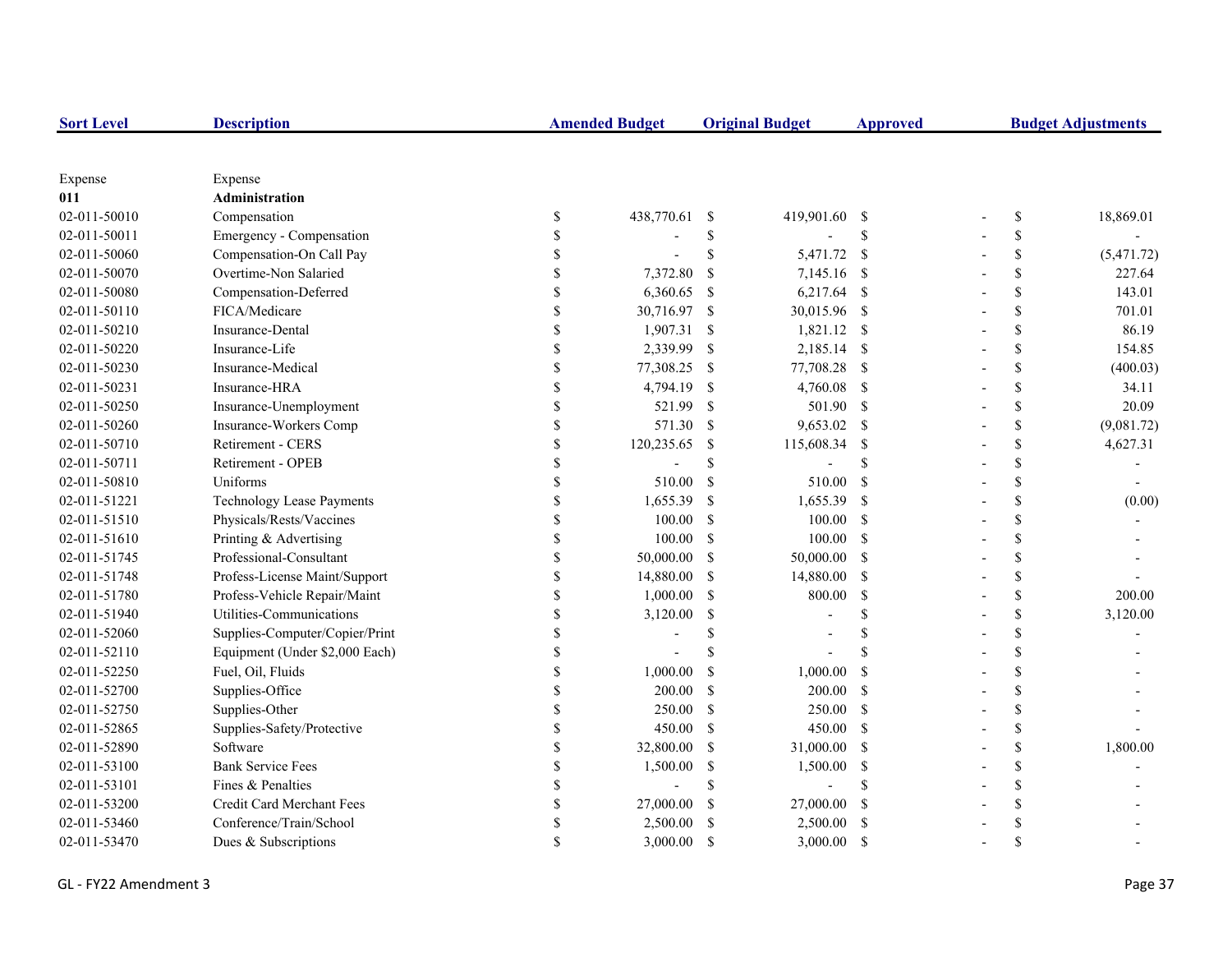| <b>Sort Level</b> | <b>Description</b>            | <b>Amended Budget</b> |               | <b>Original Budget</b> | <b>Approved</b> | <b>Budget Adjustments</b> |  |            |
|-------------------|-------------------------------|-----------------------|---------------|------------------------|-----------------|---------------------------|--|------------|
| 02-011-53850      | Travel/Lodging/Meals          |                       | $1,500.00$ \$ | $1,500.00$ \$          |                 |                           |  |            |
| 02-011-54200      | Insurance & Bonds             |                       | 116,760.65 \$ | 116,760.65 \$          |                 |                           |  | (0.00)     |
| 02-011-54300      | Ins. Claims/Deductibles       |                       |               |                        |                 |                           |  |            |
| 02-011-54490      | Judgements/Settlements        |                       |               |                        |                 |                           |  |            |
| 02-011-61500      | Depreciation                  |                       |               |                        |                 |                           |  |            |
| 02-011-73550      | Reserve for Capital Improvmnt |                       | 25,300.00 \$  | 30,000.00 \$           |                 |                           |  | (4,700.00) |
| 02-011-75100      | Building - FMU Admin          |                       |               |                        |                 |                           |  |            |
| 02-011-75200      | Equipment - FMU Admin         |                       |               |                        |                 |                           |  |            |
| 02-011-75300      | Land & Imprymnts - FMU Admin  |                       |               |                        |                 |                           |  |            |
| 02-011-75400      | Plant-In-Service - FMU Admin  |                       |               |                        |                 |                           |  |            |
| 02-011-75500      | Vehicle - FMU Admin           |                       |               |                        |                 |                           |  |            |
| 011               | <b>Administration</b>         |                       | 974,525.76 \$ | 964,196.00 \$          |                 |                           |  | 10.329.76  |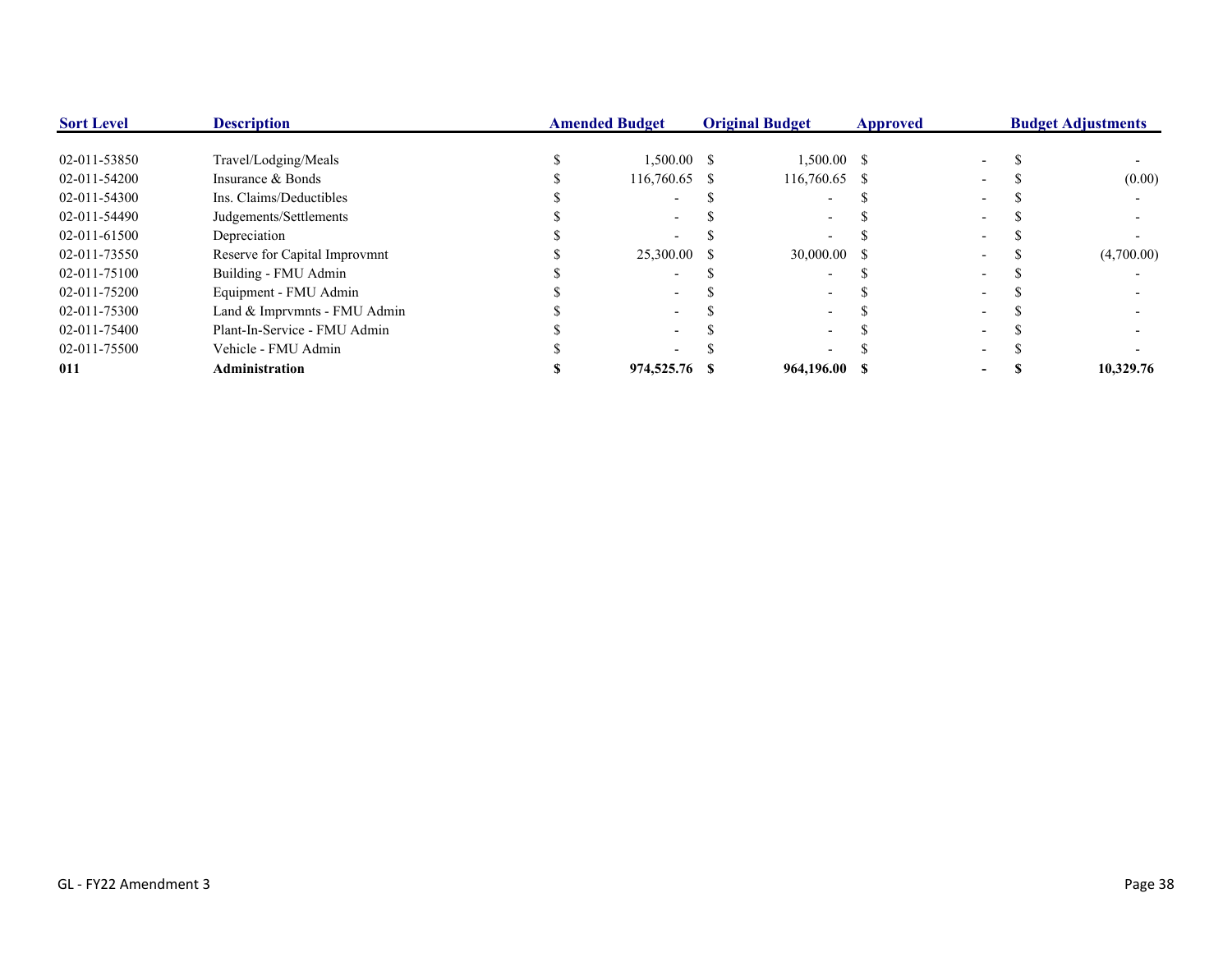| <b>Sort Level</b> | <b>Description</b>               |                    | <b>Amended Budget</b>    |               | <b>Original Budget</b> | <b>Approved</b>           | <b>Budget Adjustments</b> |              |  |
|-------------------|----------------------------------|--------------------|--------------------------|---------------|------------------------|---------------------------|---------------------------|--------------|--|
|                   |                                  |                    |                          |               |                        |                           |                           |              |  |
| 021               | <b>Water Production</b>          |                    |                          |               |                        |                           |                           |              |  |
| 02-021-50010      | Compensation                     | $\mathbb{S}$       | 269,061.83               | -S            | 341,682.48             | - \$                      | $\mathbb{S}$              | (72,620.65)  |  |
| 02-021-50011      | Emergency - Compensation         | \$                 |                          | \$            |                        | <sup>\$</sup>             | \$                        |              |  |
| 02-021-50060      | Compensation-On Call Pay         | \$                 |                          | \$            |                        | <sup>\$</sup>             | \$                        |              |  |
| 02-021-50070      | Overtime-Non Salaried            | $\mathbf{\hat{S}}$ | 12,097.02                | \$            | 13,393.18              | <sup>\$</sup>             | \$                        | (1,296.16)   |  |
| 02-021-50080      | Compensation-Deferred            | $\mathbf{\hat{S}}$ | $\overline{\phantom{a}}$ | $\mathbf S$   |                        | \$                        | \$                        |              |  |
| 02-021-50110      | FICA/Medicare                    | $\mathbb{S}$       | 19,357.79                | -S            | 24,337.86              | - \$                      | \$                        | (4,980.07)   |  |
| 02-021-50210      | Insurance-Dental                 | \$                 | 1,628.04                 | -S            | 1,803.31 \$            |                           | \$                        | (175.27)     |  |
| 02-021-50220      | Insurance-Life                   | \$                 | 1,383.16 \$              |               | 1,771.19 \$            |                           | \$                        | (388.03)     |  |
| 02-021-50230      | Insurance-Medical                | \$                 | 65,362.65                | -\$           | 78,742.70 \$           |                           | \$                        | (13,380.05)  |  |
| 02-021-50231      | Insurance-HRA                    | \$                 | 3,825.25                 | -S            | 4,650.55 \$            |                           | \$                        | (825.30)     |  |
| 02-021-50240      | <b>Insurance-Retirees</b>        | \$                 |                          | \$            |                        | <sup>\$</sup>             | \$                        |              |  |
| 02-021-50250      | Insurance-Unemployment           | \$                 | 328.96                   | <sup>S</sup>  | 413.93                 | <sup>\$</sup>             | \$                        | (84.97)      |  |
| 02-021-50260      | Insurance-Workers Comp           | \$                 | 7,812.03                 | $\mathbb{S}$  | 7,822.70               | $\boldsymbol{\mathsf{S}}$ | \$                        | (10.67)      |  |
| 02-021-50280      | Vacation                         | \$                 |                          | \$            |                        | <sup>\$</sup>             | \$                        |              |  |
| 02-021-50310      | <b>KLEFPF</b> Incentive          |                    |                          |               |                        | $\mathcal{S}$             | \$                        |              |  |
| 02-021-50510      | Other                            |                    |                          |               |                        | \$                        | \$                        |              |  |
| 02-021-50511      | Capitalized Matls & Equipment    |                    |                          |               |                        | <sup>\$</sup>             | \$                        |              |  |
| 02-021-50610      | Pensions-Retirees                | $\mathbf{\hat{S}}$ |                          |               |                        |                           | \$                        |              |  |
| 02-021-50710      | <b>Retirement - CERS</b>         | $\mathbf{\hat{S}}$ | 75,772.31                |               | 95,344.68              | <sup>\$</sup>             | \$                        | (19, 572.37) |  |
| 02-021-50711      | Retirement - OPEB                | \$                 |                          | S             |                        | $\mathcal{S}$             | \$                        |              |  |
| 02-021-50810      | Uniforms                         | $\mathbf{\hat{S}}$ | 2,800.00                 | $\mathcal{S}$ | 2,800.00               | <sup>\$</sup>             | \$                        |              |  |
| 02-021-50811      | Uniforms-NEW HIRE                | \$                 |                          |               |                        | <sup>\$</sup>             | \$                        |              |  |
| 02-021-51120      | Contract Labor-Bldg Repair       | \$                 |                          | S             |                        | <sup>\$</sup>             | \$                        |              |  |
| 02-021-51220      | <b>Equipment Rental</b>          | \$                 |                          |               |                        |                           | \$                        |              |  |
| 02-021-51221      | <b>Technology Lease Payments</b> | \$                 | 1,691.68                 | $\mathcal{S}$ | 1,691.68               | \$                        | \$                        | (0.00)       |  |
| 02-021-51230      | Freight/Shipping/Handling        | \$                 | 2,800.00                 | <sup>S</sup>  | 800.00                 | <sup>\$</sup>             | \$                        | 2,000.00     |  |
| 02-021-51310      | Janitorial Service & Related     | \$                 |                          | \$            |                        | \$                        | \$                        |              |  |
| 02-021-51510      | Physicals/Rests/Vaccines         | $\mathbf{\hat{S}}$ |                          | S             |                        | $\mathcal{S}$             | \$                        |              |  |
| 02-021-51610      | Printing & Advertising           | \$                 | 138.00                   | <sup>\$</sup> | 138.00                 | <sup>\$</sup>             | \$                        |              |  |
| 02-021-51735      | Profess-Backhoe Repair/Maint     |                    |                          | \$            |                        | <sup>\$</sup>             | \$                        |              |  |
| 02-021-51740      | Profess-Computer Maint/Repair    |                    |                          |               |                        |                           | \$                        |              |  |
| 02-021-51745      | Professional-Consultant          |                    |                          |               |                        |                           | \$                        |              |  |
| 02-021-51748      | Profess-License Maint/Support    | $\mathbf S$        |                          |               | 900.00                 | <sup>\$</sup>             | \$                        | (900.00)     |  |
| 02-021-51755      | Profess-Equip Maint/Repair       | \$                 | 43,000.00                |               | 40,000.00              | <sup>\$</sup>             | \$                        | 3,000.00     |  |
| 02-021-51765      | Professional-Other               | $\mathbf{\hat{s}}$ | 33,056.00                | $\mathcal{S}$ | 19,400.00              | <sup>\$</sup>             | \$                        | 13.656.00    |  |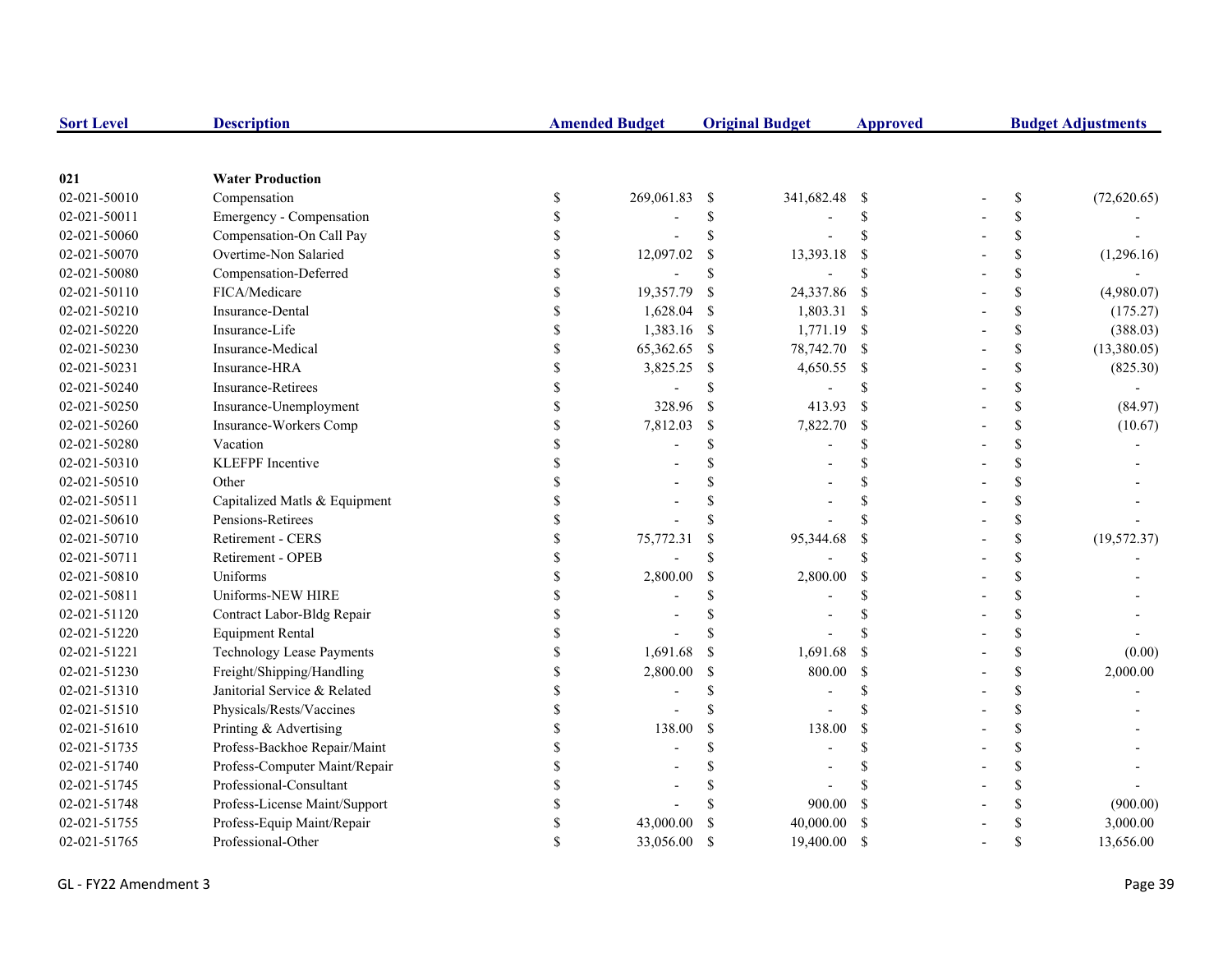| <b>Sort Level</b> | <b>Description</b>             |             | <b>Amended Budget</b> |               | <b>Original Budget</b> | <b>Approved</b>    | <b>Budget Adjustments</b> |             |            |
|-------------------|--------------------------------|-------------|-----------------------|---------------|------------------------|--------------------|---------------------------|-------------|------------|
| 02-021-51780      | Profess-Vehicle Repair/Maint   | \$          | $1,000.00$ \$         |               | $1,000.00$ \$          |                    |                           | \$          |            |
| 02-021-51810      | Sludge Removal                 | \$          | 30,985.00             | $\mathcal{S}$ | 34,000.00 \$           |                    |                           | \$          | (3,015.00) |
| 02-021-51850      | <b>Test Analysis</b>           | \$          | 25,000.00             | <sup>\$</sup> | 25,000.00 \$           |                    |                           | \$          |            |
| 02-021-51910      | Utilities-Electric             |             | 128,400.00            | -\$           | 128,400.00 \$          |                    |                           | \$          |            |
| 02-021-51920      | Utilities-Nat Gas/Propane      |             | 3,500.00              | -S            | 3,500.00 \$            |                    |                           | \$          |            |
| 02-021-51940      | Utilities-Communications       | S           | 5,825.00              | -\$           | 5,300.00 \$            |                    |                           | \$          | 525.00     |
| 02-021-51945      | Util-Telemtry                  | \$          | 1,800.00              | -S            | 1,800.00               | -\$                |                           | \$          |            |
| 02-021-51950      | Utilities-Water/Sewer          | \$          |                       | <sup>\$</sup> |                        | <sup>\$</sup>      |                           | \$          |            |
| 02-021-52020      | Supplies-Bldg Maint/Repair     | \$          | 3,815.00              | -S            | 800.00                 | <sup>\$</sup>      |                           | \$          | 3,015.00   |
| 02-021-52050      | Chlorine/Sodium Hypochlorite   | \$          | 24,400.00             | -S            | 23,000.00 \$           |                    |                           | \$          | 1,400.00   |
| 02-021-52060      | Supplies-Computer/Copier/Print | \$          | 1,250.00              | -S            | $1,250.00$ \$          |                    |                           | \$          |            |
| 02-021-52110      | Equipment (Under \$2,000 Each) | \$          | 3,500.00              | -\$           | 3,500.00 \$            |                    |                           | \$          |            |
| 02-021-52120      | Supplies-Equip Maint/Repair    | \$          | 2,200.00              | <sup>\$</sup> | $2,000.00$ \$          |                    |                           | \$          | 200.00     |
| 02-021-52160      | Fluoride                       |             | 7,000.00              | <sup>\$</sup> | $6,000.00$ \$          |                    |                           | \$          | 1,000.00   |
| 02-021-52170      | Liquid Carbon                  |             | 3,000.00              | -S            | $3,000.00$ \$          |                    |                           | \$          |            |
| 02-021-52250      | Fuel, Oil, Fluids              |             | 2,500.00              | <sup>\$</sup> | 2,500.00 \$            |                    |                           | \$          |            |
| 02-021-52350      | Supplies-Janitorial            |             | 2,000.00              | -\$           | $2,000.00$ \$          |                    |                           | \$          |            |
| 02-021-52360      | Equipment-Laboratory           |             | 2,900.00              | -\$           | 2,900.00 \$            |                    |                           | \$          |            |
| 02-021-52370      | Supplies-Laboratory            |             | 7,000.00              | -S            | $7,000.00$ \$          |                    |                           | \$          |            |
| 02-021-52430      | Poly Phosphates                | \$          | 16,500.00             | -\$           | 16,000.00 \$           |                    |                           | \$          | 500.00     |
| 02-021-52700      | Supplies-Office                | \$          | 3,800.00              | -S            | 1,300.00 \$            |                    |                           | \$          | 2,500.00   |
| 02-021-52750      | Supplies-Other                 | \$          | 2,000.00              | <sup>\$</sup> | $2,000.00$ \$          |                    |                           | \$          |            |
| 02-021-52840      | Postage-Meter & Related        | \$          |                       | <sup>\$</sup> |                        | <sup>\$</sup>      |                           | \$          |            |
| 02-021-52850      | Sodium Permanganate            | \$          | 8,000.00              | <sup>\$</sup> | 8,000.00               | <sup>\$</sup>      |                           | \$          |            |
| 02-021-52865      | Supplies-Safety/Protective     | \$          | 3,000.00              | <sup>\$</sup> | $1,500.00$ \$          |                    |                           | \$          | 1,500.00   |
| 02-021-52870      | <b>Settling Product</b>        | \$          | 114,300.00            | \$            | 101,000.00             | $\mathbf{s}$       |                           | \$          | 13,300.00  |
| 02-021-52890      | Software                       | \$          |                       | \$            |                        | $\mathbf S$        |                           | \$          |            |
| 02-021-52950      | Vehicle-Supplies Repair/Maint  | \$          | 800.00                | <sup>S</sup>  | 800.00                 | <sup>\$</sup>      |                           | \$          |            |
| 02-021-53450      | Coffee, Tea & Related          |             | 500.00                | -S            |                        | $\mathbf{\hat{s}}$ |                           | \$          | 500.00     |
| 02-021-53460      | Conference/Train/School        | \$          | 2,800.00              | <sup>\$</sup> | 4,000.00               | <sup>\$</sup>      |                           | \$          | (1,200.00) |
| 02-021-53470      | Dues & Subscriptions           |             | 3,500.00              | \$            | 3,500.00               | <sup>\$</sup>      |                           | \$          |            |
| 02-021-53500      | Easements                      |             |                       | \$            |                        | $\mathbf S$        |                           | \$          |            |
| 02-021-53600      | Miscellaneous                  | \$          | 750.00                | <sup>\$</sup> | 750.00                 | <sup>\$</sup>      |                           | \$          |            |
| 02-021-53850      | Travel/Lodging/Meals           | $\mathbf S$ | 4,500.00              | <sup>\$</sup> | 5,000.00               | <sup>\$</sup>      |                           | \$          | (500.00)   |
| 02-021-54200      | Insurance & Bonds              |             |                       | \$            |                        | \$.                |                           | \$          |            |
| 02-021-61500      | Depreciation                   |             |                       |               |                        |                    |                           | \$          |            |
| 02-021-70100      | Building - Water Plant         | \$          |                       | <sup>\$</sup> |                        | $\mathbf{\hat{s}}$ |                           | $\mathbf S$ |            |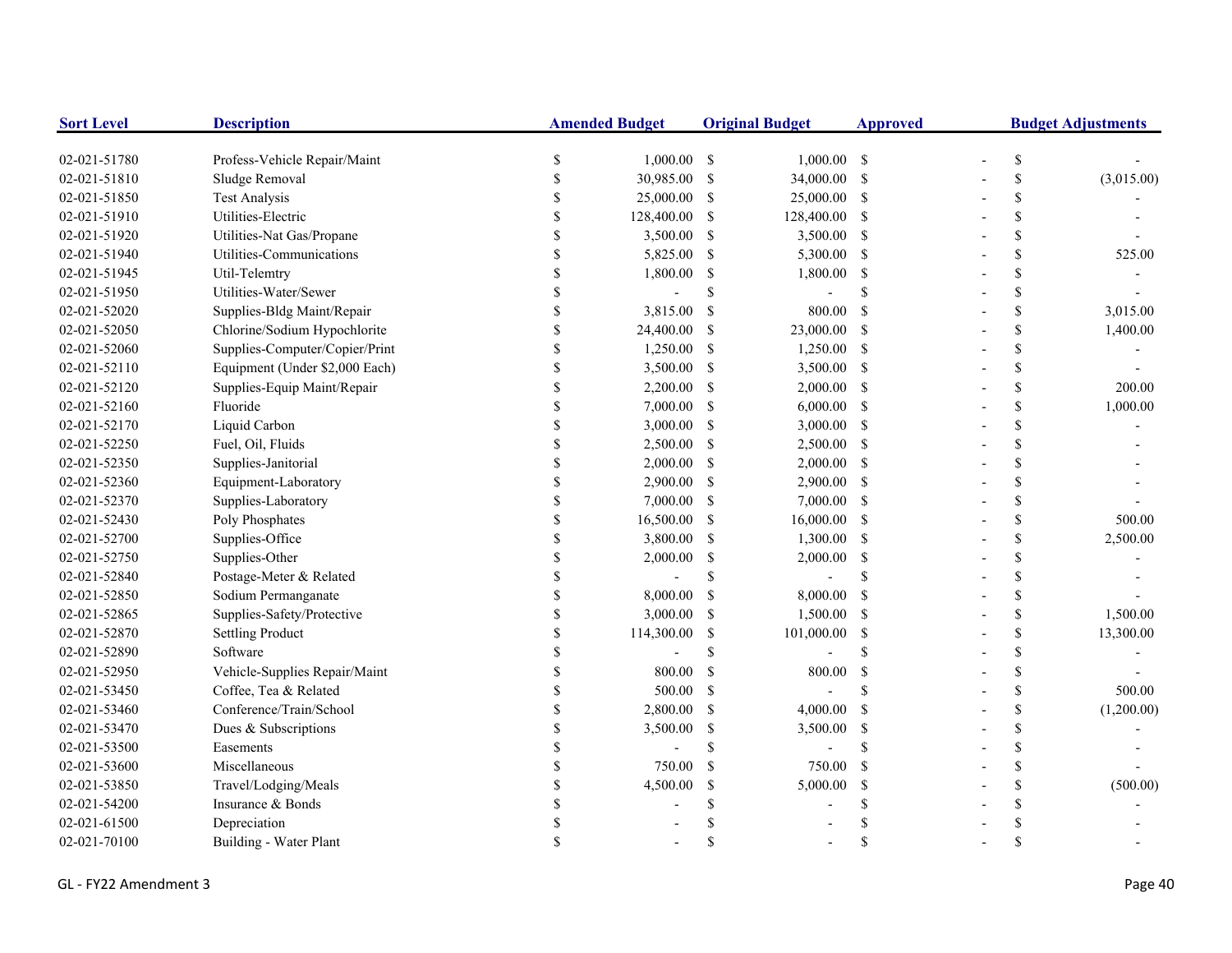| <b>Sort Level</b> | <b>Description</b>             | <b>Amended Budget</b> |               | <b>Original Budget</b> |                          | Approved |                  | <b>Budget Adjustments</b> |              |  |
|-------------------|--------------------------------|-----------------------|---------------|------------------------|--------------------------|----------|------------------|---------------------------|--------------|--|
|                   |                                |                       |               |                        |                          |          |                  |                           |              |  |
| 02-021-70200      | Equipment - Water Plant        |                       | 36,703.00 \$  |                        | 10,882.00 \$             |          |                  |                           | 25,821.00    |  |
| 02-021-70300      | Land & Imprymnts - Water Plant |                       | $\sim$ $-$    |                        | $\overline{\phantom{a}}$ |          | $\sim$           |                           |              |  |
| 02-021-70400      | Plant-In-Service - Water Plant |                       | $\sim$        |                        | $19,400.00$ \$           |          |                  |                           | (19,400.00)  |  |
| 02-021-70500      | Vehicle - Water Plant          |                       | $\sim$        |                        | $\overline{\phantom{a}}$ |          | $\sim$           |                           |              |  |
| 021               | <b>Water Production</b>        |                       | 993,342.70 \$ |                        | 1,062,774.26 \$          |          | $\sim$ 100 $\mu$ |                           | (69, 431.56) |  |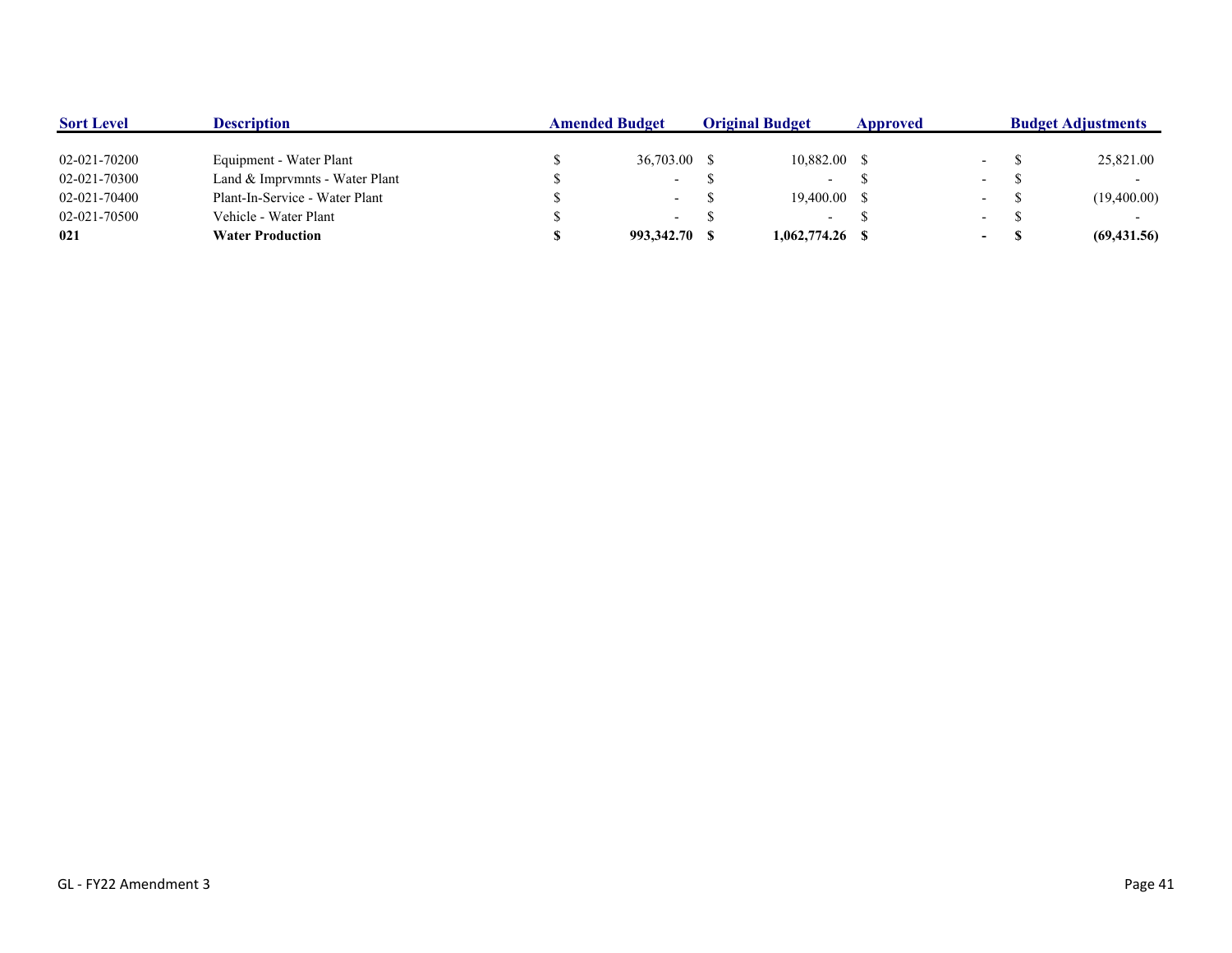| <b>Sort Level</b> | <b>Description</b>               |               | <b>Amended Budget</b> |               | <b>Original Budget</b> | <b>Approved</b> | <b>Budget Adjustments</b> |                    |             |
|-------------------|----------------------------------|---------------|-----------------------|---------------|------------------------|-----------------|---------------------------|--------------------|-------------|
|                   |                                  |               |                       |               |                        |                 |                           |                    |             |
| 022               | <b>Water Distribution</b>        |               |                       |               |                        |                 |                           |                    |             |
| 02-022-50010      | Compensation                     | \$            | 199,567.77            | -\$           | 204,123.24 \$          |                 |                           | \$                 | (4,555.47)  |
| 02-022-50011      | Emergency - Compensation         | <sup>\$</sup> |                       | \$            |                        | \$              |                           | \$                 |             |
| 02-022-50060      | Compensation-On Call Pay         | <sup>\$</sup> | 14,158.60             | <sup>\$</sup> | 11,952.26              | - \$            |                           | \$                 | 2,206.34    |
| 02-022-50070      | Overtime-Non Salaried            |               | 9,716.87              | \$            | 8,236.23               | $\mathbf{s}$    |                           | \$                 | 1,480.64    |
| 02-022-50080      | Compensation-Deferred            |               | $\overline{a}$        | \$            |                        | \$              |                           | \$                 |             |
| 02-022-50110      | FICA/Medicare                    |               | 15,384.07             | \$            | 15,413.84              | -\$             |                           | \$                 | (29.77)     |
| 02-022-50210      | Insurance-Dental                 | \$            | 1,627.92              | $\mathcal{S}$ | 1,226.88               | - \$            |                           | \$                 | 401.04      |
| 02-022-50220      | Insurance-Life                   | $\mathbf S$   | 1,053.72              | \$            | $1,064.44$ \$          |                 |                           | $\mathbf{s}$       | (10.72)     |
| 02-022-50230      | Insurance-Medical                | $\mathbf S$   | 63,621.12             | <sup>\$</sup> | 55,929.12 \$           |                 |                           | \$                 | 7,692.00    |
| 02-022-50231      | Insurance-HRA                    | \$            | 4,518.00              | <sup>\$</sup> | 5,880.16 \$            |                 |                           | \$                 | (1,362.16)  |
| 02-022-50240      | Insurance-Retirees               | \$            |                       | <sup>\$</sup> |                        | \$              |                           | \$                 |             |
| 02-022-50250      | Insurance-Unemployment           | <sup>\$</sup> | 261.43                | <sup>\$</sup> | 262.44                 | <sup>S</sup>    |                           | \$                 | (1.01)      |
| 02-022-50260      | Insurance-Workers Comp           |               | 5,194.39              | \$            | 4,701.31               | $\mathcal{S}$   |                           | \$                 | 493.08      |
| 02-022-50280      | Vacation                         |               |                       | $\mathbf S$   |                        | \$              |                           | \$                 |             |
| 02-022-50510      | Capitalized Labor                |               |                       | \$            |                        | \$              |                           | \$                 |             |
| 02-022-50511      | Capitalized Matls & Equipment    |               |                       | <sup>\$</sup> |                        | \$              |                           | \$                 |             |
| 02-022-50610      | Pensions-Retirees                |               |                       | <sup>\$</sup> |                        | \$              |                           | \$                 |             |
| 02-022-50710      | Retirement - CERS                |               | 60,217.95             | $\mathcal{S}$ | 60,452.08              | \$              |                           | \$                 | (234.13)    |
| 02-022-50711      | Retirement - OPEB                |               |                       | \$            |                        | $\mathbf S$     |                           | $\mathbf{s}$       |             |
| 02-022-50810      | Uniforms                         | $\mathbf S$   | 2,000.00              | \$            | 2,000.00               | <sup>\$</sup>   |                           | $\mathbf{s}$       |             |
| 02-022-50811      | Uniforms-NEW HIRE                | \$            |                       | <sup>\$</sup> |                        | \$              |                           | \$                 |             |
| 02-022-50999      | Capitalized Labor                | \$            |                       | $\mathcal{S}$ |                        | \$              |                           | \$                 |             |
| 02-022-51120      | Contract Labor-Bldg Repair       | \$            | 500.00                | <sup>\$</sup> | 500.00                 | $\mathcal{S}$   |                           | $\mathbb S$        |             |
| 02-022-51220      | <b>Equipment Rental</b>          |               | 1,200.00              | <sup>\$</sup> | 1,200.00               | - \$            |                           | $\mathbb S$        |             |
| 02-022-51221      | <b>Technology Lease Payments</b> |               | 1,462.99              | $\mathbb{S}$  | 1,462.99 \$            |                 |                           | \$                 | (0.00)      |
| 02-022-51230      | Freight/Shipping/Handling        |               | 1,500.00              | $\mathbb{S}$  | 1,000.00               | - \$            |                           | \$                 | 500.00      |
| 02-022-51310      | Janitorial Service & Related     |               |                       | \$            |                        | \$              |                           | \$                 |             |
| 02-022-51510      | Physicals/Rests/Vaccines         |               | 500.00                | <sup>\$</sup> | 500.00                 | -S              |                           | \$                 |             |
| 02-022-51610      | Printing & Advertising           | \$            | 2,000.00              | -S            | 2,000.00               | - \$            |                           | \$                 |             |
| 02-022-51735      | Profess-Backhoe Repair/Maint     | \$            | 3,000.00              | \$            | 3,000.00               | - \$            |                           | $\mathbf{\hat{S}}$ |             |
| 02-022-51740      | Profess-Computer Maint/Repair    | \$            |                       | $\mathbf S$   |                        | \$              |                           | $\mathbf{s}$       |             |
| 02-022-51745      | Professional-Consultant          | $\mathbb{S}$  | 10,000.00             | $\mathcal{S}$ | 10,000.00              | <sup>\$</sup>   |                           | \$                 |             |
| 02-022-51748      | Profess-License Maint/Support    | <sup>\$</sup> |                       | <sup>\$</sup> |                        | \$              |                           | <sup>\$</sup>      |             |
| 02-022-51755      | Profess-Equip Maint/Repair       |               | 5,000.00              | <sup>\$</sup> | 7,000.00               | <sup>\$</sup>   |                           |                    | (2,000.00)  |
| 02-022-51765      | Professional-Other               |               | 26,600.00             | <sup>\$</sup> | 41,600.00              | -\$             |                           | \$                 | (15,000.00) |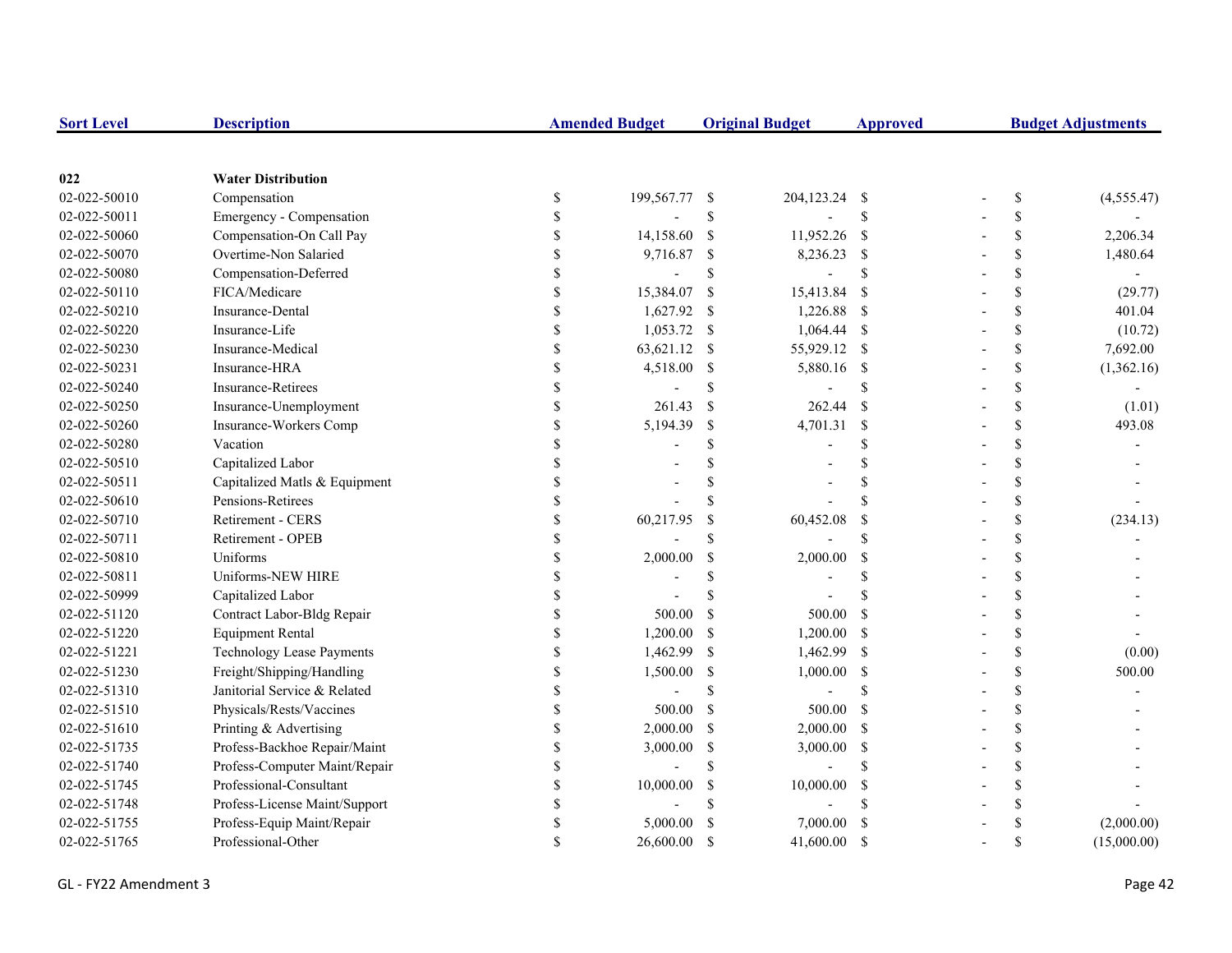| <b>Sort Level</b> | <b>Description</b>             | <b>Amended Budget</b> |             |                    | <b>Original Budget</b><br><b>Approved</b> |               |  |                    | <b>Budget Adjustments</b> |  |
|-------------------|--------------------------------|-----------------------|-------------|--------------------|-------------------------------------------|---------------|--|--------------------|---------------------------|--|
| 02-022-51780      | Profess-Vehicle Repair/Maint   | \$                    | 7,000.00 \$ |                    | $7,000.00$ \$                             |               |  | \$                 |                           |  |
| 02-022-51850      | <b>Test Analysis</b>           | \$                    | 300.00      | $\mathbf{\hat{S}}$ | 300.00 \$                                 |               |  | \$                 |                           |  |
| 02-022-51910      | Utilities-Electric             | \$                    | 4,750.00    | $\mathcal{S}$      | 4,750.00 \$                               |               |  | \$                 |                           |  |
| 02-022-51920      | Utilities-Nat Gas/Propane      | <sup>\$</sup>         | 2,000.00    | -S                 | 2,000.00                                  | <sup>\$</sup> |  | \$                 |                           |  |
| 02-022-51940      | Utilities-Communications       | <sup>\$</sup>         | 6,450.00    | -S                 | 6,050.00                                  | <sup>\$</sup> |  | \$                 | 400.00                    |  |
| 02-022-51950      | Utilities-Water/Sewer          | $\mathbf{\hat{S}}$    | 250.00      | \$                 | 250.00                                    | -S            |  | \$                 |                           |  |
| 02-022-51999      | Capitalized Contractual Svcs   | \$                    |             | \$                 |                                           | <sup>\$</sup> |  | \$                 |                           |  |
| 02-022-52010      | Supplies-Backhoe Repair/Maint  | \$                    | 2,500.00    | <sup>S</sup>       | 4,500.00                                  | <sup>\$</sup> |  | \$                 | (2,000.00)                |  |
| 02-022-52020      | Supplies-Bldg Maint/Repair     | \$                    | 4,000.00    | -S                 | 4,000.00                                  | -S            |  | \$                 |                           |  |
| 02-022-52060      | Supplies-Computer/Copier/Print | \$                    | 900.00      | <sup>S</sup>       | 900.00                                    | -S            |  | \$                 |                           |  |
| 02-022-52080      | Concrete                       | $\mathcal{S}$         |             | \$                 |                                           | S.            |  | \$                 |                           |  |
| 02-022-52090      | Supplies - Asphalt             | $\mathcal{S}$         |             | \$                 |                                           |               |  | \$                 |                           |  |
| 02-022-52110      | Equipment (Under \$2,000 Each) | <sup>\$</sup>         | 5,000.00    | \$                 | 5,000.00                                  | <sup>\$</sup> |  | \$                 |                           |  |
| 02-022-52120      | Supplies-Equip Maint/Repair    | \$                    | 3,000.00    | -S                 | 3,000.00                                  | <sup>\$</sup> |  | \$                 |                           |  |
| 02-022-52140      | Fittings-Brass/Copper          |                       | 12,500.00   | $\mathcal{S}$      | 7,500.00                                  | -S            |  | \$                 | 5,000.00                  |  |
| 02-022-52145      | Pipe Fittings                  | \$                    | 7,200.00    | $\mathcal{S}$      | 3,200.00                                  | -S            |  | \$                 | 4,000.00                  |  |
| 02-022-52250      | Fuel, Oil, Fluids              | \$                    | 16,200.00   | -S                 | 16,200.00                                 | <sup>\$</sup> |  | \$                 |                           |  |
| 02-022-52310      | Gravel/Rock                    | $\mathcal{S}$         | 8,500.00    | \$                 | 8,500.00                                  | <sup>\$</sup> |  | \$                 |                           |  |
| 02-022-52311      | Supplies Yard Repairs          | $\mathbf S$           |             | \$                 |                                           | \$.           |  | \$                 |                           |  |
| 02-022-52340      | <b>Hydrant Supplies</b>        | \$                    | 7,500.00    | <sup>S</sup>       | 7,500.00                                  | <sup>\$</sup> |  | \$                 |                           |  |
| 02-022-52350      | Supplies-Janitorial            | \$                    | 1,000.00    | -S                 | 1,000.00                                  | -S            |  | $\mathcal{S}$      |                           |  |
| 02-022-52510      | Meter Boxes                    | \$                    | 3,000.00    | -S                 | 3,000.00                                  | -S            |  | \$                 |                           |  |
| 02-022-52515      | Meter-Erts                     | \$                    | 63,961.00   | <sup>S</sup>       | 36,300.00                                 | -S            |  | $\mathcal{S}$      | 27,661.00                 |  |
| 02-022-52520      | Meter Related Other            | \$                    | 4,000.00    | -S                 | 4,000.00                                  | -S            |  | \$                 |                           |  |
| 02-022-52530      | Meters Setters & Risers        | <sup>\$</sup>         | 11,000.00   | -S                 | 15,000.00 \$                              |               |  | \$                 | (4,000.00)                |  |
| 02-022-52550      | Meters                         | <sup>\$</sup>         | 122,700.00  | -S                 | 63,700.00 \$                              |               |  | \$                 | 59,000.00                 |  |
| 02-022-52560      | Meters, Large                  | \$                    | 20,000.00   | $\mathcal{S}$      | 15,000.00                                 | -S            |  | \$                 | 5,000.00                  |  |
| 02-022-52700      | Supplies-Office                | \$                    | 500.00      | <sup>S</sup>       | 500.00                                    | <sup>\$</sup> |  | \$                 |                           |  |
| 02-022-52750      | Supplies-Other                 | <sup>\$</sup>         | 2,500.00    | -S                 | 2,500.00                                  | <sup>\$</sup> |  | \$                 |                           |  |
| 02-022-52820      | PVC Pipe/Tubing                | <sup>\$</sup>         | 3,000.00    | -S                 | 3,000.00                                  | -S            |  | \$                 |                           |  |
| 02-022-52825      | Pipe Clamps                    | \$                    | 2,000.00    | -S                 | 2,000.00                                  | <sup>\$</sup> |  | $\mathbf{\hat{S}}$ |                           |  |
| 02-022-52840      | Postage-Meter & Related        | \$                    | 100.00      | <sup>S</sup>       | 100.00                                    | -S            |  | $\mathcal{S}$      |                           |  |
| 02-022-52865      | Supplies-Safety/Protective     | \$                    | 2,250.00    | -S                 | 2,250.00                                  | -S            |  | $\mathcal{S}$      |                           |  |
| 02-022-52880      | Signs & Barricades             | \$                    | 2,000.00    | -S                 | 2,000.00                                  | -S            |  | \$                 |                           |  |
| 02-022-52885      | Small Tools & Equipment        | \$                    | 4,000.00    | -S                 | 3,000.00                                  | -S            |  | \$                 | 1,000.00                  |  |
| 02-022-52890      | Software                       | <sup>\$</sup>         | 70,500.00   | <sup>\$</sup>      | 70,500.00                                 |               |  | \$                 |                           |  |
| 02-022-52920      | <b>Tapping Saddles</b>         | $\mathcal{S}$         | 2,000.00    | <sup>S</sup>       | 2,000.00                                  | <sup>\$</sup> |  | \$                 |                           |  |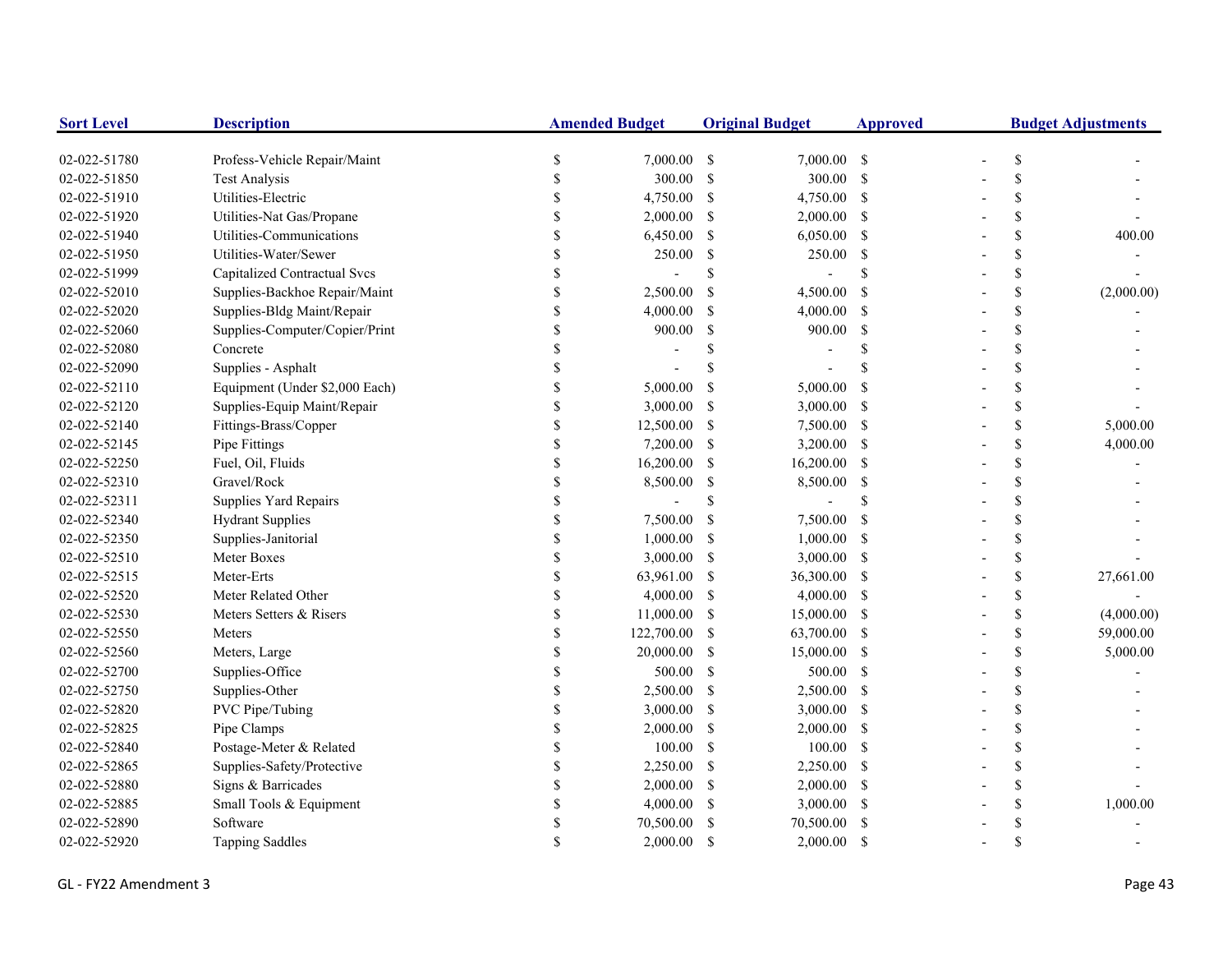| <b>Sort Level</b> | <b>Description</b>             | <b>Amended Budget</b> |      | <b>Original Budget</b><br><b>Approved</b> |  |  | <b>Budget Adjustments</b> |
|-------------------|--------------------------------|-----------------------|------|-------------------------------------------|--|--|---------------------------|
|                   |                                |                       |      |                                           |  |  |                           |
| 02-022-52935      | Valve Boxes/Risers             | $600.00 \quad$ \$     |      | $600.00 \quad$ \$                         |  |  |                           |
| 02-022-52950      | Vehicle-Supplies Repair/Maint  | 3,000.00              | -S   | $3,000.00$ \$                             |  |  |                           |
| 02-022-52955      | Inventory Adjustment           |                       |      |                                           |  |  |                           |
| 02-022-52999      | Capitalized Matls & Supplies   |                       |      |                                           |  |  |                           |
| 02-022-53450      | Coffee, Tea & Related          | 250.00                |      | 250.00                                    |  |  |                           |
| 02-022-53460      | Conference/Train/School        | 2,000.00              | - 55 | $2,000.00$ \$                             |  |  |                           |
| 02-022-53470      | Dues & Subscriptions           | 2,500.00              |      | 2,500.00 \$                               |  |  |                           |
| 02-022-53500      | Easements                      | 600.00                |      | 600.00                                    |  |  |                           |
| 02-022-53600      | Miscellaneous                  |                       |      |                                           |  |  |                           |
| 02-022-53850      | Travel/Lodging/Meals           | 2,600.00              |      | $2,600.00$ \$                             |  |  |                           |
| 02-022-54200      | Insurance & Bonds              |                       |      |                                           |  |  |                           |
| 02-022-61500      | Depreciation                   |                       |      |                                           |  |  |                           |
| 02-022-71100      | Building - Water Distrib       |                       |      |                                           |  |  |                           |
| 02-022-71200      | Equipment - Water Distrib      | 46,350.00             |      | $60,000.00$ \$                            |  |  | (13,650.00)               |
| 02-022-71300      | Land & Improvmnts - Wtr Distrb |                       |      |                                           |  |  |                           |
| 02-022-71400      | Plant-In-Service - Wtr Distrib | 159,833.00            |      | 159,833.00                                |  |  |                           |
| 02-022-71500      | Vehicle - Water Distrib        |                       |      |                                           |  |  |                           |
| 022               | <b>Water Distribution</b>      | 1,049,378.82          |      | 977,387.99 \$                             |  |  | 71,990.83                 |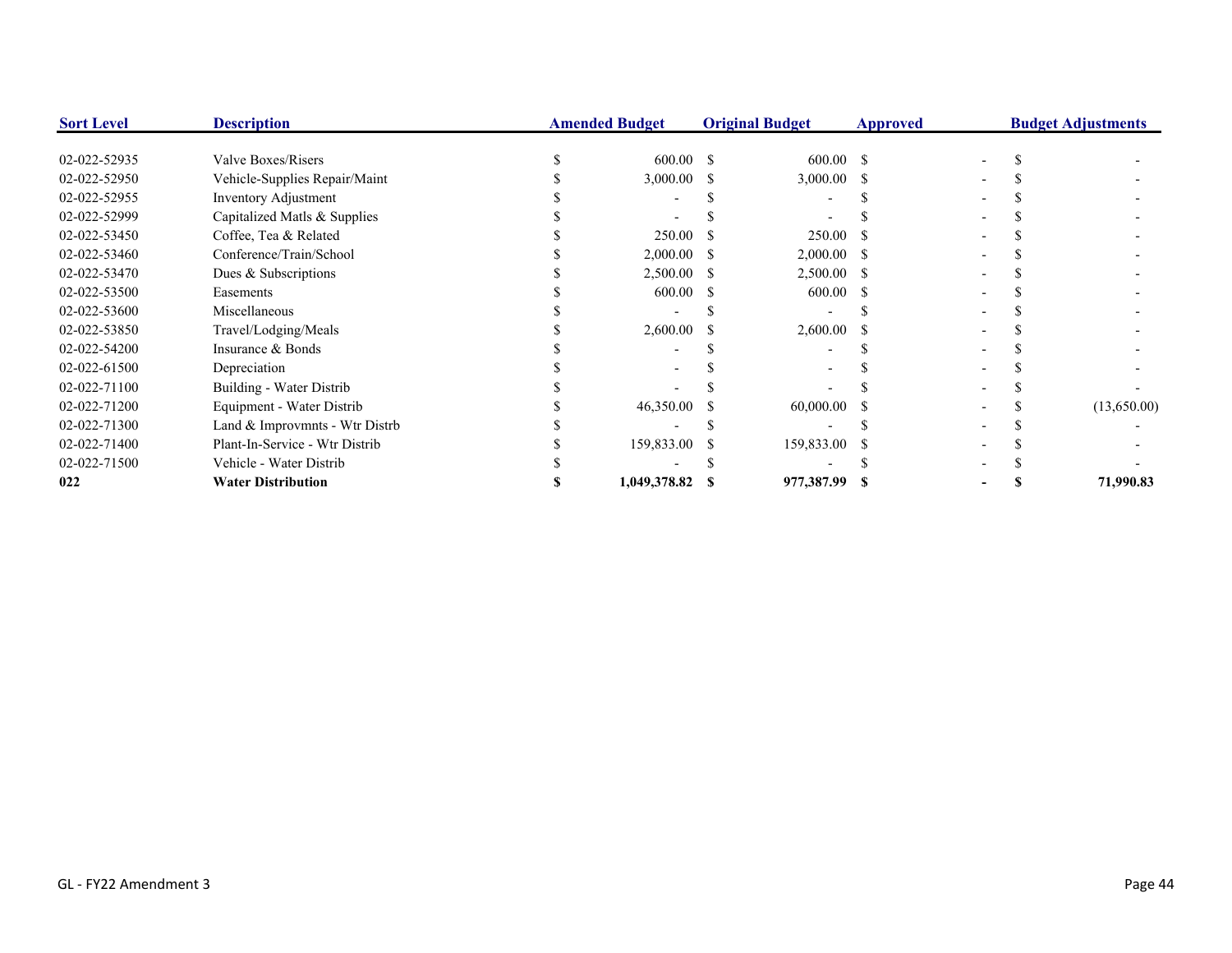| <b>Sort Level</b> | <b>Description</b>                     | <b>Amended Budget</b> |                          | <b>Original Budget</b> |                          | Approved |        | <b>Budget Adjustments</b> |  |
|-------------------|----------------------------------------|-----------------------|--------------------------|------------------------|--------------------------|----------|--------|---------------------------|--|
|                   |                                        |                       |                          |                        |                          |          |        |                           |  |
| 023               | Meter Reading & Mainentance            |                       |                          |                        |                          |          |        |                           |  |
| 02-023-61500      | Depreciation                           |                       | $\overline{\phantom{0}}$ |                        | $\overline{\phantom{0}}$ |          |        |                           |  |
| 023               | <b>Meter Reading &amp; Mainentance</b> |                       | . .                      |                        | $\sim$                   |          | $\sim$ |                           |  |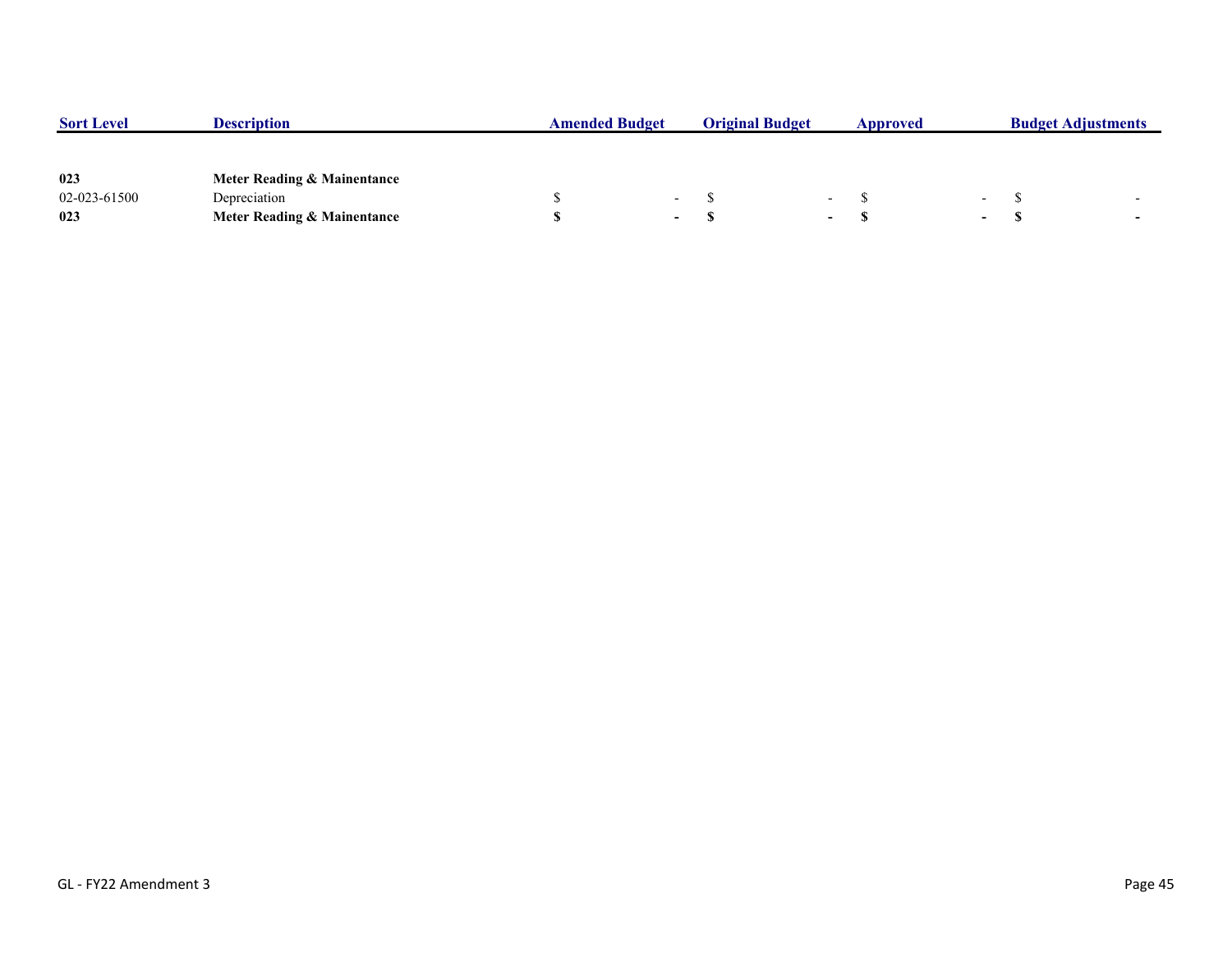| <b>Sort Level</b> | <b>Description</b>               |                    | <b>Amended Budget</b>    |               | <b>Original Budget</b> | <b>Approved</b>    | <b>Budget Adjustments</b> |             |            |
|-------------------|----------------------------------|--------------------|--------------------------|---------------|------------------------|--------------------|---------------------------|-------------|------------|
|                   |                                  |                    |                          |               |                        |                    |                           |             |            |
| 024               | <b>Wastewater Treatment</b>      |                    |                          |               |                        |                    |                           |             |            |
| 02-024-50010      | Compensation                     | \$                 | 274,402.02 \$            |               | 269,478.68             | - \$               |                           | \$          | 4,923.34   |
| 02-024-50011      | Emergency - Compensation         | \$                 |                          | $\mathbb S$   |                        | $\mathbf{\hat{S}}$ |                           | \$          |            |
| 02-024-50060      | Compensation-On Call Pay         | \$                 | 18,741.32                | -S            | 18,024.46 \$           |                    |                           | \$          | 716.86     |
| 02-024-50070      | Overtime-Non Salaried            | \$                 | 28,780.16                | \$            | 28,458.13              | $\mathcal{S}$      |                           | \$          | 322.03     |
| 02-024-50080      | Compensation-Deferred            | \$                 | $\overline{\phantom{a}}$ | $\mathbb{S}$  |                        | $\mathbf S$        |                           | \$          |            |
| 02-024-50110      | FICA/Medicare                    | \$                 | 22,164.43                | -S            | 21,567.00              | - \$               |                           | \$          | 597.43     |
| 02-024-50210      | Insurance-Dental                 | \$                 | 1,627.80                 | -S            | 1,628.16 \$            |                    |                           | \$          | (0.36)     |
| 02-024-50220      | Insurance-Life                   | \$                 | 1,448.84                 | -\$           | 1,406.60 \$            |                    |                           | $\mathbf S$ | 42.24      |
| 02-024-50230      | Insurance-Medical                | \$                 | 103,423.08               | <sup>\$</sup> | 103,423.68 \$          |                    |                           | \$          | (0.60)     |
| 02-024-50231      | Insurance-HRA                    | \$                 | 5,418.00                 | -S            | 5,418.40 \$            |                    |                           | \$          | (0.40)     |
| 02-024-50240      | <b>Insurance-Retirees</b>        | \$                 | 6,944.28                 | -S            | 6,944.28 \$            |                    |                           | \$          |            |
| 02-024-50250      | Insurance-Unemployment           | \$                 | 376.65                   | -S            | 369.67 \$              |                    |                           | \$          | 6.98       |
| 02-024-50260      | Insurance-Workers Comp           | \$                 | 8,551.88                 | \$            | 6,213.56               | $\mathcal{S}$      |                           | \$          | 2,338.32   |
| 02-024-50280      | Vacation                         | \$                 |                          | <sup>\$</sup> |                        | \$                 |                           | \$          |            |
| 02-024-50511      | Capitalized Matls & Equipment    | $\mathbf{\hat{S}}$ |                          | $\mathcal{S}$ |                        | $\mathcal{S}$      |                           | \$          |            |
| 02-024-50610      | Pensions-Retirees                | \$                 | 2,400.00                 | <sup>\$</sup> | 2,400.00               | <sup>\$</sup>      |                           | \$          |            |
| 02-024-50710      | Retirement - CERS                | $\mathbb{S}$       | 86,758.38                | <sup>\$</sup> | 85,151.56              | -\$                |                           | \$          | 1,606.82   |
| 02-024-50711      | Retirement - OPEB                | \$                 |                          | \$            |                        | <sup>\$</sup>      |                           | \$          |            |
| 02-024-50810      | Uniforms                         | \$                 | 1,552.00                 | <sup>\$</sup> | 2,775.00               | <sup>\$</sup>      |                           | \$          | (1,223.00) |
| 02-024-50811      | Uniforms-NEW HIRE                | \$                 |                          | \$.           |                        | S                  |                           | \$          |            |
| 02-024-51120      | Contract Labor-Bldg Repair       | \$                 | 4,200.00                 | $\mathbf S$   | 3,000.00               | $\mathcal{S}$      |                           | \$          | 1,200.00   |
| 02-024-51220      | <b>Equipment Rental</b>          | \$                 | 1,000.00                 | <sup>\$</sup> | 1,000.00               | <sup>\$</sup>      |                           | \$          |            |
| 02-024-51221      | <b>Technology Lease Payments</b> | \$                 | 1,168.78                 | \$            | 1,168.77 \$            |                    |                           | \$          | 0.01       |
| 02-024-51230      | Freight/Shipping/Handling        | \$                 | 2,700.00                 | \$            | 2,700.00 \$            |                    |                           | \$          |            |
| 02-024-51510      | Physicals/Rests/Vaccines         | \$                 | 210.00                   | <sup>\$</sup> | $210.00$ \$            |                    |                           | \$          |            |
| 02-024-51610      | Printing & Advertising           | \$                 | 600.00                   | $\mathcal{S}$ | $2,000.00$ \$          |                    |                           | \$          | (1,400.00) |
| 02-024-51735      | Profess-Backhoe Repair/Maint     | $\mathbf{\hat{S}}$ | 2,700.00                 | $\mathbb{S}$  | 2,700.00               | $\mathcal{S}$      |                           | \$          |            |
| 02-024-51740      | Profess-Computer Maint/Repair    | \$                 |                          | $\mathcal{S}$ |                        | $\mathbf S$        |                           | \$          |            |
| 02-024-51745      | Professional-Consultant          | \$                 |                          |               |                        | \$                 |                           | \$          |            |
| 02-024-51748      | Profess-License Maint/Support    | \$                 |                          |               |                        | \$.                |                           | \$          |            |
| 02-024-51755      | Profess-Equip Maint/Repair       | \$                 | 16,000.00                | -\$           | 16,000.00              | <sup>\$</sup>      |                           | \$          |            |
| 02-024-51762      | Prof-Lift Station Repair         | \$                 | 15,000.00                | -\$           | 15,000.00              | -\$                |                           | \$          |            |
| 02-024-51765      | Professional-Other               | \$                 | 75,000.00                | -S            | 55,000.00 \$           |                    |                           | \$          | 20,000.00  |
| 02-024-51780      | Profess-Vehicle Repair/Maint     | \$                 | 6,500.00                 | S             | 6,500.00               | -S                 |                           | \$          |            |
| 02-024-51810      | Sludge Removal                   | $\mathbf{\hat{S}}$ | 75,000.00                | <sup>\$</sup> | 75,000.00              | <sup>\$</sup>      |                           | \$          |            |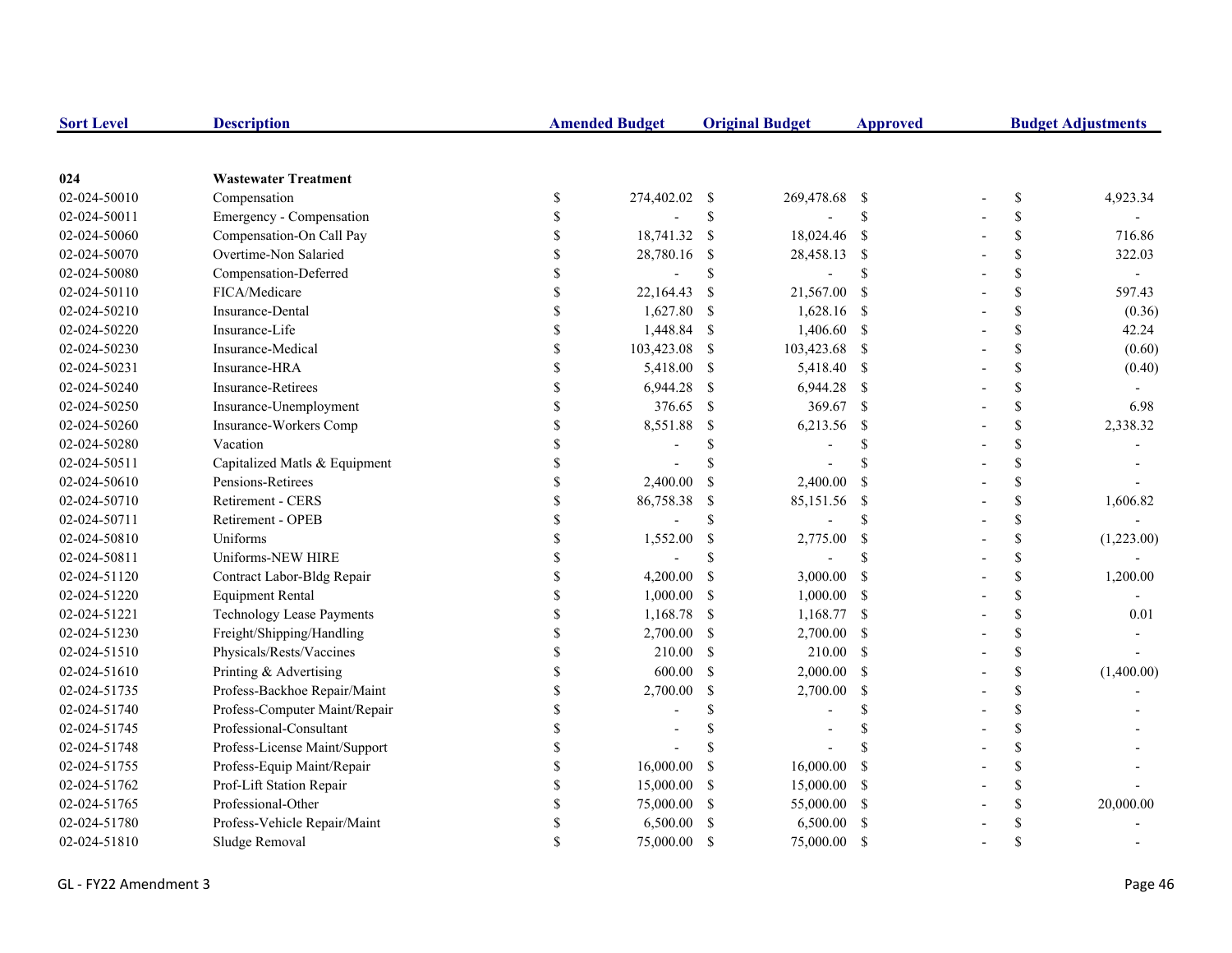| <b>Sort Level</b> | <b>Description</b>             |               | <b>Amended Budget</b> |               | <b>Original Budget</b>   | <b>Approved</b> | <b>Budget Adjustments</b> |                           |             |
|-------------------|--------------------------------|---------------|-----------------------|---------------|--------------------------|-----------------|---------------------------|---------------------------|-------------|
| 02-024-51850      | <b>Test Analysis</b>           | \$            | 33,500.00 \$          |               | 33,500.00 \$             |                 |                           | $\mathbb S$               |             |
| 02-024-51910      | Utilities-Electric             | \$            | 157,000.00            | -S            | 157,000.00 \$            |                 |                           | \$                        |             |
| 02-024-51920      | Utilities-Nat Gas/Propane      | \$            | 200.00                | -S            | $\overline{\phantom{a}}$ | <sup>\$</sup>   |                           | \$                        | 200.00      |
| 02-024-51940      | Utilities-Communications       | $\mathbf S$   | 19,825.00             | -S            | 12,300.00                | - \$            |                           | $\mathbb S$               | 7,525.00    |
| 02-024-51950      | Utilities-Water/Sewer          | \$            | 12,600.00             | -S            | 12,600.00 \$             |                 |                           | \$                        |             |
| 02-024-52010      | Supplies-Backhoe Repair/Maint  | \$            | 800.00                | -\$           | 500.00 \$                |                 |                           | \$                        | 300.00      |
| 02-024-52020      | Supplies-Bldg Maint/Repair     | \$            | 1,000.00              | -S            | $1,000.00$ \$            |                 |                           | \$                        |             |
| 02-024-52050      | Chlorine/Sodium Hypochlorite   | $\mathbf S$   | 65,000.00             | -S            | 85,000.00 \$             |                 |                           | $\mathbb{S}$              | (20,000.00) |
| 02-024-52055      | Poly Aluminum Chloride         | \$            |                       | S             |                          | \$              |                           | $\mathcal{S}$             |             |
| 02-024-52060      | Supplies-Computer/Copier/Print | \$            | 1,350.00              | \$            | 1,350.00                 | - \$            |                           | \$                        |             |
| 02-024-52110      | Equipment (Under \$2,000 Each) | $\$$          | 2,300.00              | -S            | 2,300.00 \$              |                 |                           | \$                        |             |
| 02-024-52120      | Supplies-Equip Maint/Repair    | \$            | 50,700.00             | -S            | 50,700.00 \$             |                 |                           | $\boldsymbol{\mathsf{S}}$ |             |
| 02-024-52250      | Fuel, Oil, Fluids              | \$            | 9,500.00              | -S            | 9,500.00 \$              |                 |                           | \$                        |             |
| 02-024-52310      | Gravel/Rock                    | \$            | 4,700.00              | -S            | 3,700.00 \$              |                 |                           | $\boldsymbol{\mathsf{S}}$ | 1,000.00    |
| 02-024-52320      | Grout                          |               | 175.00                | -\$           | 175.00 \$                |                 |                           | $\mathbb S$               |             |
| 02-024-52350      | Supplies-Janitorial            | \$            | 800.00                | $\mathcal{S}$ | 800.00 \$                |                 |                           | \$                        |             |
| 02-024-52355      | Lift Station-Sply Maint/Repair | \$            | 14,000.00             | -S            | $12,000.00$ \$           |                 |                           | \$                        | 2,000.00    |
| 02-024-52360      | Equipment-Laboratory           | \$            | 1,500.00              | -S            | $1,500.00$ \$            |                 |                           | \$                        |             |
| 02-024-52370      | Supplies-Laboratory            | $\mathcal{S}$ | 2,500.00              | -S            | $2,500.00$ \$            |                 |                           | \$                        |             |
| 02-024-52440      | Manholes                       | $\mathcal{S}$ | 758.00                | -\$           | $10,000.00$ \$           |                 |                           | \$                        | (9,242.00)  |
| 02-024-52620      | Odor Control                   | \$            | 1,200.00              | -S            | $1,200.00$ \$            |                 |                           | \$                        |             |
| 02-024-52700      | Supplies-Office                | \$            | 1,350.00              | -S            | 1,350.00 \$              |                 |                           | $\mathbf{\hat{S}}$        |             |
| 02-024-52750      | Supplies-Other                 | \$            | 2,500.00              | -S            | $1,500.00$ \$            |                 |                           | \$                        | 1,000.00    |
| 02-024-52820      | PVC Pipe                       | \$            | 5,000.00              | -S            | 3,500.00 \$              |                 |                           | $\$$                      | 1,500.00    |
| 02-024-52830      | Polymers                       | \$            | 14,500.00             | -\$           | 14,500.00 \$             |                 |                           | $\boldsymbol{\mathsf{S}}$ |             |
| 02-024-52840      | Postage-Meter & Related        | \$            |                       | \$            |                          | <sup>\$</sup>   |                           | $\boldsymbol{\mathsf{S}}$ |             |
| 02-024-52855      | Risers                         | \$            | 800.00                | -S            | 800.00 \$                |                 |                           | \$                        |             |
| 02-024-52865      | Supplies-Safety/Protective     | $\mathbf S$   | 4,500.00              | -S            | 4,500.00 \$              |                 |                           | \$                        |             |
| 02-024-52875      | Sewer Solvent                  | \$            | 32,000.00             | -S            | 32,000.00 \$             |                 |                           | $\mathcal{S}$             |             |
| 02-024-52880      | Signs & Barricades             | \$            | 1,000.00              | -S            | $1,000.00$ \$            |                 |                           | \$                        |             |
| 02-024-52885      | Small Tools & Equipment        | \$            | 2,800.00              | -S            | 2,800.00 \$              |                 |                           | \$                        |             |
| 02-024-52890      | Software                       |               | 3,100.00              | -S            | $3,100.00$ \$            |                 |                           | \$                        |             |
| 02-024-52900      | Sulfur Dioxide                 | $\mathcal{S}$ | 5,000.00              | -S            | $10,200.00$ \$           |                 |                           | \$                        | (5,200.00)  |
| 02-024-52920      | <b>Tapping Saddles</b>         | \$            | 850.00                | -S            | 650.00 \$                |                 |                           | \$                        | 200.00      |
| 02-024-52950      | Vehicle-Supplies Repair/Maint  | \$            | 3,500.00              | \$            | 3,500.00                 | -\$             |                           | \$                        |             |
| 02-024-53101      | Fines & Penalties              | \$.           |                       |               |                          |                 |                           | \$                        |             |
| 02-024-53450      | Cofee, Tea & Related           | $\mathbf S$   | 500.00                | \$.           |                          | \$.             |                           | $\mathcal{S}$             | 500.00      |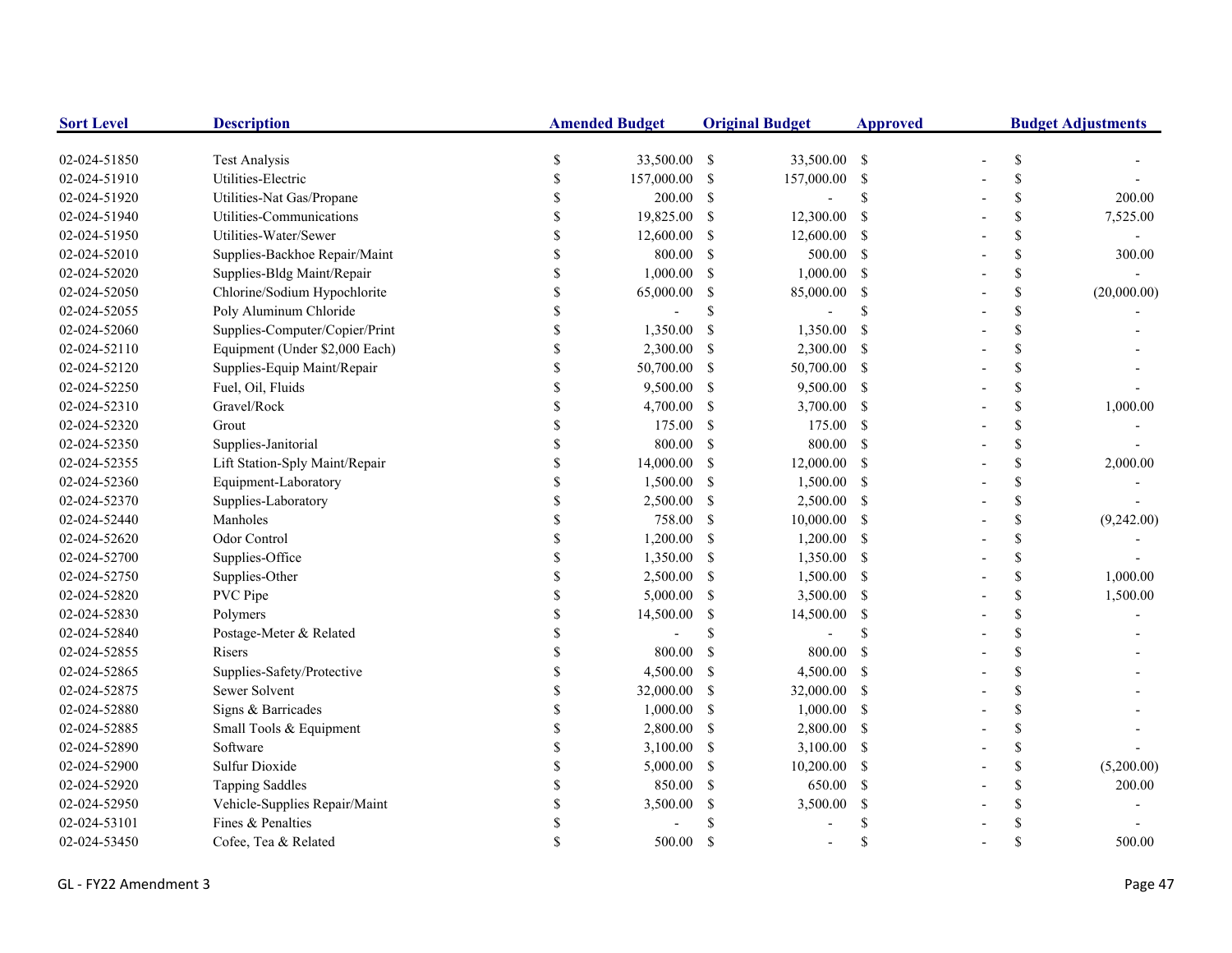| <b>Sort Level</b> | <b>Description</b>             | <b>Amended Budget</b> |                 | <b>Original Budget</b> |                 | <b>Approved</b> |  | <b>Budget Adjustments</b> |               |
|-------------------|--------------------------------|-----------------------|-----------------|------------------------|-----------------|-----------------|--|---------------------------|---------------|
|                   |                                |                       |                 |                        |                 |                 |  |                           |               |
| 02-024-53460      | Conference/Train/School        |                       | $2,000.00$ \$   |                        | $2,000.00$ \$   |                 |  |                           |               |
| 02-024-53470      | Dues & Subscriptions           |                       | $1,500.00$ \$   |                        | $1,500.00$ \$   |                 |  |                           |               |
| 02-024-53500      | Easements                      |                       | 1,350.00 \$     |                        | $1,350.00$ \$   |                 |  |                           |               |
| 02-024-53600      | Miscellaneous                  |                       | 500.00 S        |                        |                 |                 |  |                           | 500.00        |
| 02-024-53850      | Travel/Lodging/Meals           |                       | $3,000.00$ \$   |                        | $3,000.00$ \$   |                 |  |                           |               |
| 02-024-54200      | Insurance & Bonds              |                       |                 |                        |                 |                 |  |                           |               |
| 02-024-54400      | Profess-Other Legal            |                       |                 |                        |                 |                 |  |                           |               |
| 02-024-61500      | Depreciation                   |                       |                 |                        |                 |                 |  |                           |               |
| 02-024-72100      | Building - Wastewater Plant    |                       |                 |                        | 246,172.00 \$   |                 |  |                           | (246, 172.00) |
| 02-024-72200      | Equipment - Wastewater Plant   |                       | 246,172.00      |                        | $16,000.00$ \$  |                 |  |                           | 230,172.00    |
| 02-024-72300      | Land & Imprymnts - Waste Plant |                       |                 |                        |                 |                 |  |                           |               |
| 02-024-72400      | Plant-In-Service - Waste Plant |                       |                 |                        | 595,147.40 \$   |                 |  |                           | (595, 147.40) |
| 02-024-72500      | Vehicle - Wastewater Plant     |                       |                 |                        |                 |                 |  |                           |               |
| 024               | <b>Wastewater Treatment</b>    |                       | 1,473,997.62 \$ |                        | 2,075,732.35 \$ |                 |  |                           | (601, 734.73) |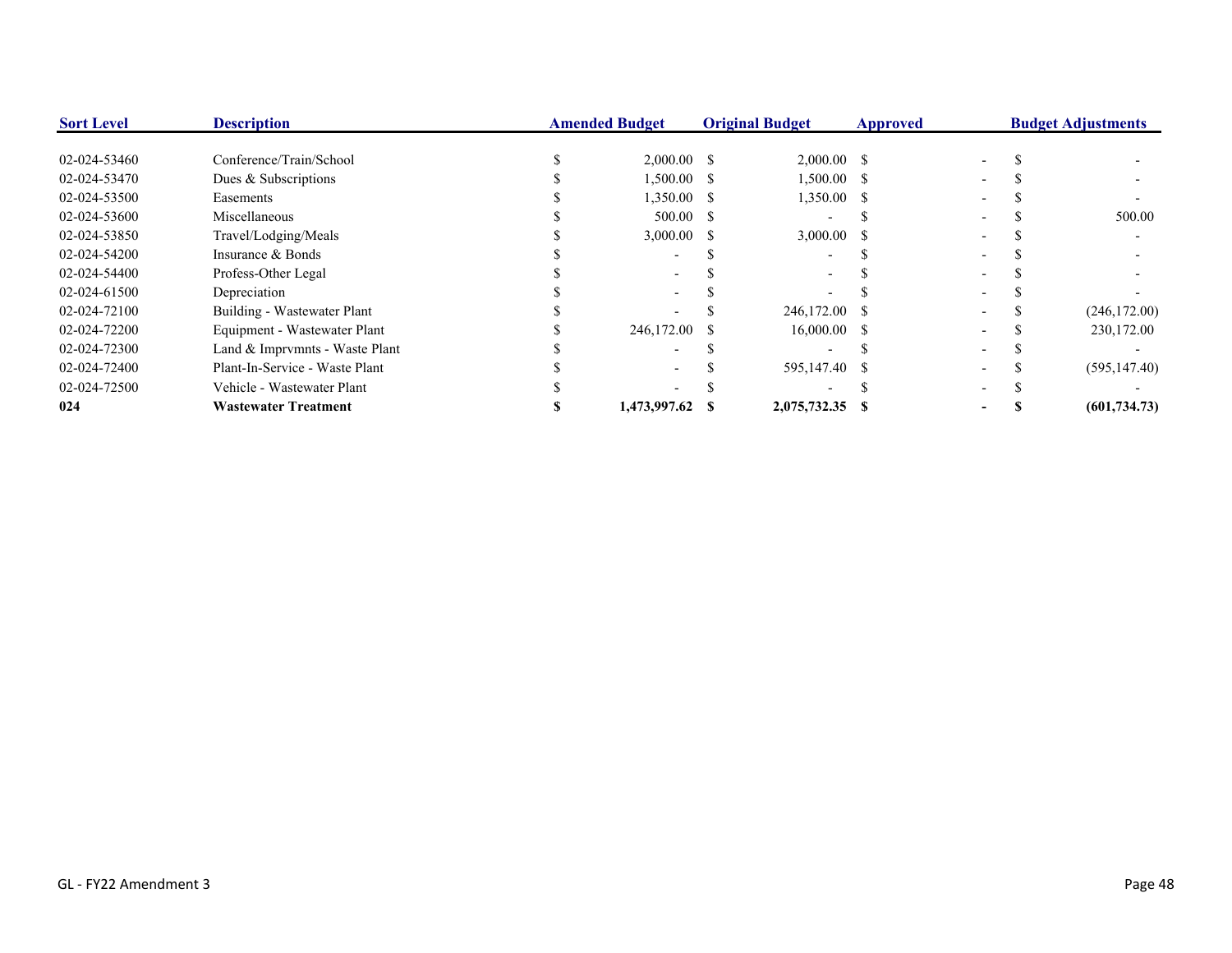| <b>Sort Level</b> | <b>Description</b>            | <b>Amended Budget</b> |                          | <b>Original Budget</b> |                          | Approved |               | <b>Budget Adjustments</b> |            |
|-------------------|-------------------------------|-----------------------|--------------------------|------------------------|--------------------------|----------|---------------|---------------------------|------------|
|                   |                               |                       |                          |                        |                          |          |               |                           |            |
| 026               | <b>Collection Rehab</b>       |                       |                          |                        |                          |          |               |                           |            |
| 02-026-61500      | Depreciation                  |                       | $\sim$                   |                        | $\overline{\phantom{0}}$ |          | $\sim$        |                           |            |
| 02-026-73100      | Building - Coll/Rehab         |                       | $\sim$                   |                        | $\sim$                   |          | $\sim$        |                           |            |
| 02-026-73200      | Equipment - Coll/Rehab        |                       | $\sim$                   |                        | $\sim$                   |          | $\sim$        |                           |            |
| 02-026-73300      | Land & Improvmnts-Coll/Rehab  |                       | $\overline{\phantom{0}}$ |                        | $\sim$                   |          | $\sim$ $\sim$ |                           |            |
| 02-026-73400      | Plant-In-Service - Coll/Rehab |                       | 801,150.00 \$            |                        | $\overline{\phantom{0}}$ |          | $\sim$        |                           | 801,150.00 |
| 02-026-73500      | Vehicle - Coll/Rehab          |                       | $\overline{\phantom{0}}$ |                        | $\overline{\phantom{0}}$ |          | $\sim$        |                           |            |
| 026               | <b>Collection Rehab</b>       |                       | 801.150.00 \$            |                        | $\overline{\phantom{a}}$ |          | $\sim$        |                           | 801,150.00 |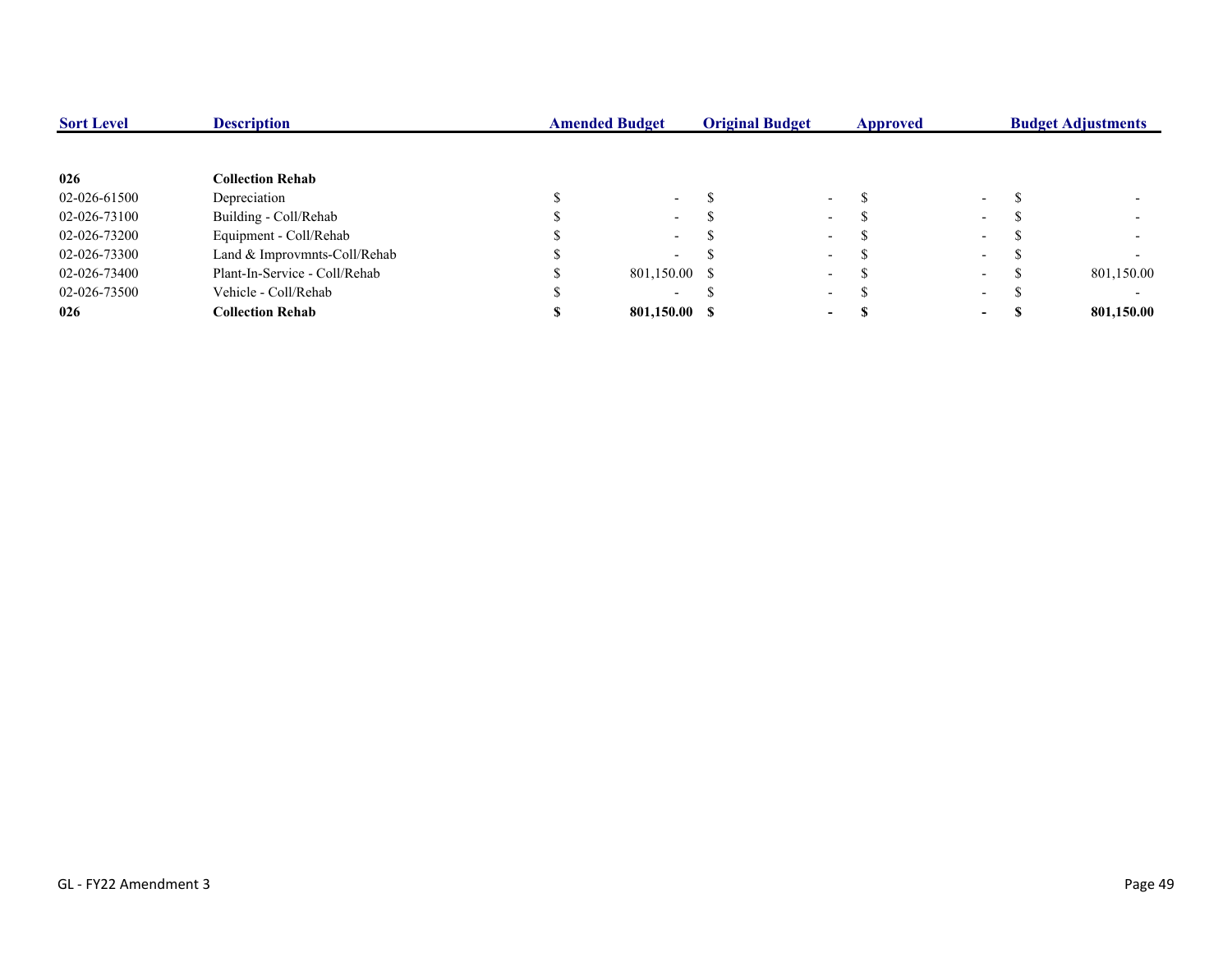| <b>Sort Level</b> | <b>Description</b>             | <b>Amended Budget</b> |              | <b>Original Budget</b> | <b>Approved</b> | <b>Budget Adjustments</b> |  |
|-------------------|--------------------------------|-----------------------|--------------|------------------------|-----------------|---------------------------|--|
|                   |                                |                       |              |                        |                 |                           |  |
| 071               | <b>Debt Service</b>            |                       |              |                        |                 |                           |  |
| 02-071-58150      | Admin Fees-W KIA/KLC/BNDS/Note |                       |              |                        |                 |                           |  |
| 02-071-58155      | Admin Fees KIA                 | 3,060.00              |              | 3,060.00               |                 |                           |  |
| 02-071-58156      | <b>Bond Issue Costs</b>        |                       |              |                        |                 |                           |  |
| 02-071-58200      | Gain/Loss on Retirement Debt   |                       |              |                        |                 |                           |  |
| 02-071-58332      | <b>Interest-Meter Deposits</b> | 1,680.00              |              | 1,680.00               |                 |                           |  |
| 02-071-58350      | Interest-KIA C89-17 Dam Cap    |                       |              |                        |                 |                           |  |
| 02-071-58352      | Interest-KIA A92-05 BLT Press  |                       |              |                        |                 |                           |  |
| 02-071-58354      | Interest-KIA A94-18 WW Upgrade |                       |              |                        |                 |                           |  |
| 02-071-58360      | Interst-W KLC Wtr Line Lease   |                       |              |                        |                 |                           |  |
| 02-071-58365      | Interest-2004 Dam Bonds        |                       |              |                        |                 |                           |  |
| 02-071-58370      | Interest-KLC Leases & Bonds    | 35,160.00             |              | 35,160.00              |                 |                           |  |
| 02-071-58372      | Interest-2009 W&S Bonds        |                       |              |                        |                 |                           |  |
| 02-071-58375      | Interest-2012 W&S Bonds        | 84,194.00             |              | 84,194.00              |                 |                           |  |
| 02-071-58440      | Principal-KIA A92-05 BLT Press |                       |              |                        |                 |                           |  |
| 02-071-58442      | Principal-KIA C89-17 Dam Cap   |                       |              |                        |                 |                           |  |
| 02-071-58444      | Principal-KIA A94-18 WW Upgrde |                       |              |                        |                 |                           |  |
| 02-071-58450      | Principal-W KLC Wtr Line Lease |                       |              |                        |                 |                           |  |
| 02-071-58452      | Principal-2004 Dam Bonds       |                       |              |                        |                 |                           |  |
| 02-071-58453      | Principal-2002 Bonds           |                       |              |                        |                 |                           |  |
| 02-071-58455      | Principal-2000 KLC Lease       |                       |              |                        |                 |                           |  |
| 02-071-58458      | Principal-2009 W&S Bonds       |                       |              |                        |                 |                           |  |
| 02-071-58460      | Principal-2016D W&S Bond       | 50,000.00             |              | 50,000.00              |                 |                           |  |
| 02-071-58475      | Principal-2012 W&S Bonds       | 160,000.00            | <sup>S</sup> | 160,000.00             | -S              |                           |  |
| 02-071-73547      | Amortization                   |                       |              |                        |                 |                           |  |
| 071               | <b>Debt Service</b>            | 334,094.00            |              | 334,094.00             | -SS             |                           |  |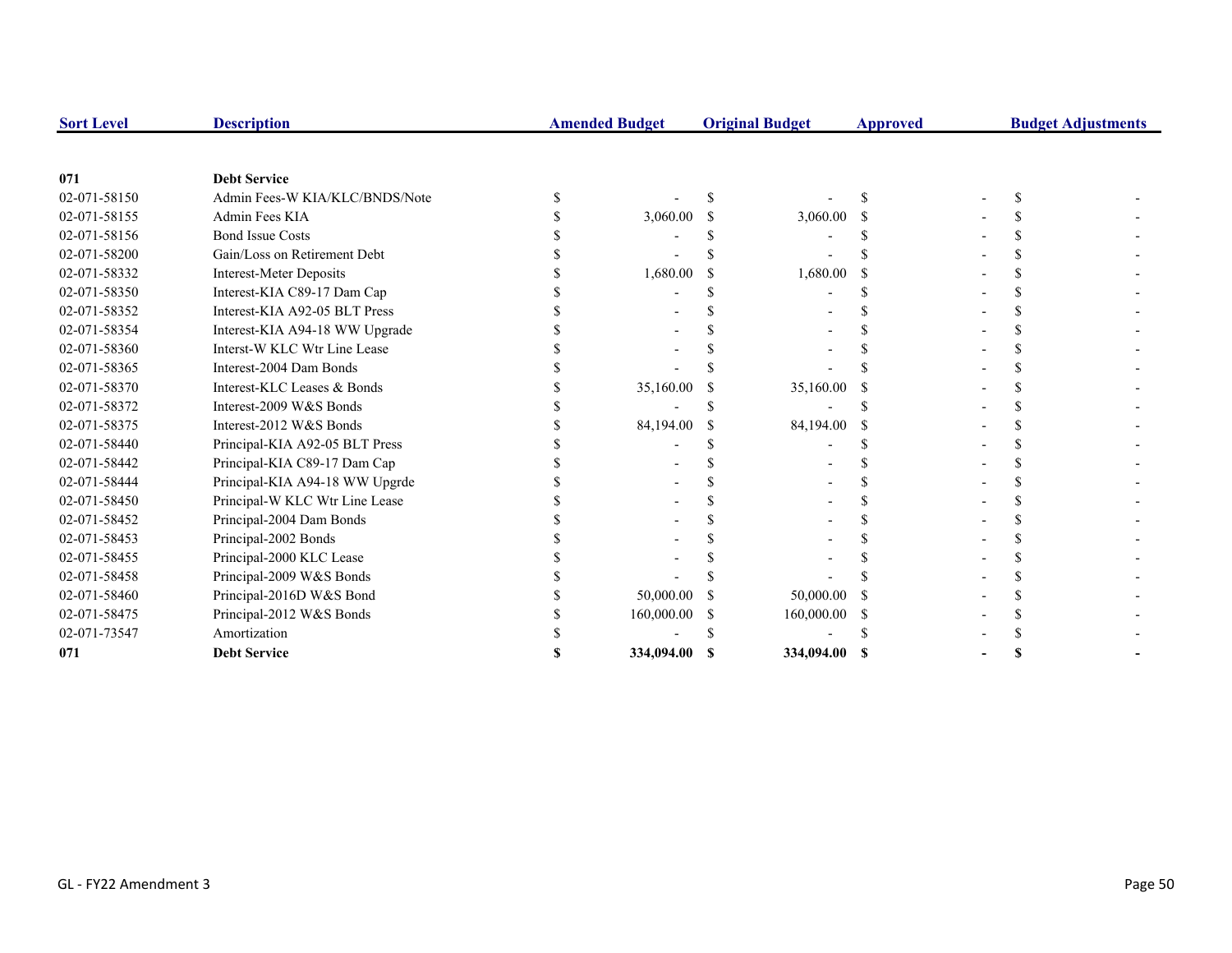| <b>Sort Level</b> | <b>Description</b>                    | <b>Amended Budget</b><br><b>Original Budget</b> |                    | <b>Approved</b>          |  | <b>Budget Adjustments</b> |               |               |
|-------------------|---------------------------------------|-------------------------------------------------|--------------------|--------------------------|--|---------------------------|---------------|---------------|
|                   |                                       |                                                 |                    |                          |  |                           |               |               |
| 073               | <b>Interfund Approp &amp; Trnsfrs</b> |                                                 |                    |                          |  |                           |               |               |
| 02-073-60300      | Water Division-Overhead               |                                                 | 130,773.60 \$      | 130,773.60 \$            |  | $\sim 100$                | \$.           |               |
| 02-073-60400      | Wastewater Div-Overhead               |                                                 | 130,773.60 \$      | 130,773.60 \$            |  | $-$                       | ĴЪ.           |               |
| 02-073-62010      | Transfer Out - General Fund           |                                                 | $\sim$             | $\sim$                   |  | $\sim$                    | - 33          |               |
| 02-073-62013      | Transfer In - Municipal Aid           |                                                 | $\sim$             | $\overline{\phantom{a}}$ |  | $-$                       | - 35          |               |
| 073               | <b>Interfund Approp &amp; Trnsfrs</b> | ъ                                               | 261,547.20 \$      | 261,547.20 \$            |  | $\sim$                    | э             |               |
| Expense           | Expense                               | аĐ.                                             | 5,888,036.10 \$    | 5,675,731.80 \$          |  | $\sim$                    | <sup>\$</sup> | 212,304.30    |
| 02                | <b>Franklin Municipal Utilities</b>   | ъ                                               | $(211, 166.60)$ \$ | $(73,862.30)$ \$         |  | $\sim$                    | э             | (287, 304.29) |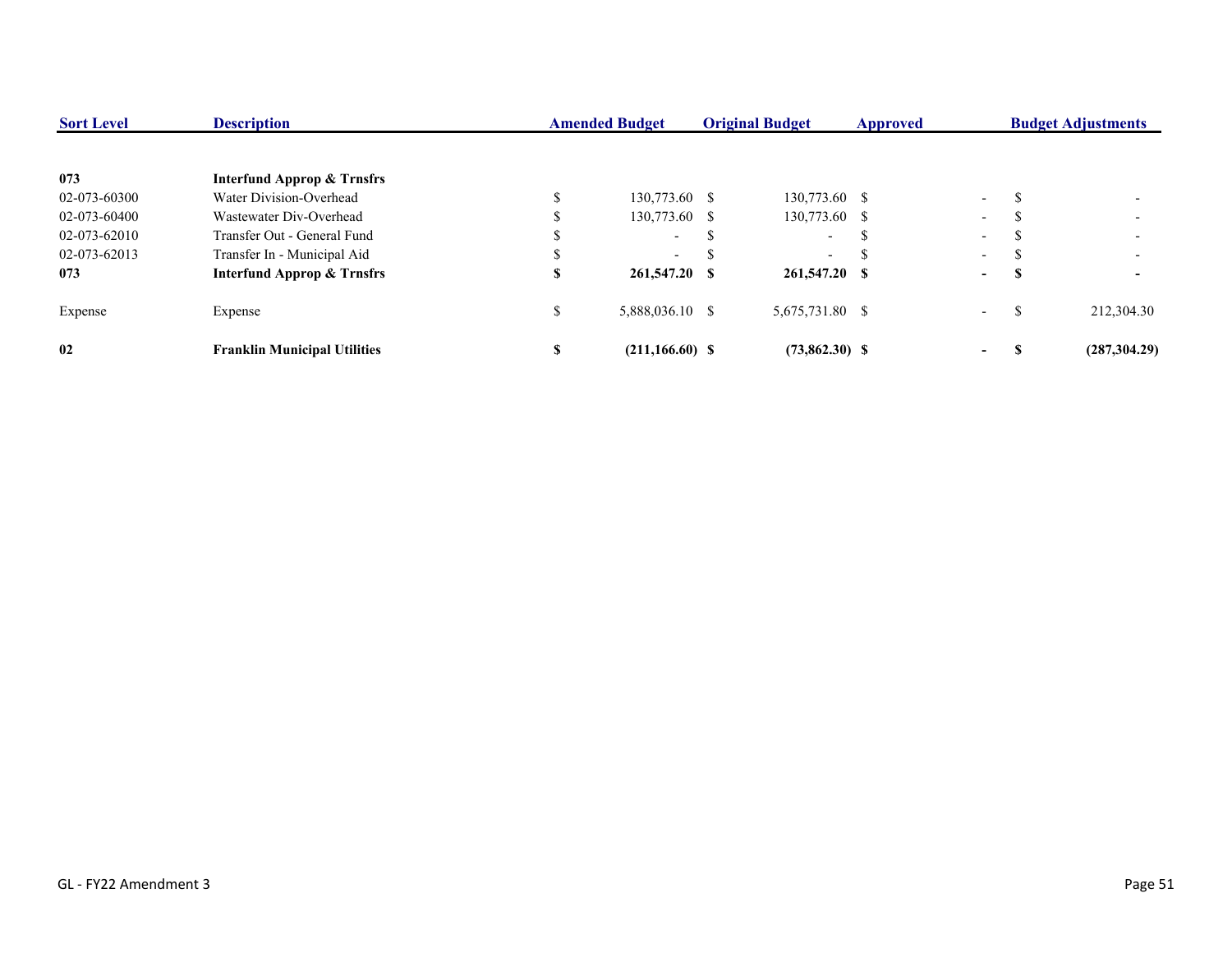| <b>Sort Level</b> | <b>Description</b>             |    | <b>Amended Budget</b> | <b>Original Budget</b> | Approved |   |              | <b>Budget Adjustments</b> |
|-------------------|--------------------------------|----|-----------------------|------------------------|----------|---|--------------|---------------------------|
|                   |                                |    |                       |                        |          |   |              |                           |
| 03                | <b>Sanitation</b>              |    |                       |                        |          |   |              |                           |
| Revenue           | Revenue                        |    |                       |                        |          |   |              |                           |
| 030               | <b>Sanitation</b>              |    |                       |                        |          |   |              |                           |
| 03-030-40030      | Collection Fee                 |    | $(23,400.00)$ \$      | $(23,400.00)$ \$       |          |   |              |                           |
| 03-030-40040      | Comm Business Dumpsters        |    |                       |                        |          |   |              |                           |
| 03-030-40050      | Allowance for Uncollectible AR |    |                       |                        |          |   |              |                           |
| 03-030-40080      | <b>Franchise Fees</b>          |    | $(233,000.00)$ \$     | $(233,000.00)$ \$      |          |   |              |                           |
| 03-030-40090      | Residential/Business-Manual    |    | $(819, 144.00)$ \$    | $(819, 144.00)$ \$     |          |   |              |                           |
| 03-030-40100      | Comm-Industries                |    |                       |                        |          |   |              |                           |
| 03-030-40160      | Penalty Charges                |    | $(16,800.00)$ \$      | $(16,800.00)$ \$       |          |   |              |                           |
| 03-030-46180      | <b>Investment</b> Income       |    | $(3,853.58)$ \$       | $(3,853.58)$ \$        |          |   |              |                           |
| 03-030-46200      | Miscellaneous Income           |    |                       |                        |          |   |              |                           |
| 03-030-46220      | Proceeds for Sale of Assets    |    |                       |                        |          |   |              |                           |
| 03-030-46225      | Gain or Loss on Asset Disposal |    |                       |                        |          |   |              |                           |
| 030               | <b>Sanitation</b>              |    | $(1,096,197.58)$ \$   | $(1,096,197.58)$ \$    |          | - | S            |                           |
| Revenue           | Revenue                        | S. | 1,096,197.58 \$       | 1,096,197.58 \$        |          |   | <sup>S</sup> |                           |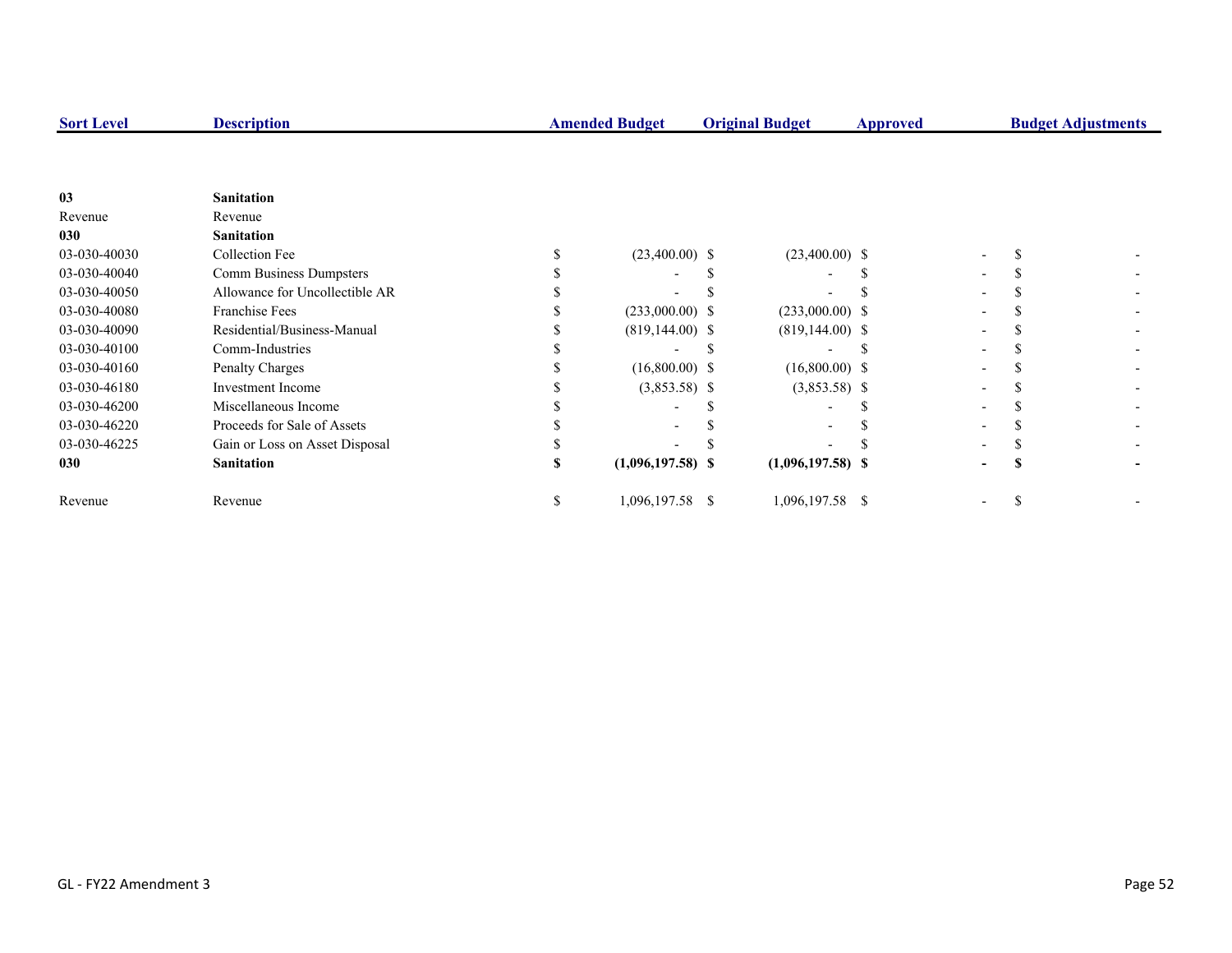| <b>Sort Level</b> | <b>Description</b>                    |    | <b>Amended Budget</b> |                           | <b>Original Budget</b> | <b>Approved</b>           |               | <b>Budget Adjustments</b> |
|-------------------|---------------------------------------|----|-----------------------|---------------------------|------------------------|---------------------------|---------------|---------------------------|
|                   |                                       |    |                       |                           |                        |                           |               |                           |
| Expense           | Expense                               |    |                       |                           |                        |                           |               |                           |
| 010               | Legislative                           |    |                       |                           |                        |                           |               |                           |
| 03-010-52955      | Inventory Adjustment                  | \$ |                       | \$                        |                        | \$                        | S             |                           |
| 010               | Legislative                           | \$ |                       | $\boldsymbol{\mathsf{s}}$ |                        | S                         | \$            |                           |
| 030               | <b>Sanitation</b>                     |    |                       |                           |                        |                           |               |                           |
| 03-030-50240      | Insurance-Retirees                    | S  |                       | S.                        |                        | S                         | S             |                           |
| 03-030-50610      | Pensions-Retirees                     | S  |                       | <sup>\$</sup>             |                        |                           | \$            |                           |
| 03-030-51250      | Garbage Hauler Contract               |    | 784,055.28            | <sup>\$</sup>             | 784,055.28             | -S                        | <sup>\$</sup> |                           |
| 03-030-51757      | Professional Landfill                 |    |                       | <sup>\$</sup>             |                        | \$.                       | \$.           |                           |
| 03-030-53010      | <b>Bad Debts</b>                      |    |                       | <sup>\$</sup>             |                        | S                         |               |                           |
| 03-030-53600      | Miscellaneous                         | S  |                       | <sup>\$</sup>             |                        |                           | \$.           |                           |
| 03-030-61500      | Depreciation                          |    |                       |                           |                        |                           | <sup>\$</sup> |                           |
| 030               | <b>Sanitation</b>                     | \$ | 784,055.28            | \$                        | 784,055.28 \$          |                           | \$            |                           |
| 071               | <b>Debt Service</b>                   |    |                       |                           |                        |                           |               |                           |
| 03-071-58436      | Principal-Sanit KLC Incin             | \$ |                       | \$                        |                        | \$                        | \$            |                           |
| 03-071-73547      | Amortization                          | \$ |                       | $\mathbb S$               |                        | \$                        | \$            |                           |
| 071               | <b>Debt Service</b>                   | \$ |                       | $\mathbb S$               |                        | $\boldsymbol{\mathsf{s}}$ | $\mathbf{s}$  |                           |
| 073               | <b>Interfund Approp &amp; Trnsfrs</b> |    |                       |                           |                        |                           |               |                           |
| 03-073-60200      | Administrative Overhead               | \$ | 276,454.09 \$         |                           | 276,454.09 \$          |                           | \$            |                           |
| 073               | <b>Interfund Approp &amp; Trnsfrs</b> | S. | 276,454.09 \$         |                           | 276,454.09 \$          |                           | S             |                           |
| Expense           | Expense                               | \$ | 1,060,509.37 \$       |                           | 1,060,509.37 \$        |                           | <sup>\$</sup> |                           |
| 03                | <b>Sanitation</b>                     | \$ | 35,688.21 \$          |                           | 35,688.21 \$           |                           | \$            |                           |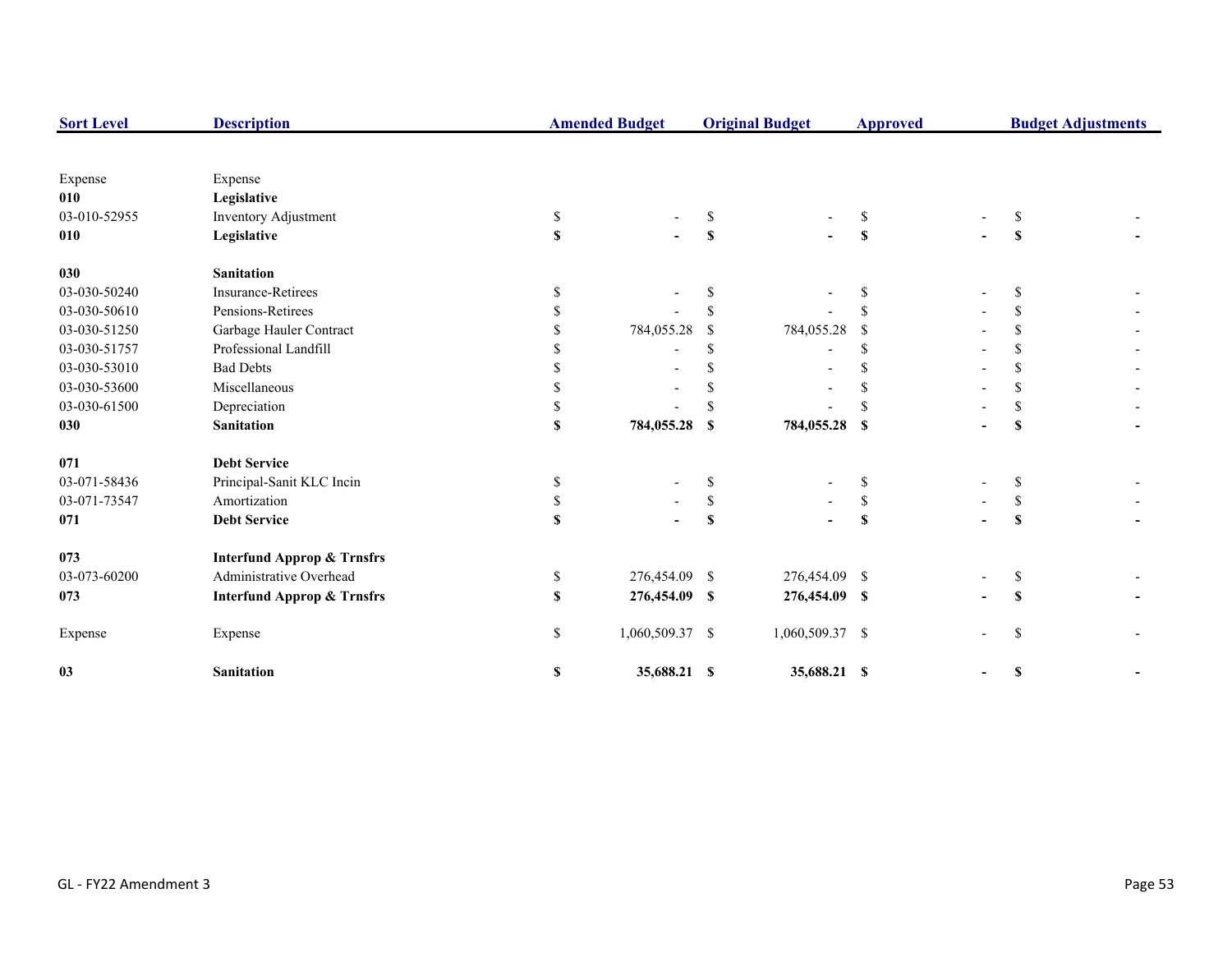| <b>Sort Level</b> | <b>Description</b>               | <b>Amended Budget</b> |        | <b>Original Budget</b> | <b>Approved</b>          |   |                          | <b>Budget Adjustments</b> |  |  |
|-------------------|----------------------------------|-----------------------|--------|------------------------|--------------------------|---|--------------------------|---------------------------|--|--|
|                   |                                  |                       |        |                        |                          |   |                          |                           |  |  |
| 05                | <b>CDBG Economic Development</b> |                       |        |                        |                          |   |                          |                           |  |  |
| Revenue           | Revenue                          |                       |        |                        |                          |   |                          |                           |  |  |
| 050               | <b>Community Services</b>        |                       |        |                        |                          |   |                          |                           |  |  |
| 05-050-40050      | Bad Debt Expense CDBG            |                       | $\sim$ |                        | $\sim$                   | Ф | $\sim$                   |                           |  |  |
| 05-050-46180      | Investment Income                |                       | $\sim$ |                        | $\sim$                   |   | $\sim$                   |                           |  |  |
| 05-050-47160      | J D Novitec Note Receivable      |                       | $\sim$ |                        | $\sim$                   | Ф | $\sim$                   |                           |  |  |
| 050               | <b>Community Services</b>        |                       | $\sim$ |                        | $\sim$                   | Я | $\overline{\phantom{a}}$ |                           |  |  |
| Revenue           | Revenue                          |                       | $\sim$ | ĴЪ.                    | $\sim$                   | ъ | $\sim$                   |                           |  |  |
| 05                | <b>CDBG Economic Development</b> |                       | -      |                        | $\overline{\phantom{0}}$ |   | ۰.                       |                           |  |  |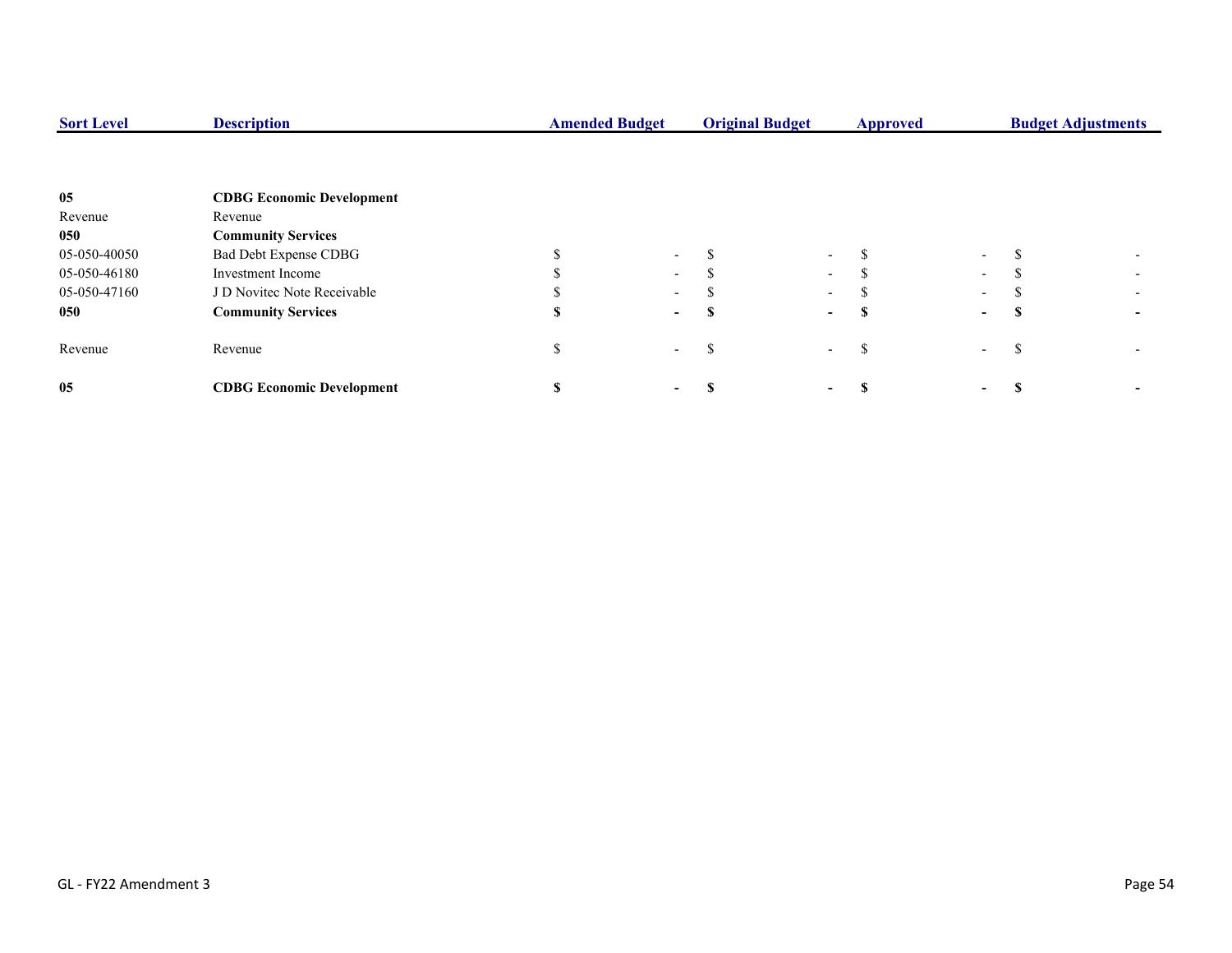| <b>Sort Level</b> | <b>Description</b>                  | <b>Amended Budget</b>    |               | <b>Original Budget</b> | <b>Approved</b> |               | <b>Budget Adjustments</b> |
|-------------------|-------------------------------------|--------------------------|---------------|------------------------|-----------------|---------------|---------------------------|
|                   |                                     |                          |               |                        |                 |               |                           |
|                   |                                     |                          |               |                        |                 |               |                           |
| 06<br>Revenue     | <b>Municpal Aid</b><br>Revenue      |                          |               |                        |                 |               |                           |
| 060               | <b>Municipal Aid</b>                |                          |               |                        |                 |               |                           |
| 06-060-46160      | Ky Tax Rebate                       | \$                       | <sup>\$</sup> |                        | \$.             | <sup>\$</sup> |                           |
| 06-060-46180      | Investment Income                   | \$<br>$(666.89)$ \$      |               | $(666.89)$ \$          |                 | \$            |                           |
| 06-060-46220      | Proceeds for Sale of Assets         | \$                       | \$            |                        | S               | \$            |                           |
| 06-060-46225      | Gain or Loss on Asset Disposal      | \$                       | <sup>\$</sup> |                        | S               | \$            |                           |
| 06-060-47160      | Ky Tax Rebate                       | \$<br>$(170,770.00)$ \$  |               | $(170,770.00)$ \$      |                 | \$            |                           |
| 06-060-47161      | KY Tax Rebate                       | \$                       | \$            |                        | S               | \$            |                           |
| 06-060-47165      | Ky Special Grant                    | \$                       | \$            |                        | S               | \$            |                           |
| 06-060-47170      | Special Mun/Aid Disc Bond           | \$                       |               |                        |                 | \$            |                           |
| 06-060-47180      | LGEAF/Coal/Mineral                  | \$<br>$(18,000.00)$ \$   |               | $(18,000.00)$ \$       |                 | \$            |                           |
| 06-060-47270      | Appropriation-General Fund          | \$<br>$(236,000.00)$ \$  |               | $(236,000.00)$ \$      |                 | \$            |                           |
| 06-060-48100      | <b>Contribution Infrastr Assets</b> | \$                       | \$            |                        | \$              | \$            |                           |
| 060               | <b>Municipal Aid</b>                | \$<br>$(425, 436.89)$ \$ |               | $(425, 436.89)$ \$     |                 | \$            |                           |
| Revenue           | Revenue                             | \$<br>425,436.89 \$      |               | 425,436.89 \$          |                 | \$            |                           |
| Expense           | Expense                             |                          |               |                        |                 |               |                           |
| 060               | <b>Municipal Aid</b>                |                          |               |                        |                 |               |                           |
| 06-060-51765      | Professional - Other                | \$<br>35,000.00 \$       |               | 35,000.00 \$           |                 | \$            |                           |
| 06-060-51766      | Professional-Street Rep/Maint       | \$<br>15,000.00          | <sup>\$</sup> | 15,000.00 \$           |                 | \$            |                           |
| 06-060-51830      | Street Paving Ky Tax Rebate         | \$<br>136,000.00         | \$            | 136,000.00             | -\$             | \$            |                           |
| 06-060-51840      | Street Paving-SP Mun/Aid Disc       | \$                       | $\mathbb S$   | $\overline{a}$         | S               | \$            |                           |
| 06-060-52090      | Supplies - Curbs                    | \$                       | \$            |                        | \$              | \$            |                           |
| 06-060-52500      | Supplies-Sidewalks & Curbs          | \$<br>45,000.00          | <sup>\$</sup> | 45,000.00              | $\mathcal{S}$   | \$            |                           |
| 06-060-52890      | <b>GIS Program</b>                  | \$                       | \$            |                        | \$              | \$            |                           |
| 06-060-52897      | Supplies-Streets                    | \$                       | \$            |                        | \$              | \$            |                           |
| 06-060-61500      | Depreciation                        | \$                       | \$            |                        | \$              | \$            |                           |
| 06-060-79300      | <b>Street Construction</b>          | \$                       | \$            |                        | \$              | \$            |                           |
| 06-060-79330      | <b>Street Equipment</b>             | \$                       |               |                        | S               | \$            |                           |
| 06-060-79500      | Street - Vehicles                   | \$                       |               |                        | \$              | \$            |                           |
| 060               | <b>Municipal Aid</b>                | \$<br>231,000.00         | <sup>\$</sup> | 231,000.00             | $\mathbf S$     | S             |                           |

**073 Interfund Approp & Trnsfrs**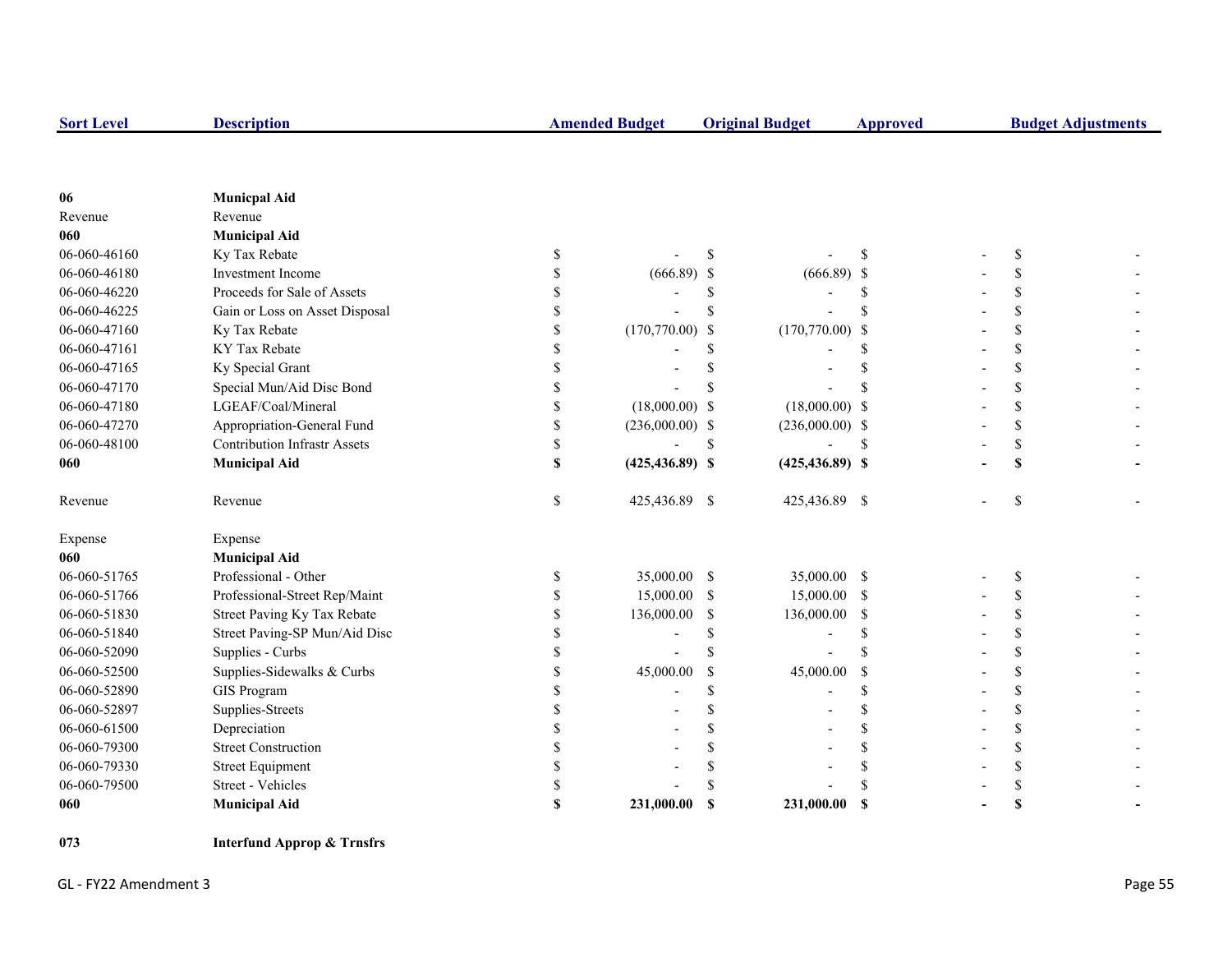| <b>Sort Level</b> | <b>Description</b>                    | <b>Amended Budget</b> | <b>Original Budget</b> |                          | Approved |                          | <b>Budget Adjustments</b> |  |
|-------------------|---------------------------------------|-----------------------|------------------------|--------------------------|----------|--------------------------|---------------------------|--|
| 06-073-60500      | Municipal Aid Appropriation           | 194,087.74 \$         |                        | 194,087.74 \$            |          | $\overline{a}$           |                           |  |
| 06-073-62012      | Transfer Out - Utility Fund           | $\sim$                |                        | $\overline{\phantom{0}}$ |          | $\overline{\phantom{0}}$ |                           |  |
| 073               | <b>Interfund Approp &amp; Trnsfrs</b> | 194,087.74 \$         |                        | 194,087.74 \$            |          | ۰.                       |                           |  |
| Expense           | Expense                               | 425,087.74 \$         |                        | 425,087.74 \$            |          | $\sim$                   |                           |  |
| 06                | <b>Municpal Aid</b>                   | 349.15 \$             |                        | 349.15 \$                |          | $\sim$                   |                           |  |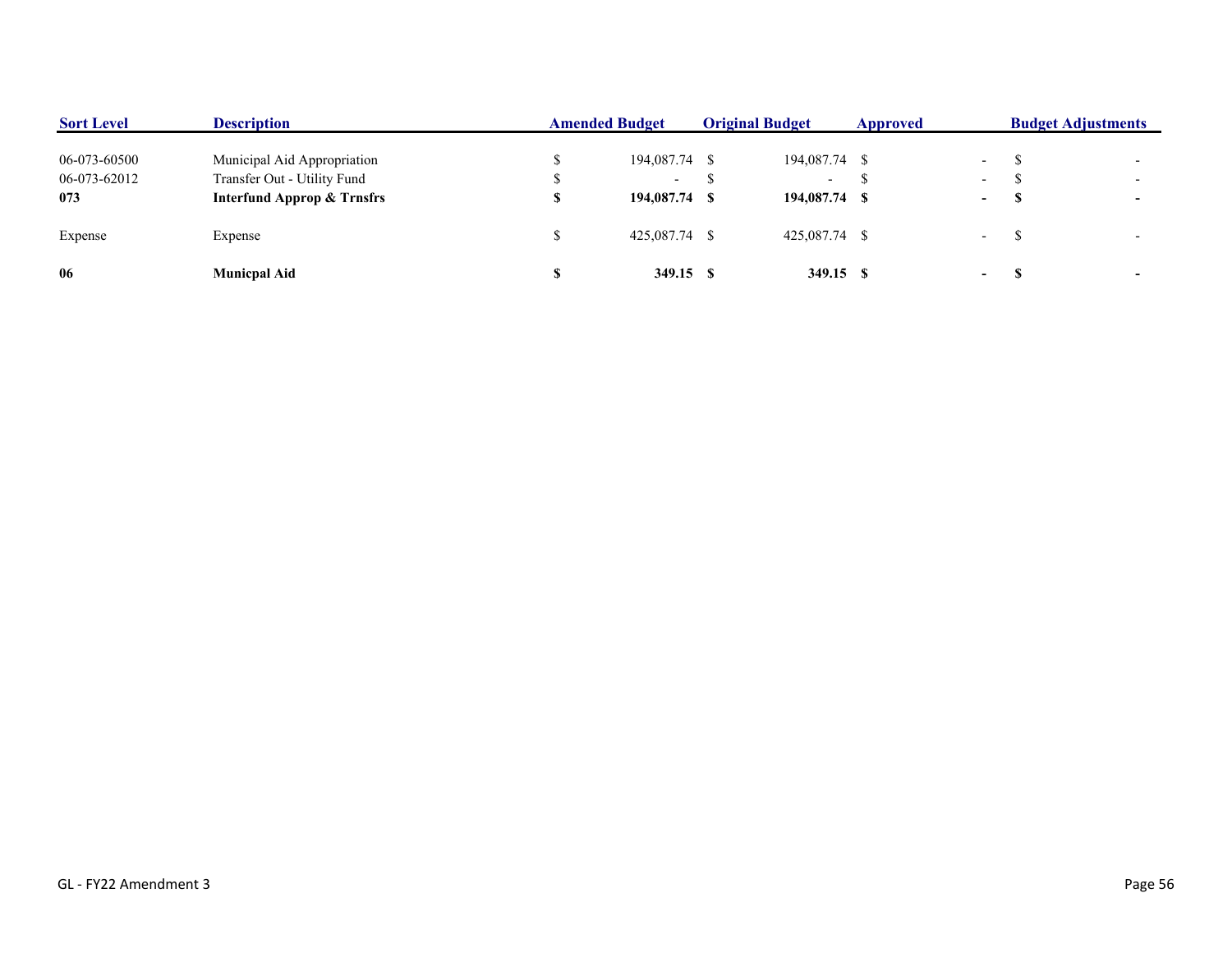| <b>Sort Level</b> | <b>Description</b>            | <b>Original Budget</b><br><b>Amended Budget</b> |                          | <b>Approved</b> |                          | <b>Budget Adjustments</b> |                          |               |  |
|-------------------|-------------------------------|-------------------------------------------------|--------------------------|-----------------|--------------------------|---------------------------|--------------------------|---------------|--|
|                   |                               |                                                 |                          |                 |                          |                           |                          |               |  |
| 08                | <b>Frances M Harris Trust</b> |                                                 |                          |                 |                          |                           |                          |               |  |
| Revenue           | Revenue                       |                                                 |                          |                 |                          |                           |                          |               |  |
| 080               | <b>Trust</b>                  |                                                 |                          |                 |                          |                           |                          |               |  |
| 08-080-46180      | Investment Income             | \$                                              |                          | \$              |                          |                           | $\overline{\phantom{a}}$ |               |  |
| 080               | <b>Trust</b>                  | S                                               | $\blacksquare$           | $\mathbf{s}$    | $\blacksquare$           | S                         | $\blacksquare$           | -S            |  |
| Revenue           | Revenue                       | \$                                              |                          | \$              | $\overline{\phantom{a}}$ | \$                        | $ \,$                    | <sup>\$</sup> |  |
| Expense           | Expense                       |                                                 |                          |                 |                          |                           |                          |               |  |
| 080               | <b>Trust</b>                  |                                                 |                          |                 |                          |                           |                          |               |  |
| 08-080-51140      | Landscaping                   |                                                 | $\overline{\phantom{0}}$ | ъ               | $\overline{\phantom{a}}$ |                           | $\overline{\phantom{a}}$ |               |  |
| 08-080-53600      | Miscellaneous                 |                                                 |                          |                 | $\overline{\phantom{a}}$ |                           | $\overline{\phantom{a}}$ |               |  |
| 08-080-61500      | Depreciation                  |                                                 |                          |                 | $\blacksquare$           |                           |                          |               |  |
| 080               | <b>Trust</b>                  | S                                               | $\overline{\phantom{0}}$ | S               | $\blacksquare$           | S                         | $\blacksquare$           | -SS           |  |
| Expense           | Expense                       | \$                                              | $\overline{\phantom{0}}$ | \$              | $\overline{\phantom{a}}$ | \$                        | $\overline{\phantom{a}}$ | <sup>\$</sup> |  |
| 08                | <b>Frances M Harris Trust</b> | S                                               |                          | \$              |                          | S                         | $\blacksquare$           | <b>S</b>      |  |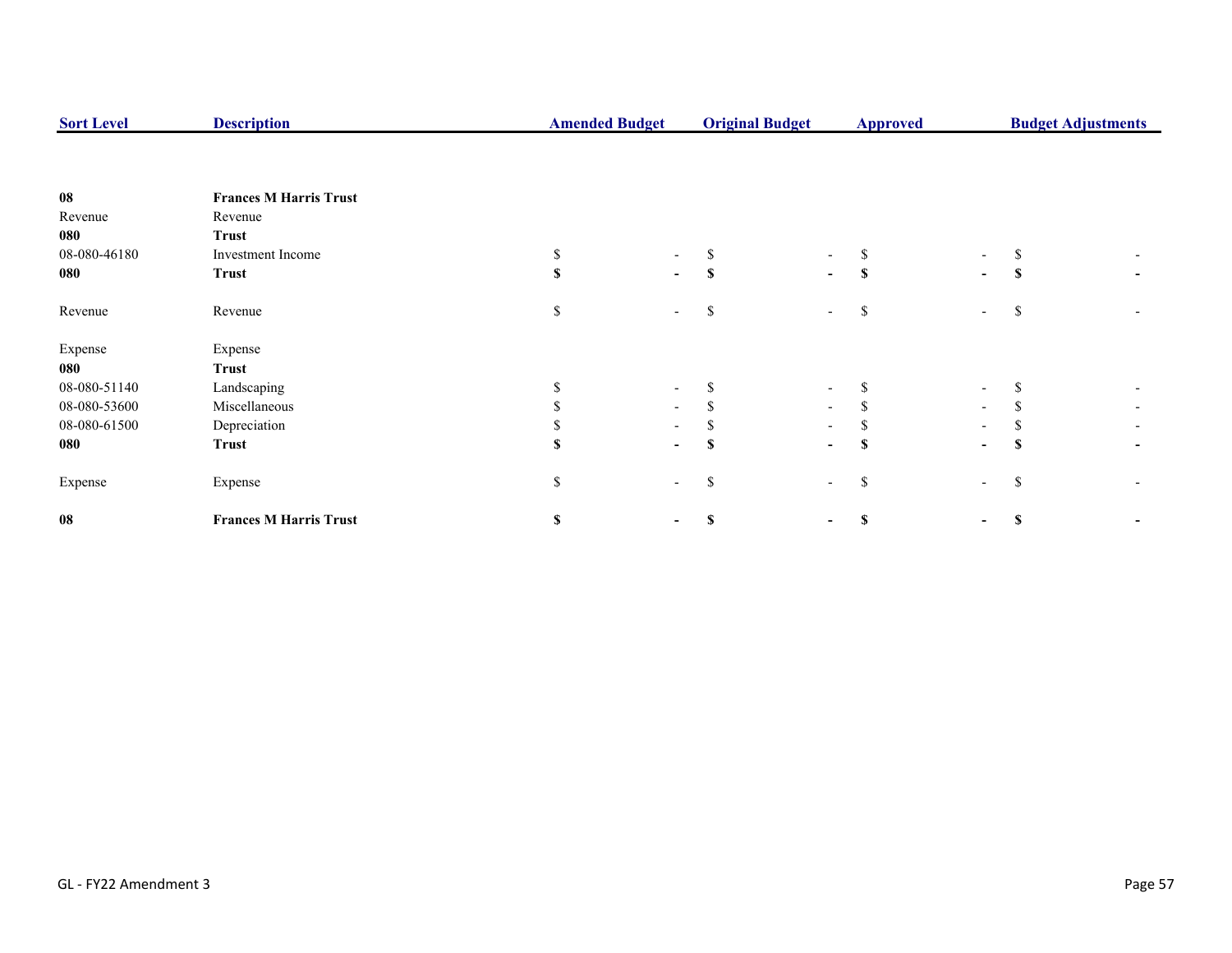| <b>Sort Level</b> | <b>Description</b>                    |    | <b>Amended Budget</b> | <b>Original Budget</b>   | <b>Budget Adjustments</b><br><b>Approved</b> |                          |     |  |
|-------------------|---------------------------------------|----|-----------------------|--------------------------|----------------------------------------------|--------------------------|-----|--|
|                   |                                       |    |                       |                          |                                              |                          |     |  |
| 09                | <b>Perpetual Care</b>                 |    |                       |                          |                                              |                          |     |  |
| Revenue           | Revenue                               |    |                       |                          |                                              |                          |     |  |
| 090               | <b>Perpetual Care</b>                 |    |                       |                          |                                              |                          |     |  |
| 09-090-40110      | Perpetual Care/Lot Sales              | S. | $(8,400.00)$ \$       | $(8,400.00)$ \$          |                                              | $\overline{\phantom{0}}$ |     |  |
| 09-090-40111      | Perpetual Care - Other Income         |    |                       |                          |                                              |                          |     |  |
| 09-090-46180      | Investment Income                     |    | $(3,297.76)$ \$       | $(3,297.76)$ \$          |                                              |                          |     |  |
| 09-090-46181      | Gain/Loss on Investment               |    |                       | $\overline{\phantom{0}}$ |                                              |                          |     |  |
| 09-090-47500      | Perpetual Care Bequest                |    |                       |                          |                                              |                          |     |  |
| 090               | <b>Perpetual Care</b>                 | S  | $(11,697.76)$ \$      | $(11,697.76)$ \$         |                                              | $\overline{\phantom{a}}$ |     |  |
| Revenue           | Revenue                               | S. | 11,697.76 \$          | 11,697.76 \$             |                                              |                          | S   |  |
| Expense           | Expense                               |    |                       |                          |                                              |                          |     |  |
| 073               | <b>Interfund Approp &amp; Trnsfrs</b> |    |                       |                          |                                              |                          |     |  |
| 09-073-62100      | Cemetery Fund Appropriation           | \$ | $3,000.00$ \$         | $3,000.00$ \$            |                                              |                          |     |  |
| 073               | <b>Interfund Approp &amp; Trnsfrs</b> | \$ | $3,000.00$ \$         | $3,000.00$ \$            |                                              | $\blacksquare$           | \$  |  |
| Expense           | Expense                               | \$ | $3,000.00$ \$         | 3,000.00 \$              |                                              | $\overline{\phantom{0}}$ | \$. |  |
| 09                | <b>Perpetual Care</b>                 | S  | 8,697.76 \$           | 8,697.76 \$              |                                              |                          |     |  |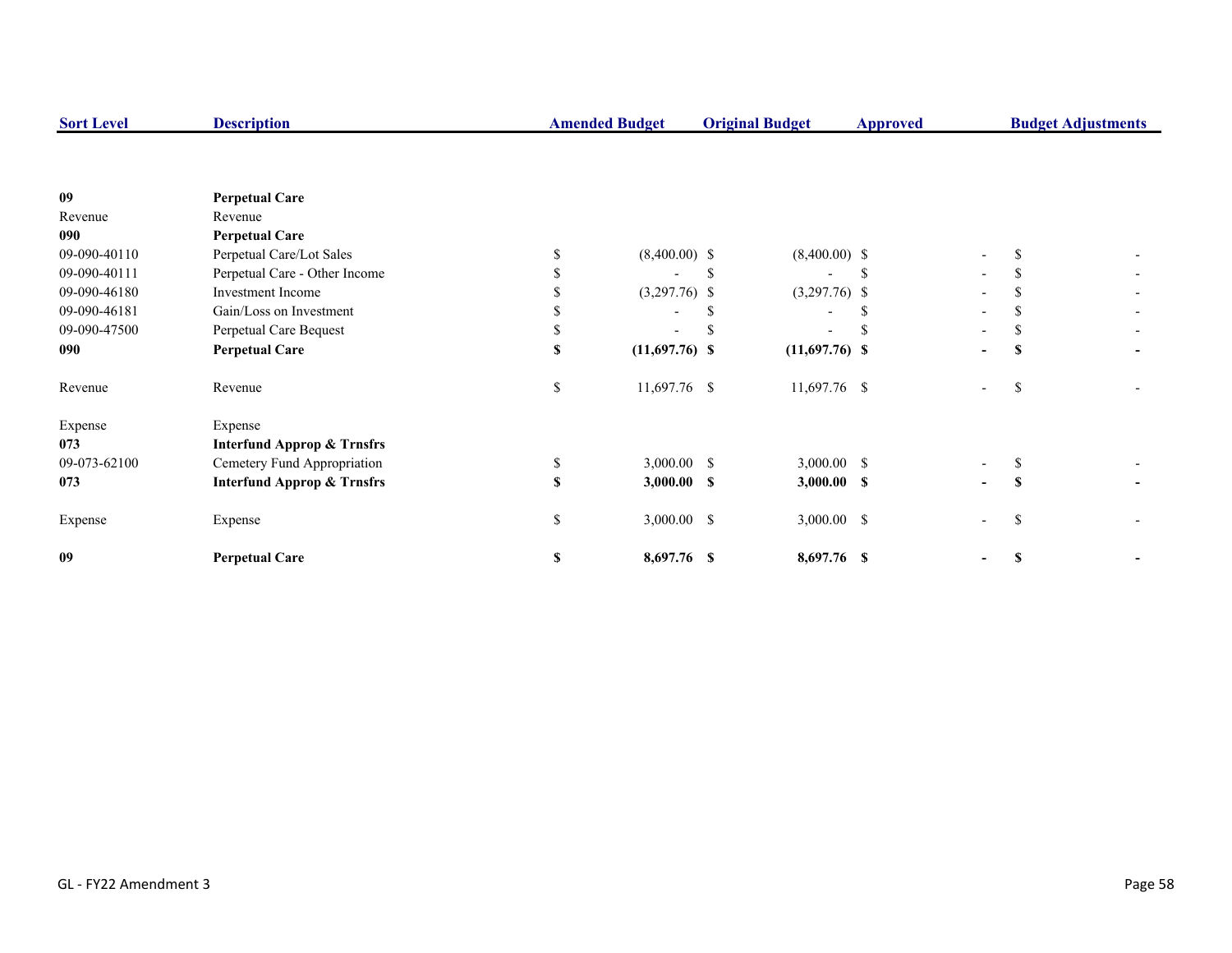| <b>Sort Level</b> | <b>Description</b>                    |    | <b>Amended Budget</b> |    | <b>Original Budget</b> | <b>Budget Adjustments</b><br><b>Approved</b> |  |   |  |
|-------------------|---------------------------------------|----|-----------------------|----|------------------------|----------------------------------------------|--|---|--|
|                   |                                       |    |                       |    |                        |                                              |  |   |  |
| 10                | Cemetary                              |    |                       |    |                        |                                              |  |   |  |
| Revenue           | Revenue                               |    |                       |    |                        |                                              |  |   |  |
| 100               | Cemetary                              |    |                       |    |                        |                                              |  |   |  |
| 10-100-40050      | Allowance for Uncollectible AR        |    |                       |    |                        |                                              |  |   |  |
| 10-100-40075      | Credit Card Fees                      |    |                       |    |                        |                                              |  |   |  |
| 10-100-40120      | Lot Sales                             |    | $(40,000.00)$ \$      |    | $(40,000.00)$ \$       |                                              |  |   |  |
| 10-100-40130      | Memorials Received                    |    |                       |    |                        |                                              |  |   |  |
| 10-100-40135      | Spears Bequest-Beauty/Upkeep          |    |                       |    |                        |                                              |  |   |  |
| 10-100-40140      | Open/Close Graves                     |    | $(40,000.00)$ \$      |    | $(40,000.00)$ \$       |                                              |  |   |  |
| 10-100-46180      | <b>Investment Income</b>              |    | $(281.16)$ \$         |    | $(281.16)$ \$          |                                              |  |   |  |
| 10-100-46200      | Miscellaneous Income                  |    |                       |    |                        |                                              |  |   |  |
| 10-100-46220      | Proceeds for Sale of Assets           |    |                       |    |                        |                                              |  |   |  |
| 10-100-46225      | Gain or Loss on Asset Disposal        |    |                       |    |                        |                                              |  |   |  |
| 10-100-47270      | Appropriation-General Fund            |    | $(192,700.00)$ \$     |    | $(192,700.00)$ \$      |                                              |  |   |  |
| 10-100-47275      | Appropriation-Perp Care               |    | $(3,000.00)$ \$       |    | $(3,000.00)$ \$        |                                              |  |   |  |
| 100               | Cemetary                              |    | $(275,981.16)$ \$     |    | $(275,981.16)$ \$      |                                              |  | S |  |
| Revenue           | Revenue                               | \$ | 275,981.16 \$         |    | 275,981.16 \$          |                                              |  | S |  |
| Expense           | Expense                               |    |                       |    |                        |                                              |  |   |  |
| 073               | <b>Interfund Approp &amp; Trnsfrs</b> |    |                       |    |                        |                                              |  |   |  |
| 10-073-60100      | Cemetery Overhead                     |    | 46,977.40             | -S | 46,977.40 \$           |                                              |  |   |  |
| 073               | <b>Interfund Approp &amp; Trnsfrs</b> | S  | 46,977.40 \$          |    | 46,977.40 \$           |                                              |  |   |  |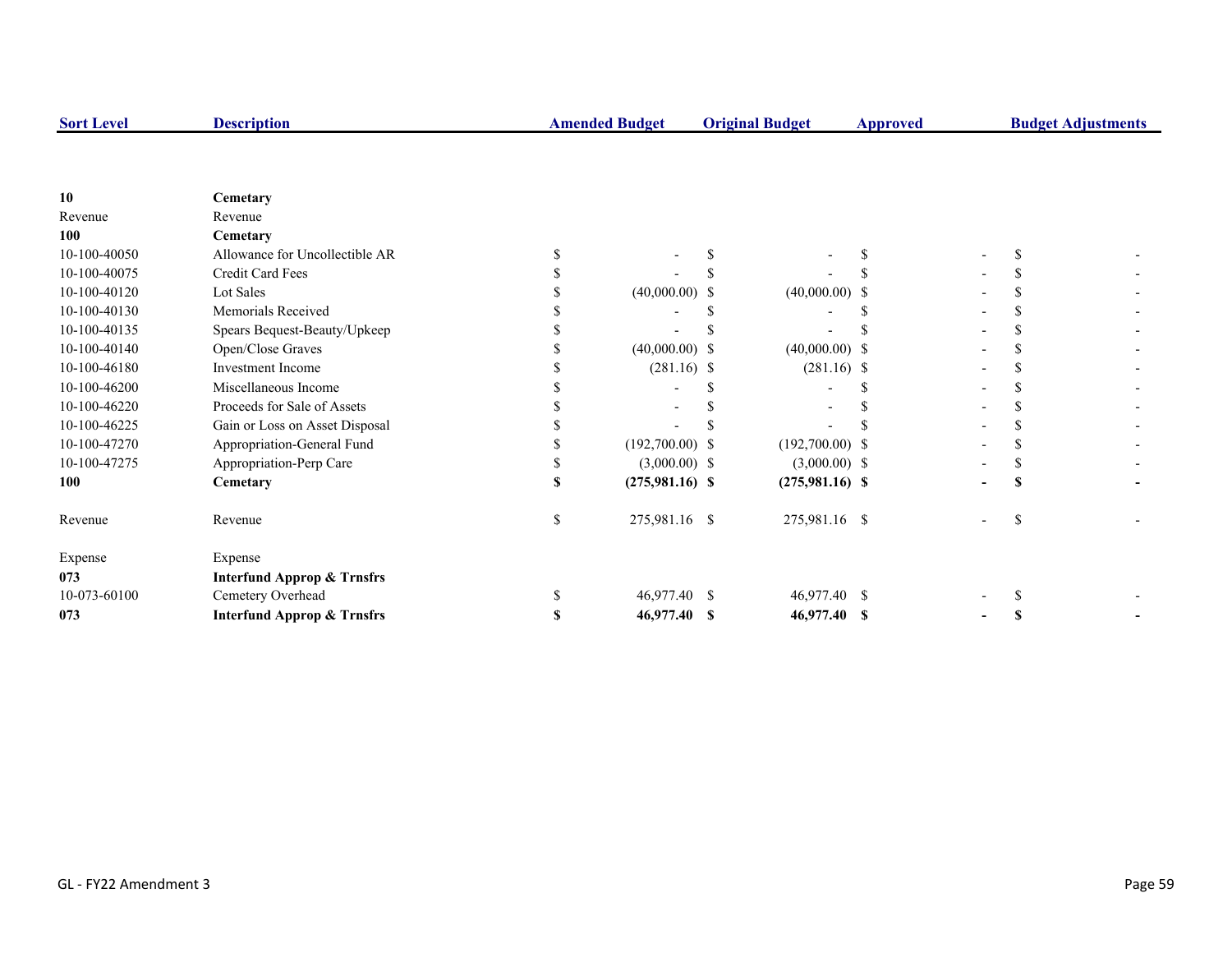| <b>Sort Level</b> | <b>Description</b>                  |               | <b>Amended Budget</b> |               | <b>Original Budget</b>   | <b>Approved</b> |                    | <b>Budget Adjustments</b> |
|-------------------|-------------------------------------|---------------|-----------------------|---------------|--------------------------|-----------------|--------------------|---------------------------|
|                   |                                     |               |                       |               |                          |                 |                    |                           |
| 100               | Cemetary                            |               |                       |               |                          |                 |                    |                           |
| 10-100-50010      | Compensation                        | \$            |                       | \$            |                          | \$              | \$                 |                           |
| 10-100-50110      | FICA/Medicare                       | \$            |                       | <sup>\$</sup> |                          | \$              | \$                 |                           |
| 10-100-50240      | <b>Insurance-Retirees</b>           | \$            | 4,017.00              | \$            | 4,017.00                 | <sup>\$</sup>   | \$                 |                           |
| 10-100-50250      | Insurance-Unemployment              | \$            |                       | <sup>\$</sup> |                          | \$              | \$                 |                           |
| 10-100-50260      | Insurance-Workers Comp              | $\mathbf S$   |                       | <sup>\$</sup> |                          | \$              | \$                 |                           |
| 10-100-50610      | Pensions-Retirees                   | $\mathbf S$   | 1,200.00              | <sup>\$</sup> | 1,200.00                 | <sup>\$</sup>   | $\mathbf{\hat{S}}$ |                           |
| 10-100-51125      | <b>Contract Labor-Delk Services</b> | \$            | 188,700.00            | <sup>\$</sup> | 188,700.00               | <sup>\$</sup>   | \$                 |                           |
| 10-100-51221      | <b>Technology Lease Payments</b>    | $\mathbf S$   | 340.07                | $\mathcal{S}$ | 340.07                   | <sup>\$</sup>   | $\mathbf{\hat{S}}$ |                           |
| 10-100-51310      | Janitorial Service & Related        | \$            | 1,200.00              | \$            | 1,200.00                 | -S              | \$                 |                           |
| 10-100-51748      | Profess-License Maint/Support       | \$            | 77.00                 | \$            | 77.00                    | <sup>\$</sup>   | \$                 |                           |
| 10-100-51765      | Professional-Other                  | $\mathbf S$   | 5,000.00              | $\mathcal{S}$ | 5,000.00                 | -S              | \$                 |                           |
| 10-100-51860      | Tree Maintenance                    | \$            | 6,000.00              | <sup>\$</sup> | 6,000.00                 | -S              | \$                 |                           |
| 10-100-51940      | Utilities-Communications            | \$            | 828.00                | \$            | 828.00                   | <sup>\$</sup>   | \$                 |                           |
| 10-100-51950      | Utilities-Water/Sewer               | \$            | 375.00                | \$            | 375.00                   | $\mathbb{S}$    | \$                 |                           |
| 10-100-52110      | Equipment (Under \$2,000 Each)      | \$            |                       | \$            | Ĭ.                       | \$              | \$                 |                           |
| 10-100-52120      | Supplies-Equip Maint/Repair         | $\mathbf S$   |                       | <sup>\$</sup> | $\overline{\phantom{a}}$ | \$              | \$                 |                           |
| 10-100-52330      | Herbicides                          |               |                       | <sup>\$</sup> |                          | \$              | \$                 |                           |
| 10-100-52750      | Supplies-Other                      | \$            | 2,000.00              | <sup>\$</sup> | 2,000.00                 | <sup>\$</sup>   | \$                 |                           |
| 10-100-52890      | Software                            | \$            | 17.00                 | \$            | 17.00                    | \$              | \$                 |                           |
| 10-100-52925      | Trees/Schrubs/Flowers               | \$.           |                       | <sup>\$</sup> |                          | \$              | \$                 |                           |
| 10-100-53200      | Credit Card Merchant Fees           | $\mathbf S$   |                       | \$            |                          | \$              | \$                 |                           |
| 10-100-53470      | Dues & Subscriptions                | \$            | 34.00                 | <sup>\$</sup> | 34.00                    | <sup>\$</sup>   | \$                 |                           |
| 10-100-53600      | Miscellaneous                       | $\mathcal{S}$ | 10.00                 | <sup>\$</sup> | 10.00                    | -\$             | \$                 |                           |
| 10-100-53700      | Perpetual Care                      | \$            | 8,000.00              | \$            | 8,000.00                 | $\mathbb{S}$    | \$                 |                           |
| 10-100-54200      | Insurance & Bonds                   | \$.           | 903.83                | \$            | 903.83                   | -S              | \$                 |                           |
| 10-100-61500      | Depreciation                        |               |                       | \$            |                          | \$              | \$                 |                           |
| 10-100-79600      | Cemetery Equipment                  | \$            |                       | \$            | 10,000.00                | $\mathcal{S}$   | \$                 | (10,000.00)               |
| 10-100-79700      | <b>Land Improvmnts</b>              | \$            |                       | <sup>\$</sup> |                          | \$              | \$                 |                           |
| 100               | Cemetary                            | $\mathbf S$   | 218,701.90 \$         |               | 228,701.90               | <b>S</b>        | S                  | (10,000.00)               |
| Expense           | Expense                             | \$            | 265,679.30 \$         |               | 275,679.30 \$            |                 | \$                 | (10,000.00)               |
| 10                | Cemetary                            | S             | 10,301.86 \$          |               | 301.86 \$                |                 | \$                 | 10,000.00                 |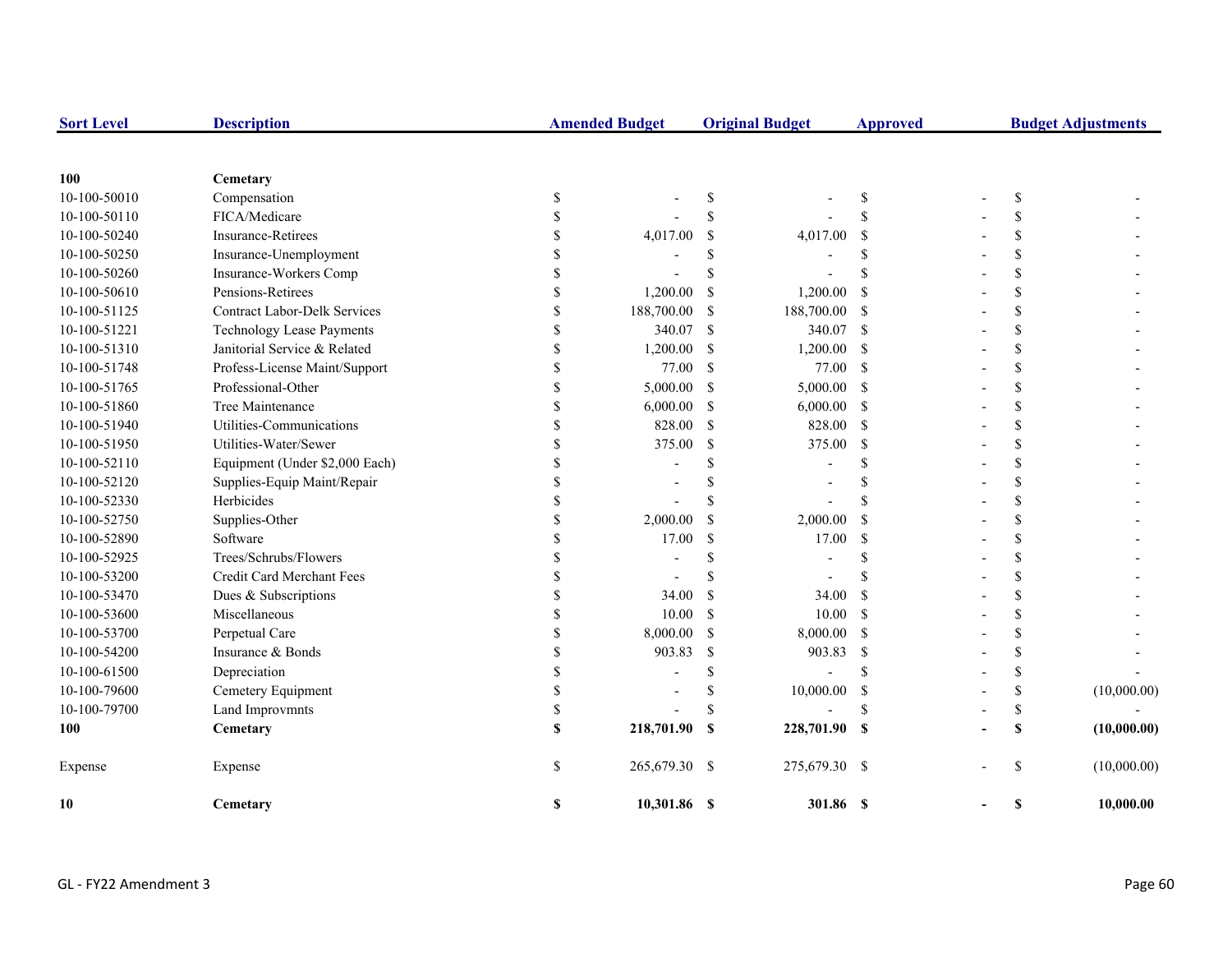| <b>Sort Level</b> | <b>Description</b>                    |    | <b>Amended Budget</b> |                           | <b>Original Budget</b> |               | <b>Budget Adjustments</b> |  |  |
|-------------------|---------------------------------------|----|-----------------------|---------------------------|------------------------|---------------|---------------------------|--|--|
|                   |                                       |    |                       |                           |                        |               |                           |  |  |
| 12                | <b>CDBG Harristown</b>                |    |                       |                           |                        |               |                           |  |  |
| Revenue           | Revenue                               |    |                       |                           |                        |               |                           |  |  |
| 120               | <b>CDBG Harristown</b>                |    |                       |                           |                        |               |                           |  |  |
| 12-120-43338      | <b>State Grant</b>                    | S  |                       | \$                        |                        | S             | S                         |  |  |
| 12-120-47155      | Harristown CDBG                       | \$ |                       | \$                        |                        | \$            | S                         |  |  |
| 12-120-47170      | Program Income                        | \$ |                       | \$                        |                        | \$            | S                         |  |  |
| 120               | <b>CDBG Harristown</b>                | \$ |                       | S                         |                        | <b>S</b>      | $\mathbf S$               |  |  |
| Revenue           | Revenue                               | \$ |                       | \$                        | $\overline{a}$         | \$            | \$                        |  |  |
| Expense           | Expense                               |    |                       |                           |                        |               |                           |  |  |
| 073               | <b>Interfund Approp &amp; Trnsfrs</b> |    |                       |                           |                        |               |                           |  |  |
| 12-073-60120      | CDBG Fund Transfer In From GF         | S  |                       | \$                        |                        | <sup>\$</sup> | S                         |  |  |
| 12-073-62010      | Transfer Out - General Fund           | \$ |                       | \$                        |                        | \$            | \$                        |  |  |
| 073               | <b>Interfund Approp &amp; Trnsfrs</b> | \$ |                       | $\boldsymbol{\mathsf{S}}$ |                        | S             | $\mathbf S$               |  |  |
| 120               | <b>CDBG</b> Harristown                |    |                       |                           |                        |               |                           |  |  |
| 12-120-51006      | Acquistition Phase II                 | S  |                       | \$                        |                        | \$            | \$                        |  |  |
| 12-120-51757      | Professional Landfill                 |    |                       | \$                        |                        | \$            | <sup>\$</sup>             |  |  |
| 12-120-51765      | Professional-Other                    |    |                       | \$.                       |                        | \$            | \$                        |  |  |
| 12-120-51830      | <b>Street Paving CDBG</b>             |    |                       | \$                        |                        | $\mathbb{S}$  | <sup>\$</sup>             |  |  |
| 12-120-52500      | Supplies-Sidewalks                    |    |                       |                           |                        | \$            | \$                        |  |  |
| 12-120-56270      | <b>Community Projects</b>             | \$ |                       | \$                        |                        | \$            | \$                        |  |  |
| 120               | <b>CDBG</b> Harristown                |    |                       | $\mathbf S$               | ۰                      | $\mathbf S$   | $\mathbf S$               |  |  |
| Expense           | Expense                               | S. |                       | $\mathbf S$               |                        | $\mathbf S$   | \$                        |  |  |
| 12                | <b>CDBG Harristown</b>                | \$ |                       | \$                        |                        | \$            | \$                        |  |  |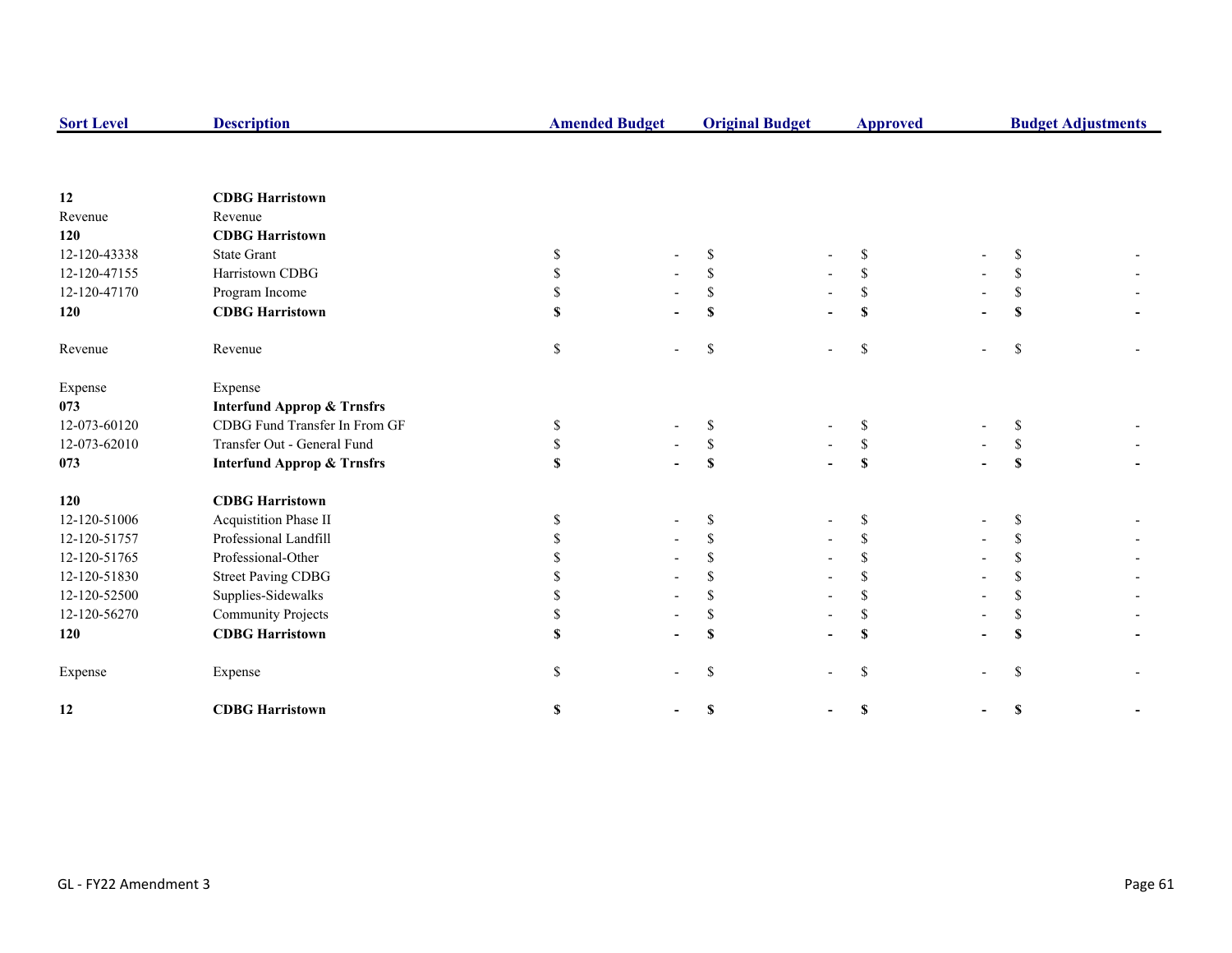| <b>Sort Level</b> | <b>Description</b>             |    | <b>Amended Budget</b> |  | <b>Original Budget</b> | <b>Approved</b> |                          | <b>Budget Adjustments</b> |  |
|-------------------|--------------------------------|----|-----------------------|--|------------------------|-----------------|--------------------------|---------------------------|--|
|                   |                                |    |                       |  |                        |                 |                          |                           |  |
|                   |                                |    |                       |  |                        |                 |                          |                           |  |
| 13                | <b>Stormwater</b>              |    |                       |  |                        |                 |                          |                           |  |
| Revenue           | Revenue                        |    |                       |  |                        |                 |                          |                           |  |
| 130               | <b>Stormwater</b>              |    |                       |  |                        |                 |                          |                           |  |
| 13-130-40050      | Allowance for Uncollectible AR |    |                       |  |                        |                 | $\overline{a}$           |                           |  |
| 13-130-40160      | Penalty Charges                |    | $(2,000.00)$ \$       |  | $(2,000.00)$ \$        |                 | $\overline{\phantom{0}}$ |                           |  |
| 13-130-40600      | <b>Stormwater Fees</b>         |    | $(254,800.00)$ \$     |  | $(254,800.00)$ \$      |                 |                          |                           |  |
| 13-130-46180      | Investment Income              |    | $(6,570.89)$ \$       |  | $(6,570.89)$ \$        |                 |                          |                           |  |
| 13-130-46181      | Gain/Loss on Investment        |    |                       |  |                        |                 |                          |                           |  |
| 13-130-46220      | Proceeds for Sale of Assets    |    |                       |  |                        |                 |                          |                           |  |
| 13-130-46225      | Gain or Loss on Asset Disposal |    |                       |  |                        |                 |                          |                           |  |
| 13-130-47270      | Appropriation-General Fund     |    | $(20,000.00)$ \$      |  | $(20,000.00)$ \$       |                 |                          |                           |  |
| 13-130-47280      | Appropriation-Cemetary         |    | $(12,327.94)$ \$      |  | $(12,327.94)$ \$       |                 |                          |                           |  |
| 130               | <b>Stormwater</b>              |    | $(295,698.83)$ \$     |  | $(295,698.83)$ \$      |                 |                          |                           |  |
| Revenue           | Revenue                        | ъ. | 295,698.83 \$         |  | 295,698.83 \$          |                 | $\overline{\phantom{a}}$ |                           |  |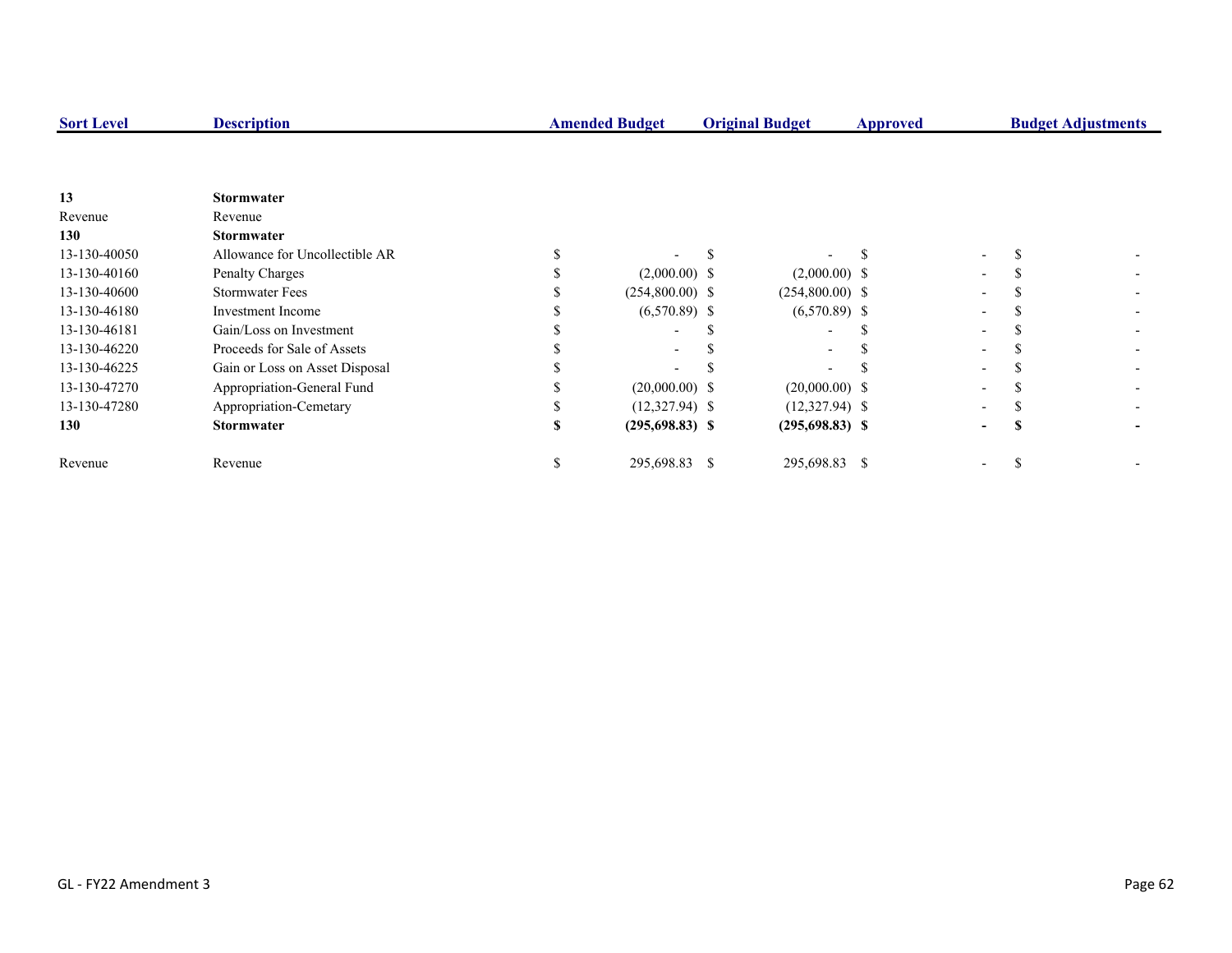| <b>Sort Level</b> | <b>Description</b>  | <b>Amended Budget</b> |            | <b>Original Budget</b> |                          | Approved |                          | <b>Budget Adjustments</b> |  |  |
|-------------------|---------------------|-----------------------|------------|------------------------|--------------------------|----------|--------------------------|---------------------------|--|--|
|                   |                     |                       |            |                        |                          |          |                          |                           |  |  |
| Expense           | Expense             |                       |            |                        |                          |          |                          |                           |  |  |
| 071               | <b>Debt Service</b> |                       |            |                        |                          |          |                          |                           |  |  |
| 13-071-73547      | Amortization        |                       | $\sim$ $-$ |                        | $\overline{\phantom{0}}$ |          | $\overline{\phantom{0}}$ |                           |  |  |
| 071               | <b>Debt Service</b> |                       | $\sim$     |                        | $\sim$                   |          | $\sim$                   |                           |  |  |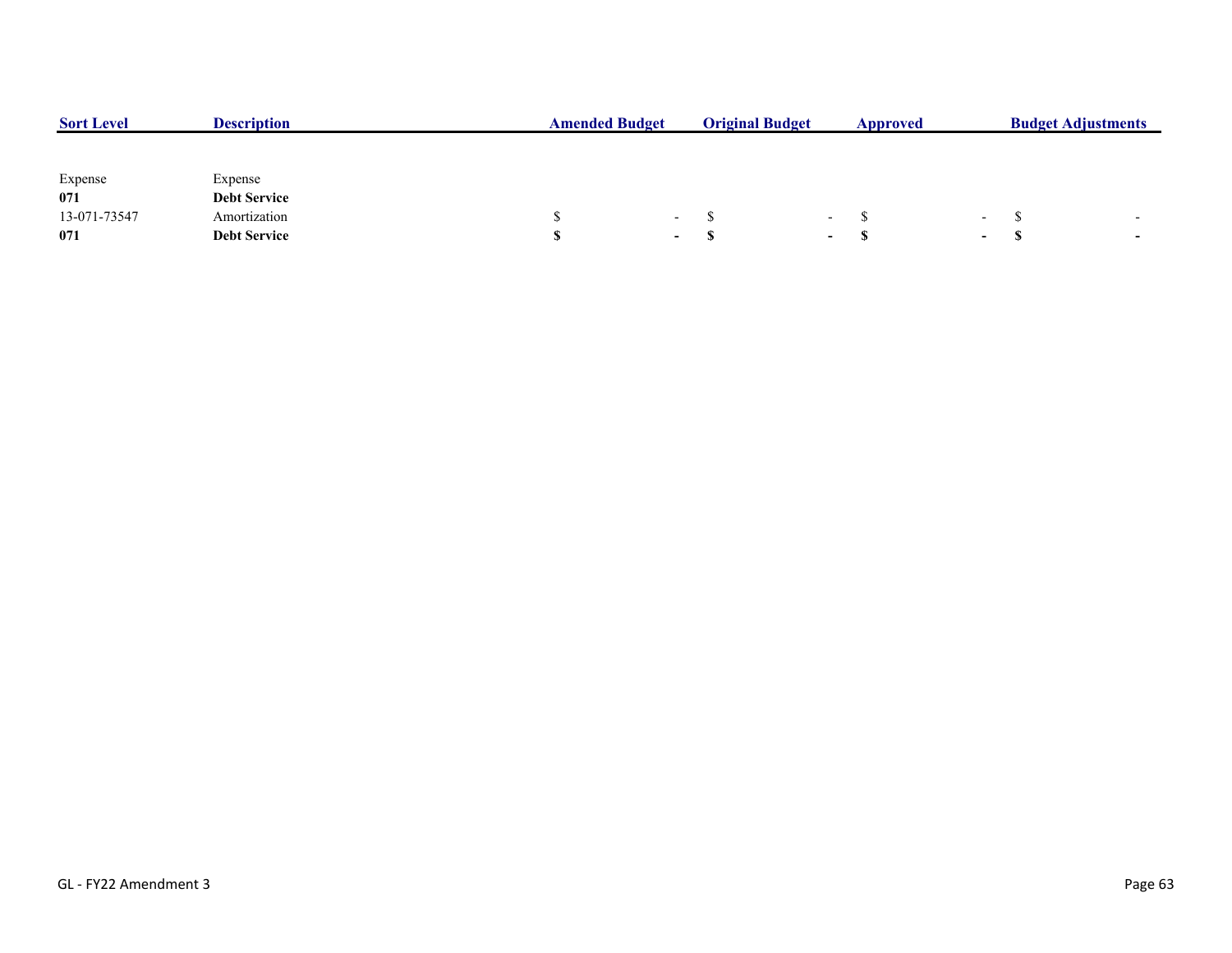| <b>Sort Level</b> | <b>Description</b>                    | <b>Amended Budget</b> |              | <b>Original Budget</b> |              | Approved |                 | <b>Budget Adjustments</b> |                          |
|-------------------|---------------------------------------|-----------------------|--------------|------------------------|--------------|----------|-----------------|---------------------------|--------------------------|
|                   |                                       |                       |              |                        |              |          |                 |                           |                          |
|                   |                                       |                       |              |                        |              |          |                 |                           |                          |
| 073               | <b>Interfund Approp &amp; Trnsfrs</b> |                       |              |                        |              |          |                 |                           |                          |
| 13-073-62010      | Transfer Out - General Fund           |                       | 38,048.24 \$ |                        | 38,048.24 \$ |          | $\sim 10^{-10}$ |                           | $\overline{\phantom{0}}$ |
| 073               | <b>Interfund Approp &amp; Trnsfrs</b> |                       | 38,048.24    |                        | 38,048.24 \$ |          | $\sim$          |                           | $\overline{\phantom{a}}$ |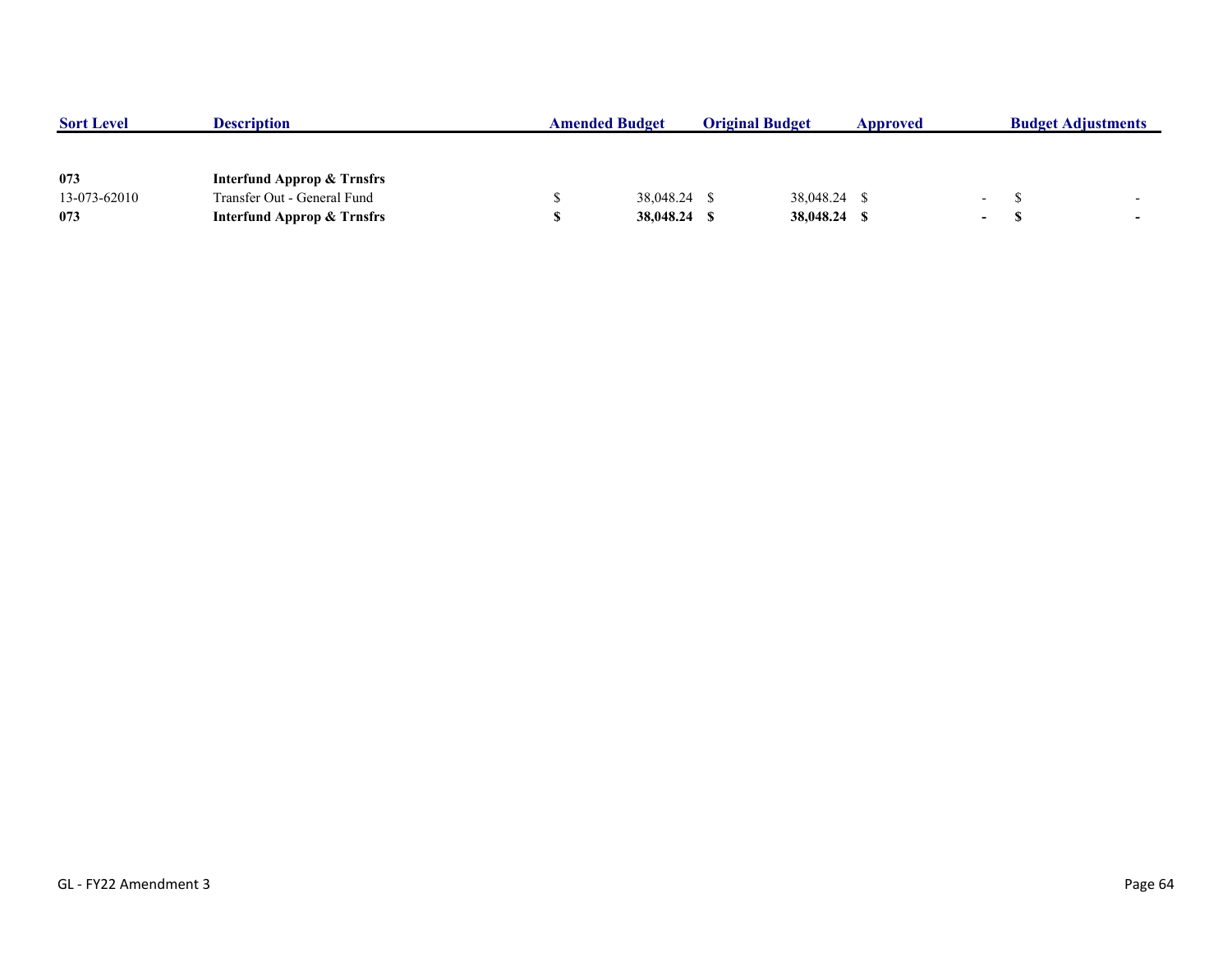| <b>Sort Level</b> | <b>Description</b>               |                    | <b>Amended Budget</b> |               | <b>Original Budget</b> | <b>Approved</b>           | <b>Budget Adjustments</b> |                          |  |
|-------------------|----------------------------------|--------------------|-----------------------|---------------|------------------------|---------------------------|---------------------------|--------------------------|--|
|                   |                                  |                    |                       |               |                        |                           |                           |                          |  |
| 130               | <b>Stormwater</b>                |                    |                       |               |                        |                           |                           |                          |  |
| 13-130-50010      | Compensation                     | \$                 | 86,132.51 \$          |               | 86,152.08              | - \$                      | \$                        | (19.57)                  |  |
| 13-130-50011      | Emergency - Compensation         | \$                 |                       | \$            |                        | \$                        | \$                        |                          |  |
| 13-130-50060      | Compensation-On Call Pay         | <sup>\$</sup>      | 4,427.62              | \$            | 4,257.60               | $\mathbf{s}$              | \$                        | 170.02                   |  |
| 13-130-50070      | Overtime-Non Salaried            |                    | 4,493.41              | $\$$          | 4,439.07 \$            |                           | \$                        | 54.34                    |  |
| 13-130-50080      | Compensation-Deferred            |                    | $\overline{a}$        | $\mathbf S$   |                        | $\boldsymbol{\mathsf{S}}$ | \$                        | $\overline{\phantom{a}}$ |  |
| 13-130-50110      | FICA/Medicare                    | \$                 | 6,544.44              | $\mathcal{S}$ | 6,454.24               | - \$                      | \$                        | 90.20                    |  |
| 13-130-50210      | Insurance-Dental                 | \$                 | 542.52                | <sup>S</sup>  | 542.40 \$              |                           | \$                        | 0.12                     |  |
| 13-130-50220      | Insurance-Life                   | \$                 | 454.78                | $\mathbf S$   | 449.28 \$              |                           | \$                        | 5.50                     |  |
| 13-130-50230      | Insurance-Medical                | \$                 | 23,347.80             | <sup>\$</sup> | 23,348.16 \$           |                           | \$                        | (0.36)                   |  |
| 13-130-50231      | Insurance-HRA                    | \$                 | 1,506.00              | $\mathbb{S}$  | 1,505.92 \$            |                           | \$                        | 0.08                     |  |
| 13-130-50240      | Insurance-Retirees               | \$                 |                       | \$            |                        | <sup>\$</sup>             | \$                        |                          |  |
| 13-130-50250      | Insurance-Unemployment           | \$                 | 111.21                | $\mathcal{S}$ | 110.97                 | - \$                      | \$                        | 0.24                     |  |
| 13-130-50260      | Insurance-Workers Comp           | \$                 | 5,183.13              | $\$$          | 1,985.52               | - \$                      | \$                        | 3,197.61                 |  |
| 13-130-50280      | Vacation                         |                    | $\overline{a}$        | $\mathcal{S}$ |                        | $\mathcal{S}$             | \$                        |                          |  |
| 13-130-50710      | Retirement - CERS                | \$                 | 25,616.93             | \$            | 25,561.64              | -S                        | \$                        | 55.29                    |  |
| 13-130-50711      | Retirement - OPEB                |                    |                       | $\mathbf S$   |                        | \$                        | \$                        |                          |  |
| 13-130-50810      | Uniforms                         |                    | 500.00                | $\mathcal{S}$ | 500.00                 | <sup>\$</sup>             | \$                        |                          |  |
| 13-130-50811      | Uniforms-NEW HIRE                |                    |                       | \$            |                        | <sup>\$</sup>             | \$                        |                          |  |
| 13-130-51220      | <b>Equipment Rental</b>          |                    |                       | \$            |                        | \$                        | \$                        |                          |  |
| 13-130-51221      | <b>Technology Lease Payments</b> | \$                 |                       | <sup>\$</sup> |                        | \$.                       | \$                        |                          |  |
| 13-130-51230      | Freight/Shipping/Handling        | \$                 | 50.00                 | <sup>\$</sup> | 50.00                  | $\mathcal{S}$             | \$                        |                          |  |
| 13-130-51510      | Physicals/Rests/Vaccines         | \$                 | 100.00                | \$            | 100.00                 | - \$                      | \$                        |                          |  |
| 13-130-51745      | Professional-Consultant          | \$                 | 44,000.00             | \$            | 44,000.00              | $\mathbf{\hat{s}}$        | \$                        |                          |  |
| 13-130-51748      | Profess-License Maint/Support    | \$                 |                       | $\mathcal{S}$ |                        | $\mathcal{S}$             | \$                        |                          |  |
| 13-130-51755      | Profess-Equip Maint/Repair       |                    | 3,500.00              | \$            | 3,500.00               | - \$                      | \$                        |                          |  |
| 13-130-51765      | Professional-Other               | \$                 | 20,000.00             | $\mathbb{S}$  | 20,000.00              | - \$                      | \$                        |                          |  |
| 13-130-51775      | Prof-Storm Sewer                 |                    |                       | $\mathbf S$   |                        | \$                        | \$                        |                          |  |
| 13-130-51780      | Profess-Vehicle Repair/Maint     |                    | 3,000.00              | <sup>\$</sup> | 3,000.00               | - \$                      | \$                        |                          |  |
| 13-130-51860      | Tree Maintenance                 | \$                 | 3,000.00              | <sup>\$</sup> | 3,000.00               | - \$                      | \$                        |                          |  |
| 13-130-51940      | Utilities-Communications         | \$                 | 1,300.00              | \$            | 1,300.00               | - \$                      | \$                        |                          |  |
| 13-130-52020      | Supplies-Bldg Maint/Repair       | $\mathbf{\hat{S}}$ |                       | <sup>\$</sup> |                        | $\mathcal{S}$             | \$                        |                          |  |
| 13-130-52110      | Equipment (Under \$2,000 Each)   | \$                 | 500.00                | <sup>\$</sup> | 500.00                 | -\$                       | \$                        |                          |  |
| 13-130-52120      | Supplies-Equip Maint/Repair      | \$                 | 7,000.00              | $\mathbb{S}$  | 1,500.00               | $\mathbf{s}$              | \$                        | 5,500.00                 |  |
| 13-130-52250      | Fuel, Oil, Fluids                |                    | 6,500.00              | <sup>\$</sup> | 6,500.00               | - \$                      | \$                        |                          |  |
| 13-130-52310      | Gravel/Rock                      | \$                 | 5,000.00              | <sup>\$</sup> | 5,000.00               | - \$                      | \$                        |                          |  |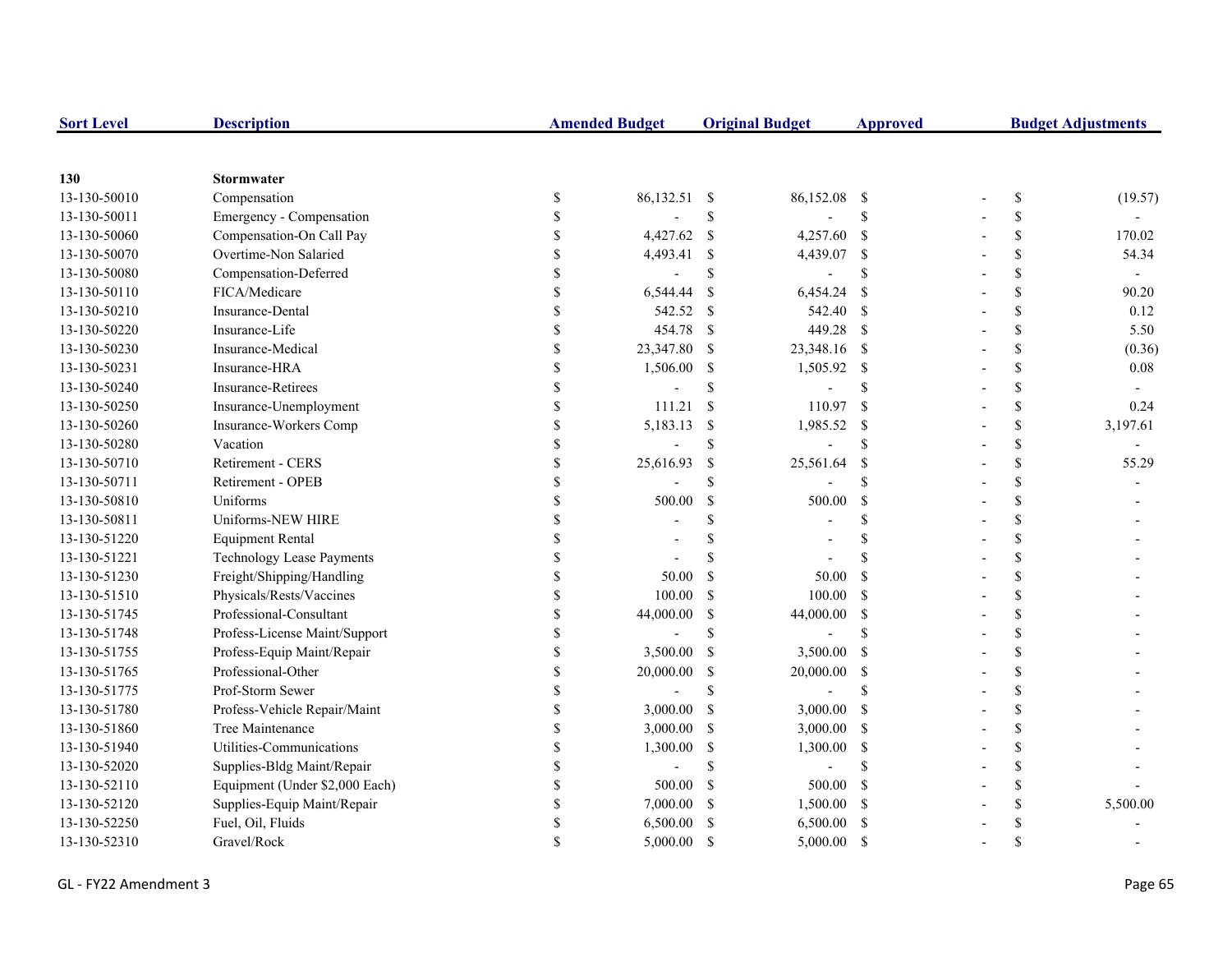| <b>Sort Level</b> | <b>Description</b>             |   | <b>Amended Budget</b> |               | <b>Original Budget</b> | <b>Approved</b> | <b>Budget Adjustments</b> |     |            |
|-------------------|--------------------------------|---|-----------------------|---------------|------------------------|-----------------|---------------------------|-----|------------|
| 13-130-52311      | Supplies Yard Repairs          |   | 2,500.00              | <sup>S</sup>  | 2,500.00 \$            |                 |                           | S   |            |
| 13-130-52330      | Herbicides                     |   | 500.00                | S             | 500.00                 | S               |                           |     |            |
| 13-130-52700      | Supplies-Office                |   |                       |               |                        |                 |                           |     |            |
| 13-130-52750      | Supplies-Other                 |   |                       |               |                        |                 |                           |     |            |
| 13-130-52840      | Postage-Meter & Related        |   |                       |               |                        |                 |                           |     |            |
| 13-130-52865      | Supplies-Safety/Protective     |   | 800.00                |               | 800.00                 |                 |                           |     |            |
| 13-130-52880      | Signs & Barricades             |   |                       |               |                        |                 |                           |     |            |
| 13-130-52890      | Software                       |   | 350.00                | -S            | 350.00                 | -S              |                           |     |            |
| 13-130-52895      | Supplies-Storm Crew            |   | 7,500.00              | <sup>\$</sup> | 7,500.00               | -\$             |                           |     |            |
| 13-130-52950      | Vehicle-Supplies Repair/Maint  |   | 850.00                | -S            | 850.00                 | - \$            |                           |     |            |
| 13-130-53460      | Conference/Train/School        |   | 350.00                | <sup>\$</sup> | 350.00                 | -\$             |                           |     |            |
| 13-130-53470      | Dues & Subscriptions           |   | 60.00                 | <sup>\$</sup> | 60.00                  | <sup>\$</sup>   |                           |     |            |
| 13-130-53500      | Easements                      |   |                       |               |                        |                 |                           |     |            |
| 13-130-53600      | Miscellaneous                  |   |                       |               |                        |                 |                           |     |            |
| 13-130-53850      | Travel/Lodging/Meals           |   |                       |               |                        |                 |                           |     |            |
| 13-130-54200      | Insurance & Bonds              |   | 256.09                | -S            | 256.09                 | <sup>\$</sup>   |                           |     | (0.00)     |
| 13-130-54490      | Judgements/Settlements         |   |                       |               |                        |                 |                           |     |            |
| 13-130-61500      | Depreciation                   |   |                       |               |                        |                 |                           |     |            |
| 13-130-71313      | Land & Improvmnts - Stormwater |   |                       |               |                        |                 |                           |     |            |
| 13-130-71413      | Plant-In-Service - Stormwater  |   |                       |               |                        |                 |                           |     |            |
| 13-130-71513      | Vehicle - Stormwater           |   |                       |               |                        |                 |                           |     |            |
| 13-130-72113      | Buildling - Stormwater         |   |                       |               |                        |                 |                           |     |            |
| 13-130-72213      | Equipment - Stormwater         |   |                       |               |                        |                 |                           |     |            |
| 13-130-73550      | Reserve for Capital Improvmnt  |   |                       |               |                        |                 |                           |     |            |
| 130               | <b>Stormwater</b>              |   | 265,976.43            | - \$          | 256,922.97             | -S              |                           |     | 9,053.46   |
| Expense           | Expense                        |   | 304,024.67 \$         |               | 294,971.21 \$          |                 |                           | \$. | 9,053.46   |
| 13                | <b>Stormwater</b>              | S | $(8,325.84)$ \$       |               | 727.62 \$              |                 |                           | S   | (9,053.46) |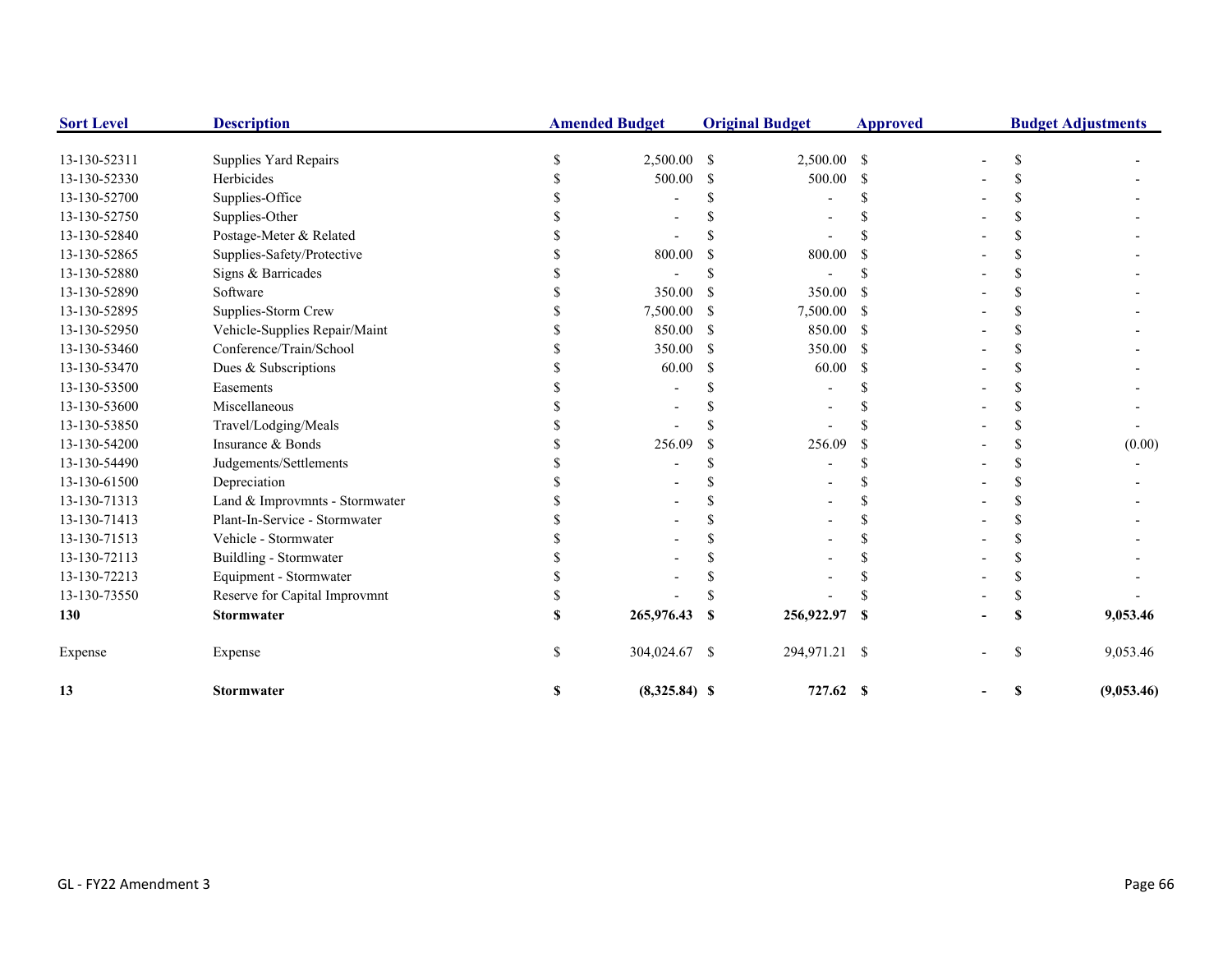| <b>Sort Level</b> | <b>Description</b>             |    | <b>Amended Budget</b>    |          | <b>Original Budget</b>   | <b>Approved</b> |                          | <b>Budget Adjustments</b> |  |  |
|-------------------|--------------------------------|----|--------------------------|----------|--------------------------|-----------------|--------------------------|---------------------------|--|--|
|                   |                                |    |                          |          |                          |                 |                          |                           |  |  |
| 14                | 911 Fund (Pyble to Fiscal Ct)  |    |                          |          |                          |                 |                          |                           |  |  |
| Revenue           | Revenue                        |    |                          |          |                          |                 |                          |                           |  |  |
| 140               | <b>911 Fee</b>                 |    |                          |          |                          |                 |                          |                           |  |  |
| 14-140-40050      | Allowance for Uncollectible AR |    |                          |          | $\overline{\phantom{0}}$ | \$              | $\overline{\phantom{a}}$ |                           |  |  |
| 14-140-48500      | 911 Fees                       |    | $\sim$                   |          | $\sim$                   | S.              | $\overline{\phantom{a}}$ | ъ                         |  |  |
| 140               | <b>911 Fee</b>                 |    | $\sim$                   |          | $\overline{\phantom{0}}$ | \$              | $\blacksquare$           |                           |  |  |
| Revenue           | Revenue                        | \$ |                          | ъ        | $\overline{\phantom{0}}$ | \$              | $\overline{\phantom{a}}$ | S                         |  |  |
| Expense           | Expense                        |    |                          |          |                          |                 |                          |                           |  |  |
| 140               | <b>911 Fee</b>                 |    |                          |          |                          |                 |                          |                           |  |  |
| 14-140-51251      | 911 Fees (Due to Fiscal Ct)    |    |                          |          | $\overline{\phantom{0}}$ | S               | $\overline{\phantom{a}}$ |                           |  |  |
| 140               | <b>911 Fee</b>                 |    | $\sim$                   | <b>S</b> | $\blacksquare$           | S               | $\blacksquare$           | \$.                       |  |  |
| Expense           | Expense                        | \$ | $\overline{\phantom{a}}$ | S        | $\overline{\phantom{a}}$ | \$              | $\overline{\phantom{0}}$ | S                         |  |  |
| 14                | 911 Fund (Pyble to Fiscal Ct)  | S  |                          |          | -                        | \$              | ۰.                       |                           |  |  |